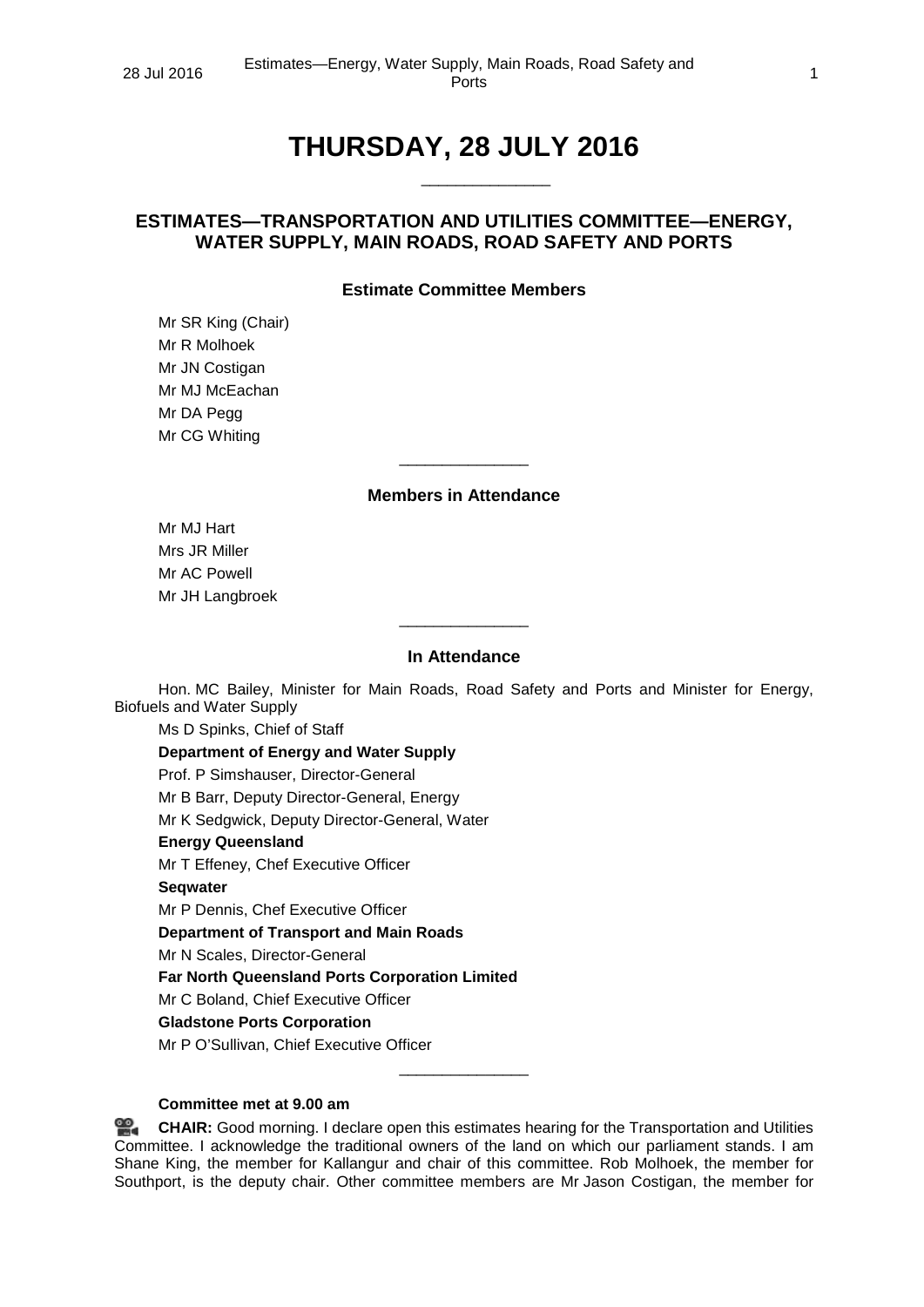Whitsunday; Mr Matt McEachan, the member for Redlands; Mr Duncan Pegg, the member for Stretton; and Mr Chris Whiting, the member for Murrumba. The committee has also given leave for other members to participate in the hearing today. I welcome Mr Michael Hart, the shadow minister for energy, biofuels and water supply and member for Burleigh. I also welcome Mrs Jo-Ann Miller, the member for Bundamba, who is visiting us today for this session.

In relation to the media coverage of the hearing, the committee has resolved to allow television film coverage and photography at all times during the hearing in accordance with the media broadcasting rules. The committee's hearing is being broadcast live by the Parliamentary Service website and to receivers throughout the parliamentary precinct. I ask that mobile phones or pagers be either switched off or switched to silent. Also, I should remind you that food and drink is not permitted in this chamber.

Today the committee will examine the areas of responsibility for the Minister for Main Roads, Road Safety and Ports and Minister for Energy, Biofuels and Water Supply and the Minister for Transport and the Commonwealth Games in the order outlined on the hearing program. The committee will now examine the proposed expenditure contained in the Appropriation Bill 2016 for the portfolio areas of the Minister for Main Roads, Road Safety and Ports and Minister for Energy, Biofuels and Water Supply. The committee will examine the minister's portfolio areas of Energy and Water Supply from 9 am to 11 am and then examine the portfolio areas of Main Roads, Road Safety and Ports from 11.30 am to 1.30 pm.

I remind those present today that these proceedings are similar to parliament and are subject to the standing rules and orders of the parliament. I also remind members of the public that, under standing orders, the public may be admitted to or excluded from this hearing at the discretion of the committee. It is important that the questions and answers be relevant and succinct. The same rules for questions that apply in parliament apply here. I refer to standing orders 112 and 115, and therefore questions should be brief, relate to one issue and should not contain lengthy or subjective preambles, argument or opinion. I intend to guide proceedings today so that relevant issues can be explored without imposing artificial time limits and to ensure there is adequate opportunity to address questions from government and non-government members of the committee. Where necessary, I will remind ministers, directors-general, CEOs and their advisers that their answer to a question should be finalised so that other issues can be examined.

On behalf of the committee, I welcome the minister, officials and members of the public to this hearing. For the benefit of Hansard, if advisers are called to answer, please state your name before speaking. I now declare the proposed expenditure for the areas of responsibility administered by the Minister for Main Roads, Road Safety and Ports and Minister for Energy, Biofuels and Water Supply open for examination. The question before the committee is—

#### That the proposed expenditure be agreed to.

Minister, would you care to make a brief opening statement? The committee has resolved that you may make a brief opening statement for up to five minutes.

**Mr BAILEY:** I would, thank you, Chair. I welcome the committee and all officers and public servants here this morning. The Palaszczuk government is committed to creating jobs and enhancing productivity, delivering quality front-line services, protecting our environment, increasing road safety and transitioning Queensland to a clean-energy economy, and our budget shows this commitment without asset sales. Upon forming government we inherited surging electricity prices, little investment in new renewable energy generation and technology, and a loss of 1,300 jobs in this emerging sector under the previous government.

Today, the Palaszczuk government has stabilised electricity prices, with the typical household seeing an average increase of 1.2 per cent over the first two years on average of this government, compared to the 43 per cent increases over the term of the last Nicholls-Newman LNP government. The Palaszczuk government is delivering on our election commitments. We are now more than halfway through the solar target of 3,000 megawatts or one million solar rooftops by 2020. We are turning the Sunshine State into the solar state. Solar is now equivalent to Queensland's second largest power station. Our Solar 120 commitment has tripled our renewable energy election commitment, and the independent Renewable Energy Expert Panel is currently working with Queenslanders to establish credible pathways to a 50 per cent renewable energy target by 2030.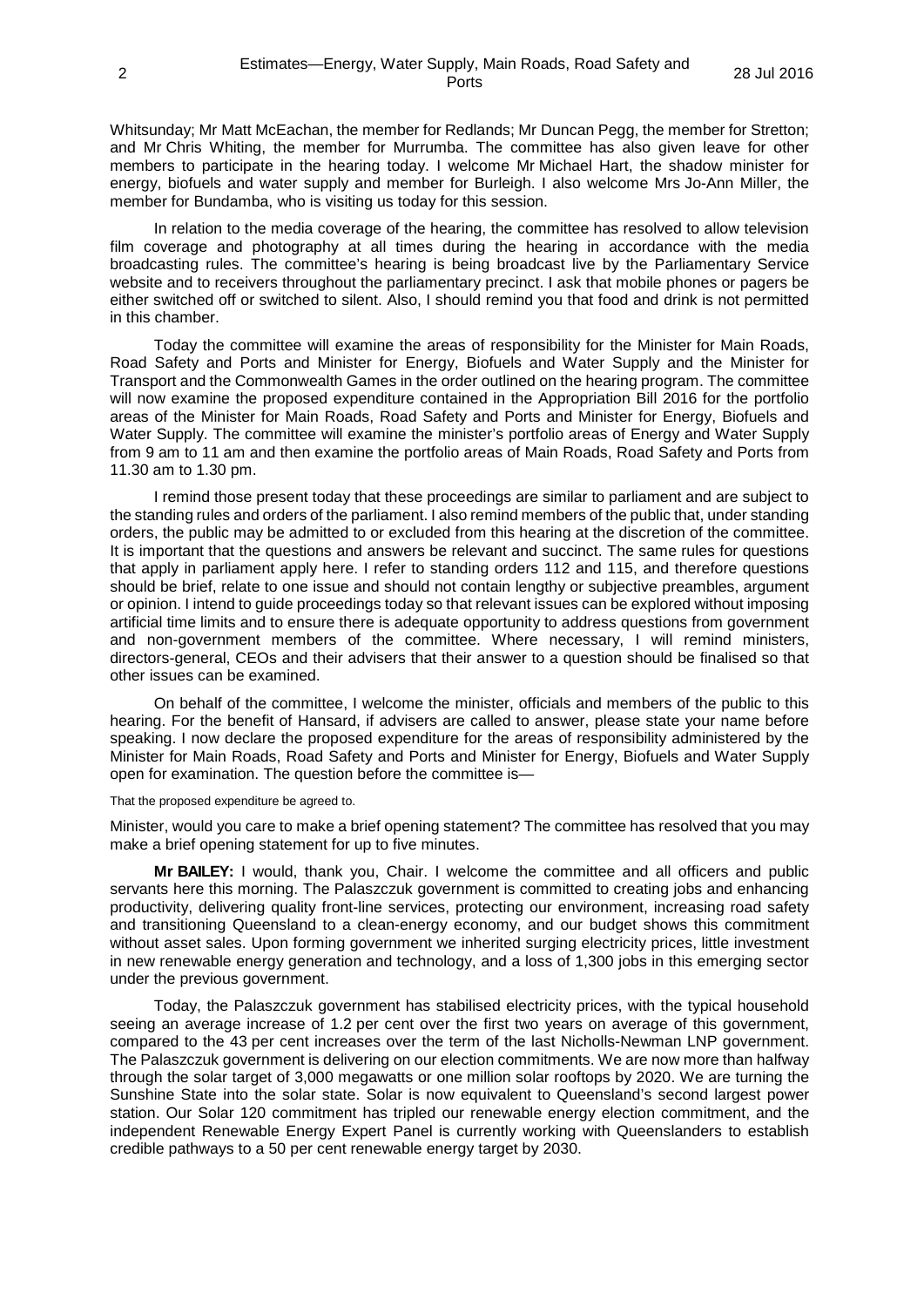We delivered on our election commitment to deregulate South-East Queensland's electricity market, ensuring stakeholders were fully consulted, well informed and contributing to our education campaign, which is now underway. We are developing new industries, such as Queensland's biofuels and industrial biotechnology sectors, advancing Queensland jobs of the future. We have legislated the biofuels mandate to start on 1 January next year as part of our biofutures strategy.

We are delivering a record investment for roads and transport infrastructure of more than \$20 billion over four years, as outlined in the Queensland Transport and Roads Investment Program, QTRIP. Some \$15.2 billion is for planned investment in road and maritime infrastructure, supporting an estimated 12,000 direct jobs over the life of the program, with many in Queensland's regions. Our budget investment includes funding the Deputy Premier's State Infrastructure Plan, such as \$40 million for a timber bridge replacement package on the Dawson Highway between Gladstone and Biloela, a \$30 million duplication of Riverway Drive in Townsville from Gollogly Lane to Allambie Lane, the \$22 million Sunshine Coast University Hospital intersection upgrade package at Kawana Way and Nicklin Way, and the \$10 million stage 1 of the Rockhampton road train access.

Infrastructure projects valued at \$144.6 million, mostly in regional Queensland, have also been fast-tracked under the Premier's Accelerated Works Program to bring forward jobs in regional Queensland. We have put \$42 million on the table for the M1 merge upgrade and \$44 million on the table for the upgrade of the M1 between Mudgeeraba and Varsity Lakes. The delivery of these safety and productivity projects needs an 80 per cent Australian government commitment under its own National Land Transport Network rules, which is exactly how the M1 is funded just across the border in New South Wales.

The government also has a particular responsibility when it comes to safety on our roads and seas. We are implementing our Queensland road safety strategy and a two-year road safety action plan, which sets a long-term vision of zero deaths and serious injuries. We are well on the way to delivering our action plan, investing more than \$500 million in 57 key initiatives, including motorcycle licensing reforms, wide centre-line treatment rollouts, double demerits for repeated mobile phone usage and the new Settle Down Stallion online digital campaign designed by young people for young drivers via our CO-LAB project. As more and more Queenslanders are heading out to enjoy our waterways, the Palaszczuk government has committed to a two-year \$30 million extension to the Marine Infrastructure Fund for new and upgraded boat ramps, floating walkways and pontoons.

Across my portfolio, we are also committed to the innovation agenda. In the energy sector we are at the cutting edge of battery technology and storage, and in transport and main roads we are preparing our community with intelligent transport systems.

Ensuring Queenslanders continue to have access to a safe, reliable and cost-effective water supply is essential, and we are continuing planned upgrades to the state's water infrastructure. Through keeping our government owned corporations such as Seqwater, SunWater and the newly merged Energy Queensland and our ports in public hands, we can continue to ensure they work for Queenslanders. I look forward to discussing in more detail this year's 2016-17 budget today. Thank you, Chair.

**CHAIR:** Thank you, Minister. I ask the member for Burleigh if he wishes to start questions.

**Mr HART:** My first question is to the director-general. Director-General, how much can South-East Queensland households save due to deregulation of the South-East Queensland energy market—

**Mr BAILEY:** I am sorry, Chair: can I ask what part of the budget this is referring to, in the SDS?

**CHAIR:** Member for Burleigh, do you have an SDS reference?

**Mr HART:** I am sorry. Every question I have today refers to the SDS. I say that at the start. This question relates to page 3 of the SDS, Minister.

**CHAIR:** Thank you, member.

**Prof. Simshauser:** In the marketplace at the moment, for a customer who is sitting on the default tariff, if they chose to move off that and select a market contract, depending on their household load and depending on which retail supplier they went with, they could expect to save somewhere between \$100 and \$400 on an annual basis.

**Mr HART:** Minister, I refer to question on notice No. 19. In 2015-16 you spent just \$293,000 on the energy consumer education program after delaying regulation for 12 months. I ask: is not this proof that you are asleep at the wheel and has the lack of education cost Queensland families hundreds of dollars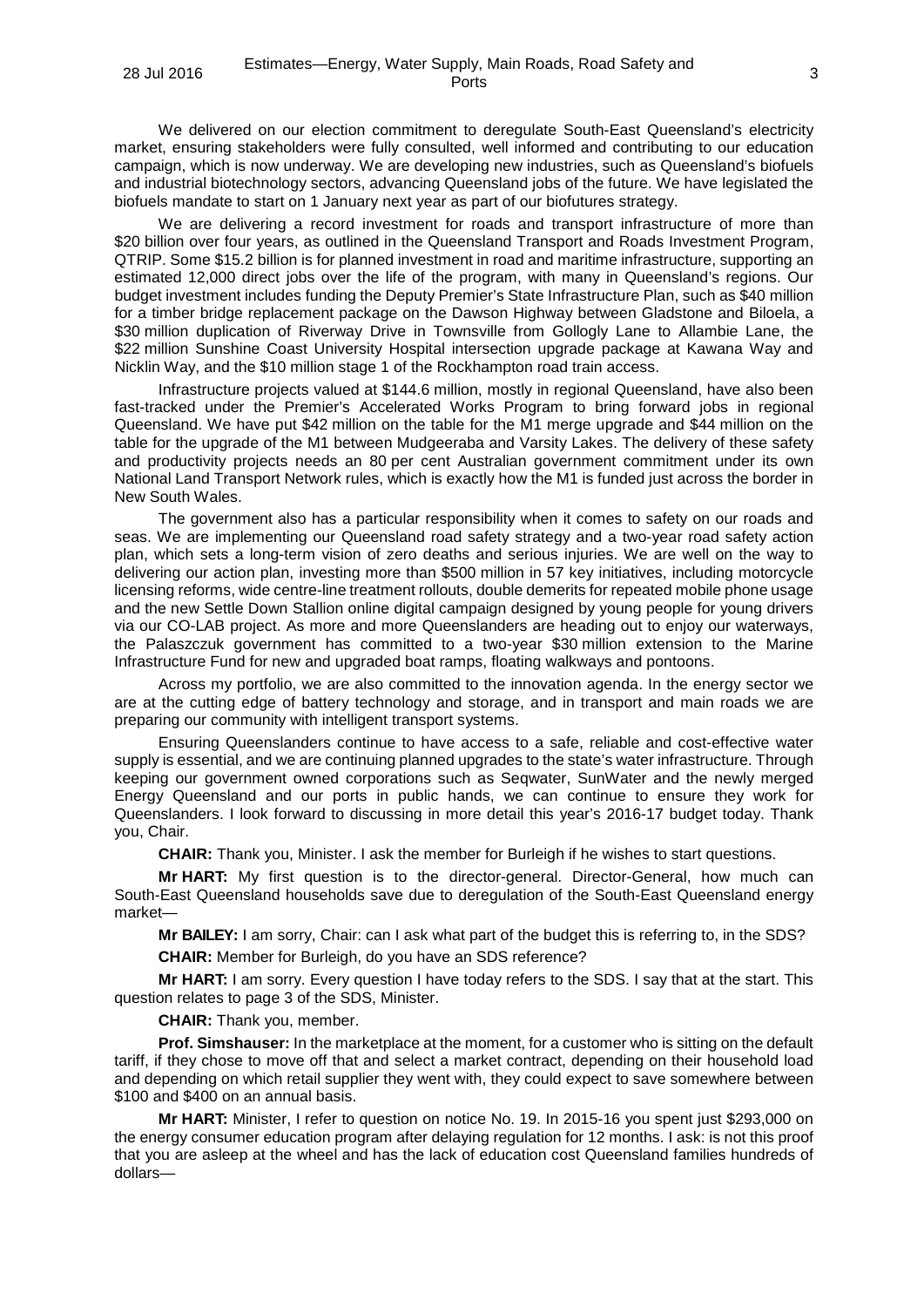**CHAIR:** Member, please rephrase that question without the imputation.

**Mr HART:** Minister, I refer to question on notice No. 19. Your reply shows that in 2015-16 you spent just \$293,000 on the energy consumer education campaign, after delaying deregulation by 12 months. Has this lack of education not cost Queensland families hundreds of dollars, given what the director-general just told us?

**Mr BAILEY:** The answer is absolutely not. What we saw 12 months ago was deregulation being enforced on Queensland without the consumer groups that advocate for vulnerable consumers being properly involved in the process. Very few people knew that it was occurring. We saw the Queensland Council of Social Service, the Queensland consumers alliance and National Seniors all saying that we were not yet ready to go to deregulation, in terms of people being able to take advantage of the marketplace. When we came to government, we listened to those advocacy groups for our vulnerable consumers. We sat down with them. I sat down with them and talked with them about their concerns. It was on that basis that we deferred deregulation.

Of course we have deregulation now, but 30 per cent of the market do not switch and do not move between providers. Largely, to be honest, they do not really understand how they can take advantage of a deregulated marketplace. The whole purpose of the consumer education campaign is to empower people to do that and give them the information they need. Unless they have that information and it is well targeted, they will not be able to take advantage of the marketplace.

That is exactly the scenario we were facing under the previous LNP government, where they had not done that hard work. They had not done the consultation with advocacy groups to prepare the marketplace, to get a campaign. In fact, there was no education campaign in place by the previous government. There had been no groundwork done, whatsoever. We made sure that we worked with those groups such as QCOSS and the Queensland consumers alliance to make sure that the education campaign was well targeted towards the people who need it most.

You can see now that this campaign piggybacks on the offers in the private marketplace. It has started now. Once a lot of the private companies have put out their offers so that they can be compared, the whole strategy is to piggyback off the private marketplace offers and to give people the tools to do that. I think it is a very effective campaign. We are seeing it right across TV, radio and print. It is targeted through those group networks. It is targeted at people from a non-English-speaking background, so that they can get access to it and they can benefit from the campaign.

That was not in place 12 months ago, under the previous LNP government. It was a fairly irresponsible way of going about things. This government will do everything it can to support those vulnerable consumers in the marketplace, to help them to take advantage of those savings of between \$100 and \$400 per year. We have done the hard yards. We have done the collaboration. We have worked hard with those consumer groups. We will keep doing that. That is the effective way to deliver this and to deliver those savings to those people. If we had allowed it to go ahead without that groundwork being done, as had been set up by the previous LNP government, of which you were a member, we would have seen those people unable to access the information or understand how they could benefit and how they could save that level of money.

**Mr HART:** Minister, you delayed deregulation by 12 months, from 2015 to 1 July this year. You blamed the lack of education of consumers for that delay, yet it appears as though there was no education of consumers before the introduction of deregulation on 1 July. In fact, you had one staff member in your office working on it for one month before deregulation started.

**Mr WHITING:** Point of order. Is this in relation to the SDS or is this a follow-up question?

**Mr HART:** This is a follow-up question to the minister's response. Minister, can you not see that that has cost consumers in Queensland a lot of money, because they were not aware that there was the opportunity to change suppliers and they have been moved onto default pricing?

**Mr BAILEY:** Certainly I refer you to my fairly extensive previous answer, which is that those people, that 30 per cent of the market who have not switched before—and we have had very low switching rates, compared to New South Wales and Victoria. They were not switching because they did not know how to do that. They did not know how to take advantage of it. Unless the work is done to empower those people, there is no way they can benefit from savings of \$100 to \$400 a year. We have done that work. Your government did not do that work. There was no lead-up work about a campaign when I took over as the Minister for Energy.

**Mr HART:** There still has not been, Minister.

**Mr BAILEY:** I would just let me finish my answer—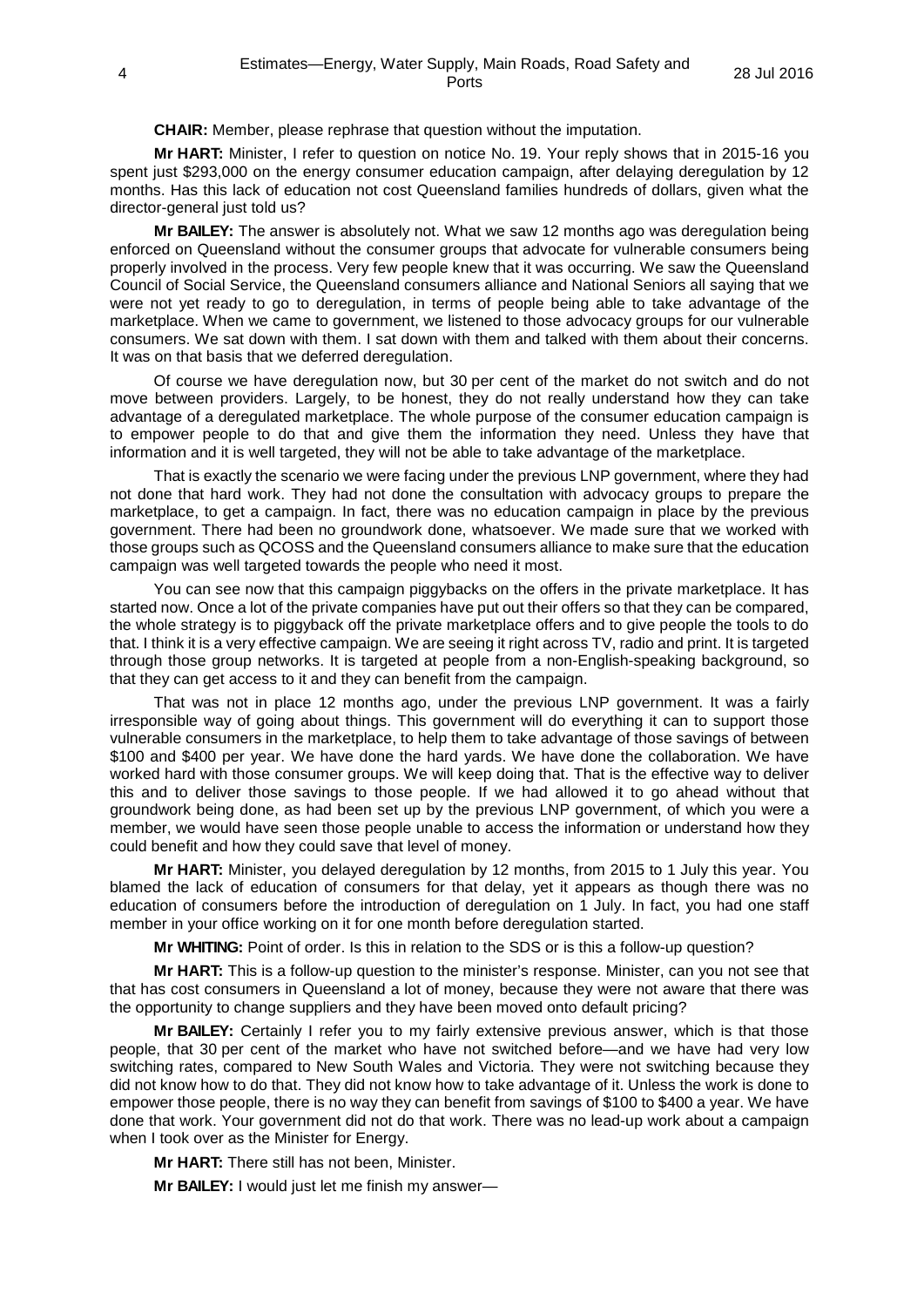**CHAIR:** Please let the minister finish his answer.

**Mr BAILEY:** None of that work was done. If we had allowed deregulation to go-ahead on the timetable of the previous government, we would have seen very low success rates. The very nature of this campaign is that it piggybacks. The advice of our agencies is that the most effective way to do this is to allow those private offers to go out into the marketplace for the first few weeks and the public consumer education then chimes in and piggybacks off those offers. What we are going to see is more and more people taking those offers up.

It is a very complex process of targeting those vulnerable consumers. There are a whole lot of different segments. We are working with QCOSS, QCA, National Seniors and other groups to make sure that those people get the information they need. That was not the case under the previous LNP government. They rushed into deregulation. They were not really that concerned about genuinely targeting the vulnerable people in the marketplace who did not understand how to take advantage of that.

We have done those hard yards. We are seeing this education campaign rollout now. It is a very good campaign. I am very happy to see how distinctive it is and how it stands out. It will continue over some time. It is a very well-resourced campaign with \$3.3 million in funding. I think your characterisation of light resources is quite unfair and inaccurate.

It is a substantial public campaign. It is right across a whole range of media sectors, whether it is TV, radio, digital, on the web, social media. It is a sophisticated campaign. I think that it is premature for you to be casting judgements when we have not even finished the first month of deregulation.

This is a process that will continue for quite some time. The ability to measure the campaign will only come over time. I think you should give it a fair go and see how it goes. All the signs so far are that it is a very good campaign. It is very well targeted because we were keen to work closely with the groups like QCOSS and QCA, something the previous LNP government—which, to be quite frank was a bit arrogant and a bit aloof—was not interested in doing.

**CHAIR:** Minister, I ask you not to be argumentative.

**Mr HART:** When did the campaign start? What have you done so far?

**Mr BAILEY:** The campaign started in the last week or two and it piggybacks, as I previously outlined—

**Mr HART:** So it started after deregulation?

**CHAIR:** Member for Burleigh, you have asked the question.

**Mr BAILEY:** The nature of the campaign, as I have outlined twice already to the committee, is that it piggybacks off the initial offers by the private marketplace. That is the whole design of the campaign. You cannot compare offers, I would suggest to the member for Burleigh, unless the offers are actually out there in the marketplace. It is a logical thing. Unless those offers are out there to compare then the campaign is not properly timed.

What you are seeing now is the initial range of private offers being rolled out. We worked very closely with the private companies in this regard, including some of the new ones that are moving into Queensland, and they said to us that they are not all going to be rolling out all of their offers on 1 July. They will be doing things progressively. They have different business models and different priorities.

We listened to that when we designed our consumer education campaign. We are a listening government. We are keen to work with stakeholders, whether they are private companies or consumer groups. We designed it based on that consultation and that understanding of the industry and also of the advocacy sector. That is how we designed it. That is an effective campaign. It is going well out there.

I suggest to the member for Burleigh that he should give the campaign some time before he casts judgement on it. I know he wants to attack the government over it, and that is fine, but I think you have to give it a little bit more than three weeks or so before you cast judgement on what is going to be a substantial campaign over time.

**Mr HART:** You delayed deregulation for 12 months because you say there was no education program and yet you have run no education program yourself before starting deregulation. How do you explain to the people of, say, Bundamba that they have missed out on those savings for over a year now?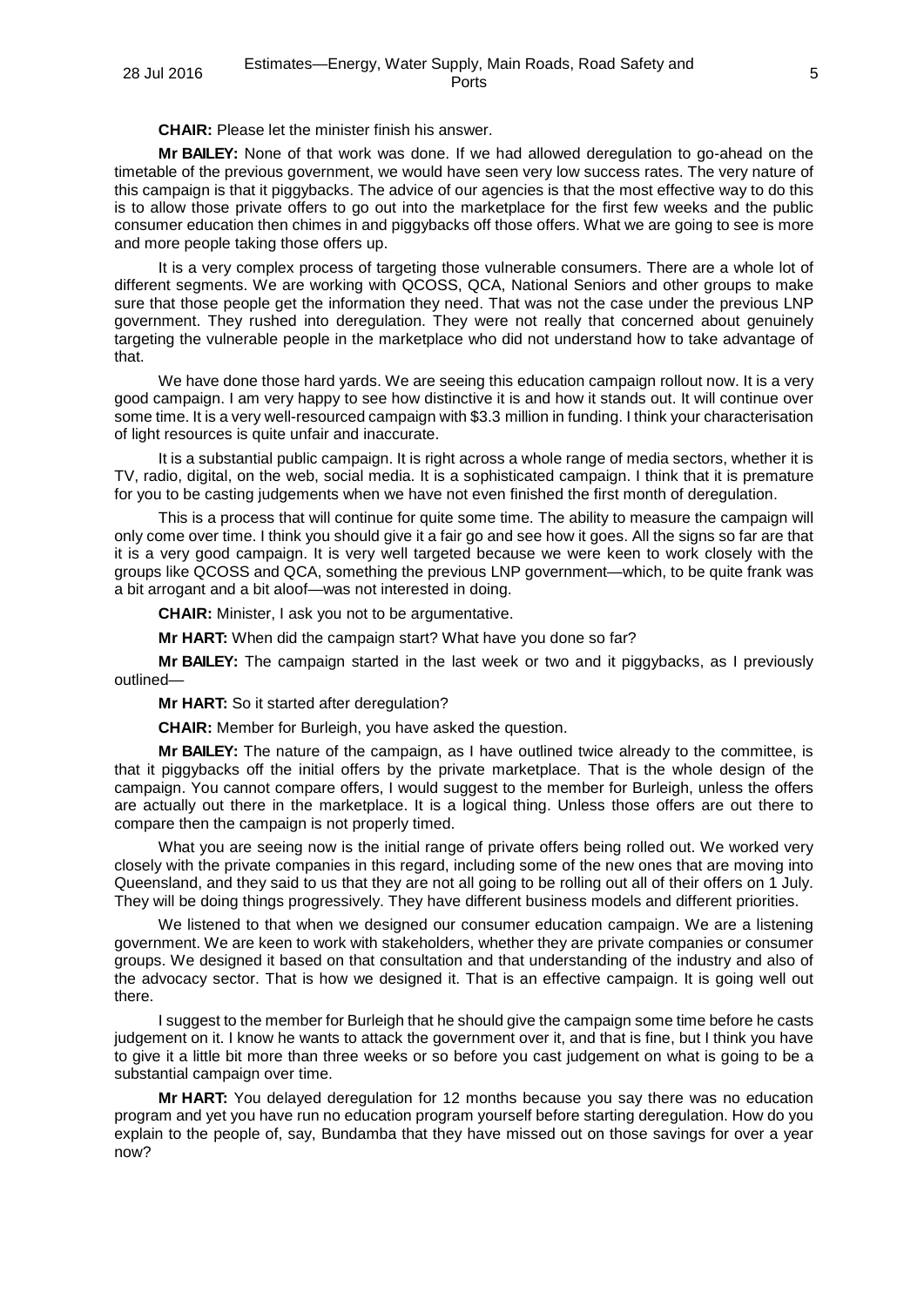**Mr BAILEY:** As I have just outlined, it is my concern for the vulnerable customers out there that we made sure that we got this right and did not rush into it and that we worked with the advocacy groups like QCOSS and QCA to give the vulnerable end of the market the information and tools in ways that they understand to take advantage of the marketplace. What we saw under the previous government is rushing into deregulation with the consumer groups and advocacy groups saying very clearly and very publicly, I might add, that they did not believe that we were ready for deregulation.

It was not just me saying that, a range of groups who understand this marketplace were saying that people were not ready for it. We listened to them. We worked with them. If we had allowed it to continue as it was we would have seen very low switching rates. I do not know what the campaign would have looked like because basically the Nicholls-Newman government had not done the hard yards to actually put the campaign together before we took office.

Let us be very clear about this, when I took office as Minister for Energy there was no campaign put in place by the Nicholls-Newman government for deregulation that was going to happen in a few months time. There was none whatsoever. There were no creatives and no ideas. There had been no work done about what a campaign would look like.

### **Mr HART:** Oh, my God!

**Mr BAILEY:** These are the facts. I hear you groan; it made me groan.

**Mr HART:** Eighteen months and what have you done?

**Mr BAILEY:** We are about being effective and getting it right and working with those groups to make sure it is an effective campaign. We will work with those groups, like QCOSS and the Queensland Consumers Association, that know, understand and work with the vulnerable end of the market. We are not going to ignore them like the previous government did. We will work with them and we will work with the private sector and energy companies to piggyback off their offers out there.

That is what you are seeing at the moment. It is going to be a very effective campaign. I am very confident of that. I again say to the member for Burleigh to let the campaign progress. It is going to continue for some time. I think casting judgements after only three weeks is more than a little premature.

**Mr HART:** Director-General, given that if people do not switch their supplier they go on to a standing offer, if they did not know that they could switch because there had been no education program run before deregulation hit on 1 July, what is the difference at present between market contracts and standing offers? Can you tell us that?

**Prof. Simshauser:** With the standing offer tariffs and the market offers available the prices in our market are actually nonlinear. What I mean by that is that the price of electricity is structured as a two-part tariff. There is a fixed charge and then there is a variable rate for the amount of consumption. All households have historically been charged the same fixed charge and the same variable rate. In the deregulated market rival retailers are able to choose the mix of fixed and variable that they offer in the marketplace. A healthy marketplace will actually have quite a variety of fixed and variable offers.

Households consume different levels. A small household that finds a supplier that has a low fixed charge and high variable rate, will do very well. Similarly, a larger household that finds a supplier with a high fixed charge and a low variable rate will do very well, and vice versa. The general range that we have seen in the marketplace is between \$100 and \$400 difference between standing offer tariffs and market offers.

**Mr HART:** Director-General, has the decision to defer the deregulation of South-East Queensland's retail electricity market deterred new retail providers from entering the market?

**CHAIR:** That is a hypothetical question. I will ask you to rephrase it.

**Mr HART:** Director-General, there was no education program run before deregulation started on 1 July. Has your department done any work with new retailers to encourage them into Queensland? Has the feedback from those retailers been that because of the delay in deregulation they may have been a bit hesitant in coming in Queensland?

**CHAIR:** There are two questions there.

**Prof. Simshauser:** My deputy director-general and I have met with a number of retailers in the period leading up to deregulation. To be honest, our primary focus was to make sure that they were preparing, that they were ready for offers, that they were aware that we had an education campaign program so that we could collectively piggyback off each other in the marketplace to stimulate activity.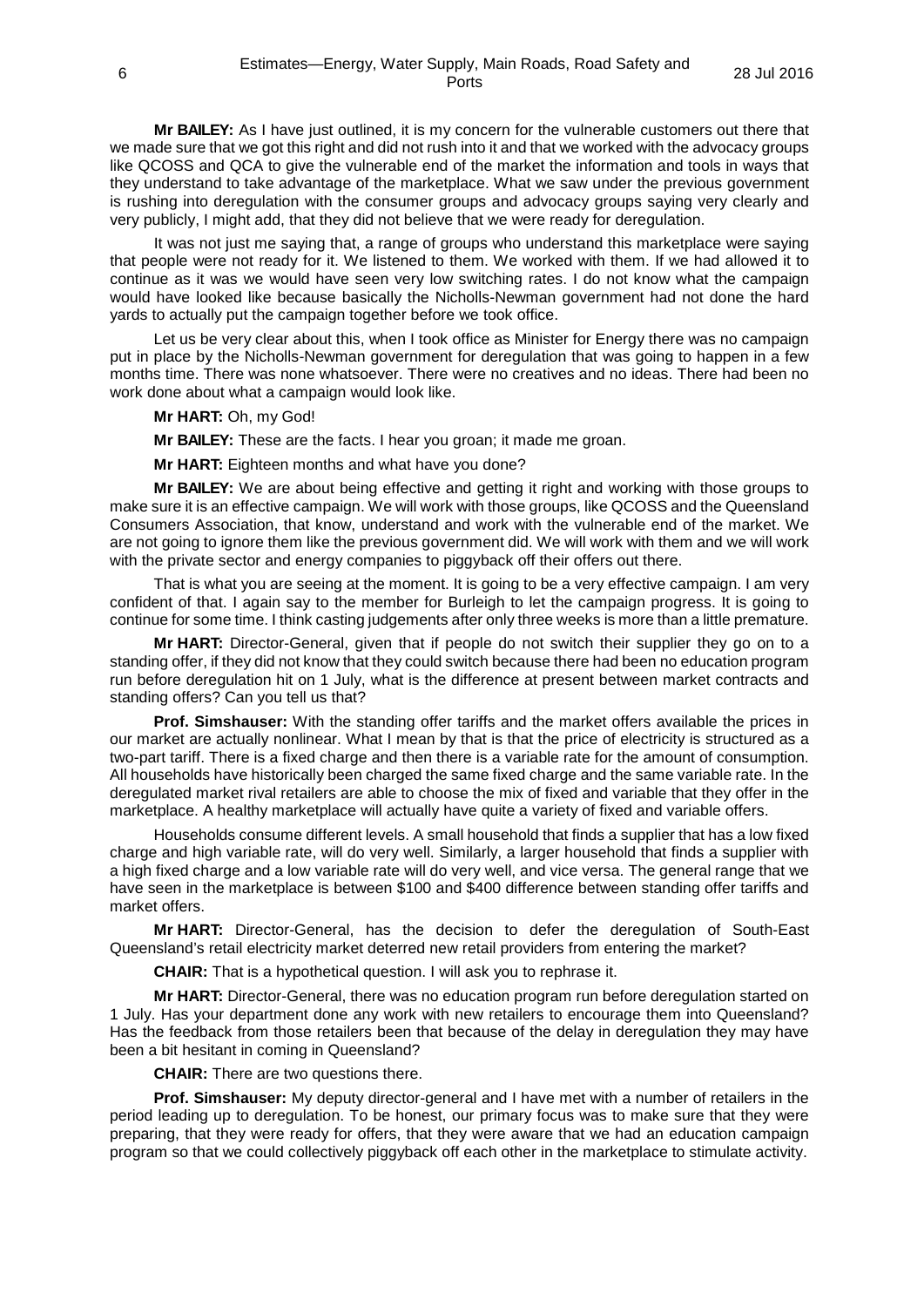I cannot recall having any conversations with any of those retailers as to whether they would have come in earlier or not. Really the point of all of those conversations was very much to make sure they did have their advertising and collateral ready to go. Our primary interest was to make sure that when 1 July came from that day onwards customers would be able to hit very competitive market offers. I guess that was our focus.

**Mr HART:** How many new retailers have come into market since 1 July?

**Prof. Simshauser:** I would have to take that on notice, to be honest.

**Mr Barr:** It is still pretty earlier. I will have a check. I think there might have been one in the small business area, but I would need to check.

**Prof. Simshauser:** I would have to check.

**CHAIR:** Minister, are you willing to take that question on notice?

**Mr BAILEY:** Sure.

**CHAIR:** Are you continuing with this line of questioning?

**Mr HART:** Yes. Minister, you wrote to me on 21 July about the education program rollout. I assume you wrote to every MP in Queensland. Would that be safe to say? In that letter you say that the 'Click, call, ask' campaign will be rolled out in coming weeks? What does that mean? If on 21 July the program is rolling out in coming weeks, does this mean this whole process has not started yet?

**Mr BAILEY:** Strictly speaking that advice is correct. What I took was the best advice about what is the most effective advertising campaign to give people the information they need. The latest advice that came back to me was that we should be having a piggyback campaign on the basis that the private marketplace will be quite busy with offers, both standing offers being repromoted and also new offers. That is exactly what we have been seeing in the marketplace.

A final decision was made that we would do a piggyback campaign because that was the most effective way. As the Minister for Energy, I am absolutely committed to being as effective as I can possibly be. The advice was accurate at the time I gave it to you and was given in good faith.

The advice to me about the most effective campaign was in fact that we needed to be in sync with the private marketplace and what they did out there from 1 July. The information was that not every company was going to be out there on 1 July with all their offers. It was going to be a progression over the first couple of weeks. We worked with some of those private companies to understand that.

It was on that basis, as we approached it, that we shaped our public consumer education campaign to piggyback off those offers so that people could then use the tools that we were giving them online as well as direct information, whether it be on the web, radio or TV. We were very clear about communicating with all kinds of people, whether they were digital natives or perhaps not even on the web. We made sure people could still get information in traditional forms—in their local papers. We designed it that way. The best advice was that the campaign should piggyback off the offers from the private marketplace and that that was the best and most effective form. I took that advice. I proceeded on that pathway. I think we are seeing a very good campaign out there.

**Mr HART:** When you told the committee 10 minutes ago that the campaign had already started, that is in fact not the case; it is still weeks away from starting. Is that what you are saying?

**Mr BAILEY:** I thank the honourable member for his question. If you have not seen our campaign, it is out there prominently. It is in all kinds of media and on the web. It is out there.

**Mr HART:** The 'Click, call, ask' campaign has started?

**Mr BAILEY:** There are forms of the campaign out there—absolutely, for sure. I have seen it. I would be surprised that you have not seen it, in fact.

**Mr HART:** No, I have not actually.

**Mr BAILEY:** I do not know what your media habits are.

**CHAIR:** Are you nearly finished with this line of questioning?

**Mr HART:** Yes.

**CHAIR:** We might go to government members.

**Mr HART:** I will move on to another line of questioning, if that is okay.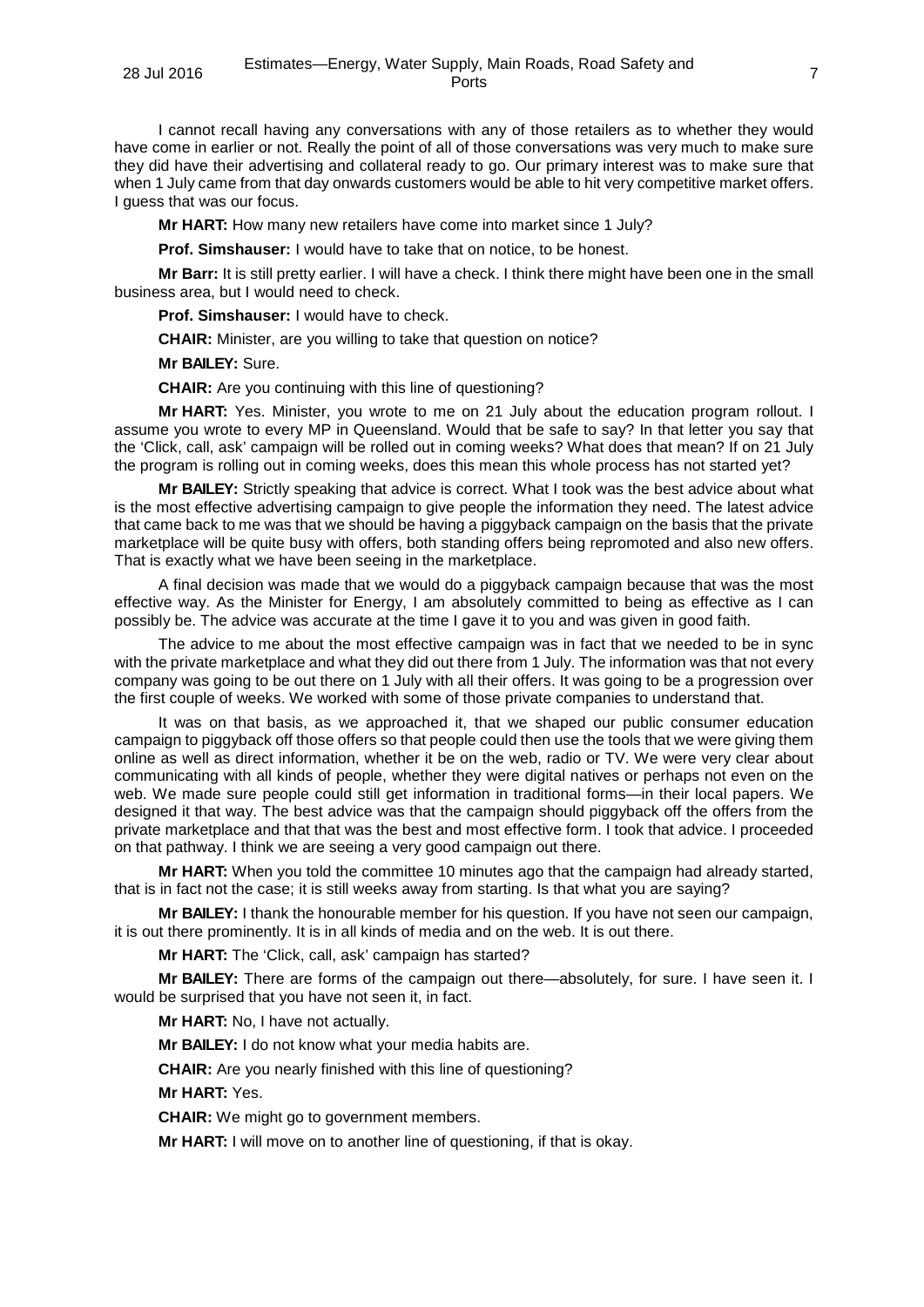**CHAIR:** Government members are itching to ask some questions, starting with me. Minister, I refer to page 3 of the Service Delivery Statements. Could you please advise what the Solar 60 scheme is and why it has become the Solar 120 scheme?

**Mr BAILEY:** Absolutely, Chair. Thank you very much for the question and thank you for your interest and, I might say, support in renewable energy in Queensland. At the last election the Palaszczuk government took a commitment to the people of Queensland that we would have a reverse auction of 40 megawatts of renewable energy, which is a very efficient and cost-effective form of commencing large-scale renewable energy. What we have found with the reducing cost of renewables and solar is that we could get better value for it. In fact, the falling costs have meant that we believe that for the same outlay we can get triple that amount. It became the Solar 60 program; now it has become the Solar 120 program where we work with the Australian Renewable Energy Agency, who are doing fantastic work in transitioning our energy sector to a clean-energy economy.

What we are seeing for the first time in Queensland is the commencement of a large-scale renewable energy industry in our state. It is a little embarrassing that it has taken this long, because other states have stolen the march on Queensland because the previous Nicholls-Newman government was hostile to renewable energy. We do remember only two years ago Tim Nicholls infamously abusing solar users for being latte sippers and champagne drinkers.

**Mr McEACHAN:** I raise a point of order. That has nothing to do with the question.

**Mr COSTIGAN:** It has plenty to do with politics.

**CHAIR:** The minister is answering the question. I ask you not to be too argumentative.

**Mr BAILEY:** Sure, not at all. We are committed to starting a large-scale renewable industry in Queensland. What we found when we came into government was that we had lost 1,300 jobs in renewable energy at a time when, clearly, the transition was happening and all the investment was going to New South Wales, Victoria and South Australia. We are keen to make sure that Queensland gets its fair share and that we transition to a clean-energy economy in Queensland—and of course the jobs that go with it.

We do very well on rooftop solar. It is nearly three rooftops in 10 in Queensland—450,000. We are doing very well. In terms of large-scale renewable energy, we are very modest in terms of where we are at the moment. They will all be in regional Queensland. We have partnered with ARENA as part of the national 200-megawatt round. We are going up to 120 megawatts of that 200 round—the majority of it. These large-scale solar projects will be in regional Queensland. There is a short-list now of five, of which I expect the majority may well come to fruition. They are based in regional and largely North Queensland. That is great news for jobs in terms of our regional economy here in Queensland. It is great in terms of our commitment to act on climate change, to transition our energy sources to zero and low emissions. We are absolutely committed to doing that.

**Mr MOLHOEK:** I raise a point of order. I thought the question was to explain why the name has been changed from Solar 60 to Solar 120.

**CHAIR:** The question was regarding solar and Solar 120, yes.

**Mr MOLHOEK:** I am still trying to understand what the 60 means and what the 120 means. I thought that was the question.

**CHAIR:** The minister is able to answer the question in any way he sees fit and I am sure he is getting to the part that you are asking about.

**Mr MOLHOEK:** No. He is meant to answer the question, not as he sees fit.

**CHAIR:** He can answer the question in any way he sees fit.

**Mr BAILEY:** I am happy to inform the member for Southport that 120 refers to 120 megawatts of power produced by large-scale renewable energy as part of the national round of 200 megawatts. We initially committed to 40 megawatts at the last election. Because of the excellent value in the marketplace, we have been able to triple that commitment for a similar outlay. This is fantastic news.

#### **Mr MOLHOEK:** This is—

**CHAIR:** Can you please allow the minister to answer the question? It was my question, after all.

**Mr BAILEY:** I will just finish answering. We are seeing large-scale renewable energy starting in Queensland and the jobs that go with it in terms of its construction. We are seeing with the Clare Solar Farm, just below Townsville, the PPA being signed. That was described as a solar turning point in Australia in the *Australian Financial Review*. We are seeing heavy construction starting at the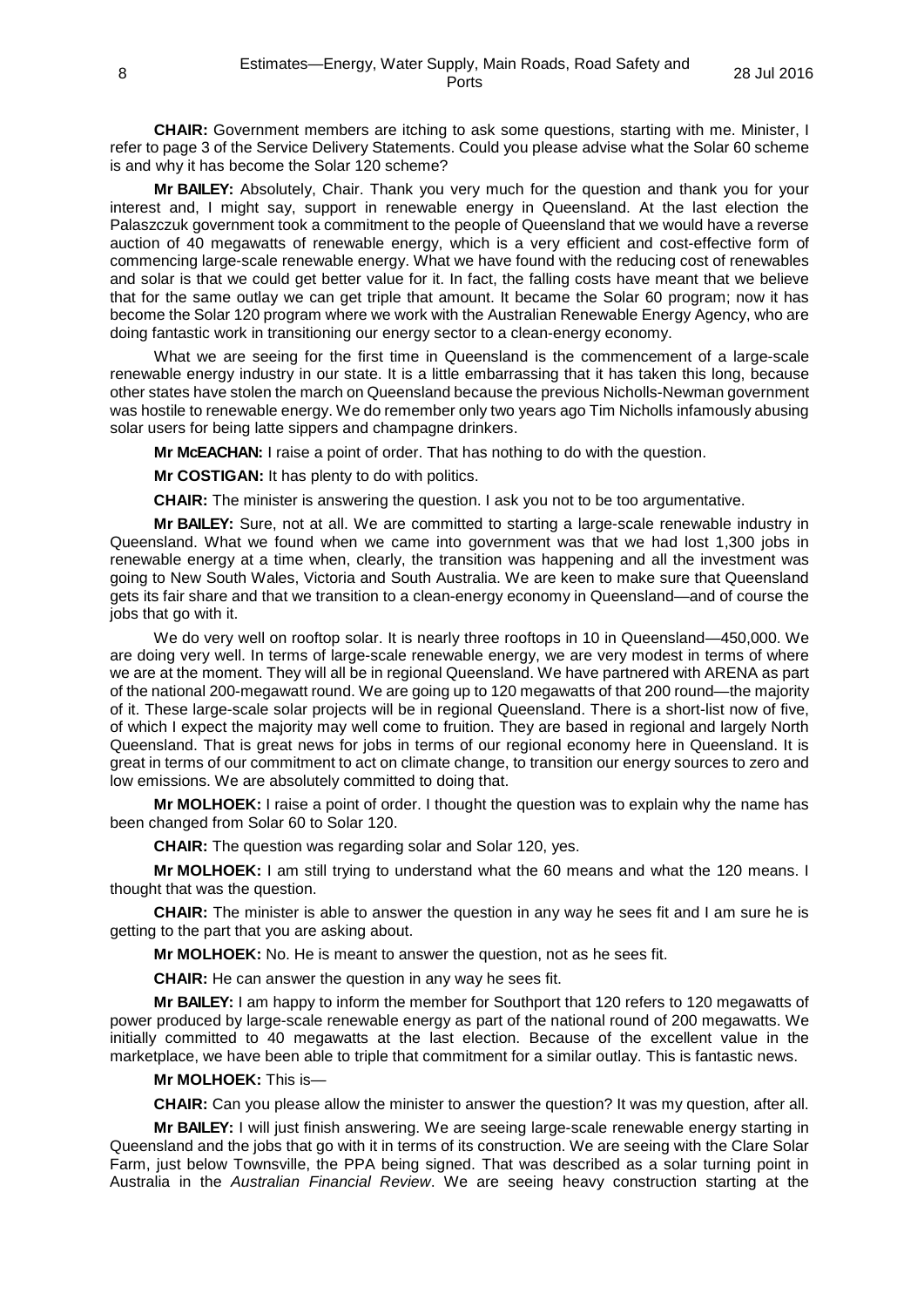Barcaldine Solar Farm, which I visited about a month ago. That is a very exciting project as well. We are seeing the Lakeland solar farm in Far North Queensland being proposed which has a very interesting innovative battery storage component to it. We are seeing a range of other private proponents. I understand that there are also some approvals happening on the Darling Downs, for instance. It is a very exciting period for Queensland. The Palaszczuk government is absolutely committed to transitioning to a clean-energy economy and making sure that we create the jobs that go with it, particularly in our regional Queensland areas.

**Mr WHITING:** I applaud the minister for taking action and for pushing the renewable energy sector. I refer to page 4 of the SDS. Could the minister please outline the relationship between government owned energy corporations and the renewable energy sector in Queensland, specifically in reference to the Mount Emerald Wind Farm?

**Mr BAILEY:** I thank the honourable member for his question. I can assure him that this government is committed to embracing new industries, to working with business to generate investment and jobs and to working today to build the sectors in our economy that we need into the future. Earlier this year the Premier and I welcomed the agreement that Ergon Energy had negotiated to purchase power from the upcoming Mount Emerald Wind Farm in Far North Queensland. This follows Ergon's expression-of-interest process for up to 150 megawatts of renewable energy. The wind farm will in fact deliver an impressive 170 megawatts. That is 20 megawatts more than the expression-of-interest process sought and it is 15 times the level of wind energy currently installed in Queensland. I think that gives you a sense of the scale of it.

This project is based on the Tablelands in Far North Queensland. It will boost and diversify the local economy and it will be big enough, effectively, to power a city the size of Mackay. It is estimated to be worth \$900 million in direct and indirect benefits to the Far North Queensland economy over the life of the project. The station has the potential to power 75,000 homes each year. The project would also create around 200 construction jobs over a two-year period. Here is another big number for you: the power station will generate 500,000 megawatt hours of electricity in a year. Ergon has offered to purchase this power for 12½ years under the PPA. It is a venture that is put forward by Ratch Australia. The government is clearly delivering on its embracement of new industries.

When I went to North Queensland early on as the Minister for Energy people asked, 'When are we going to have our own power station?' The answer is that there will be new power stations in North Queensland. They will be renewable power stations putting out clean energy, whether it be wind or solar. I note that in this morning's *Cairns Post* there is an announcement that the Mount Emerald Wind Farm will start by Christmas. That is very exciting news. That means jobs for Far North Queenslanders as well when you look at a wind farm this size. That is much needed employment opportunities. I am sure that will be very welcomed by Far North Queenslanders and no doubt by people right across the state.

**Mr PEGG:** Minister, further to your response to question on notice No. 1 and with reference to page 4 of the Service Delivery Statements, could you please advise (a) what developments have we seen in the large-scale renewable energy industry over the last three years and (b) to what extent are these changes the result of differing attitudes between the current government and the former LNP government?

**Mr BAILEY:** I thank the honourable member for his question and, again, I thank him for his support for renewable energy in Queensland and the transition. I know that he is a very passionate supporter of it. I am very pleased to advise the member that private investment in renewable energy is booming in Queensland—and 'booming' is the only word for it. The Palaszczuk government is focused on advancing Queensland which is why we are actively working with business and the private sector to get more renewable energy and more jobs of the future here in our state.

Currently the state has five megawatts of operating utility-scale solar—1.7 megawatts in Weipa on an isolated network and a 3.3-megawatt test facility at the University of Queensland's Gatton campus. This does not compare favourably to the massive investments in Victoria, South Australia and New South Wales. The government is committed to capitalising on its strong foundations of world-class resources and growing our large-scale renewable energy capacity. Thanks in part to the Palaszczuk government's commitment, we are seeing an unprecedented number of clean-energy projects starting up in Queensland. Some 4,000 megawatts of solar, 1,500 megawatts of wind and 500 megawatts of other types of generation have been proposed.

While no large-scale solar projects were built for three years under the previous Nicholls-Newman LNP government, the government will see between 300 and 400 megawatts of large-scale solar built before the end of 2018, and that is not too far away. This shows the important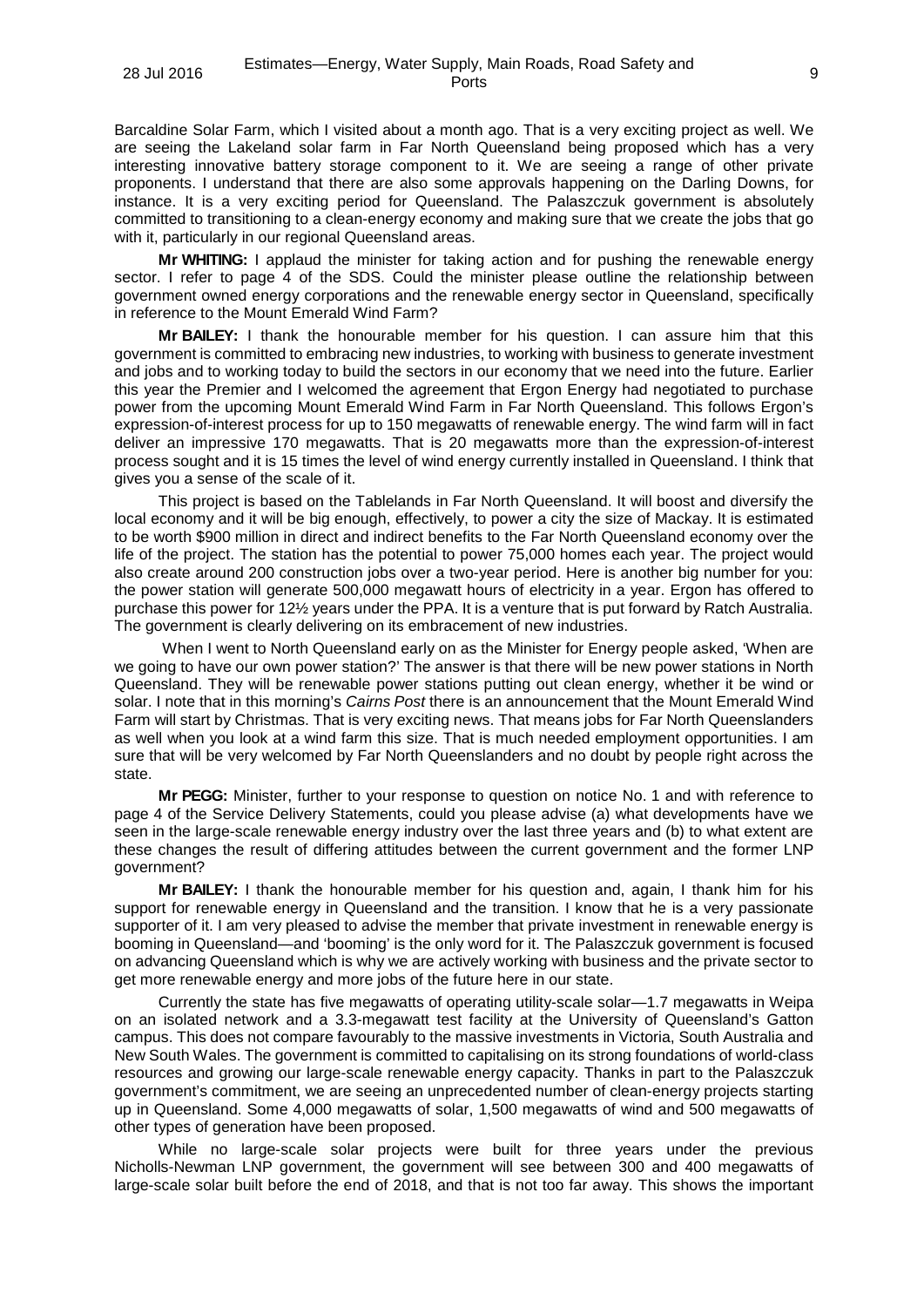role a government plays in encouraging this economic development and these jobs in Queensland. The former Nicholls-Newman government's attitude to renewables can only be characterised as hostile. I am sure we all remember those comments I referred to earlier. The Palaszczuk government is committed to restoring engagement with the renewables industry. Not only is renewable energy better for our environment; it is also essential for our economy.

During construction, renewable energy projects will be generating jobs in the regions at a time when jobs and job security are more important than ever. For example, Origin Energy recently entered into a contract with Fotowatio Renewable Ventures, or FRV, which is a little easier to say, to purchase solar power from the proposed 100-megawatt Clare Solar Farm in North Queensland just south of Townsville. This is a major investment in North Queensland and regional Queensland. It will also bring a significant number of skilled jobs to the Clare region during construction. The \$80 megawatt price on Clare, as I mentioned, was written up as a turning point in the *Australian Financial Review*.

Also in North Queensland, the Lyon Group project at Lakeland within the Cook shire will deliver 36 megawatts of solar PV with a 5.4-megawatt-hour lithium based battery storage system. I recently visited their construction site. They have ample sunshine to take advantage of. The Barcaldine Solar Farm, which I referred to earlier, is a 25-megawatt concern over 80 hectares. The Normanton solar project is also underway to deliver five megawatts of solar power in north-west Queensland in this remote community, along with the Cook shire solar and battery storage project, which will deliver, as I said, 36 megawatts.

There are many more. The Whitsunday Solar Farm, the Lilyvale Solar Farm, the Ratch solar farm at Collinsville and Forsayth Wind Farm have all received development approvals from their relevant local councils. The Bulli Creek Solar Farm project, which could generate up to a massive 2,000 megawatts, has been approved by the Toowoomba Regional Council. Just last week the Western Downs Regional Council approved a 30-megawatt solar farm near Dalby saying, 'The third wave of energy development is here and this project is a big investment into the Western Downs' largely untapped potential for this alternate energy resource.' The solar farm is to be constructed by FRV over the next 12 months and create 90 jobs during the construction phase. It is clear that industry is now confident in the long-term future of Queensland as a home for renewable electricity generation, as I am sure they are aware that this government is absolutely supportive of that direction.

I also note that just yesterday it was announced that the Queensland Investment Corporation would be partnering with AGL in an investment fund which aims to own 10 per cent of the renewable energy capacity across the whole country. There is a great future for clean, renewable energy here in Queensland. I am proud to be part of a government, the Palaszczuk government, that is getting the policy settings right to make sure that a clean-energy future happens in Queensland.

**Mrs MILLER:** Minister, motorists are sick and tired of the gouging in relation to unpaid tolls. In fact, I am aware of motorists who have been issued in excess of 100 unpaid tolls.

**CHAIR:** Member for Bundamba, sorry, but this is the Energy and Water part of the portfolio.

**Mrs MILLER:** That has been determined by the committee?

**CHAIR:** Yes. After morning tea we will be discussing Transport and Main Roads. Apologies if I did not explain that.

**Mrs MILLER:** No, you did not explain it. Minister, I would like to talk about energy now. Minister, in relation to energy costs in our local community, particularly in relation to the cost of power, many people in my community are having their power switched off by the power companies. Then they have to pay the money again to get the power switched on later on. Community organisations such as Anglicare, St Vincent de Paul and others like the Salvation Army are sick and tired of having to pay to help these families in winter in Ipswich, which is very cold. What are you doing to assist those families?

**Mr BAILEY:** I thank the honourable member for her question. I know that she is a very passionate advocate for her constituents. In a moment I will ask Terry Effeney, the CEO of Energy Queensland, to talk about the provisions that the company has to help people in that situation. The first thing to do in terms of trying to reduce the level of disconnections out there is to get prices under control. What the Palaszczuk government has done is stabilise electricity prices for the first time in Queensland in some time. We saw price increases of 43 per cent under the previous Nicholls-Newman government—really out of control. What we have seen in the first two years of the Palaszczuk government is an average price increase in regional Queensland of about 1.2 per cent per annum. That is a marked improvement in terms of stabilising prices and seeing that locked in over time.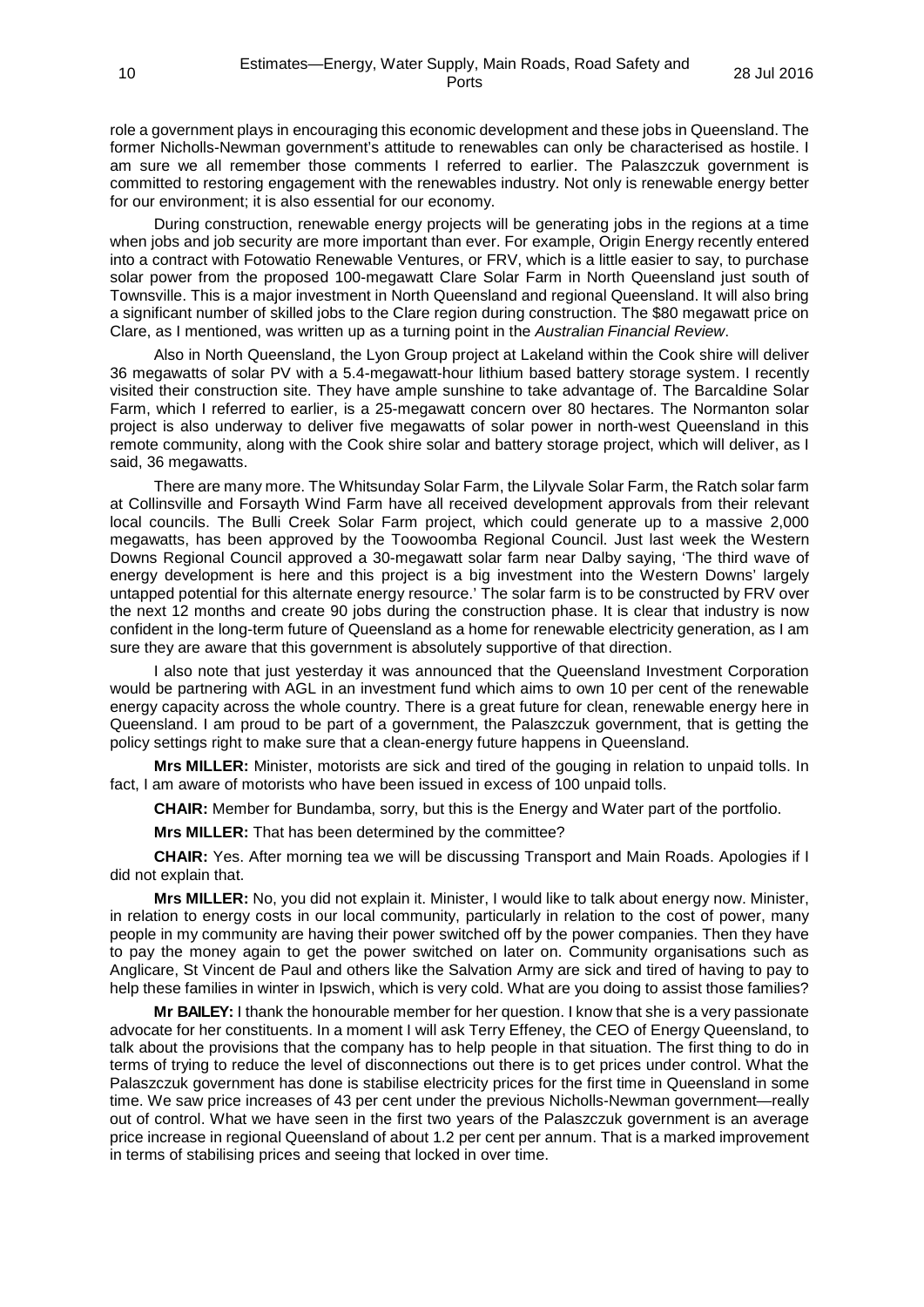We are seeing those kinds of improvements in the South-East Queensland market as well. First and foremost, we want to reduce disconnections. There was a large number of disconnections in the last year of the Newman government in 2014. We are absolutely trying to get stabilised prices for customers so they are not seeing those double-digit increases every year that we saw under the Nicholls-Newman government.

In terms of a range of things that we do to assist vulnerable customers, I can inform you that in 2015-16 energy concessions were provided to a significant number of Queenslanders via a number of different mechanisms. The electricity rebate scheme assisted about 505,000 households with assistance of \$320 per annum. There was the electricity life support concession scheme for approximately 3½ thousand people. The Reticulated Natural Gas Rebate scheme assisted 32,900 households. The Medical Cooling and Heating Electricity Concession Scheme assisted more than 3,850 people. The Home Energy Emergency Assistance Scheme assisted more than 9,800 people.

We are absolutely committed—and I am sure you would support us in this—to working with QCOSS and the Queensland Consumers Association. We meet with them regularly to talk about those issues around vulnerable customers. They are very much aware of the trends that are happening out there. We work in partnership with them. We have a new agreement with QCOSS. It is a four-year agreement worth about \$1 million for them to assist us and for us to get information out to people and work with people. I might ask Terry Effeney, our CEO, to cover anything that I might have overlooked.

**Mr Effeney:** I am the interim Chief Executive Officer of Energy Queensland. Energy Queensland is a holding company that has both Energex and Ergon Energy. In relation to your constituents in Ipswich, that is not a retailer within the EQL. They are private retailers, whereas in regional Queensland Ergon Queensland is the retailer for those customers. I can speak about what happens in regional Queensland. I cannot speak specifically about what happens in South-East Queensland in relation to the programs that those retailers have other than that every retailer who operates in the market under the AER must have hardship programs and must work with customers to deal with those particular issues. If you like, I can comment on what we do within regional Queensland.

**Mrs MILLER:** My question particularly relates to my own constituency, but I must say that on many occasions I have personally paid to have the electricity switched on for my local people because it is very hard for them. Minister, I must make a comment in relation to this: it is okay to have QCOSS and everybody else involved in this, but when you are having a cold shower, you cannot have a hot meal and your fridge is not working, the last people they are going to ring is QCOSS or anybody else. The situation is that they need the money that day or very quickly thereafter to be able to support their family. It is a very big issue in the community generally, particularly in the winter months. If people are cold, they do not have heating and they do not have hot showers, they end up with the flu and they end up being a burden on the medical profession. I am asking: who do they go to first when it looks like their power is going to be disconnected?

**Mr BAILEY:** My director-general would like to make a comment.

**Mrs MILLER:** They usually come to me, by the way.

**Mr BAILEY:** And electorate offices generally I think.

**Prof. Simshauser:** One of the important developments as a part of the most recent reforms by the Queensland government has been the rolling out of the national energy customer framework. That framework requires all of the retailers to have a hardship scheme. It places some obligations around what firms must do with households that are in financial distress.

All electricity and gas retailers operate under this code in our state as a result of it being put in place on 1 July 2015. All retailers must have a hardship scheme. The significance of that is that, if a household is unable to pay their bill, they need to reach out to their retailer and explain as much. Once they have done that, the retailer is under an obligation to put them on a hardship scheme, to not disconnect them and to put them on a suitable payment plan. All of the retailers have these schemes. If you look at Origin and AGL, they have very sophisticated and well-designed schemes to deal with households in hardship.

When those households identify themselves as being in hardship, there are specialist teams inside those organisations who do nothing other than look after households in that situation. The first thing they will do is make sure that they are not on a default tariff. They will put them on one of the best tariff arrangements for their circumstances, and you would hope that organisations in good faith would do so. The next thing they do is start talking to them about what they can afford to pay especially when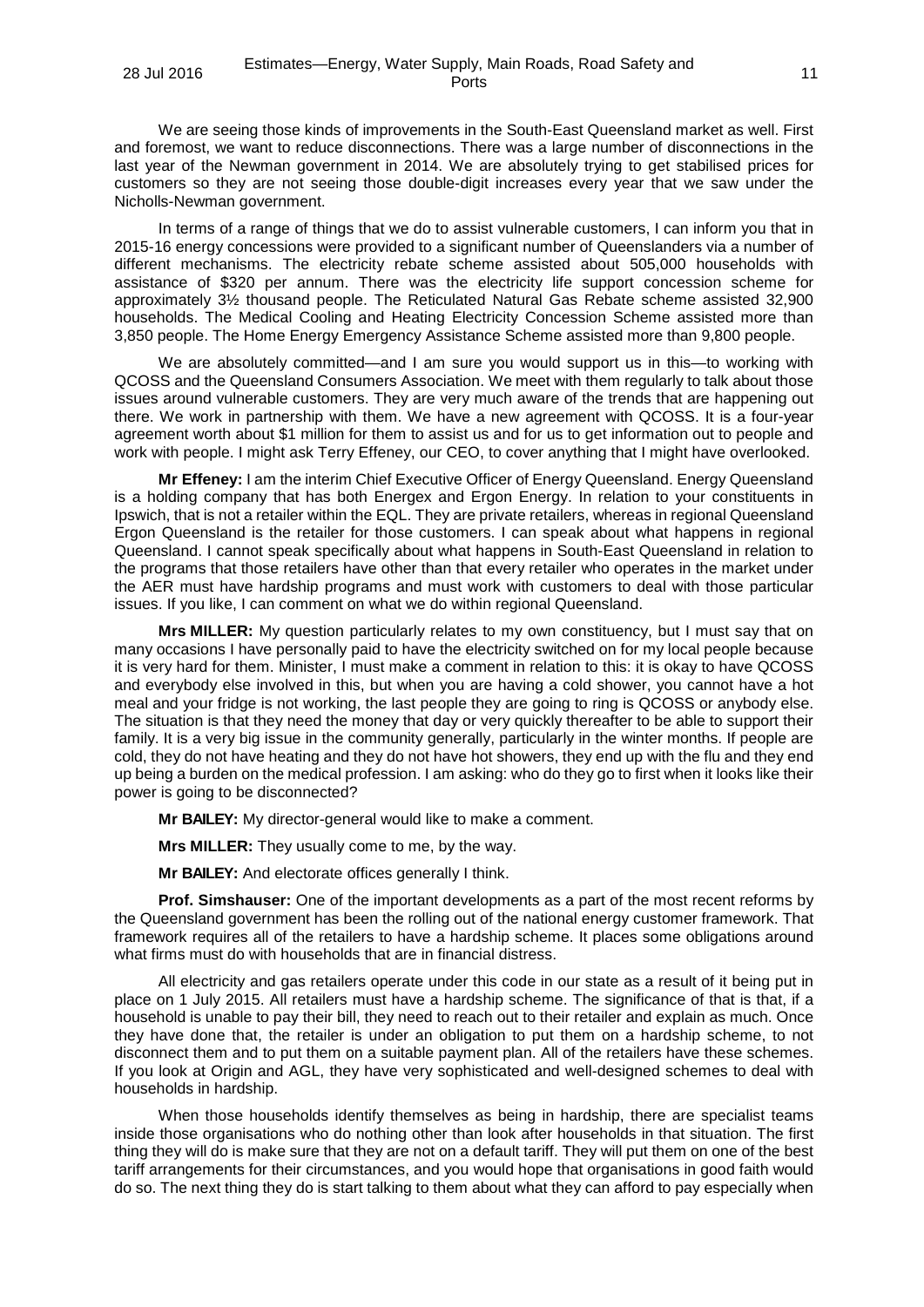you have had large bill shocks, and I know that you know that all too well. They arrange for payment plans. The organisations themselves are very flexible around that—weekly or fortnightly or monthly payments. They are happy to line them up with whatever payment streams households have.

Thirdly, they will then walk through the household and try to give them some guidance on what organisations they should be getting in touch with. For example, if they are a Queensland senior, check that they have nominated themselves to be on the concessions framework that the state has and so on. There is quite an elaborate process. I think what you are experiencing is households not engaging with those retailers, because, once a household puts up their hand, unless they stop engaging with the retailer, the retailer will always do their best to keep them with their supplies for the obvious reason that electricity is important. There is a certain minimum of electricity that is an essential service.

**Mr BAILEY:** Another measure that has been brought in from 1 July is fixing up an anomaly for people who live in mobile parks. Previously the proprietors were not bound to pass on the rebate and they did not always do that. Some of them did the right thing, and good on them, but sadly we had pensioners living in mobile parks who were not getting the rebate passed on because of management. I find that kind of behaviour absolutely reprehensible. My aunt used to live in a mobile park. That sort of behaviour is now dealt with. They have to pass that on as of 1 July this year, and I think that is a good move, too.

**Mr HART:** Minister, before I move to my next line of questioning, your government was elected at the end of January 2015. Why did you not run an education program for deregulation that was due to start five months later if it was that important?

**Mr BAILEY:** I thank the honourable member for his question. I will offer some follow-up information on that matter and the question you asked previously. The launch of the campaign was 11 July which included extensive web and social media advertising. On 17 July we saw TV adds start to occur—that is nearly two weeks ago now—across all stations at all times. This will continue through until October and it will be reviewed at that point in terms of how it is going. Radio advertising has also been happening including a lot of ethnic radio. That is a key target group in terms of our consumer market. That is a very specialised form of advertising; you may not have seen that. Quest newspapers start next week and we have out-of-home advertising—that is, billboards, bus stops and in the street sorts of things—starting from the beginning of August which is only a few days away. Cinema advertising will start in September. We are looking at collateral information going out through our partners like QCOSS, COTA and other groups and other publications through Clubs Queensland, for instance, and Mamamia. I think you can see that the campaign has been going now for nearly three weeks. I am sorry that you have missed that-

**Mr HART:** Deregulation started a month ago.

**Mr BAILEY:** I am sorry that you missed that, but what we are seeing is a very extensive campaign.

**Mr HART:** Minister, we will move on. Can I have the interim chair of Energy Queensland back, please. Mr Effeney, can I ask you whether the merger of Ergon and Energex will realise savings of \$150 million annually? This is page 4 of the SDS, Minister.

**Mr Effeney:** Annually? I would expect there will be significant savings. As has been in the public domain, the expectation is that we will save \$560-odd million as a result of the coming together of the two companies both in terms of efficiencies and merger synergies over the five years. I am confident that we are within our capabilities to do that.

**Mr HART:** Minister, I refer to the Treasurer's response to a question taken on notice during estimates that shows the forecast savings for the merger are only \$187 million over five years, and I ask: has Labor now abandoned its election promise to save \$150 million a year from the merger of the energy businesses?

**Mr WHITING:** I raise a point of order: that is an opinion.

**Mr HART:** It is not an opinion.

**CHAIR:** No, I will allow that question.

**Mr BAILEY:** I thank the honourable member for his question. What we are doing is delivering on our election commitment to keep our power assets in public hands. That is what we took to the election, but we also said that we would run these businesses well and efficiently—

**Mr HART:** That is not the question, Minister.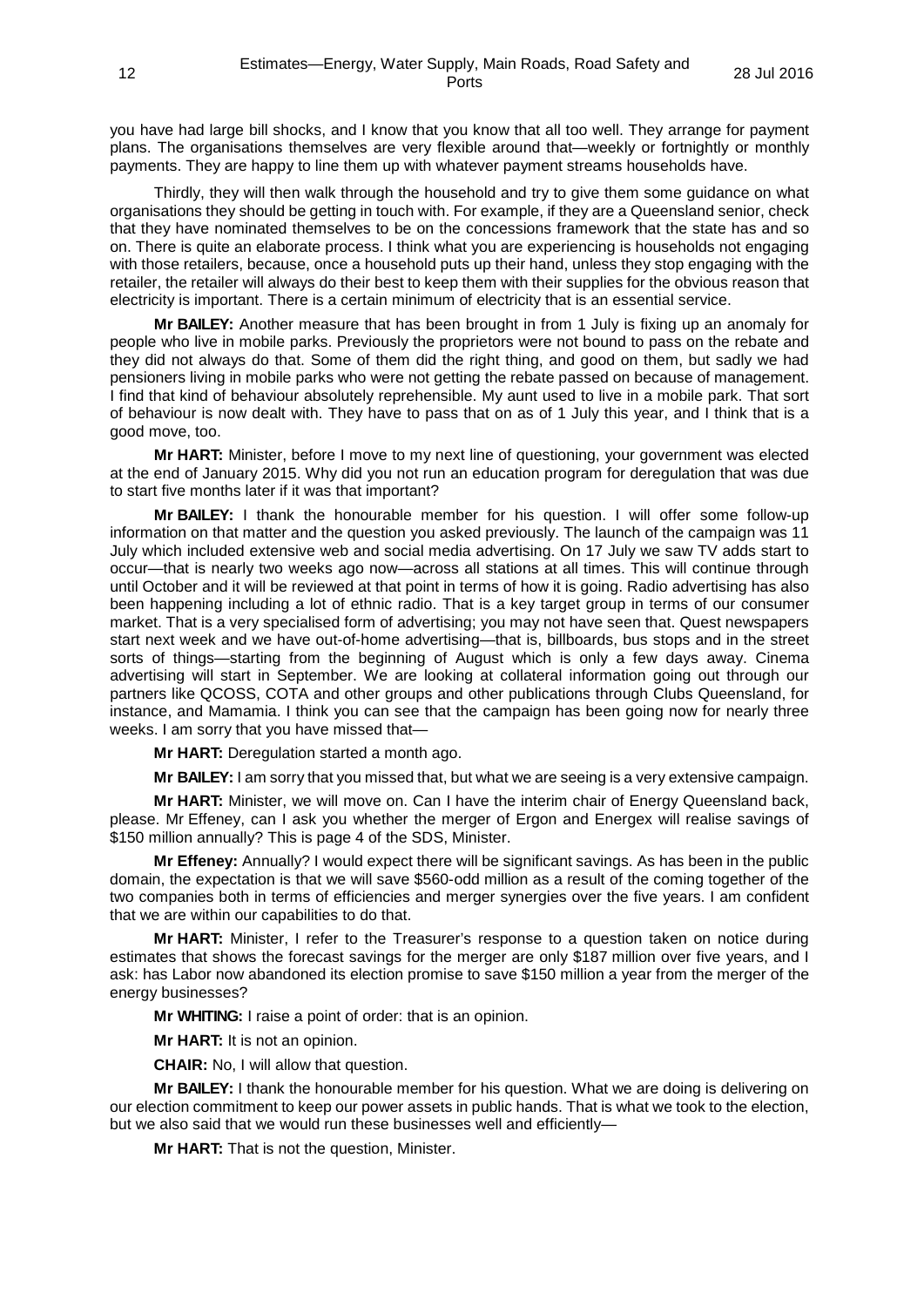**Mr BAILEY:** If you would let me finish my answer without interjecting. What you saw in a very fulsome and extensive response from the Treasurer was a breakdown of the savings that are being made. These savings could have been made in the previous government, but the previous government had an ideological obsession to privatise the energy companies which, in reality, they still have. That is why we are seeing this line of questioning. What we saw is a breakdown of net savings of \$562 million over the forwards. That is a substantial level of saving. You are cherrypicking figures here. Out of \$562 million, the breakdown is efficiency savings of \$375 million plus \$187 million in merger savings which add up to \$562 million. What we are talking about-

**Mr MOLHOEK:** I raise a point of order, Mr Chair. The question was that in the original Treasurer's statement there were anticipated savings of \$560 million and now there has been a revision of that saying that it will only be \$150 million. The question is: why the difference?

**CHAIR:** There is no point of order. The minister was explaining that right as you interrupted with your point of order.

**Mr HART:** I raise a further point of order, Mr Chair. I will table the minister's—

**CHAIR:** You will need to seek leave to table it. Before you do so, we need copies for all of us.

**Mr HART:** There are copies there. I seek leave to table the document.

**CHAIR:** Let me have a look at this.

**Mr BAILEY:** Can I get a copy of that, please? I will need to see a copy of that, if that is okay.

**CHAIR:** I will ask the committee if there is leave to table this.

**Mr PEGG:** Yes.

**CHAIR:** We do. If the minister is able to answer the question now, that is fine.

**Mr BAILEY:** The tabled document is in fact the document I have in front of me, which is a comprehensive response by the Treasurer to his committee. It outlines what is very clearly a different picture to the one depicted by the member for Burleigh just now. It depicts total distribution savings of \$562 million over the forwards—

**Mr HART:** Sorry, Minister, the merger amounts.

**Mr BAILEY:** If you just let me finish my answer—

**CHAIR:** Member for Burleigh, once you have asked a question, please allow the minister to answer it.

**Mr BAILEY:** The breakdown of that is \$375 million in efficiency savings and \$187 million in merger savings. I would have thought that a document that outlines savings of over half a billion dollars would be warmly welcomed by every member of the committee. That is what I would have thought. It is a very effective process here of running these businesses efficiently. It shows that while we are keeping them in public hands we are running them effectively and well. We are achieving savings that of course go into keeping electricity prices stable. That is occurring for the first time over the last two years, after 43 per cent increases by the LNP. Perhaps the member for Burleigh does not want to see efficiencies; perhaps he wants to see electricity prices surging again, as happened under the government he was a member of.

What we are seeing here in this response is that the Palaszczuk government is running Energy Queensland well—Energex and Ergon together. There are good outcomes for the public. There is stabilisation of electricity prices. We are running them effectively. It just makes sense to put two groups that are so similar together to gain efficiencies. That is what we are doing. That is what we said we would do at the election. We said that we would keep our election promises. That is exactly what we are seeing here in this document. It is very comprehensive. In fact, it is a year-by-year breakdown including this financial year in terms of this budget but also the future years. I do not think this is a level of detail we would have seen under the previous Nicholls-Newman government. I think we are being very open and honest about our merger process in terms of the savings.

**Mr HART:** Minister, your promise was \$150 million a year over five years. This document shows that it is \$187 million in total over five years, so there is a big difference. I will move on.

**Mr BAILEY:** I thank the honourable member for his statement there.

**Mr HART:** I will move on, Minister.

**Mr BAILEY:** We are really splitting hairs here. There is over half a billion dollars worth of savings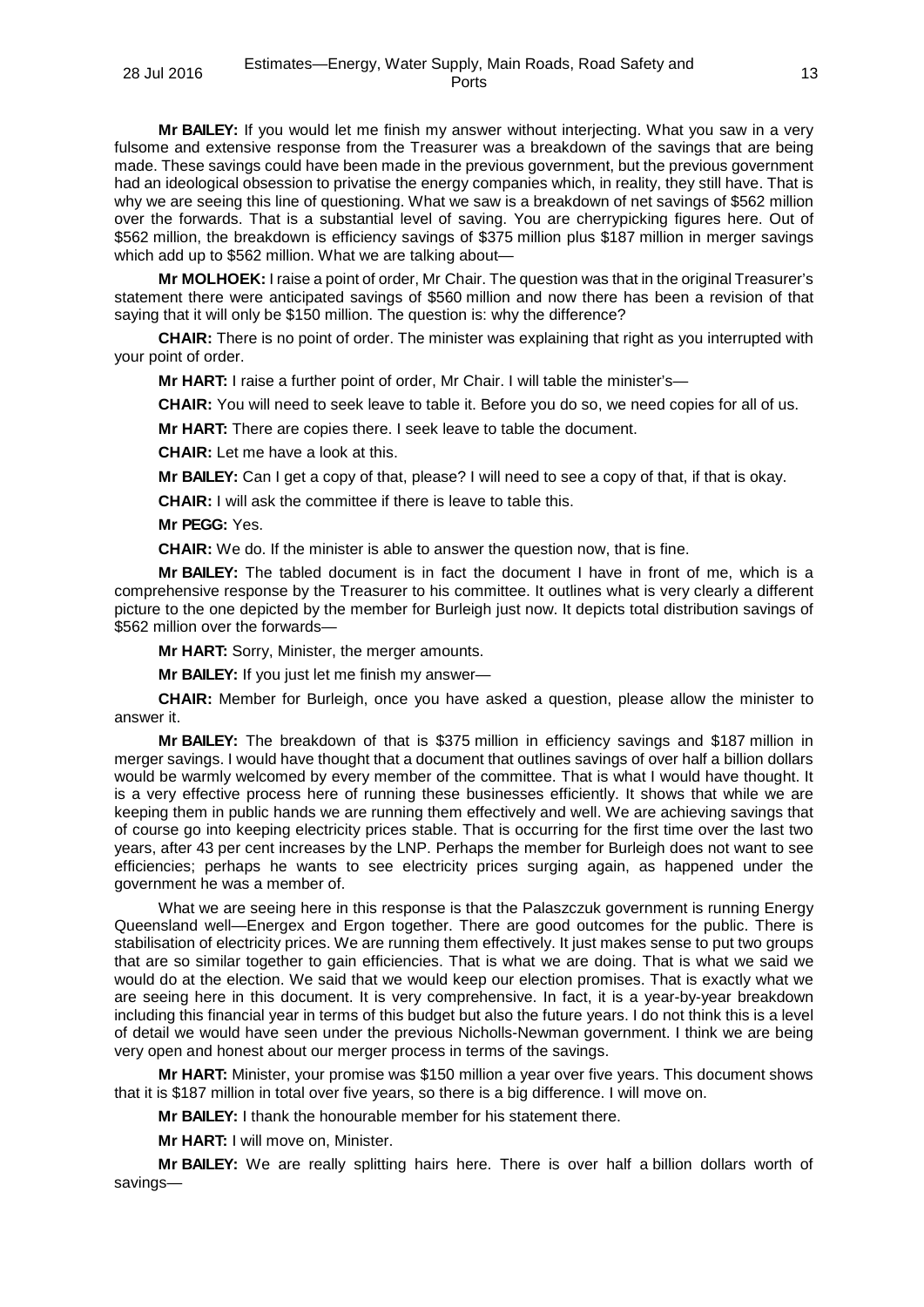**Mr HART:** It is half a billion dollars, Minister.

**Mr BAILEY:** There is half a billion dollars worth of savings from efficiency and mergers, and somehow that is a bad thing.

**Mr HART:** I will move on.

**CHAIR:** Minister, you have answered the question. We have the document in front of us. I am not passing judgement but I can see the figures, too. Member for Burleigh, do you have another line of questioning?

**Mr HART:** I have questions to the CEO of Energy Queensland. Is the CEO aware of the total implementation cost—that is, the upfront cost—of merging Ergon and Energy? If so, can you provide us with those figures?

**Mr Effeney:** Thank you for the question. I am not aware of the full merger costs because the actual work that was done on the merger was done out of Treasury and the Queensland Treasury Corporation. I do not have line of sight of the full costs of that. I can give you line of sight that says our own internal costs associated with doing that work.

**Mr HART:** Is this something you could take on notice, Minister?

**CHAIR:** It is really for the Treasury portfolio. As the CEO said, he is happy to table the costs to the company that he represents.

**Mr Effeney:** I can talk about my internal costs but I have no line of sight on the total cost of the merger. The project team was in fact stood up out of QTC, so that is a matter, really, which I think we would have to refer to the minister to Treasury.

**Mr HART:** Okay. Mr Effeney, can you tell us how many staff were transferred to Energy Queensland?

**Mr Effeney:** There are in fact no permanent employees of Energy Queensland at this particular time. All the people who have been seconded to that—at this stage there are only three or four of us to stand up the company—still are employed by Ergon or Energex because we do not actually have an industrial agreement et cetera for Energy Queensland. At this stage, we are just seconded in. I am seconded in to that structure, as is necessarily a CFO and a company secretary so that we can stand the company up. We are the officers of Energy Queensland. There is a board. We are working through all of those issues, understanding we have only been stood up for four weeks. We will now work through all of those matters in the coming months to pursue the synergies and opportunities out of the merger.

**Mr HART:** I guess our issue is that we only have you here today, Mr Effeney. We do not have the former chair of Ergon to ask those particular questions of. I will let the member for Whitsunday ask a couple of questions.

**Mr COSTIGAN:** I will now put my North Queensland hat on. What is the net increase in staff employed in Townsville since the merger of Energex and Ergon? That is, how many more people are now working in Townsville?

**Mr Effeney:** We have only been in place for four weeks. There are a number of project teams which are now working out of Townsville. That is true. Our rapid procurement team is now working out of Townsville. I am aware that one of the previous Energex executives has also moved to Townsville to stand up the energy services business. It is a small number at this point. That is not surprising, given that the business has only been in flight for four weeks.

**Mr COSTIGAN:** I appreciate your answer in that regard given the time frame. How many employees have been relocated as a result of the merger? Looking into the future, how many more employees are you expecting to be relocated to Townsville as a result of the merger?

**CHAIR:** Part of that is really hypothetical—the 'expecting' part. The first part of the question that is, how many have—I suspect is relevant.

**Mr COSTIGAN:** With due respect, Mr Chair, maybe Mr Effeney would like to answer the question.

**CHAIR:** It is a hypothetical question. I am just letting you know that, so if he chooses not to that is his choice.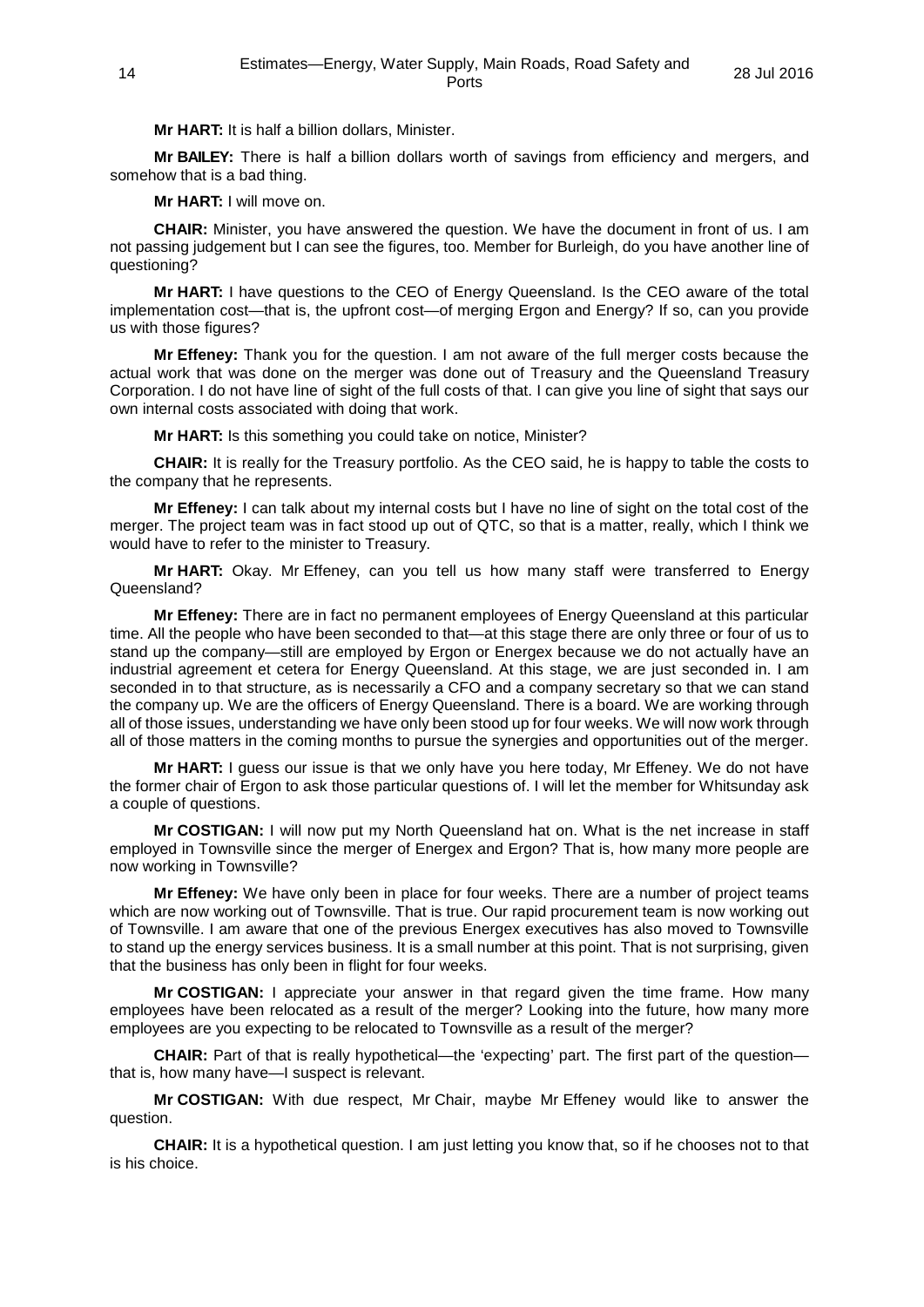**Mr Effeney:** Thank you, Chair. At this time, no-one has been transferred. Remember that the majority of staff who worked within the previous corporations—Ergon and Energex—have industrial agreements that require people to agree. You cannot just choose to move people; they would have to agree to move. At this stage, as we say, we have only been in flight for four weeks and we have not even stood up the interim management team for the business. That is what we are doing right now to do those matters so that we can design the corporation.

This is a \$24 billion enterprise. We are going to take these things thoughtfully and carefully as we stand up the structure. We will take into consideration all the matters of regional employment, which is obviously your issue of concern, and I am aware of all of that. These matters need to be fully consulted with staff, unions, stakeholders et cetera, as we work through all of those matters and talk to those regional communities et cetera. At this stage, it is very early days. I cannot answer the more hypothetical question that you have asked me.

**Mr COSTIGAN:** I have one final question. How many people who were with Ergon are no longer in a job as a result of the merger?

**Mr Effeney:** I am not aware of any people who no longer have a job as a result of the merger. There are many issues which are playing out here as a result of AER and reductions in the economic climate and those matters. I am not aware of any Ergon or Energex people who as a result of the merger have lost their job.

**Mr COSTIGAN:** Thank you, Chair.

**Mr HART:** Mr Effeney, can you tell us how many employees need to be removed from Energy Queensland to meet the current AER determination?

**Mr Effeney:** I thank the member for his question. On the issue to do with the current AER determination, I am pleased to report that both Ergon and Energex are operated within their capital and operating allowances in the first year of that determination. You will recall that there were substantial reductions in the capital and operating funding. Remember, the AER allocates revenue and funding; it does not actually tell us what to do with that. It is up to the organisations to deal with those matters. Obviously, the organisations—being prudent and efficient, as we should, given the impacts that we have on electricity pricing—believe that we should operate within those allowances of capital and operating. I am pleased to say that both organisations have made adjustments to their businesses over the last few years so that we could live within those operating and capital allowances. The majority of that work of living within those AER allowances has been completed. The \$562 million that we were talking about before is prospective of that—it does not include the savings to adjust to the current AER determination.

**Mr HART:** Those savings have already been made in the last couple of years. That would have been under the previous government, then.

**Mr Effeney:** A combination, because those savings have been over the last five years of the previous determination. As you know, there have been a number of periods of government during that five years.

**Mr HART:** Mr Effeney, I refer again to the question on notice from the Treasurer that we all have a copy of. It directly relates to Energy Queensland. According to that answer, the AER determination determined Energex should reduce capital expenditure by about \$2 billion and Ergon by \$1 billion, leaving a total of \$3 billion in capital reduction over that five-year period. What are the operational savings required to meet the AER determination over that same period?

**Mr Effeney:** I thank the honourable member. I suppose my answer is the same as the previous questions. Those adjustments are already made and they are in the forward budgets. Both Energex and Ergon have already made those adjustments to their capital and operating and are now operating within those AER allowances. There are no further savings in that sense because those things are already in the forward estimates that we will operate within the AER allowances. As I said, the savings that we are talking about from \$562 million are in addition to those savings.

**Mr HART:** Mr Effeney, the two previous businesses put in a target that they wish to meet and the AER came back with a lower target by about \$3 billion. You must be making some sort of adjustment in that period.

**Mr Effeney:** No. Just so we are clear about that, the \$3 billion or so—and this is depending on whether you think about them in real or nominal numbers, but the \$3 billion is fair enough—is the difference between what was actually spent on capital during the last five years versus the allowances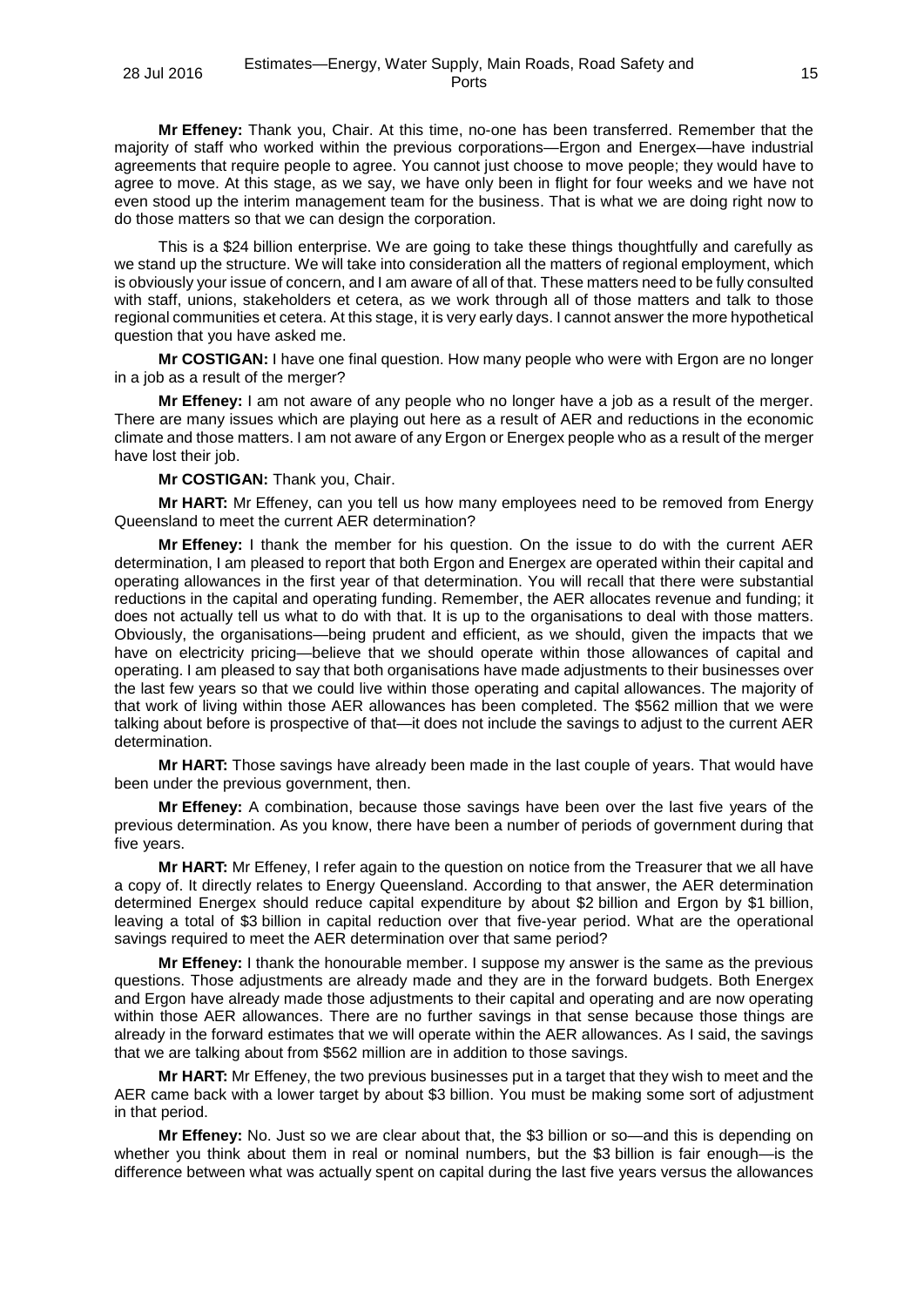that we are going to have for this particular period moving forward. We have had general line of sight on that. This is not something which is a great surprise to the organisations. In fact, our submissions which is the key point here—that we made to the AER recognise that the economic cycles were very different in Queensland, we have completed the work out of the Somerville reviews, we have had the impacts of the solar. There is very limited growth, so both organisations had asked for very substantially reduced capital and operating programs in this period.

The AER then came back and adjusted them to a much smaller extent, so both organisations in terms of their submissions had been planning for a number of years for a much smaller and more prudent capital and operating program across this five years. It is not like we have suddenly got a surprise that there is a \$3 billion reduction in front of us. These have been a well-known and planned piece of work and in fact were reflected in our submissions. The difference between what we asked for and what the AER finally gave us were matters which we have addressed and are not significant reductions in the comparison to the \$3 billion.

**Mr HART:** That was \$3 billion in capital expenditure reduced. What is the reduction or change in operating expenditure?

**Mr Effeney:** The change in operating expenditure was considerably less—probably of the order of 10 to 15 per cent reductions in operating expenditures over that period. I do not actually have the actual operating numbers in front of us. Again, both organisations are operating within their operating allowances for that last year. Those adjustments have been made. This issue about living within that AER consideration is something that both organisations had been planning for for an extended period.

**Mr HART:** Can you give us those details? Is the minister willing to take that on notice to give us the reduction required in operating expenditures?

**CHAIR:** Minister, are you willing to do that?

**Mr BAILEY:** Sure. I am happy to do that—absolutely.

**CHAIR:** Just so we have the question clear, is this the operational expenditure?

**Mr HART:** That is right.

**Mr BAILEY:** Absolutely. I am happy to do that.

**Mr Effeney:** From the last regulatory period to this regulatory period? Is that the question?

**Mr HART:** Exactly. How many staff will be employed by the new energy services business created as a result of the Energy Queensland merger?

**Mr Effeney:** I thank the member for the question. That is still very much a work in progress. We are still developing the plans for that and obviously recruiting senior managers to run that business. At this stage there is an aspiration obviously to grow opportunities in that area, but the business plans for that have not been completed at this stage, so I cannot answer that question at this point.

**Mr HART:** You do not know what this new entity will be doing and how many staff it will be needing?

**Mr Effeney:** We have—

**Mr WHITING:** Point of order. That is an imputation, Mr Chair.

**Mr HART:** It is in the SDS, Chair.

**Mr Effeney:** We certainly have broad plans for the areas that this business will be targeting. I think we have been clear about those things, particularly around the metering opportunities, given that the smart meter rollout is looking to progress from the end of next year. We are also looking at community solar programs because there are many areas where various customers cannot access solar because they live in a rental property, a flat or units et cetera, so we are looking to facilitate community solar programs and we are looking at energy management systems. We have done some initial assessments of that, but at this point in time we cannot say to you how much of that work we would be successful in winning.

**Mr COSTIGAN:** Mr Chairman, through you, I have a question on the back of my colleague the member for Burleigh. Mr Effeney, what is your message to mum-and-dad sparkies across North Queensland, particularly in Townsville, because this business services unit has a lot of them in the community concerned? There is no doubt about that. What is your message to them?

**Mr Effeney:** I thank the member for the question. My message is the same, which has been conveyed consistently, that we are not looking to compete in those markets where you have already got full capacity for people to fill those things. What we are looking for is developing new areas and new markets. We will continue to work with all of our channel partners and contractors as we always have.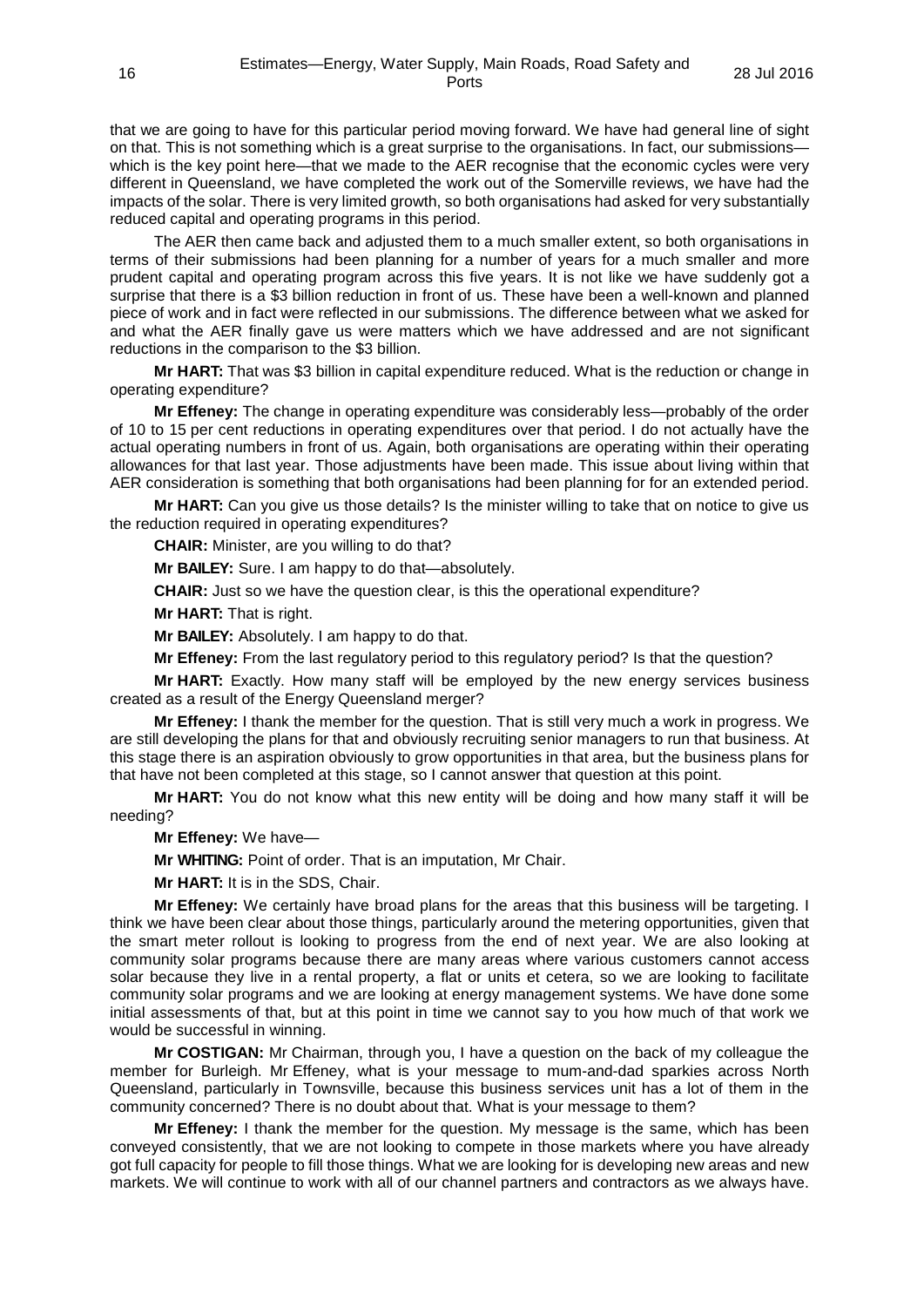This is, in many cases, no different to what we have done with our air-conditioning controls and other things over the years where we have worked with the electrical contractors to do the work that makes sense for them to do and then to do the work that makes sense for us as a company to do. We are going into new areas. These are not mature marketplaces that we are talking about. There is not a mature marketplace out there for some of the smart meter activities, community solar or some of these home management systems. We will continue to work with the channel partners and with the contractors to do that work as well.

**Mr COSTIGAN:** You did say it was a work in progress. You must have some idea as to how many staff will be required as part of this business services unit?

**Mr Effeney:** No. Until the Energy Queensland board—

**CHAIR:** It is hypothetical, once again.

**Mr Effeney:** Until this matter has been fully considered by the Energy Queensland management and board at this stage they are only potential proposals that have to be worked through. At this stage, no, I cannot say how many direct contractors we would employ—because in many cases we will use the channel markets which we have always used for those things—or what we do for our internal staff in relation to that. All of these matters will be fully consulted with all the key stakeholders in this area.

**Mr BAILEY:** To add to the CEO's answer, this is in a context where there is enormous change about to occur in the energy market around battery, storage and products. We are doing a lot of work through both Ergon and Energex about what the modelling is, what implications it has for the grid and how we get the best benefits for consumers. We have trials going on in partnership with ARENA and Sunverge in Townsville, Cannonvale and Toowoomba about the customer interface and how these battery storage units in a residential realm work in the real world. This is fascinating but it is also going to be a substantial area of change that is emerging. Everyone is doing the research about it. It is in that context that the energy services business is looking at these new areas. It would be irresponsible for us to not be looking in this area because this is going to have big implications for energy markets all around the world and everyone is getting ready for it. We are in the process of getting ready for it.

Let's also be very clear about the energy services business. It will be subject to the national energy market rules. It will be ring fenced in terms of how it operates. It will not get an unfair advantage because it has to conform to the national energy rules. This concern that it will have an unfair advantage is absolutely unfounded. It cannot happen that way under national energy rules. Let's be very clear about that. I think when you see batteries and storage roll out we will see the price plunging on this. It is being partly driven by the move into electric vehicles by a lot of large corporations and IT companies. We are seeing battery costs plunge. Everyone is looking at batteries and storage and asking when is it going to be economic? When can I get into it? When can I add it to my solar PV et cetera? When we get to that stage just like solar PV, you will see it take off in a big way. In that sort of circumstance there will be so much work for electrical contractors in this state it will not be funny. It will be a case of getting the supply out there and there will be a lot of work for contractors. I expect there will be some opportunities for the energy services business.

Ergon and Energex currently work with electrical contractors. I think the issue will be keeping up with supply when we hit that point in the market. From our point of view, we want to make sure that when we get to that point we can meet demand and we can get them out and have the best economy we can. There will be a lot of job opportunities there for everybody.

**Mr COSTIGAN:** Minister, will you be taking staff out of Ergon and Energex to set up that business services unit? Will staff be coming from them?

**CHAIR:** Do you have a reference to the SDS, just out of interest?

**Mr HART:** SDS page 4.

**CHAIR:** Thank you.

**Mr COSTIGAN:** With due respect, Chair, the minister has been quite decent to continue the line of questioning here or facilitate it.

**Mr BAILEY:** Just to add to the CEO's comments, I think he outlined that this is an area that is emerging. It is very early days at this point in terms of how it will be set up and what its focus will be. It will draw on the great work that Energex and Ergon have been doing in terms of the technology and where battery storage and those kinds of products are going. It is very early days to be able to know those sorts of things—

**Mr COSTIGAN:** It could be yes or no?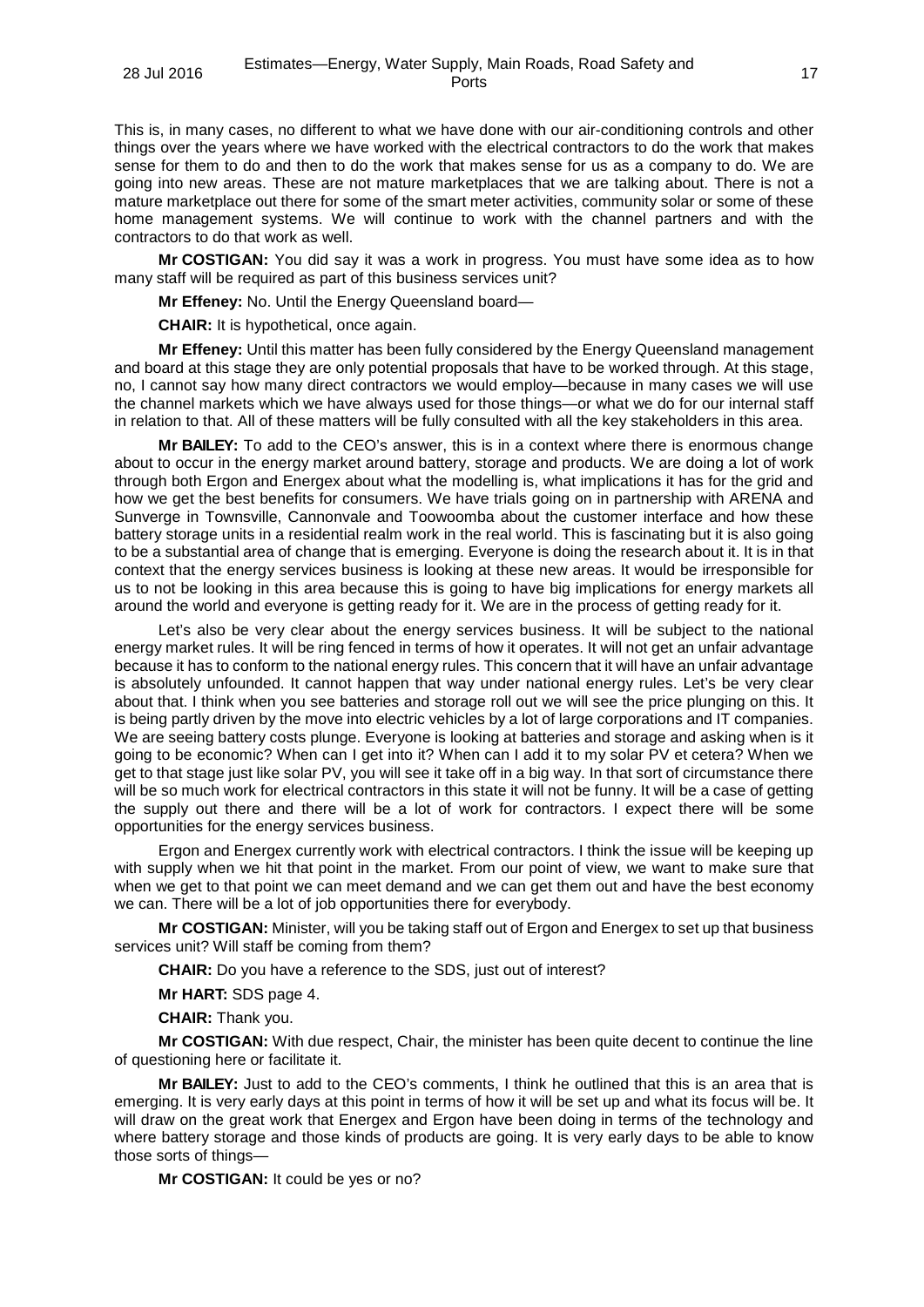**Mr BAILEY:** CEO, do you want to add to that at all?

**Mr Effeney:** I can add to that.

**Mr COSTIGAN:** I will put it back to Mr Effeney. Mr Chairman, I am happy for the DG to weigh in on it as well.

**Mr Effeney:** I am happy to take the first answer to that. Of course we will be bringing in people from Ergon and Energex from the management perspective because this is where the expertise is. In terms of the people who have to do the business case and the people who have to do all the necessary consultation and development of these particular products and ideas, of course a lot of that capacity is within Ergon and Energex to do those things, and we have been doing these things for many years. There is no great surprise that we will be doing that. I think your question is: are we bringing any front-line service providers into Energy Queensland to do that? At the moment the answer to that is no because we have not developed the business cases at this stage and made those decisions.

**Mr COSTIGAN:** There is no business at all?

**Mr Effeney:** We have done the preliminary business cases but until that is fully considered by the Energy Queensland board—we have only been in flight for four weeks here.

**CHAIR:** I think we have answered this question. We might move to government questions for a while. I call the member for Murrumba.

**Mr WHITING:** I have a question for the minister. Referring to page 5 of the SDS, one of the government's election commitments was to implement the transfer of irrigation channels to local management. Can the minister please provide an update?

**Mr BAILEY:** I thank the honourable member for his question and for his interest in what is an important micro-economic reform in Queensland. The local management arrangements program involves transferring the local irrigation channels from being administered by SunWater to being run by the local irrigators who use the channels. I am very pleased to advise that an additional \$6.9 million has been included in the budget for this important initiative which will empower local communities and encourage the growth of Queensland's agricultural industry. This is over and above the \$2 million already committed for this third stage of the local management arrangements project. Stage 3 involves agreeing to final terms and ensuring sufficient customer support for transitional ownership and control of the Theodore, St George, Eton and Emerald schemes to local management and control.

Additional funding is also provided for the Bundaberg, Burdekin-Haughton, Mareeba-Dimbulah and lower Mary schemes to carry out further investigations and prepare revised business proposals on how those schemes could operate under local management. We are working closely with those local irrigators to set up special purpose vehicle companies and interim boards to progress this stage of the project. Those companies and interim boards will be run by a board of local irrigators and appropriately skilled independent directors. Today I am pleased to announce the following chair appointments: in Emerald, Annette Smith; in Eton, Geoff Kavanagh; in St George, Luke Stower; in Theodore, Elizabeth Alexander; in Bundaberg, Maurice Maughan; in Burdekin-Haughton—

**Mr COSTIGAN:** Definitely pronounced Haughton, Minister.

**Mr BAILEY:** I will take that from the member for Whitsunday. I continue: Mario Barbagallo; Jo Moro from Mareeba-Dimbulah; and Mr Geoff Wormwell of lower Mary. I take that endorsement from the member for Whitsunday. Thank you. Local management arrangements can be effective because they make use of the wealth of local knowledge that these irrigators possess. They know the land, they know the area and they know how the water is best put to use. Putting the locals in charge of the scheme empowers the irrigators and the wider community. What this means for irrigators should not be underestimated. This is a unique opportunity for the schemes to transition to local management and to be owned and operated by their users, ensuring long-term productivity and contribution to our regional and rural economies. The channel schemes are an important part of our agricultural sector here in Queensland as they contribute in the order of 10 per cent of the state's agricultural output.

This new funding represents a substantial investment by the Palaszczuk government into this scheme and I see that industry is commending our commitment. Cotton Australia and the Queensland Farmers Federation have marked this as an important step in supporting growers and agriculture. To further support growers and agriculture by limiting price increases for Queensland irrigators, our government will continue to invest almost \$6 million this financial year into ensuring prices for SunWater and Seqwater's rural irrigation schemes move gradually towards recovering the true cost of supply. This important measure prevents irrigators and farmers being otherwise immediately faced with some significant increases in water prices to pay for the full cost of supply.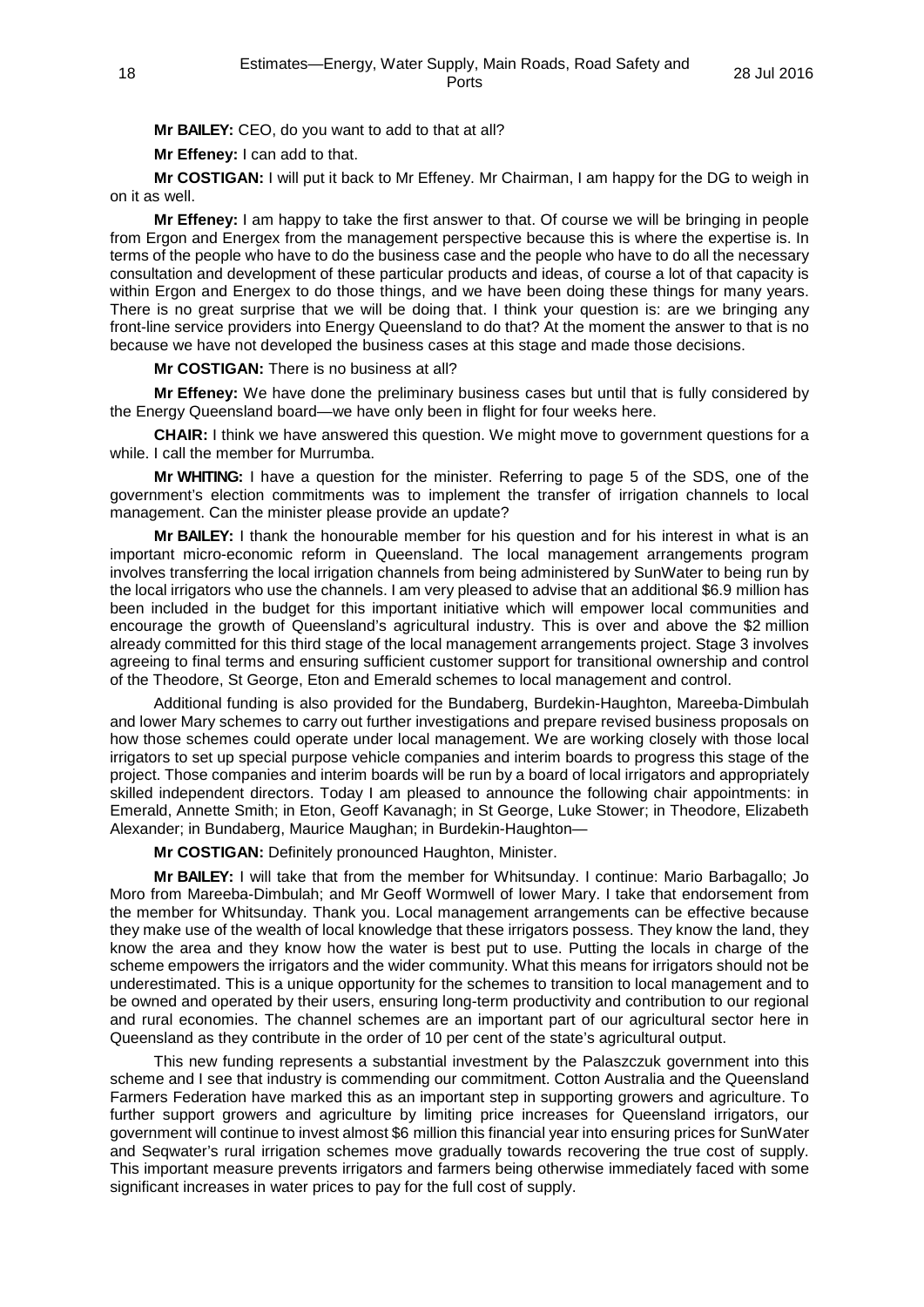In short, these irrigators know these schemes well, they know how to drive costs down and they know how to get greater productivity. That is why we are doing this. That means better economic opportunities, better job opportunities, all in regional Queensland. We are committed to working with them. I certainly endorse the budget papers in that regard.

**Mr PEGG:** I refer to page 3 of the Service Delivery Statements. Could the minister please provide an update on the work of the independent expert panel which is investigating how Queensland can achieve a target of 50 per cent renewables by 2030?

**Mr BAILEY:** I thank the honourable member for Stretton for his question and his ongoing interest in renewable energy. The Palaszczuk government is unashamedly committed to increasing the uptake of renewable energy in Queensland, to acting on climate change by reducing emissions in the energy sector and to growing jobs, particularly in regional Queensland. Renewable energy sources including rooftop solar currently contribute about seven per cent of the state's electricity generation. Growing this contribution will require a transformation of the Queensland electricity sector across the whole supply chain. We understand that the transition to a renewable energy economy must be done in close consultation with industry and the broader community. We have appointed an independent renewable energy expert panel to lead the investigation to credible pathways to a 50 per cent renewable energy target by 2030.

The panel is chaired by Colin Mugglestone, who is an infrastructure specialist and former Macquarie capital investment banker. The panel has a strong private sector bias because we are very keen for strong commercial outcomes in terms of the renewable energy sector. I note also the contributions on the panel of Dr Paul Meredith from the University of Queensland, Amanda McKenzie from the Climate Council, Allison Warburton and also Paul Hyslop. We wanted to have a strong focus on the economics. It must consider how investment takes place in renewable energy, how projects can be funded, the integration of renewable energy into our electricity system, the role of centralised and distributed generation, the impact on greenhouse gas emissions and, of course, the impact on households and businesses.

Following the release of its issues paper, the expert panel has hosted eight public and industry forums and has received 55 written submissions from a range of stakeholder groups including project developers, retailers, peak industry bodies, community groups, academic organisations and, of course, many members of the public. Participants at the forums were generally positive about the economic opportunities that flow from Queensland investing in renewable energy, and the panel's interim report is expected to be finalised at the end of September of this year. It will summarise the findings and provide detailed analysis of issues and opportunities, including how we can work towards ensuring Queensland has the right training and skills for our renewable energy workforce.

Release of the interim report will be followed by further consultation in October, and I am pleased to announce today that the second round of consultation will involve forums being held in Rockhampton, Mackay, Cairns, Bundaberg, Brisbane, Toowoomba and the Gold Coast. I encourage everyone to get involved in the next round of consultation and to engage via the expert panel website to have a say on the best way to implement our renewable energy target of 50 per cent by 2030.

**Mrs MILLER:** My question is in relation to the Bundamba recycled water plant. I was wondering if you could advise when it will be at full capacity. If it is switched on, will it in fact lower water bills?

**Mr BAILEY:** I thank the honourable member for the question. I am not extensively briefed on the Bundamba recycled water plant specifically. I am happy to take that question on notice and come back to you. I do note that, due to efficiency gains in Seqwater in the past year or two, the increase in bulk water prices in the price path has moderated to some degree, which is of benefit to people in terms of their water bills. That is a positive for people in South-East Queensland, which obviously would cover your electorate, member for Bundamba. In terms of the detail of that specific plant, I am happy to take that on notice and come back to you.

**Mrs MILLER:** Can you also take on notice a question in relation to the recycled water plant? We would like to know at what capacity it is currently running. Obviously, hundreds of millions of dollars were spent there so we would like to know at what capacity it is running: 10 per cent, 50 per cent? Whatever information you can provide.

**Mr BAILEY:** Peter Dennis, the CEO of Seqwater, is here. I will ask him to come to the table and provide some details.

**Mr Dennis:** Thank you for the question, honourable member. The Bundamba recycled water plant is part of the western corridor scheme. It is currently in care and maintenance mode. As the minister mentioned, we have done a lot of work over the last three years at Seqwater to reduce the cost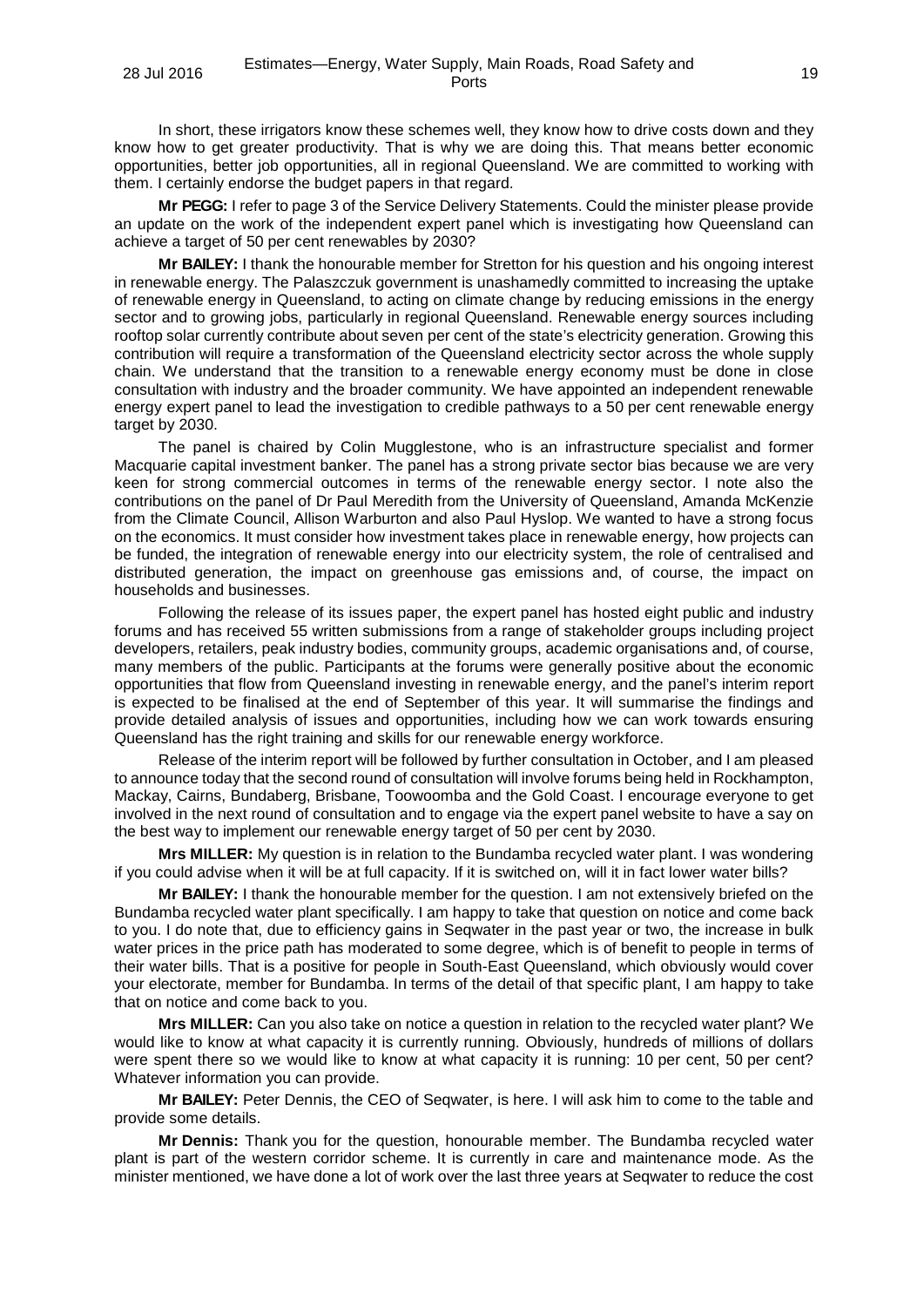of having that in care and maintenance mode. It was around \$30 million; it is down around \$10 million a year in care and maintenance mode. It is a key part of South-East Queensland's drought response strategy.

**Mrs MILLER:** Are there any plans to bring it back on line? I am being asked questions by my local community because a lot of investment was made into that recycled water plant. When will it in fact be used?

**Mr Dennis:** Seqwater has a long-term water planning project going at the moment, which is Water for Life. There is extensive community consultation about what the long-term water future is for South-East Queensland. We are consulting with the community on a range of options: recycled water, new dams or desalination. There are a whole range of options we can pick, including demand management. We do not need any new supply option until about after 2030, so we do have time to have a conversation with the people of South-East Queensland. We have designed a very consultative approach in terms of working with communities about what the right water future is for South-East Queensland.

**Mr BAILEY:** Since the millennium drought in 2007 obviously there have been major reforms to form the water grid, so we now have one of the most secure water supplies in Australia less than 10 years after Wivenhoe was down to 15 per cent. An important part of that security is having options if we get to another scenario like that, and obviously the western corridor scheme is part of our kit of plan B and plan C to guarantee supply, even in extreme circumstances. The desalination plant obviously is an important part of that; so is the western corridor scheme. It is an investment in our security. It is not something necessarily we need all the time, but we need to be prepared, obviously, so that if we find ourselves in that kind of a scenario again, or worse, we are ready in terms of the infrastructure. That plant, member for Bundamba, is obviously a very important part of having that infrastructure in place. In 2007 we had a lot of councils doing their own water thing, but it really was not coordinated or connected. A lot of work has happened in the last nine years to make sure that we have an interconnected water grid.

I was up at Petrie a week or two ago. We have taken an old plant that is going to come off line at the end of next year, and we are going to build a pipeline so they are connected to the grid so we have multiple options of supply to the Petrie community. There is ongoing work in terms of making sure that the grid gets better and better over time.

**Mrs MILLER:** May I ask a supplementary question in relation to the recycled water plant. You mentioned the year 2030, and I understand what the minister is saying—we have to drought-proof South-East Queensland, and I am a big supporter of that—but in the year 2030 will the technology that was built at the recycled water plant still be appropriate?

**Mr Dennis:** Today, as the minister mentioned, the recycled water plant is a key part of the grid in South-East Queensland in terms of drought response. It is a key part of that toolbox of options that we have for dealing with drought if we go into it at any time between now and 2030. The year 2030 and beyond is where we need a new supply option to come. We need to think about two areas: drought and long-term future supply options to meet growth. Technology is changing, but in relation to some of the core elements like membranes, there will still probably be a membrane process but those membranes will obviously develop as technology goes on. I do not know what the technology is going to be like in 2030—I would like to know—but the key point is that recycled water is a key part of South-East Queensland's drought response today. We are going to have a conversation with the people of South-East Queensland about what the choice is in the future beyond 2030 in terms of meeting new supply options for growth.

**CHAIR:** Minister, you referred to the work that is being done at Petrie, and that is of great interest to me and my electorate. Could you flesh that project out a bit more? I am referring to page 54 of the Capital Statement.

**Mr BAILEY:** This is a very good project. It is a \$16.5 million investment in capital works that will connect 100,000 Moreton Bay residents to the South East Queensland Water Grid for the very first time. An amount of \$7.9 million has been allocated this financial year for a total cost to Seqwater of \$10 million. Our government owned water company Seqwater, and the water retailer Unitywater are working together to construct this new pipeline. Residents currently access water from the Petrie Water Treatment Plant; however, that plant was built in the 1950s. The Moreton Bay area, as you would know, is growing rapidly. It is one of the most rapidly growing areas in the country, and the Petrie plant would not have been able to meet the future needs of this growing community.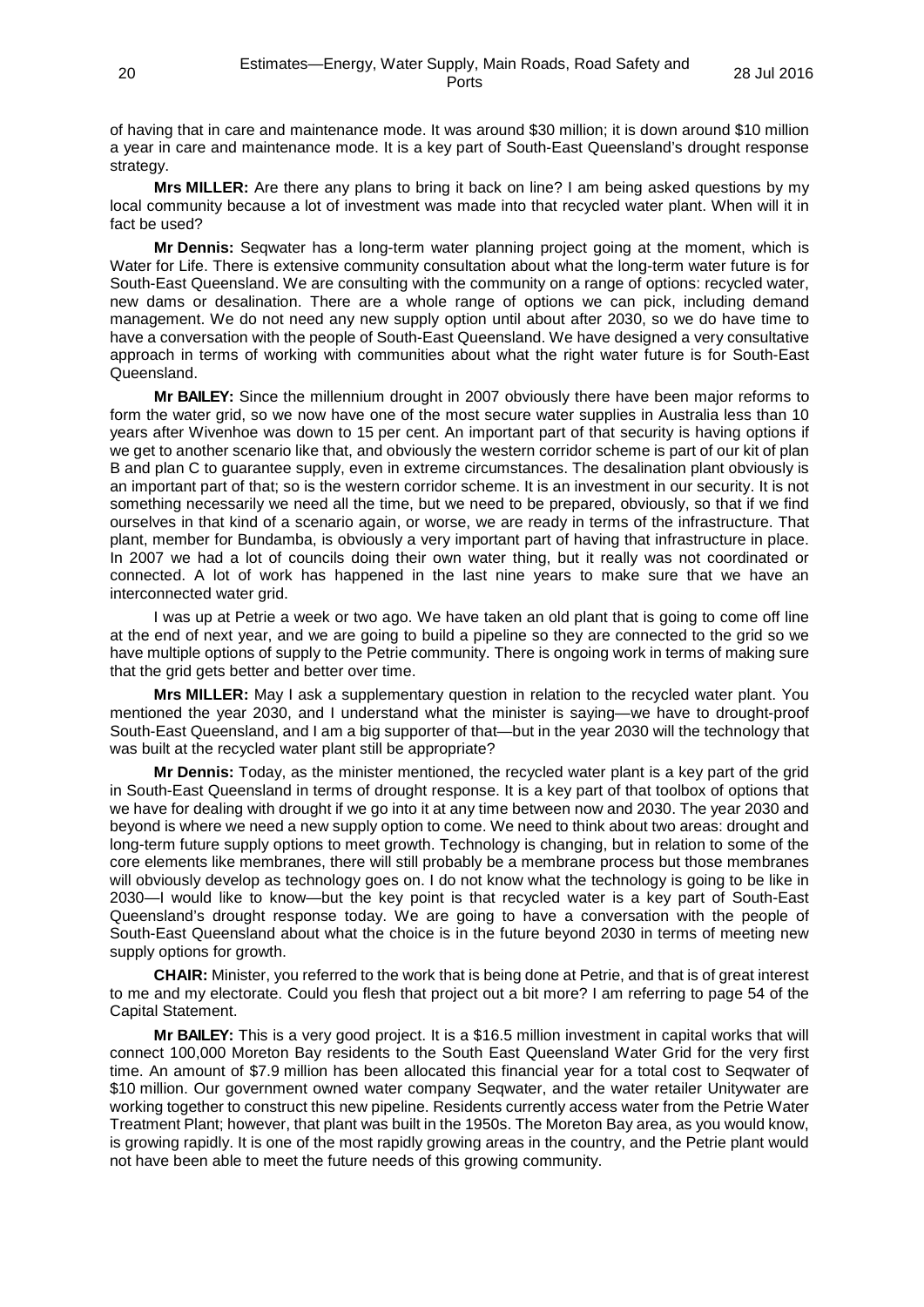The South East Queensland Water Grid consists of more than 600 kilometres of bulk water supply pipeline which allows water to be moved around to where it is needed most. The new pipeline will be 2.4 kilometres in distance and is expected to support up to 50 direct jobs during its construction. When the pipeline is completed, the Petrie Water Treatment Plant will be decommissioned. This is the most effective and cost-efficient option, as the Petrie plant would need significant upgrades to accommodate future demand. In addition to meeting future demand, connection to the grid provides residents with improved water security. Once the upgrade is completed, residents will be supplied primarily from the North Pine Water Treatment Plant.

There is also the ability to supply residents with water from other treatment plants in greater Brisbane and the Sunshine Coast. The pipeline will service the growing communities of Kallangur which I am sure you are very happy about—North Lakes—which I am sure your fellow committee member will be very pleased about—Griffin, Mango Hill, Murrumba Downs, Dakabin, Petrie, Lawnton and Strathpine. I am sure the member for Pine Rivers is very happy about some of that as well. The Palaszczuk government is absolutely committed to investing in water security for Queenslanders now and into the future.

**Mr WHITING:** Minister, we have heard a lot this morning already about the record number of energy and water initiatives and capital projects under this government. With reference to page 47 of Budget Paper No. 3, which identifies a total investment of \$2.2 billion in 2016-17 across the Energy and Water Supply government owned corporation portfolio, could you please identify how capital expenditure by our state owned corporations will service Queenslanders?

**Mr BAILEY:** I thank the member for the question and acknowledge his continuing and very strong support for keeping our assets in public hands. Investment in our electricity and water infrastructure is obviously of critical importance to Queenslanders. The reliable and cost-efficient delivery of energy and water gives businesses a foundation on which to grow and leads to the creation of new jobs. This year's state budget invests \$655 million across the Energy and Water Supply portfolio. In addition to the departmental budget, there is \$2.2 billion in capital purchases for energy and water statutory bodies and government owned corporations that report to me as the minister.

Some significant initiatives include Ergon investing \$787 million to ensure a continuing safe, efficient and reliable electricity supply to regional Queensland. Energex's capital program of \$705.3 million is aimed at improving and reinforcing electricity supplies across South-East Queensland, especially to meet peak electricity demand periods and to support the increased use of residential solar power storage batteries, electric vehicles and appliances such as air conditioners.

The \$25 million upgrade of the Mudgeeraba substation will improve the performance and reliability of Powerlink's transmission network in the Gold Coast region not only for the Commonwealth Games itself but also for all residents down there for many years. This is a real investment in the Gold Coast, and certainly the Palaszczuk government is doing a lot of heavy lifting when it comes to investing in the Gold Coast with the duplication of the rail line at Coomera to Helensvale; Light Rail Stage 2; \$160 million in roads funding for the Commonwealth Games; and of course we want to get the M1 going as well. I digress.

CS Energy is investing \$48.2 million for improvements to the Callide Power Station, including overhaul work. This investment will bring enormous flow-on economic benefits to Central Queensland. Stanwell Corporation will invest \$50.5 million for Stanwell power station projects, including a major overhaul of unit 2 and a \$63.4 million Meandu Mine project including coal handling, preparation plant replacements and upgrades.

Powerlink Queensland is investing \$34 million in the Whitsunday transmission line—and I am sure the member for Whitsunday will be very pleased about our expenditure in that area—with \$10.5 million being spent in 2016-17 for refit work on the Collinsville-Proserpine inland transmission line. This stretch of power line is the backbone of the Whitsunday network, supplying high-voltage electricity to Collinsville, Proserpine and the broader region.

SunWater will invest more than \$48 million this capital year which will focus on the continuation of reliable bulk water supply for regional Queensland and ensuring that SunWater's dams are enhanced to meet the extreme weather events that Queensland is known to experience.

Seqwater will invest more than \$112 million in capital works this financial year to improve the resilience and reliability of water supply in South-East Queensland and performance of the Australian-first water grid, which allows drinking water to be moved around the region to where it is needed most. This is the largest annual capital investment by Seqwater since it was established in January 2013. It will increase water security for 3.1 million South-East Queenslanders. The 2016-17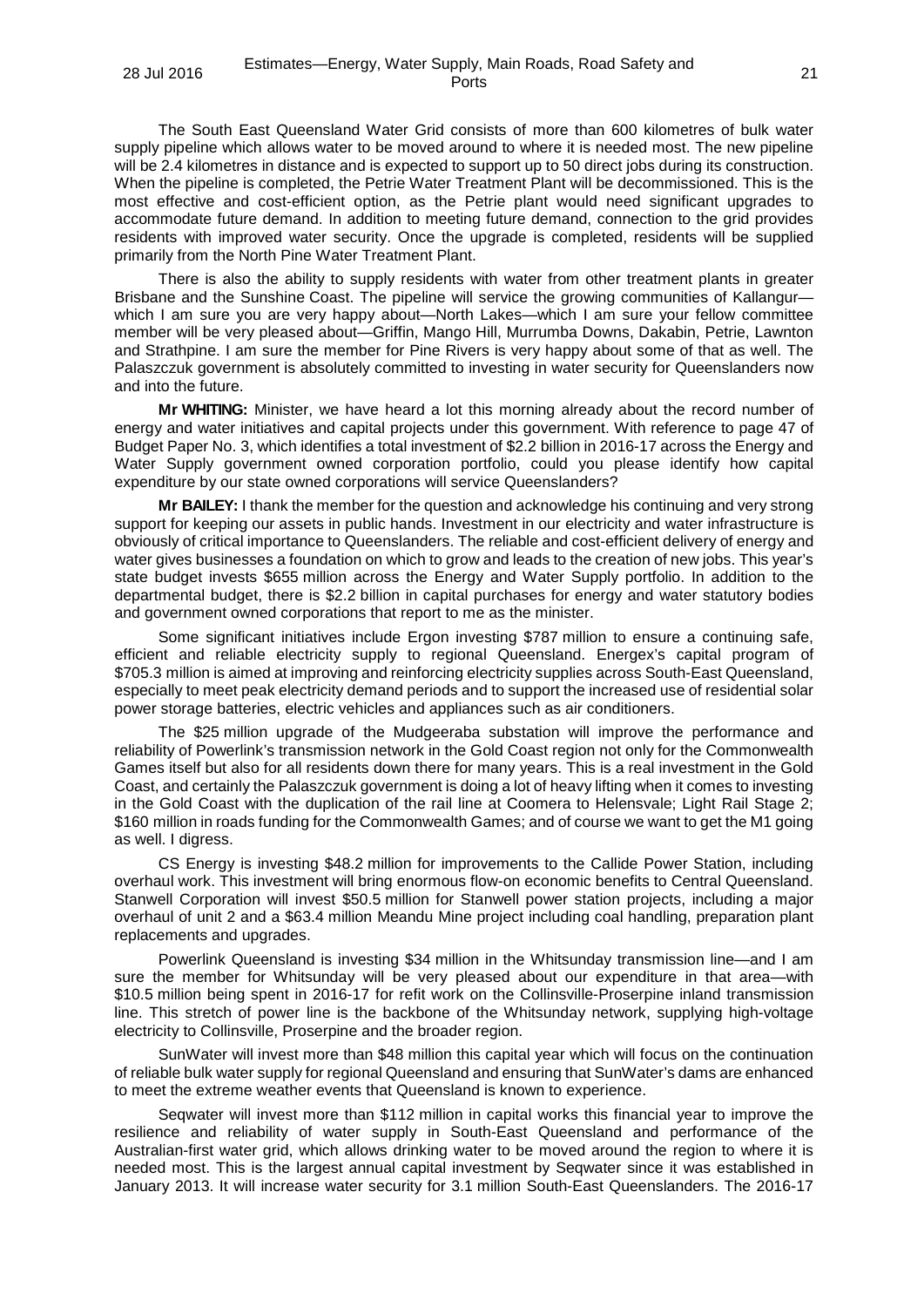Seqwater capital program will include upgrades to two of the region's most important water treatment plants, at North Pine and Mount Crosby, which provide almost 40 per cent of the region's daily drinking water supply.

The Palaszczuk government has promised to be a government that delivers jobs and invests in our regions. We are able to deliver on this election commitment because we are the government that kept Queensland's assets in public hands. These major investments would not be possible had our power stations, transmission lines and water pipelines been sold off as the new Leader of the Opposition planned when he was Treasurer in the Nicholls-Newman government. The upgrades are critical to continuing Queensland's reliable electricity and water supply and to powering the Queensland economy.

In particular, the 2016-17 budget delivers for regional Queenslanders. The government has also committed \$561.2 million to fund the community service obligation which ensures regional Queenslanders pay the same for their electricity as those living in the south-east corner, which is more than half a billion dollars in subsidising power in regional Queensland. Despite the additional cost of maintaining electricity poles and wires and moving energy across the vast distances of rural and regional Queensland, comparatively the community service obligation ensures a family in Townsville, Cairns or Mount Isa pays no more for their electricity than a household in Brisbane.

**Mr PEGG:** With reference to page 4 of the SDS, what is the state of geothermal generation in Queensland?

**Mr BAILEY:** Geothermal is a really fascinating area and it is a different arm for our renewable energy commitment. Of course, being in Queensland with many remote communities this one is really interesting. Ergon is about to enhance substantially the power station at Birdsville by upgrading the geothermal generation. There is \$4.5 million for this project in the budget this year. The project is estimated to cost about \$12.9 million in total, and construction is expected to commence next year. The new project will have a net output of as much as 200 kilowatts and will be a huge increase on the existing capacity of only 85. This will displace up to 80 per cent, or 500,000 litres, of diesel used annually in Birdsville, which is a fantastic outcome.

The state-of-the-art technology being used in the new plant will significantly enhance the power station in terms of capacity and efficiency. During the construction phase, Ergon Energy expects up to 20 personnel to be living and working in that town. I am sure the Birdsville pub will be very glad to hear that; it should be a shot in the arm for the local economy. This will be an economic boost for the town of Birdsville. The system will generate electricity using hot water from the Artesian Basin. The town of Winton, which I visited after the budget only a month ago, will also tap into the great benefits of energy generated by the Artesian Basin. I was very pleased to look at some of that with its mayor, Butch Lenton. Butch looked after me very well. He is a lovely chap, Butch, and I really enjoyed my Winton trip. It has a fantastic automotive museum, but I digress.

I was pleased to hear about the local council's geothermal project there, and a 300 kilowatt system is planned for completion by the end of the year. The project will receive half a million dollars in funding from the state government's Building Our Regions fund towards a total project of around \$3 million. The generation system will consist of not one but two power plants. It will use the hot water flowing from existing bores and convert this heat into energy. The capacity will be able to service most of the peak power load demanded from the council's assets. This project will ensure a reliability of power supply for the town and is also expected to offset expected increases in power charges and generate significant savings. I sincerely congratulate Mayor Butch Lenton and the council for their innovation and commitment. It is a great project in a great town and a real enhancement to the infrastructure.

**Mrs MILLER:** My question relates to impending water bills, because a few years ago water used to be part of the rates bill but now it is not; you get two bills. As we all know, the rates bill might be, say, \$350 and then one gets a water bill which is maybe \$350. Effectively, people are saying that the cost of these services has doubled. What is being done to try and lower water bills for people?

**Mr BAILEY:** As outlined by the chair of Seqwater, some efficiencies were gained through Seqwater where the price path increases started to ameliorate and be less than expected. Queensland Urban Utilities has increased sewerage charges by only 1 per cent and water charges by around 2.8 per cent, with the exception of the Scenic Rim where water usage charges increased by only 0.3 per cent compared to 2015-16.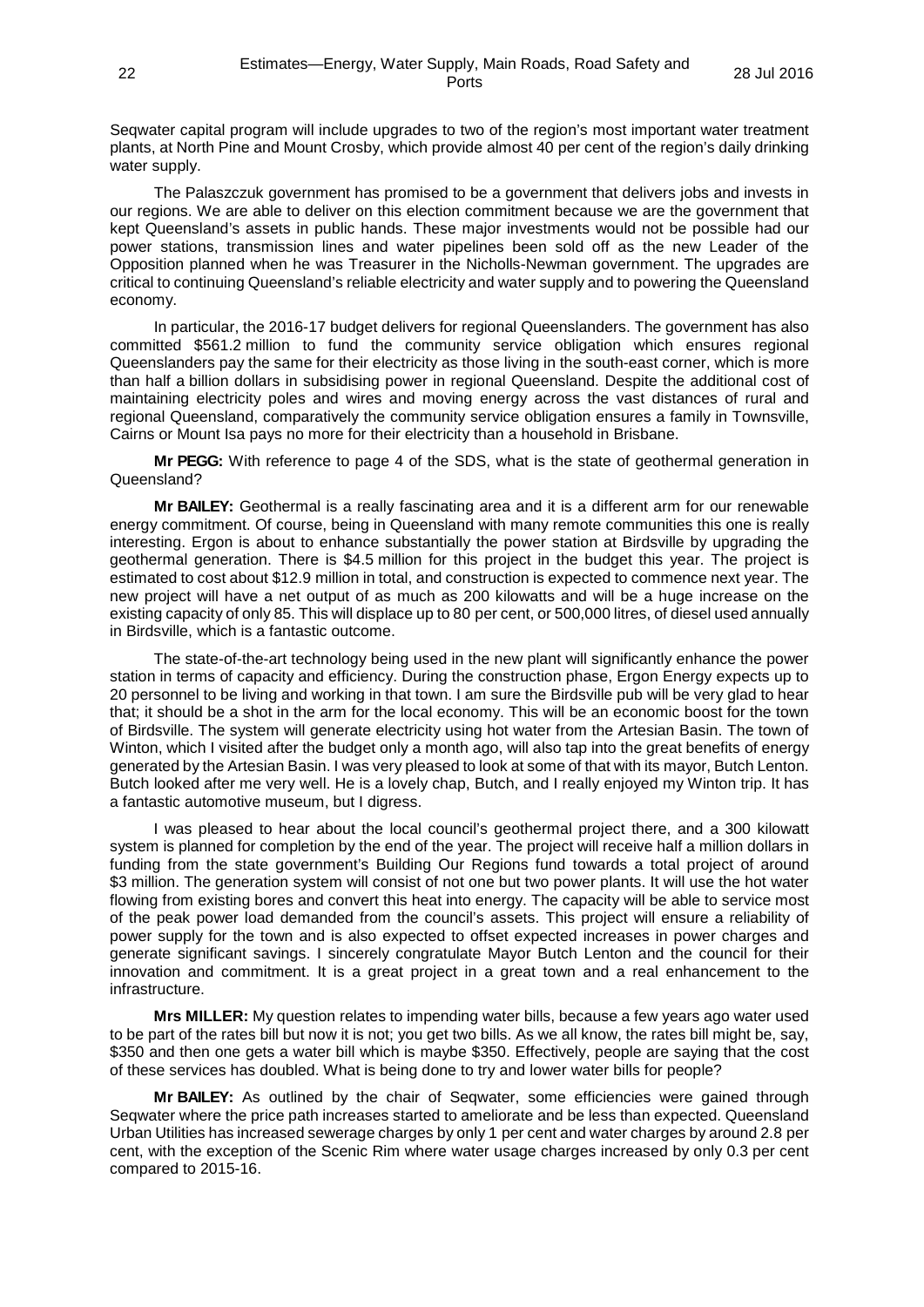In Unity Water's case, water and sewerage charges for Moreton Bay customers reduced by 1.2 per cent. Its charges for Sunshine Coast and Noosa customers increased by only 1.3 per cent for households using 200 kilolitres per annum compared to last financial year. With the Gold Coast council we saw a freezing of water and sewerage charges, and that is continuing the freeze from last year in keeping its rates at 2014 levels. In Logan we saw an increase of water and sewerage charges of about 1.8 per cent—that is about the rate of inflation—for the average 200 kilolitre per annum household compared to last year. In Redlands we saw a freezing of water and sewerage charges for 2016-17, so continuing at the same price in 2015-16.

The bulk water prices set for 2016-17 are included with the retail water and sewerage charges. The total household charge for households using 200 kilolitres per annum included in bills in Queensland Urban Utilities council areas increased by around 2 to 3 per cent; bills in Moreton Bay area reduce a smidge at 0.1 per cent; bills in the Sunshine Coast and Noosa areas increased by about 3.2 per cent; in the City of Gold Coast Council bills increase by 0.8 per cent; Logan City Council bills increased by 2 per cent; and Redlands City Council bills increased by 2.7 per cent.

That is the picture for 2016-17 across SEQ. There are some variants there. Some of them are a bit above the inflation rate, some a bit below, but it is fair to say that we are seeing much more consistent outcomes as that price path progresses year to year. Earlier on, obviously, there were greater disparities that were difficult for some customers in South-East Queensland, but now we see the price path of those different sources become much closer and give people greater predictability in terms of their bill management. Obviously that will be well received by people.

**Mr COSTIGAN:** I have a question for the director-general. I refer to page 5 of the SDS in terms of partnering with water service providers to develop regional water supply security assessments. What is the department doing to support councils and local governments such as the Townsville City Council with water security, given the state of the Ross River Dam? As the director-general would be well aware, it is at its lowest level in seven years at just 21 per cent. What is the department doing to assist local governments including the Townsville City Council?

**Professor Simshauser:** First, 20 of the water security supply assessments have been initiated, seven completed, and another 13 are on foot. One of those that was of course in the frame was Townsville. The order in which we progress those security assessments is via a risk-based approach. Generally we start with large populations and work our way through, although there were a few that were done because of different reasons. The department is continuing to support Townsville City Council with short and long-term water supply planning. Of course, that includes the security supply assessment for Townsville which shows that, due to its interconnection with Queensland's largest dam, Burdekin Falls Dam, Townsville has a relatively high level of water security. The most important issue for Townsville City Council is that, when it accesses that water from Burdekin, it will come at a cost because it needs to be pumped from the Burdekin system.

#### **Mr COSTIGAN:** What does that cost?

**Professor Simshauser:** To be honest, I would be speculating, because it depends on how much water is required. I am just not sure I could answer that for you. The other issue is there will be contracts in place between the Townsville City Council and its energy supplier and water supplier, and those agreements are no doubt commercial-in-confidence. I am not privy to that information.

I understand that the council has negotiated with SunWater for access to the Burdekin. It has access to 16,000 megalitres of high-priority water and a right to a further 20,000 megalitres of mediumpriority water to supplement those reserves. We made an offer to the CEO of the Townsville City Council to provide some advice on issues such as pumping costs, water supply agreements and so on, and they have engaged with us and have graciously accepted our offer of assistance. If I could just refer to my deputy director-general to make sure I have not missed anything out.

**Mr Sedgwick:** Referring to your question about regional water security assessments, they are an important initiative of the department in that we have acknowledged that water planning and supplies are the responsibility of the councils but that what we can offer is considerable technical expertise to help the councils in their long-term planning. As the director-general mentioned, over the last couple of years we have worked with the Townsville City Council in helping them achieve a really solid technical basis for their long-term water planning. That has laid down the foundation for where the council is now negotiating with SunWater in terms of what its future water needs will be.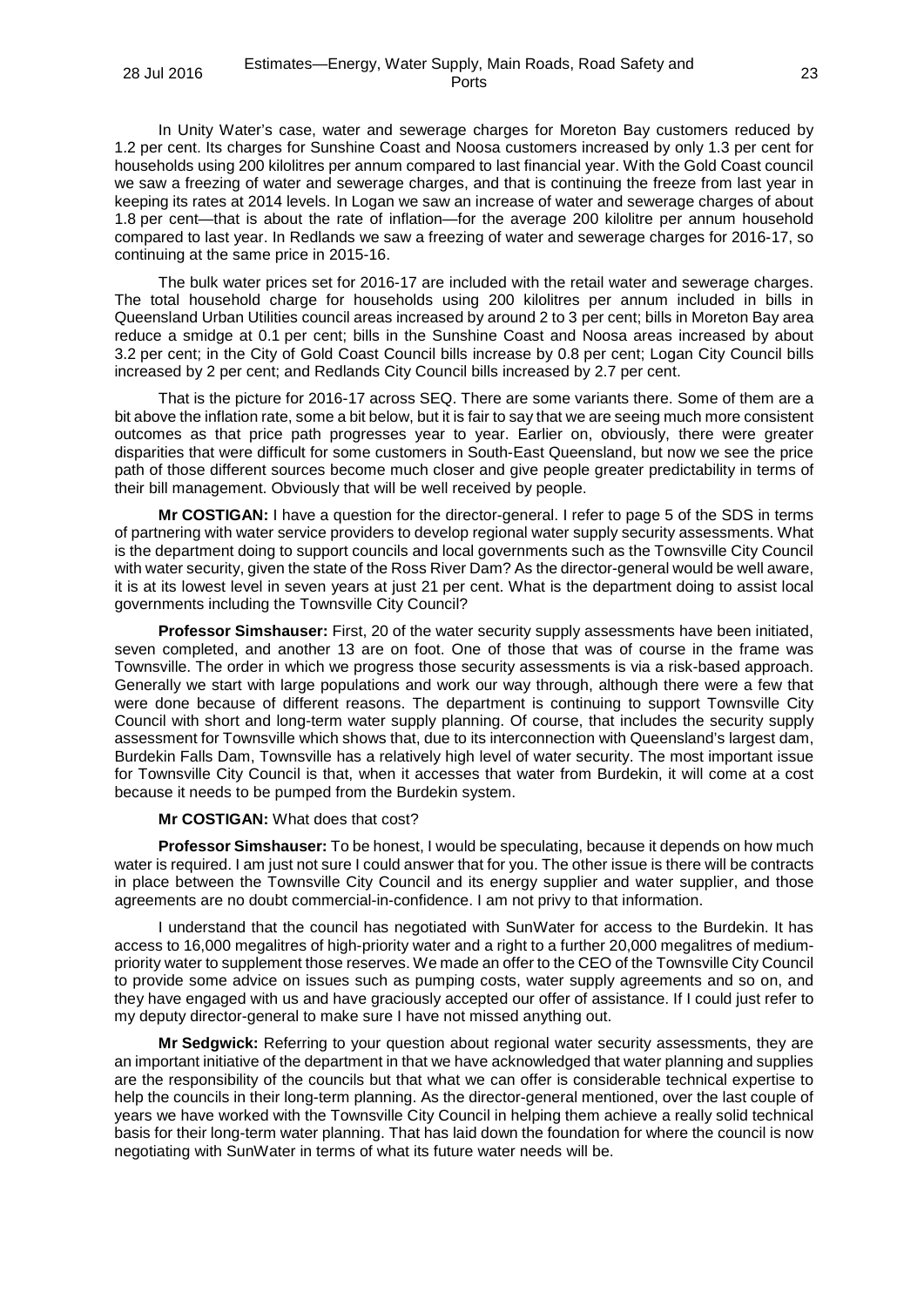**Mr COSTIGAN:** Minister, on the back of those responses, are you satisfied that your department is providing all necessary assistance particularly to the Townsville City Council given the capacity and the current storage level of the Ross Dam at 21 per cent? It is a concern in the community. Are you satisfied that every effort is being made to address the situation and allay the concerns of Townsvillians?

**Mr BAILEY:** I am aware of the Ross River Dam level and of course the variants in terms of the Burdekin Falls Dam which is overflowing; that is the nature of the weather patterns up there to some degree. We have been working closely with the Townsville City Council about the situation. I know that SunWater has also and that there are provisions in place to ensure that the Townsville water supply is there. As their director-general outlined, they draw on the Burdekin Dam. I have had conversations and meetings with Mayor Jenny Hill who is a very strong advocate for Townsville and who has been very proactive in that regard. She has worked very closely with our department in terms of ensuring that longer terms options are considered and that we are very aware of the situation. We certainly have a very productive working relationship with the Townsville City Council and the mayor. I know that the CEO of SunWater is aware of the situation as well. Of course, we were very glad to see substantial rainfall over the last few months there because it was—

**Mr COSTIGAN:** That is well and good but do you realise how much it is to get the water from the Burdekin though?

**Mr BAILEY:** The specific rate? Obviously there is a cost involved. It does depend particularly on how much you need and that depends. There is certainly a cost involved.

**Mr COSTIGAN:** Do you know what it is for the ratepayer of Townsville?

**CHAIR:** Can you allow the minister to answer the question please?

**Mr BAILEY:** When it is required—and it is required occasionally—there is a cost involved, and that is something that we are discussing with the Townsville City Council.

**Mr COSTIGAN:** But you do not know what the cost is?

**Mr BAILEY:** It depends on how much water you need, and that depends on the particular circumstance at any given time. The cost really does depend on how much water there is relative to the two dams and what are the arrangements. You cannot simply say it is going to cost this amount, because it really depends on your circumstance.

#### **Proceedings suspended from 11 am to 11.30 am**

<u>ഇ</u> **[CHAIR:](http://www.parliament.qld.gov.au/docs/find.aspx?id=0Mba20160728_113018)** Welcome back, members, ministers and officials. I would also like to welcome our new arrival, Mr Andrew Powell MP, the shadow minister for transport and main roads and the member for Glass House. The committee will now examine the estimates for the minister's portfolio areas of Main Roads, Road Safety and Ports. I call the member for Glass House.

**Mr POWELL:** Thank you very much, Mr Chair. Good morning, Minister. Good morning, Director-General. Good morning, staff. My first question is to the director-general. I refer to page 115 of the Capital Statement where it refers to critical infrastructure investment. Mr Chair, I seek leave to table a page out of the *Major projects report* for 2016.

**CHAIR:** Could we have a copy for everyone?

**Mr POWELL:** I have plenty of copies for everyone.

**CHAIR:** We will just have a moment to peruse that.

**Mr POWELL:** Thank you.

**CHAIR:** It is a published document. Do I have the leave of the committee? Leave is granted.

**Mr POWELL:** Thank you, Mr Chair. I refer in particular to this report by the Queensland Major Contractors Association and Construction Skills Queensland. Under 'Roads and Bridges' there is a graph that has projects, work done and workforce demand forecast. It indicates an increase in workforce demand in the next couple of years but reflects on the fact that they are attributed to projects initiated by the LNP such as the Toowoomba Second Range Crossing, the Gateway Upgrade North, the Bruce Highway and, at the local level, Kingsford Smith Drive. Director-General, what is your department doing to ensure there is an ongoing pipeline of projects for this industry organisation to continue to grow throughout the years?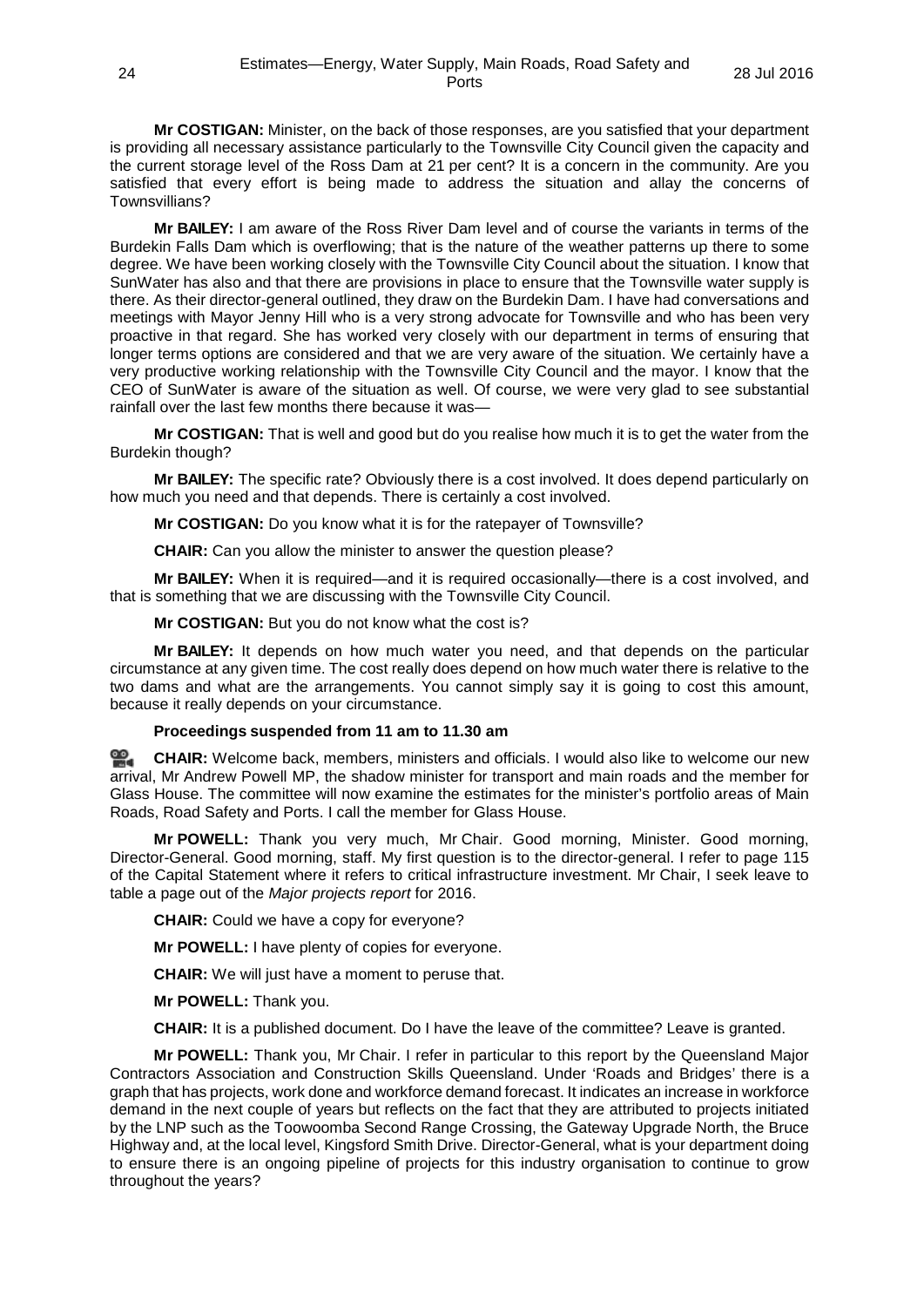**Mr Scales:** I thank the honourable member for the question. Clearly, we have an ongoing capital program called QTRIP, which is \$20 billion over the next four years. That outlines where the spend is going to be. That document, in fact, is the only one of its type in Australia. In addition, we have the state infrastructure program and the State Infrastructure Fund, which also funds additional works, which is detailed in the Capital Statement.

As far as QTRIP is concerned, we have good, solid engagement with the industry. Over the last two years we have gone on a bit of a roadshow to tell the industry what is in there. The complementary part of that is the state planning program, which is \$67 million with over 400 projects in it. We tell the industry not only what we are attempting to build but also what we are planning to build. QTRIP, as we all know, is a four-year rolling program. In that we have a lot of projects—I think over 5,000 projects and we have a really strong relationship with not just the civil contractors association but all the other associations as well, and I meet them on a regular basis.

**Mr POWELL:** Director-General, have any of those organisations expressed to you their concern that that pipeline of projects is not sufficient?

**Mr Scales:** I think if you compare us to the other states, there are different capital programs in other states. They have indicated their concerns from earlier times when we had the national disaster recovery and relief program, which is basically now just about complete. Just for the committee's benefit, from about 2010 to 2016 there were 16 major weather events and the department spent \$6.4 billion reconstructing roads, culverts and bridges to get Queensland moving again. From that high of NDRRA money to where we are now is certainly a bit different, but we are where we are in terms of the state's budget. As I say, we have QTRIP, which is a \$20 billion program, and on top of that we have the state infrastructure program and the State Infrastructure Fund.

**Mr POWELL:** Minister, one of the programs that was announced by the government to ensure a pipeline of projects was the Accelerated Works Program. I thank you for your response to question on notice No. 1 to the committee. It is interesting to note, though, that all bar three of the listed projects really have not been delivered that much sooner than when they were intended. In fact, I can draw your attention to one: the Alligator Creek Road to Allendale Drive overtaking lane. The original construction start date was November 2015. The accelerated construction start date was November 2015. Could you confirm for me that, in fact, there has been very little acceleration in any of those projects?

**Mr BAILEY:** I thank the honourable member for his question. Can I say that, when it comes to infrastructure, we are absolutely committed to infrastructure projects. The Ipswich Motorway, a \$400 million project, was landed in cooperation with the federal government. The Logan enhancement project is a market-led proposal—\$450 million worth of roadway infrastructure there that they are putting to the government, which will have incredible benefits in terms of freight and productivity. Of course, we are trying to get the M1 projects going. If only we had the support of the federal government to adhere to their own—

**Mr POWELL:** Mr Chair, point of order—relevance to the Accelerated Works Program. It was a specific question as to whether the programs were accelerated.

**CHAIR:** Thank you for your point of order, member for Glass House. I will ask you to allow the minister to answer, but I will ask the minister to remain relevant.

**Mr BAILEY:** In terms of the Accelerated Works Program, we certainly have a very strong commitment in the Transport and Main Roads space. We have already completed a number of those projects. I think that is a sign that things are on track. We completed two projects. Already, I have visited the decoupling pad, which was very well received by the heavy vehicle industry in North Queensland and, I might add, is being very well used on the port road out to Townsville.

We have four projects under construction. We also have procurement happening on seven. We have the design phase happening on eight of them. We are looking here at the Transport and Main Roads component—\$144 million worth of investment.

This is about bringing forward job opportunities in regional Queensland, particularly in North Queensland. We see that 40 per cent of the program is in the TMR space, with 953 jobs being brought forward. We certainly are also doing fantastic work at the Port of Townsville with the \$40 million berth 4 project, and 100 jobs brought forward. That is well advanced. I visited that only a week or two ago. That containerisation facility on the port will increase supply chains, increase economic productivity and, of course, give job opportunities to local people as well. I think it is important to point out here that we are doing everything that we can in this space to give people job opportunities. We also, of course, have other projects happening right across the state. You would be aware—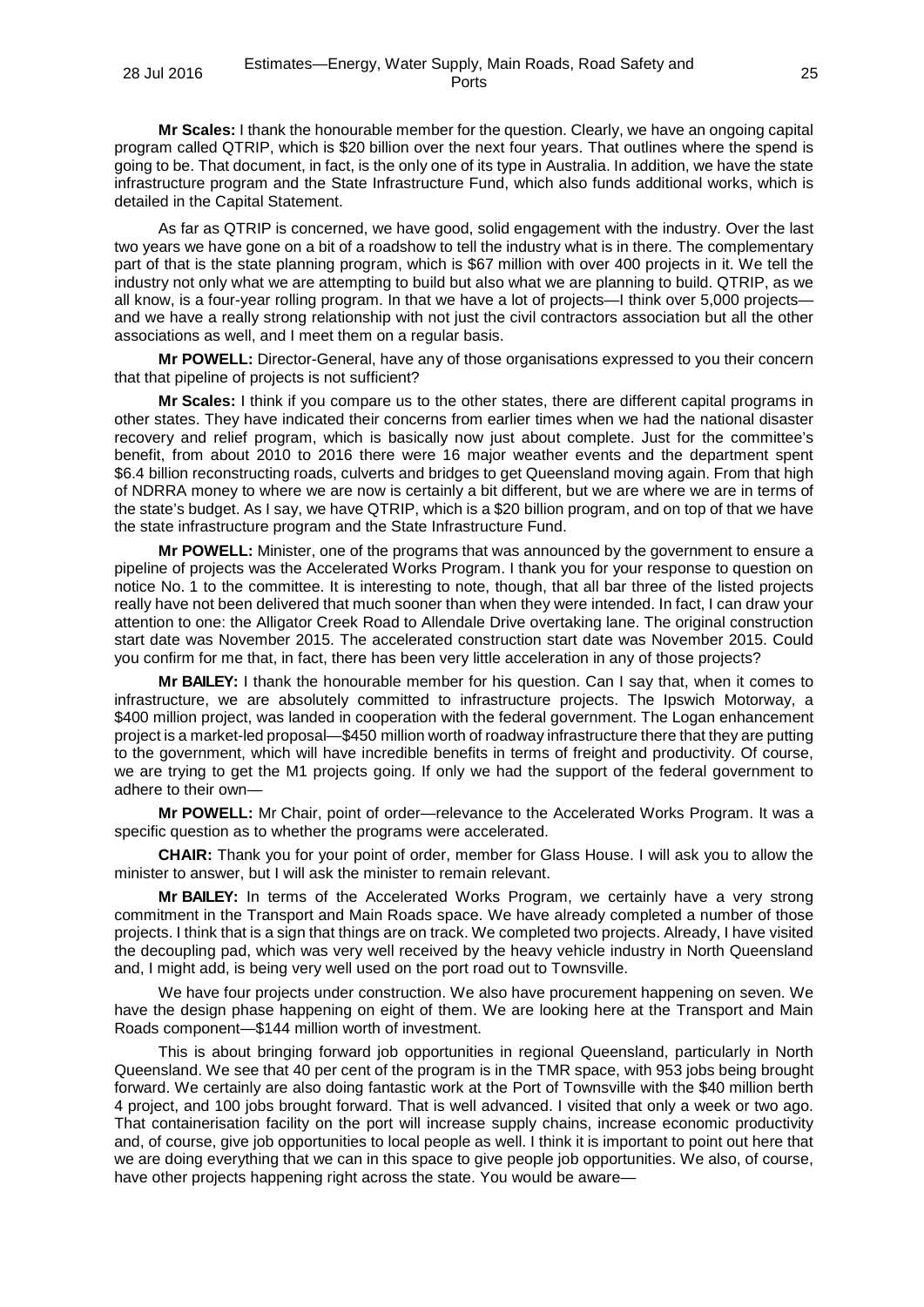**Mr POWELL:** Thank you, Mr Chair. I think the minister has given his best attempt at answering the question. If I could ask a supplementary question?

**Mr BAILEY:** Can I close that answer by saying that there are 21 projects involved in the accelerated works package in the TMR space. They are on track. They are happening. I think that the member is being a little bit political in terms of his attempts to besmirch what is a very strong program and a very responsible program.

**Mr POWELL:** I am not endeavouring to besmirch the program; I am besmirching the title—that it is about accelerated works—given that your own answer demonstrates that all but three have really only been delivered when they were intended to be delivered, maybe a month earlier.

**Mr BAILEY:** I thank the honourable member for the question.

**CHAIR:** Was there a question there, member for Glass House?

**Mr POWELL:** Have you misled the people of Queensland by calling this program the Accelerated Works Program?

**CHAIR:** No, there is an imputation there that is unacceptable. Can you ask your question?

**Mr POWELL:** Is it a misnomer that you have called this program the Accelerated Works Program?

**Mr BAILEY:** It is an accelerated works package. I say to the member for Glass House that it is an accelerated works package. There are 21 projects there. They are all accelerated. They are on track. They are being delivered. As I outlined before, they have been brought forward significantly. Directorgeneral, do we have some details there of the specific—

**Mr POWELL:** One month. I would hate to see it if you were not accelerating projects.

**Mr BAILEY:** I am happy to read out for you the specific dates that they have been moved from and to.

**Mr POWELL:** The members of the public can refer to your answer to my question—

**CHAIR:** Can I ask the member for Glass House—

**Mr BAILEY:** To supplement my answer—

**CHAIR:** Minister, are you answering the question?

**Mr BAILEY:** I am. The accelerated works package: let me specifically outline it to the member, who has just made certain allegations. The facts are really quite different. The Bruce Highway overtaking lane project at Thomson Road: the original construction start date was October 2016. Its construction start date was, in fact, February 2016, an acceleration there of at least eight months. The Bruce Highway, Innisfail to Cairns, Anderson Road, Aloomba turnout: we saw it originally scheduled for 2017-18. The accelerated start date was October this year. That is clearly an acceleration.

**Mr POWELL:** Point of order. I did refer to the minister's question on notice response. It has been tabled. It will be available for all the public to read. If the minister intends to sit here and read out every line of that response—

**CHAIR:** Hold on.

**Mr BAILEY:** You are ignoring the facts.

**CHAIR:** Are you happy with the minister's answer?

**Mr POWELL:** I am happy with the minister's response.

**CHAIR:** Would you like to ask another question?

**Mr BAILEY:** You are ignoring the facts. You want the facts, but you are just ignoring them.

**Mr POWELL:** Along the same line, but moving away from the Accelerated Works Program.

**CHAIR:** Thanks for your answer, Minister.

**Mr POWELL:** The next question is to the director-general. In regard to that program and other critical investment in terms of Main Roads, when was the last time the department put an innovative procurement model to the construction sector?

**Mr Scales;** I thank the honourable member for the question. Can I ask for clarification what you mean by 'innovative', because we use things like double ECI—that is double early contractor involvement—which is a well-tried and tested innovation where you get to use the best of two contractors bidding for the same job. You also, under the terms of that contract, are able to use the intellectual property from one to another, so you get a better deal. That is something that we are using quite a lot now.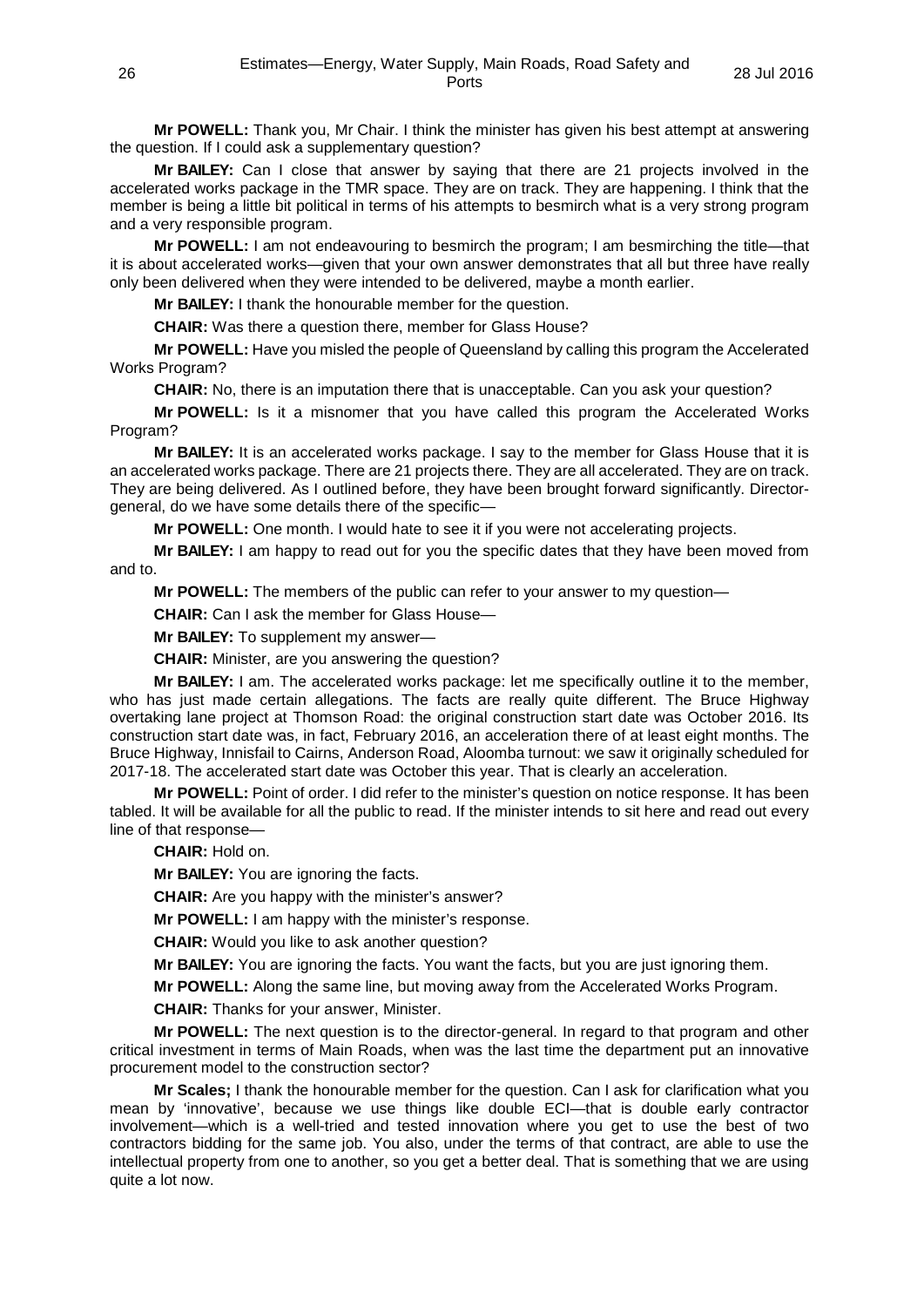While I have been in the DG's chair, what I have been able to do was standardise our construction contracting suite over the last three years. It includes double ECI. We have also adopted national standards where we can—Austroad standards—so everybody knows what we are bidding against in terms of our standards. In the past, for example—just for the committee's benefit—we had our own concrete pipe specification for Queensland, which has now all gone. What we have tried to do in the department is make sure that our contracting suite is transparent and easy to understand. We have tried to make sure that our specifications are on a national standard as far as we are possibly able. We have a really good dialogue with the industry—small, medium and large contractors—to make sure that they understand where we are trying to go. On the innovation side, double ECI—double early contractor involvement—has been around for at least two or three years and we are using it great effect now.

**Mr POWELL:** If I may ask a supplementary to that? It is a concept of more than just project, tender, whether that be double ECI or otherwise—project, tender, project, tender. Has there been consideration given to bundling up projects and putting them to the market or other innovative procurement models? While I am on that line, you mentioned standards. Have there been attempts to put to the market where they may have more innovative solutions to some of the standards that Australia or Queensland have applied rather than rigorously requiring that it be done in the same way that it has been done for decades?

**Mr Scales:** I thank the member for the question. It is a very good question. We have been working with the industry over the last two or three years now on innovative ways to do things. Examples of that are foamed bitumen, which is a way to get more road surface for less cost. We are experimenting with plastics in bridges and we are working with the Wagners on that one. We are using innovative ways to do that.

Innovation has been used by the department for quite a long time now. If you take what we have done in the cape, we have been working with the local council over the last three years to seal the Endeavour Valley Road. The innovative part of that is that we are using RoadTek to work with the council to get them trained up to be able to bid for our work and also maintain our roads. We are doing the same on the peninsula development road. We are using RoadTek there to make sure that we are innovating with the local Indigenous companies. I can search on the PDR last year—the peninsula development road—where we had over 90 Indigenous people working on four jobs. We had a 25 per cent participation rate. The target from our colleagues in federal land is 1.5 per cent, so we exceeded that. I think that is a bit of an innovation. We are working with the industry a lot. We have workshops. We make sure that we take into account their views. Where it is foamed bitumen, which is an innovation that we use, we work with them as well, because it is a brand-new technique. On that side of things, we are getting pretty good results.

On the innovation side, I point to Cape York and the peninsula development road where we are working with Indigenous business. We are not giving them a handout; we are giving them a hand up. I point to where we are working with the major construction groups.

To answer your specific question on bundling up, we have one side of the industry—on the major contracts side—that says, 'Don't bundle up.' We have the smaller side saying, 'Please, bundle up.' We tend to take a horses-for-courses approach. If we bundle them up, we can exclude part of the populace of the contractors in Queensland, which we don't want to do. If we just go with major contractors, we will exclude the smaller people. We are trying to do horses for courses.

**Mr POWELL:** If I may ask one final question on this theme of critical infrastructure investment and pipeline projects. Minister, what happens when Moody's downgrades Queensland's credit rating again and the cheap money dries up?

**Mr BAILEY:** Chair, I believe that is a hypothetical question put by the member. It is probably outside the standing orders.

**CHAIR:** I would certainly agree.

**Mr POWELL:** You have no concerns should there be a downgrade that contractors will be able to bid for projects?

**CHAIR:** You are putting a hypothetical out there, member for Glass House.

**Mr POWELL:** I think it is fairly safe to say every department prepares for contingencies.

**Mr BAILEY:** Mr Chair, I am happy to respond.

**CHAIR:** The minister is happy to respond.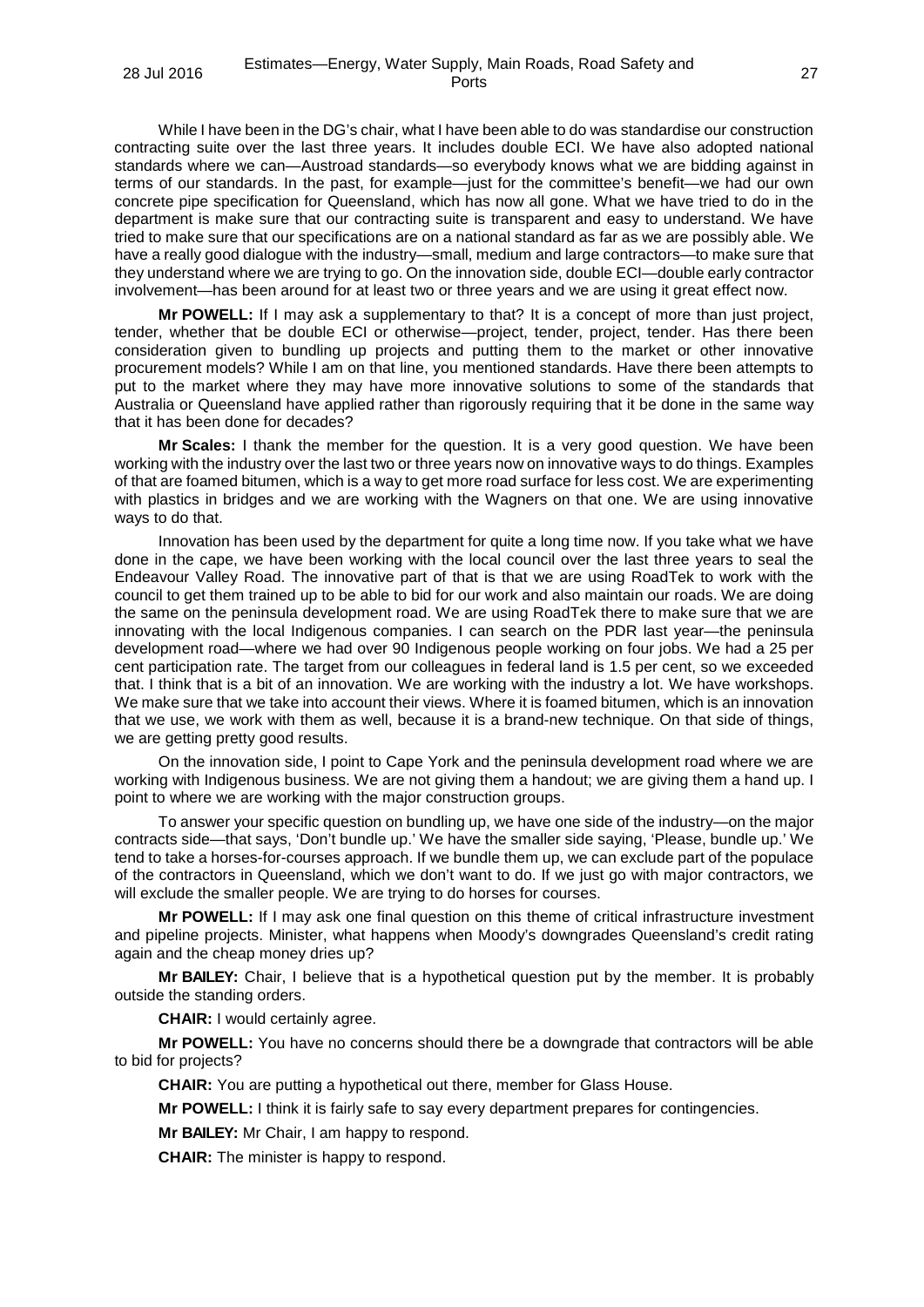**Mr BAILEY:** One of the first things I saw as the minister was I went to the major contractors event at the convention centre. Their major criticism was the lack of new infrastructure projects under the Newman government. The only major infrastructure project that you really got going was the 'tower of power' next door for your own offices. If you want to talk about infrastructure I am happy to talk about infrastructure. It is not just me who is happy with the record QTRIP infrastructure spend in this budget, RACQ came out and welcomed the increased investment in Queensland's road and transport budget in 2016-17. It outlined the Ipswich Motorway stage 1, which is good news for future infrastructure projects, mentioned the Hann Highway and the Gregory Developmental Road and the Cape River Bridge. The Local Government Association, in fact, came out and said a critical transport infrastructure fund has been locked in for the entire Queensland local government term giving councils the certainty they need to accelerate vital road projects. Over the five years from 2015-16 when the TIDS project was increased to \$70 million, over \$600 million will be invested on the Local Roads of Regional Significance Network by 2020. We are getting major stakeholders endorsing this budget.

**Mr Powell** interjected.

**CHAIR:** Order! Please allow the minister to finish.

**Mr BAILEY:** You asked the question and you are getting the answer. You do not like the answer because it contradicts what you are putting here.

**Mr POWELL:** The answer has nothing to do with the question.

**Mr BAILEY:** The fact is that this a record QTRIP spend of just over \$20 billion over the forwards. We are investing in new projects like the Ipswich Motorway, we are looking at market-led proposals on the Logan Enhancement Project, we are trying to land the M1 upgrades at both the merge and on the Gold Coast. It would be helpful if we had the LNP endorsing an 80 per cent funding model as outlined by the federal government's own rules. What we need is people who want to stand up for infrastructure in Queensland, particularly on the Gold Coast where those two projects are needed. The M1 gets funded 80/20 just across the border—the same road gets funded 80/20—and we deserve a fair deal here in Queensland and the member should come in and support us on our campaign.

**CHAIR:** Thank you, Minister. If you have finished that line of questioning we might go to government questions for a while.

**Mr WHITING:** A question to the minister: Minister, I refer to page 4 of the SDS and to Budget Paper No. 3 in the 2016-17 Capital Statement. Can you please provide some of the 2015-16 QTRIP delivery highlights and outline how much has been invested in road and maritime infrastructure over the next four years or expand on what you have already said?

**Mr BAILEY:** I thank the honourable member for his question, also for his very strong commitment to infrastructure being funded by this government. It is a timely question, given the last one, to see what the facts are in this case. The facts are that the Department of Transport and Main Roads in 2015-16, through our QTRIP—the Transport and Roads Infrastructure Program—certainly outlines our commitment to creating jobs and a diverse economy in Queensland while also protecting the environment and creating connected communities.

The program outlines our plan to invest just over \$20 billion in 2016-17, after we had invested \$18.8 billion in last year's budget. You can see an increase over the forwards of over a billion dollars in terms of our infrastructure spend. Key projects that commenced during the period include, for instance, the Exit 54 Pacific Motorway Project on the M1, something the previous government could not get going but we did. We are looking at the Coomera interchange upgrade; the Yellow Gin Creek bridge upgrade, the Cooroy to Curra upgrade section C from Traveston to Woondum; the Boundary Road interchange upgrade on the Bruce Highway; the Eton Range realignment project; and, of course, the Gateway Upgrade North and the Toowoomba Second Range Crossing.

We are not neglecting our regional areas in Western Queensland as well where we see the Chinchilla-Tara Road Wambo Creek bridge; the Nerang River bridge to Freemar Street upgrade to six lanes; of course the Harvey Range road widening and wide centre line treatment, which I know the member for Thuringowa is very happy is progressing and happening now. In fact, it is one of the accelerated works packages projects that we brought forward and got going early—yet another one of them. That is the fact of the matter. We also have the Cairns Southern Access Corridor Stage 2. Some of the projects we have just completed in 2015-16 include, as mentioned by the director-general just now, the Peninsula Development Road upgrade stage 1, the Mein Deviation pave and seal; the Yeppen South project on the Bruce Highway at Rockhampton; the Bruce Highway upgrade from Vantassel Street to Cluten Drive; the Pumicestone Road interchange upgrade; the Northern Brisbane Bikeway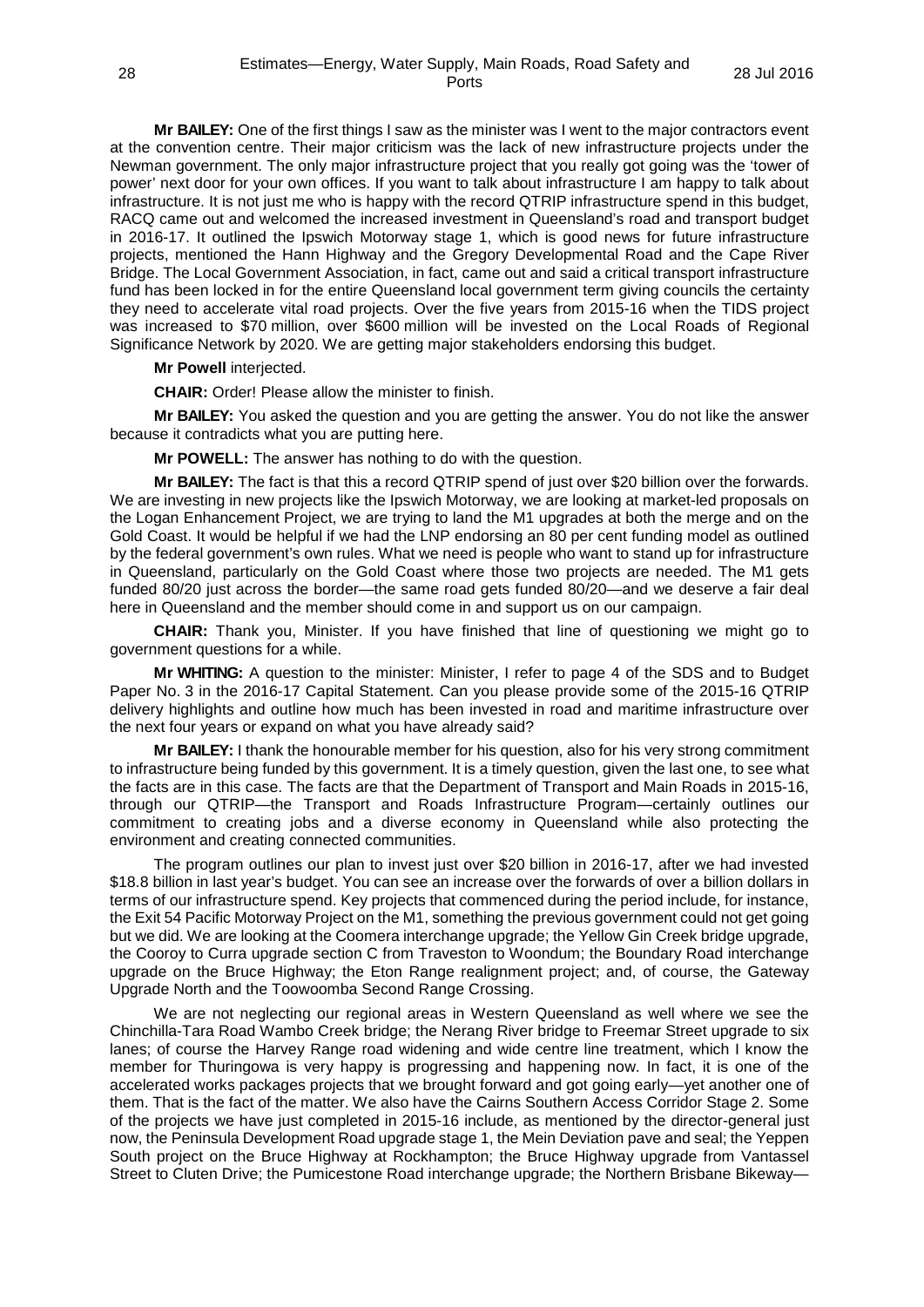always good to see cycling infrastructure being taken seriously by a government that understands that it is an important part of our transport network; the Roma-Condamine Road, Yuleba Creek bridge replacement; and, of course, as I mentioned before, the decoupling pad on the Townsville Port Road.

QTRIP 2016-17 to 2019-20 will support an estimated 15,900 direct jobs over the life of the program. Of that investment, approximately \$15.4 billion is for roads and maritime infrastructure and \$4.6 billion is for the rail, public transport and active transport infrastructure on Minister Hinchliffe's side of the portfolio. Approximately \$4.7 billion is to be invested in planned road transport infrastructure in 2016-17 with more than \$3.1 billion for roads and maritime infrastructure and \$1.6 billion for the rail, public transport and cycleway infrastructure. I think you can see that this increase is predominantly related to additional funding allocated under the Queensland government State Infrastructure Fund and other key programs as well as additional funding allocated by the national government for projects to be announced under the Northern Australian Roads Program.

**Mr PEGG:** I refer to question on notice 4 regarding the Transport Infrastructure Development Scheme. What impact does this program have in local communities?

**Mr BAILEY:** I thank the member for Stretton for his question. He has touched on a very important program all over Queensland, the Transport Infrastructure Development Program. This was a program that was severely cut by the Newman government, which they did not indicate before the 2012 election. As I moved around the state in my early days as the Minister for Main Roads I got complaints from councillors and mayors all over this state about those cuts because that meant the cutting of jobs in a lot of regional areas as well as the loss of infrastructure.

The Palaszczuk government took to the last election a commitment that we would restore the TIDS funding. We looked at the situation in Queensland with the drought and last year we brought that program forward by one year. We exceeded our election commitment because those regional communities in Western and regional Queensland needed the jobs. Local government has warmly embraced that policy. We have this year locked in that policy for another three years giving local government that certainty around infrastructure right across our state. It is a partnership between local and state governments. That is what it should be about; working together for very good outcomes and that is a stark contrast to the broken relationship between the local government sector and the previous Tim Nicholls-Campbell Newman government.

The TIDS funding is coordinated through the Roads and Transport Alliance under 17 regional roads and transport groups. These RRTGs are themselves groupings of local councils, for example the Bowen Basin RRTG is made up of the Banana, Central Highlands and Isaac councils. Through the TIDS program, in partnership with the RRTGs, the Palaszczuk government delivers targeted investment in local government transport infrastructure. On forming government in 2012 the previous government under Tim Nicholls reduced TIDS funding from \$63.3 million to only \$40 million per annum, a 37 per cent cut to regional infrastructure under that program. Unlike the LNP, the Palaszczuk government understands the importance of funding transport infrastructure in regional Queensland. Our 2015 state budget accelerated an increase, as I outlined before, of \$30 million per annum for the last financial year and this financial year to deliver much needed local infrastructure and jobs sooner.

What did this mean for some of the RRTGs? It meant a massive boost to funding. The increase in funding between the 2012-13 budget under the Nicholls government and the 2015-16 first budget of the Palaszczuk government was dramatic. Far north RRTGs funding grew by—wait for it—157 per cent. The outback RRTGs grew 143 per cent. Western Downs and the South-West RRTGs each increased by 279 and 286 per cent respectively. Our 2016 state budget saw this commitment maintained for a further three years, with an additional \$90 million for TIDS over the three-year period from 2017-18 to 2019-20. The additional \$30 million per annum increased the local TIDS base allocation from \$40 million to \$70 million per annum and, of course, being a fifty-fifty project you get great mileage out of this program. This not only extends our TIDS commitment across the life of this current QTRIP, it also extends it throughout the term of all those council's elected to new terms earlier this year. It means they have the security to properly plan and deliver their local infrastructure for their communities and they can do so in the secure knowledge that the funding is there.

Beyond the projects themselves, TIDS also supports local jobs. For example, the 2015-16 TIDS comprised 283 programs statewide and it is estimated that RRTGs have supported 461 jobs. It is a tremendous program. It is based on our strong working relationship with local governments. It is delivering improved infrastructure and supporting jobs in communities right across Queensland, particularly in regional Queensland.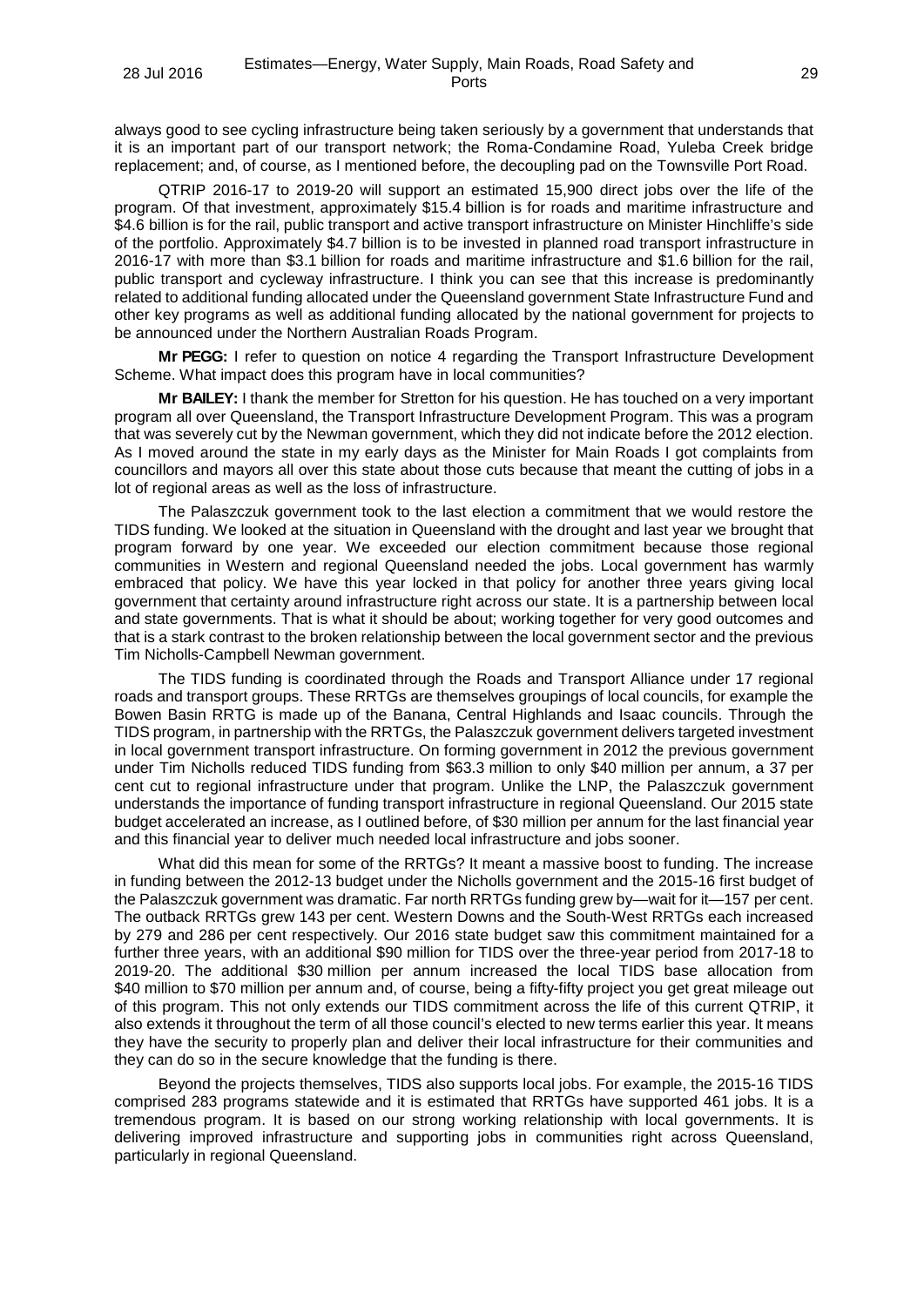**Mrs MILLER:** Minister, I would like to take you through you a case study in my electorate in relation to e-toll. I have a constituent whose first name is Matthew. He racked up 70 tolls. He freely admits that it was his mistake. But now his bill has gone from \$700 to \$20,000. Over the period of time he has continuously been bamboozled by how much he has been required to pay back. The Transport Infrastructure Act allows the tolling operator to charge reasonable costs which are to cover the costs of administration, which I understand is around about \$23.46. Will you consider amending the act to stop this gouging of people using toll roads?

**Mr BAILEY:** I thank the member for her question. She is right to highlight that there does need to be some improvements in terms of the tolling system in Queensland. I am happy to outline that Transurban recently reached an agreement with the Palaszczuk government to allow the company to have more contact with motorists earlier that have unpaid tolls. As a result, Transurban can now work more closely with customers to clear unpaid tolls before they are referred to the state enforcement body with its higher fees and penalties.

These changes are part of a broader set of customer service adjustments and improvements that Transurban has introduced in recent months in which we have been having a discussion with them and we have certainly been very encouraging and supportive of them heading in that direction. These adjustments include waiving the first toll invoice fee if a customer opens a prepaid account with go via and a new first time forgiveness program to help account customers who have inadvertently made a mistake get their account back on track by waiving toll invoice fees in the first instance. They are also actively communicating with customers about the importance of listening to their tag beeps for vital account information. They are providing additional alerts to customers who have run out of credit on their go via account and may be incurring avoidable fees. There is also an ongoing education program to help customers manage their toll payments and account preferences and there is a hardship policy as well as to assist those customers who are experiencing financial difficulties.

We are taking positive action in concert with Transurban to address Queensland's unpaid fine and penalty debt which currently sits at \$1.12 billion. We are serious about improving the systems to make it easier for people who want to pay their fine and to make it harder though for repeat offenders who get away with not paying deliberately. I think we have to be careful to make sure that we separate those two groups of people, because obviously they are very different in the way that they approach it.

I can inform the committee that under the watch of the opposition leader, the member for Clayfield, as Treasurer, the number of new unpaid fines and penalties added each year doubled to more than \$1.5 million thanks to the automatic referral of toll road penalties. We are now learning more and more about what went on in 2014 from the briefs we received since coming to government. I can confirm that it appears that the member for Indooroopilly, when he was the minister for transport, approved the issuing of penalty infringement notices for all tolling debts for Transport and Main Roads, which led to them being referred to SPER by the Department of Transport and Main Roads. SPER was not consulted or aware of the reasons for the former transport minister's decision at the time under the Nicholls-Newman government. We have since been advised that this change resulted in a rapid escalation in unpaid PINs referred to SPER and tolling related PIN volumes rose from an average of 150,000 PINs per annum to approximately 700,000 PINs per annum. That is more than a 400 per cent increase under the previous government.

You are absolutely right to highlight this as a problem. In practice, TMR was not able to process the full volume of those PINs, for understandable reasons. Treasury briefing notes advised that this has resulted in accelerated growth in the SPER debt pool, with tolling increases from seven per cent of the SPER debt pool makeup to now over 30 per cent in just two years. We have also learnt from briefs that work was underway to procure a debt services manager to broker arrangements with debt collection agencies on SPER's behalf, under the Nicholls-Newman government. It sounds a lot like outsourcing by the member for Clayfield to fix a problem that was caused by the member for Indooroopilly when he was the minister for transport.

To clean up this mess and introduce a suite of SPER reforms that are fair, SPER has since worked with the Department of Transport and Main Roads and Transurban to understand the impact of this change on SPER operations, the growth in the debt pool and the action that can be taken. In April this year, SPER, Transport and Main Roads and Transurban signed an agreement providing Transurban with greater opportunities to collect tolling debt and limit the number of PINs that will be referred to TMR. Due to the ineptitude of the opposition leader when he was the treasurer and the former transport minister, however—

**Mr POWELL:** You can't let that go, Mr Chair.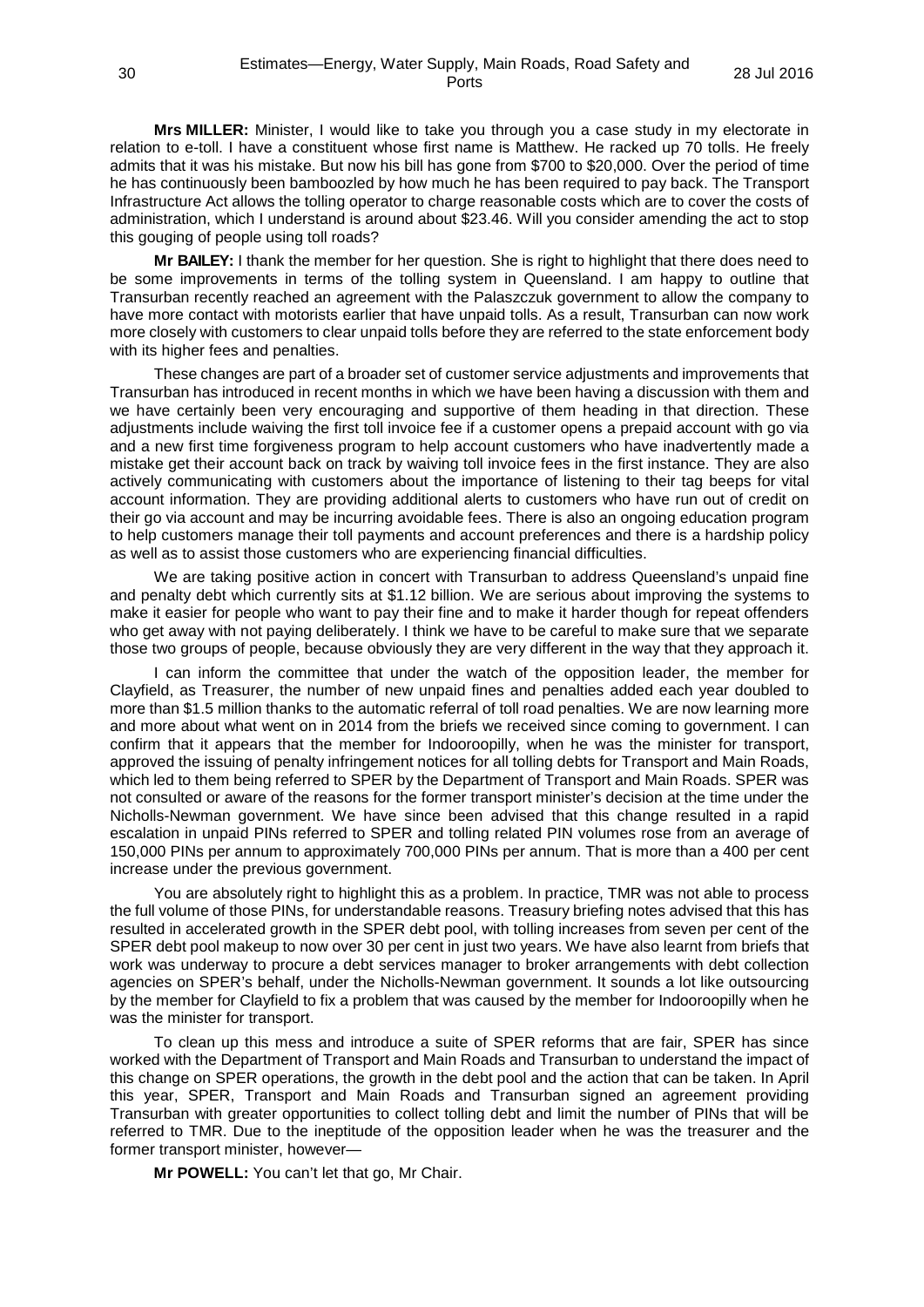**Mr BAILEY:** I will withdraw. Perhaps I should say, 'the folly',

**CHAIR:** Order! I ask the minister to be a little less argumentative.

**Mr BAILEY:** Perhaps 'the folly'. Certainly, it is a decision that is hard to defend when you look at more than a 400 per cent increase. However, toll evasion now forms, as a result of that, the largest single component of outstanding SPER debts. At the end of March, tolling debts stood at \$233 million. This additional volume of unpaid fines has stretched SPER's resources and the IT system. I can inform the member that a new ICT solution, introduced by the Palaszczuk government, will allow SPER to communicate more effectively with customers and offer greater flexibility in payment options, including using an online portal, a mobile app and over the phone, because different customers have different ways of communicating. This will be achieved without outsourcing recoverable debt to private debt collectors, as they were looking at so that they can make a profit of it, while leaving harder-to-recover debt to state, as the LNP tried to do. I hope that is a fairly comprehensive answer.

**Mrs MILLER:** I have a follow-up question, if I may, Chair. Is the Brisbane City Council part of this agreement with the department? Would you consider publishing the agreement, so that people know exactly what is going on?

**Mr BAILEY:** I might ask my director-general to comment on that, because obviously this is something between us and the state government. The BCC might be able to answer that. The DG might have additional information.

**Mr Scales:** We could certainly look at doing that, because it is not a secret. We are trying to get the toll operator, Transurban, to ring people up or contact them, rather than just resorting to things going through the post, as the minister has just said. As far as the BCC arrangement is concerned for the Go Between Bridge, Legacy Way and their other tunnel, Clem7, I am not really au fait with all of the details behind that. They have not been involved in these discussions with Transurban, but certainly we can get back to you on that one.

**Mrs MILLER:** Thank you so much.

**CHAIR:** Is that a question on notice?

**Mr Scales:** I can probably do it during the session, Chairman.

**CHAIR:** We will get back to that this session. We will move to non-government questions.

**Mr POWELL:** Minister, I refer to SDS page 11. Can you advise the process for determining that the Queensland government would develop a learner driver e-logbook mobile app?

**Mr BAILEY:** I can inform the committee that an Australian business, Oakton Services Pty Ltd, was engaged to build the learner logbook app. Oakton was selected in accordance with the Queensland government procurement policy, which permits the Department of Transport and Main Roads to engage with companies with interstate and overseas offices and staff. All of TMR's many interactions with Oakton, throughout the entire app creation process, were with Brisbane based developers. Less than one per cent of the learner logbook app coding was carried out offshore. I think that gives you a bit of a sense of it. I know there was some reporting around it, but the facts are exactly as I have outlined there. It is very much a local company.

**Mr POWELL:** Thank you, Minister. You have answered how it was built and by whom, but I was asking about the process that you undertook as a government to determine that you should be building a learner e-logbook mobile phone app. What other options or solutions were considered before putting that out to tender?

**Mr BAILEY:** This program is a very strong one. Having done the logbook myself with my nephew—I have done about 80 hours of it, actually—I think it is a very strong initiative in terms of bringing it into the digital world and making it easier for users. In terms of the actual process, I will ask the director-general to comment on the history going back.

**Mr Scales:** My understanding is that we were asked if we could get this online or on a mobile device, either on some sort of iPad or a mobile phone, so we went ahead and developed it from there. The minister just said he had to fill out 80 hours. I had to do 100 hours with my son. I laboriously filled all the records in. I believe this is just an easier way to do it, member for Glass House, if you can use either a mobile device or an iPad.

**Mr POWELL:** Minister, were either you or the director-general aware that the RACQ had a similar free app for learner drivers?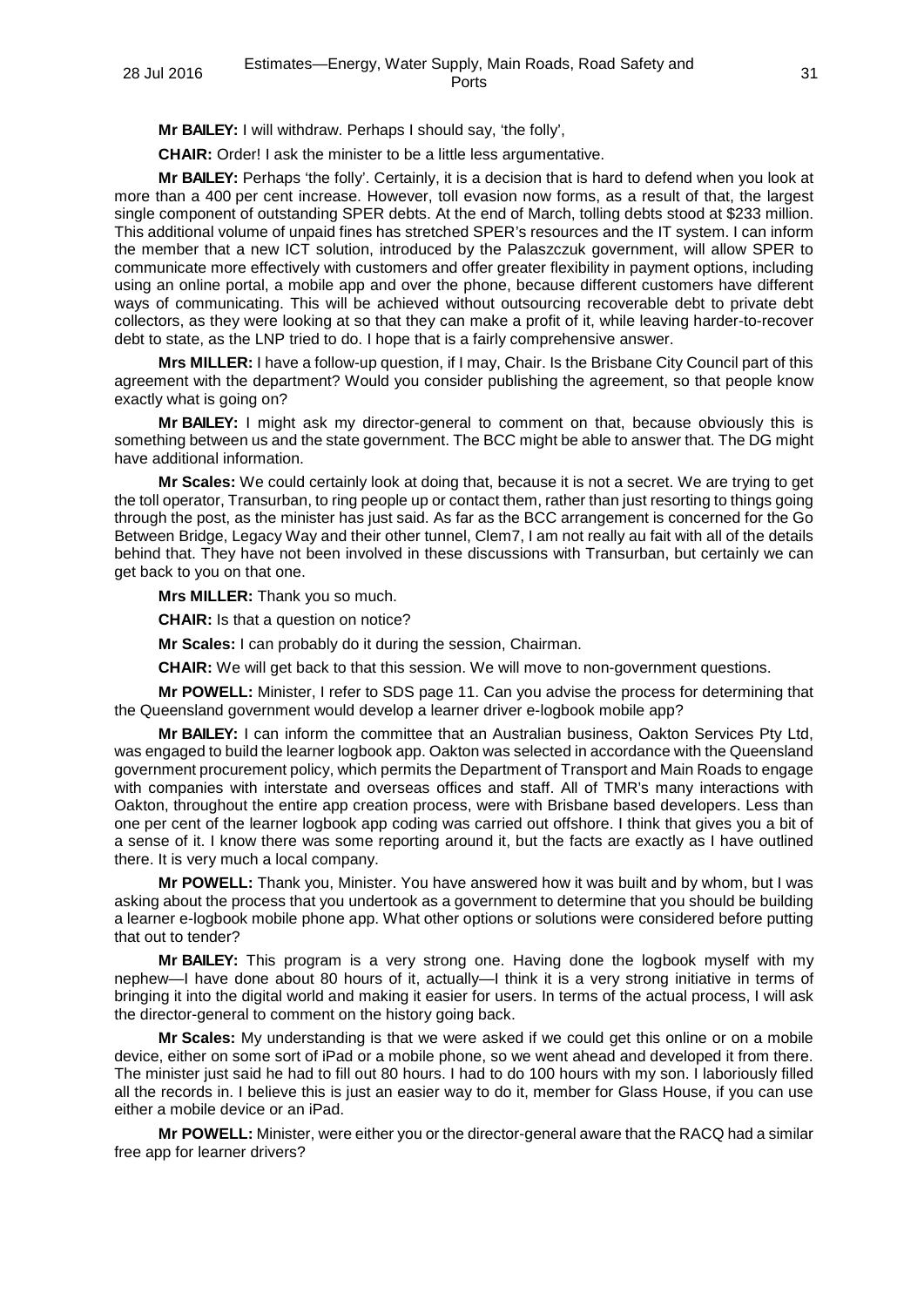**Mr BAILEY:** I think the more products out in the marketplace, the better. I commend the RACQ. They are the foremost motoring stakeholder group. I commend them for being in that space. They certainly advocate for motorists very well. The more products that are in the marketplace and the more choice we have for consumers and motorists, that is a very good thing.

**Mr POWELL:** Minister, was there any investigation done to see if it was more cost effective for the Queensland taxpayer that you link the RACQ app with TMR's system, rather than creating your own mobile app?

**Mr BAILEY:** Given that it is a requirement in Queensland to have the logbook, it was a very good reform that I think is seeing some very strong road safety outcomes in Queensland. It is to the credit of Transport and Main Roads that they have looked to the digital world to innovate and make sure that people can use their iPhones and make it easy. When I talked to students at Balmoral High with the member for Bulimba, they thought it was fantastic. It is not exactly the same product as the RACQ's. People should have choices in these things. I think that is a good thing.

Given that we are clearly in the space of promoting road safety outcomes, this allows us to get road safety messaging across, through our app. There is an interest here in terms of road safety outcomes. In particular, most of these people using the app will be young drivers. There are benefits for us from a road safety point of view, in terms of having our own app. I have no problem whatsoever. I think it is a great thing that the RACQ has its own app. We work with the RACQ on road safety matters, as I am sure you are aware. We very much value that partnership, but we do not think it is necessarily a bad thing to have choice in the marketplace. We see real benefits in terms of getting those road safety messages out there to what is, to be quite frank—and you are probably aware of this—the most vulnerable cohort out there. Young drivers make up 14 per cent of our drivers and 34 per cent of fatalities. This gives us an opportunity to engage with them a little better.

**Mr POWELL:** Just to be clear, you are quite comfortable with the fact that, according to your answer to a question on notice provided to this committee, to date the government has spent some \$300,000 designing and building this app and is committing over \$100,000 on an annual basis to maintaining it, even though there was an existing private sector app of similar capability that did not cost the taxpayer a cent?

**Mr BAILEY:** As I outlined before, there are benefits for us in terms of being able to get our road safety messaging out to what is largely a young driver cohort. I think that is a very positive thing. I do not think it is a large amount in terms of continuing that engagement with, let us face it, the digital natives of 2016. That is how they communicate. That phone is absolutely critical for us to be able to engage with them and increase our engagement around them to get road safety messaging out there. We are very keen to do that. That is part of why we have done that. I think it is a reasonable investment in road safety. I am very committed, as the first road safety minister in Queensland, to try to achieve good strong road safety outcomes wherever I can and that young cohort I have very firmly in mind. I have two driving aged nephews, who are 19 and 20, and a niece who is about 13. I am very conscious of trying to get better outcomes there.

**Mr POWELL:** I will take that as a yes, Minister.

**Mr BAILEY:** You can do so.

**Mr POWELL:** Director-General, how many downloads of the app have occurred to date?

**Mr Scales:** I will have to get back to you on the exact number. I would not like to guess at this point.

**CHAIR:** Minister, are you happy to take that on notice?

**Mr Scales:** We will get it before the end of session.

**Mr POWELL:** Director-General, while you are checking the number of downloads, could you also confirm the number of completed logbook applications that have come through the downloads?

**Mr Scales:** Yes, we can do that.

**Mr POWELL:** We can all compare who has the most children, nephews and nieces. Once the logbook has been downloaded, they complete it. Can I get the number of completed logbooks submitted via the app?

**Mr Scales:** We will attempt to get that before the end of the session. Chair, if we cannot get it, we will take it on notice.

**CHAIR:** Can we get the wording of that, in case it is taken on notice?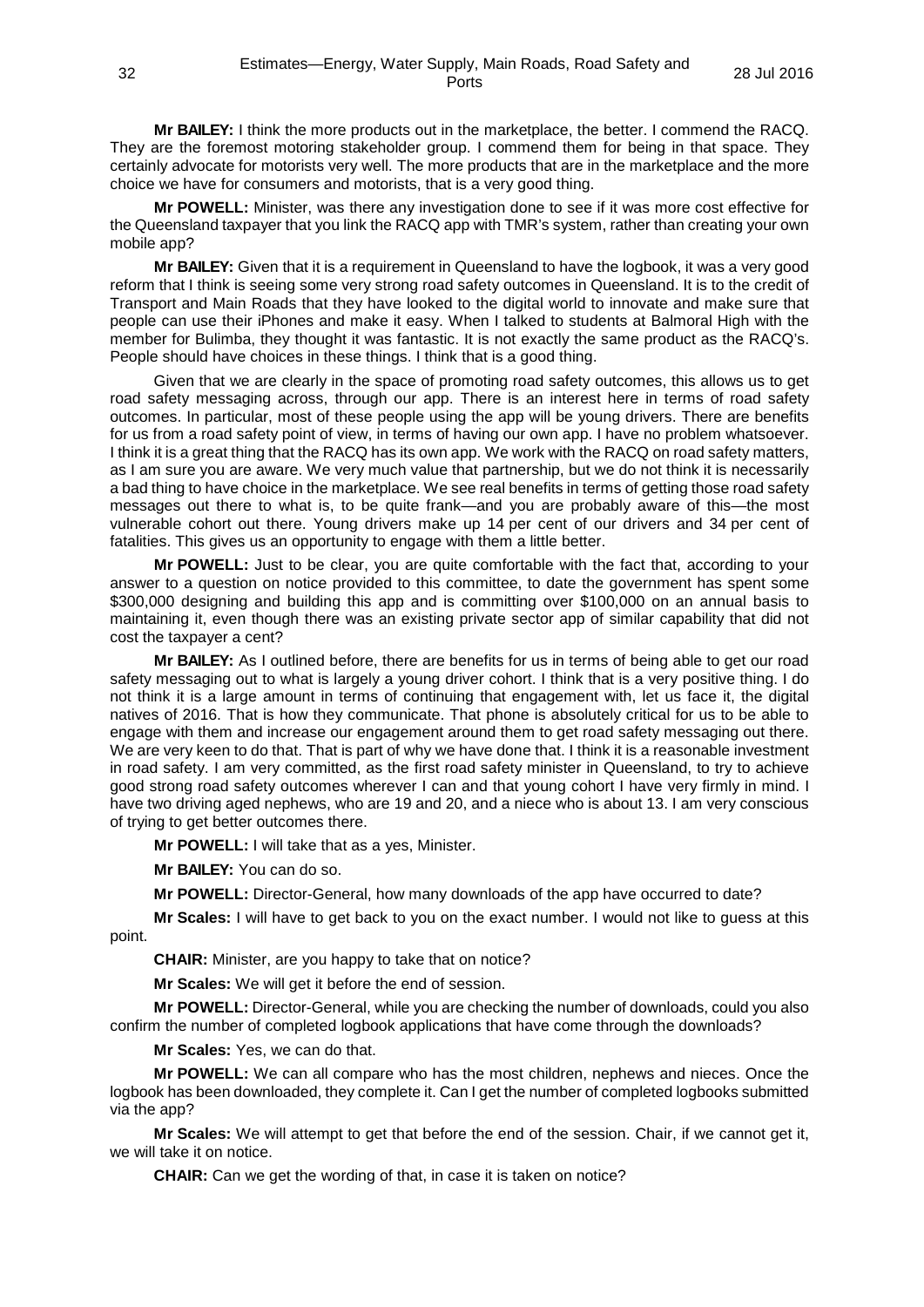**Mr POWELL:** I will have that ready.

**Mr BAILEY:** We are happy to do that. This is very early days. To put up 100 hours takes a bit of time. I would suggest to the committee that making an early judgement about numbers at this point, when often it takes people 11 months-

**Mr POWELL:** That is a hypothetical, Mr Chair. He is speculating on the reason for my question. It is completely unnecessary.

**CHAIR:** He has agreed to get you the figures.

**Mr BAILEY:** I am happy to do so.

**CHAIR:** I am sure we all have children who have gone through that laborious 100-hour process. Do you have another question?

**Mr POWELL:** Minister and Director-General, I refer you to page 17 of this year's QTRIP. I am seeking clarification whether the line item 'Statewide, Piloting Future Technologies\Intelligent Transport System Pilot Program' falls within your portfolio responsibilities or that of your colleague the member for Sandgate?

**Mr BAILEY:** Is that a question for the director-general or me?

**Mr POWELL:** Can one of you clarify that line item in QTRIP on page 17, 'Piloting Future Technologies\Intelligent Transport System Pilot Program' falls within your portfolio or that of the member for Sandgate?

**Mr BAILEY:** I do not have a QTRIP handy here. In looking at the future in terms of technology and its implications on our roadway system, we are certainly engaged in that space. I can assure the member of that. In the way that technology is changing and evolving out there, both in terms of intelligent transport systems and also in terms of car technology, it is advancing very strongly.

We are very interested in the implications that has for our transport system. I know that the director-general—and I might ask him to say a couple of words—is on the board of ARRB Group, the Australian Road Research Board; the national body that is looking at a lot of these issues. I had the benefit of being in a driverless vehicle in November last year after the transport minister's council meeting in Adelaide. They shut part of the southern freeway and had a couple of driverless Volvos that ARRB were involved with. It is very impressive technology. Their brief to me was that—

**Mr POWELL:** Given the question was whether it is his portfolio responsibility and he has now answered extensively, can I take it that he is happy to answer questions on that line item?

**CHAIR:** Minister, are you happy to answer questions on that line item? You have been answering some on that.

**Mr Powell** interjected.

**CHAIR:** Member for Glass House, you have asked me to rule on something; allow me to do that.

**Mr BAILEY:** It is within my realm of ministerial responsibilities, yes.

**Mr POWELL:** Director-General, I will take the minister up on his response. Can you please outline the kind of road infrastructure that would be referred to under that line item in QTRIP?

**Mr Scales:** Basically this is the line item for autonomous vehicles but also something called cooperative ITS. Cooperative ITS is how autonomous vehicles will actually communicate with our infrastructure—the roads, bridges, culverts and city centres we have, for example.

The advent of autonomous vehicles is really exciting. If you buy a car from Europe it is already packed with electronics that will give you lane control and will also give you an alert if you are getting too near to the vehicle in front. What the department is doing is obviously keeping alert to that because it affects our infrastructure, it affects our junctions, it affects our traffic light systems, it affects everything that we are doing on our network.

It is not just the autonomous vehicle side, it is also something called cooperative ITS which is moving apace, not just here. The minister has mentioned ARRB that is doing a lot of work in this space as is Austroads and all of the road authorities in Australia, including Tasmania. The bottom line is that we have to be alert to what is happening. We have to make sure that our structures will communicate with autonomous vehicles and vice versa.

**Mr POWELL:** Do you need to do that given that the car companies themselves and Google are doing that work for you? I notice under this line item there is some \$3 million allocated, why are we replicating work that the companies are doing themselves and, might I suggest, that they are doing at a far greater pace than we as a state could ever achieve?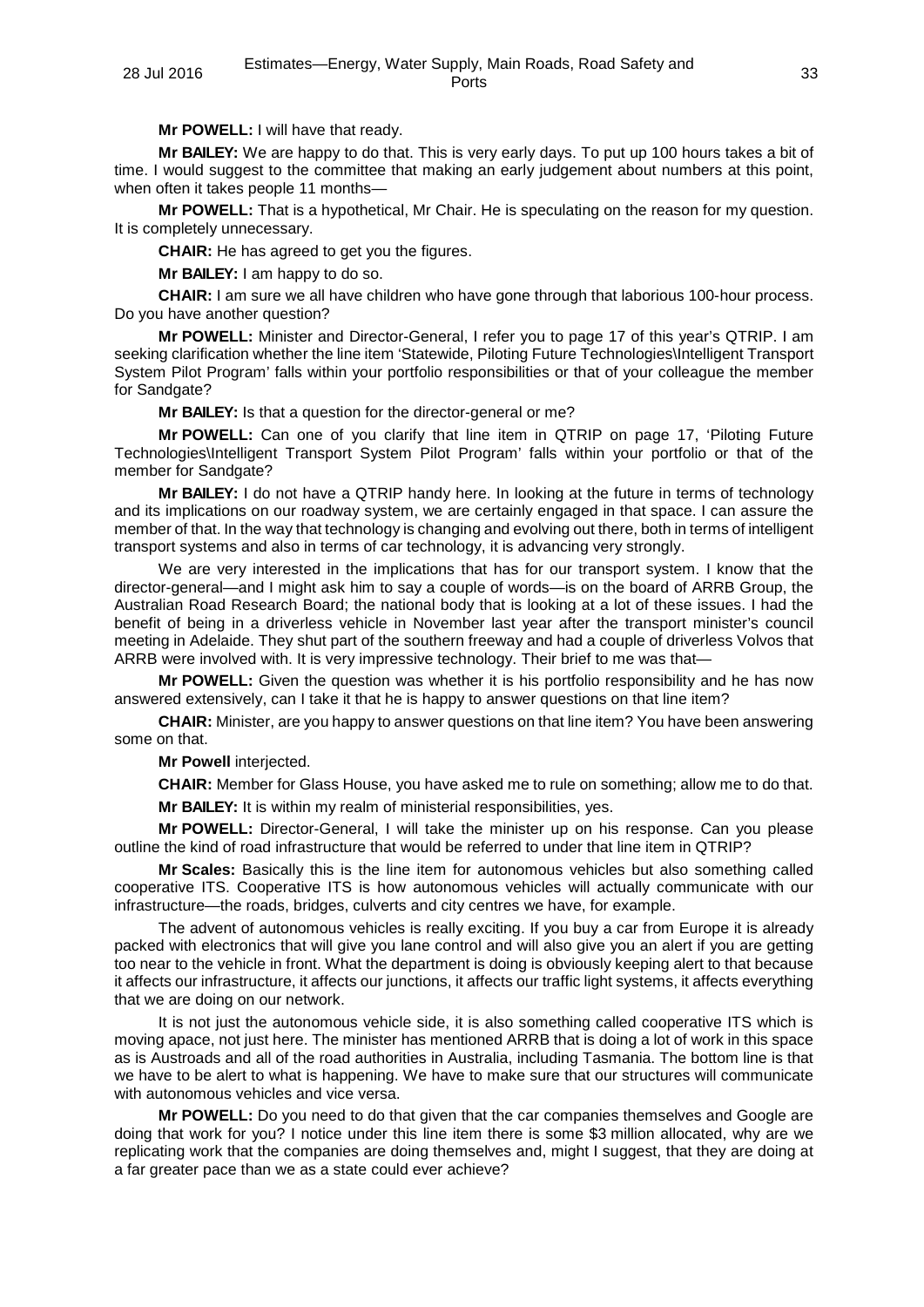**Mr Scales:** I think that is a very good question. We need to be ready. If you take BMW, for example, they are creating a BMW cloud to put all their data sets in. We have to make sure that whatever is in that cloud talks to the Mercedes Benz cloud and the Audi cloud and whatever else.

**Mr POWELL:** Why do we need to do that, Director-General; why can BMW and Mercedes not do that?

**CHAIR:** Member for Glass House, allow the director-general to answer the question you asked.

**Mr Scales:** They are actually in competition. We as a department and as a state need to be ready for the inevitable rise in autonomous vehicles. It is going to happen. You also have the freight space with the platooning of vehicles—the first vehicle has a driver but the following vehicles do not.

It is not the fact that they are doing it for us; I do not think they are. They are doing their own thing: to supply their own vehicles into their own market. If you take a Mercedes Benz, it is getting really difficult for a non-Mercedes Benz dealer to actually do any of the maintenance.

In short, I think they are using shutout to protect their marketplaces. What we are doing is making sure that whatever we have on our road systems—our traffic light systems, our monitoring systems can talk, no matter where the vehicle is from. We are also making sure that our cooperative ITS, the intelligent transport systems, are actually ready for that.

It is moving really quickly. There was a two-day symposium in Brisbane earlier in the year at which we had not just practitioners but also manufacturers and systems integrators. The national ITS conference is in Australia in October this year. That will take it to another level.

Coming back to your question, we have to be involved because if we are not we are going to be left behind. We have to be involved because the advent of autonomous vehicles allows us to drive down to a zero road toll. You have to be involved because you may get BMW doing something and Audi doing something else, but our infrastructure still stands.

We need to make sure that we are integrating. We need to make sure that we are up to speed with the developments. We need to make sure that any decisions we make, say, on our stream system—which is the method to control our traffic lights, the way that we get emergency vehicle priority—will talk to autonomous vehicles in the future. It is a sufficient and necessary line item, I would submit.

**Mr POWELL:** I do not dispute that we need to be involved, but if I can use an example, in 1900 horse manure was the big issue in the streets of New York.

**CHAIR:** Is there a question there somewhere?

**Mr POWELL:** There is a question. Horse manure was the big issue in the streets of New York in 1900. It was ultimately solved by Henry Ford. What we have here are cases of the market driving the solutions. Can you please provide, if not right now by the end of the session, a total figure of the investment that the state of Queensland is putting into cooperative ITS?

**Mr Scales:** It would be very difficult because it is not just capital or revenue, it is all the staff as well. It is the work that we are doing in concert with Austroads, ARRB and the other road authorities. This is a very exciting development. It is something the department is really interested in in the innovation space.

**Mr POWELL:** I am happy if the minister would prefer to take that on notice given the scope.

**Mr BAILEY:** I would like to make a comment to add to the director-general's comment. There is a very simple answer here, member for Glass House. That is that the private motor vehicle companies do not run the infrastructure—we do. We have a road system with 33,000 kilometres. We run the infrastructure. We have to make sure that it evolves in a way that is in parallel with the technological advances that are going on in the automotive industry. To not do so would be absolutely negligent.

**Mr POWELL:** Or the motor vehicle companies need to ensure that their vehicles can operate on your infrastructure?

**Mr BAILEY:** Just let me answer the question.

**CHAIR:** Member for Glass House, I cannot hear the minister answering. You will have time to ask another question.

**Mr BAILEY:** It is pretty simple. Governments all around the world are looking to see what the implications are for their transport systems to make sure that we move with the pace of technological change. To not do so would be absolutely negligent.

We are not the only state government or national government doing this. This is happening all around the world. If you think that we should not be in this space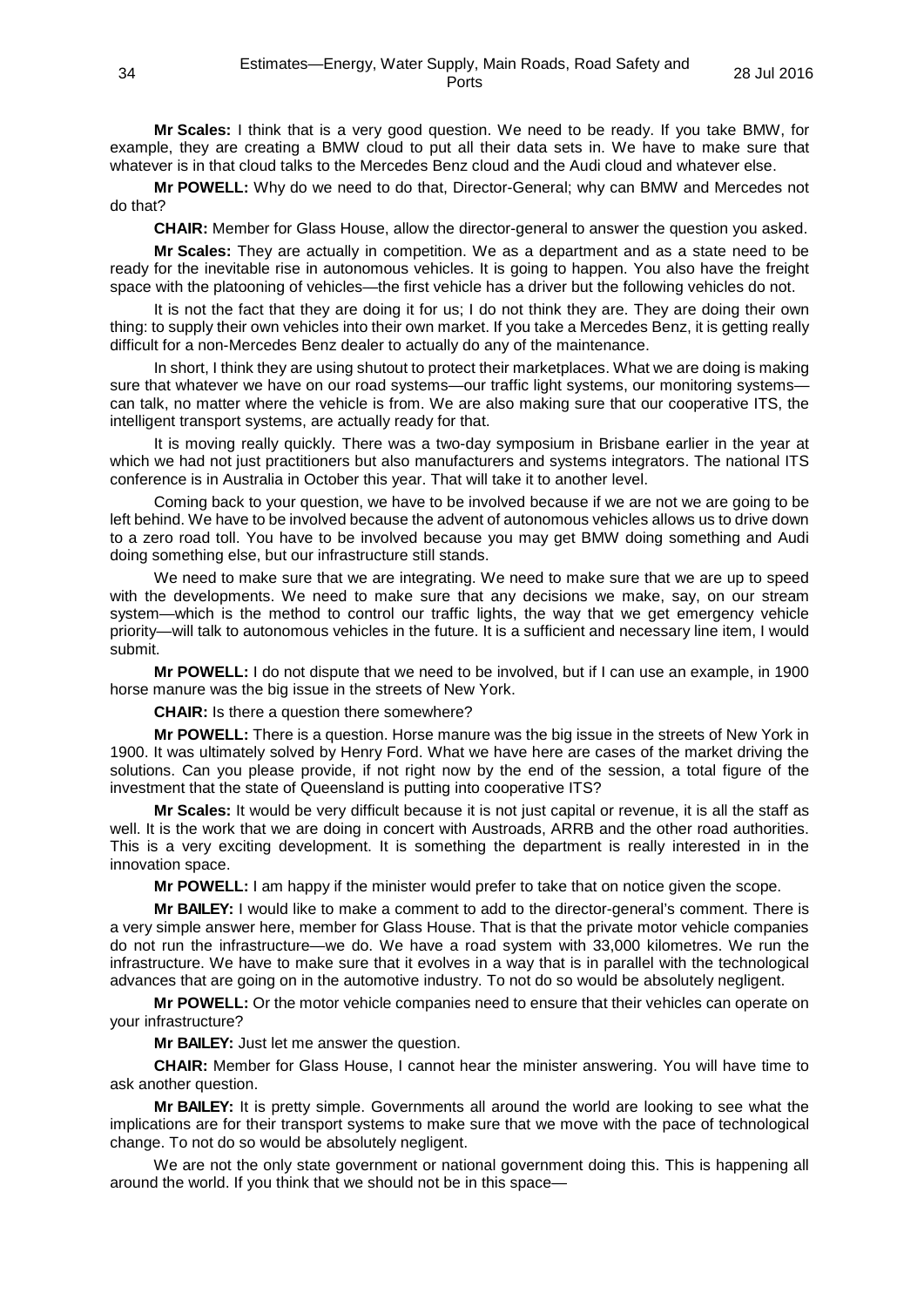**Mr POWELL:** No, I have not said that, Minister.

**Mr BAILEY:** That seemed to be the implication in your question.

**Mr POWELL:** No, I simply asked to have a total cost of what you are doing to check the implications.

**Mr BAILEY:** It is a pretty unusual and bizarre position to be putting to the committee.

**Mr POWELL:** If the minister cannot answer the question, I am happy for him to take it on notice.

**CHAIR:** The minister was answering the question and you kept talking over him.

**Mr POWELL:** The minister did not give a total value.

**CHAIR:** You were not allowing him to answer the question. Do you have a follow-up question?

**Mr POWELL:** How much is being spent by your department on this cooperative ITS?

**Mr BAILEY:** As outlined by the director-general, this is mainly a staff related matter. It is a difficult matter to articulate a specific number for. It is an absolute responsible use of departmental resources for us to be—

**Mr POWELL:** I take that as he does not know.

**Mr BAILEY:**—absolutely across the latest technological changes and the impacts they have on our road system across Queensland.

**Mr POWELL:** Would you like to have a go at totalling that up?

**Mr BAILEY:** There are very clear implications from an economic point of view, from a road safety point of view, from a jobs point of view. We should be on the cutting edge and we should be involved in this process.

**Mr POWELL:** Are we going to be giving money to Dominos to deliver pizzas with drones?

**CHAIR:** Member for Glass House, please desist interjecting.

**Mr POWELL:** If the minister were attempting to answer the question—

**CHAIR:** You have asked a question. The minister is answering the question.

**Mr POWELL:** He is not.

**CHAIR:** If he does not wish to take it on notice, as you keep interjecting, he does not have to. He is answering the question. Please continue minister.

**Mr BAILEY:** I have fully answered the question. I absolutely endorse the comments of the director-general. Most of the costs are related to staff actions. That is very hard to separate out as a separate line item. Of course we are doing this work. Any responsible government will be doing this work all around the world. The suggestion that somehow we should not be is quite bizarre.

**CHAIR:** Do you have a follow-up question or another question?

**Mr POWELL:** The minister cannot answer them so there is not much point at the moment. I will wait until I can ask the director-general a couple more questions on an unrelated matter.

**CHAIR:** We will move to government questions. Page 21 of the SDS refers to the government's allocation towards the Pacific Motorway-Gateway Motorway merge upgrade. What other works are under consideration for the Pacific Motorway?

**Mr BAILEY:** The M1, the Pacific Motorway, is a very high priority for this government. The exit 54 project is well advanced. I actually passed through there on the weekend. This is a \$74 million project, of which the Palaszczuk government is doing the heavy lifting in terms of funding. We are funding \$47 million of it. I think there is about \$17 million in there from the private sector.

It is a very critical upgrade in terms of reducing bank-ups onto the M1 from the ramps. Growth in that area has been huge. The road system needs to move with it. Sadly, we saw absolutely nothing happen under the Nicholls-Newman government. We are investing and getting that project done. There are a lot of jobs involved. We are doing studies around the ramps around Yatala, Ormeau and Pimpama. We are also doing the planning for the whole M1 network. We are absolutely prioritising the M1. We are also expanding, in the other part of the portfolio, other travel capacities between the Gold Coast and Brisbane through light rail and the duplication of the rail corridor from Helensvale to Coomera.

We are very committed to the M1 and getting the merge upgrade done at the Gateway arterial and also between Varsity Lakes and Mudgeeraba. We have been very fierce in standing up for motorists, particularly residents in Logan and on the Gold Coast who have been suffering from traffic congestion.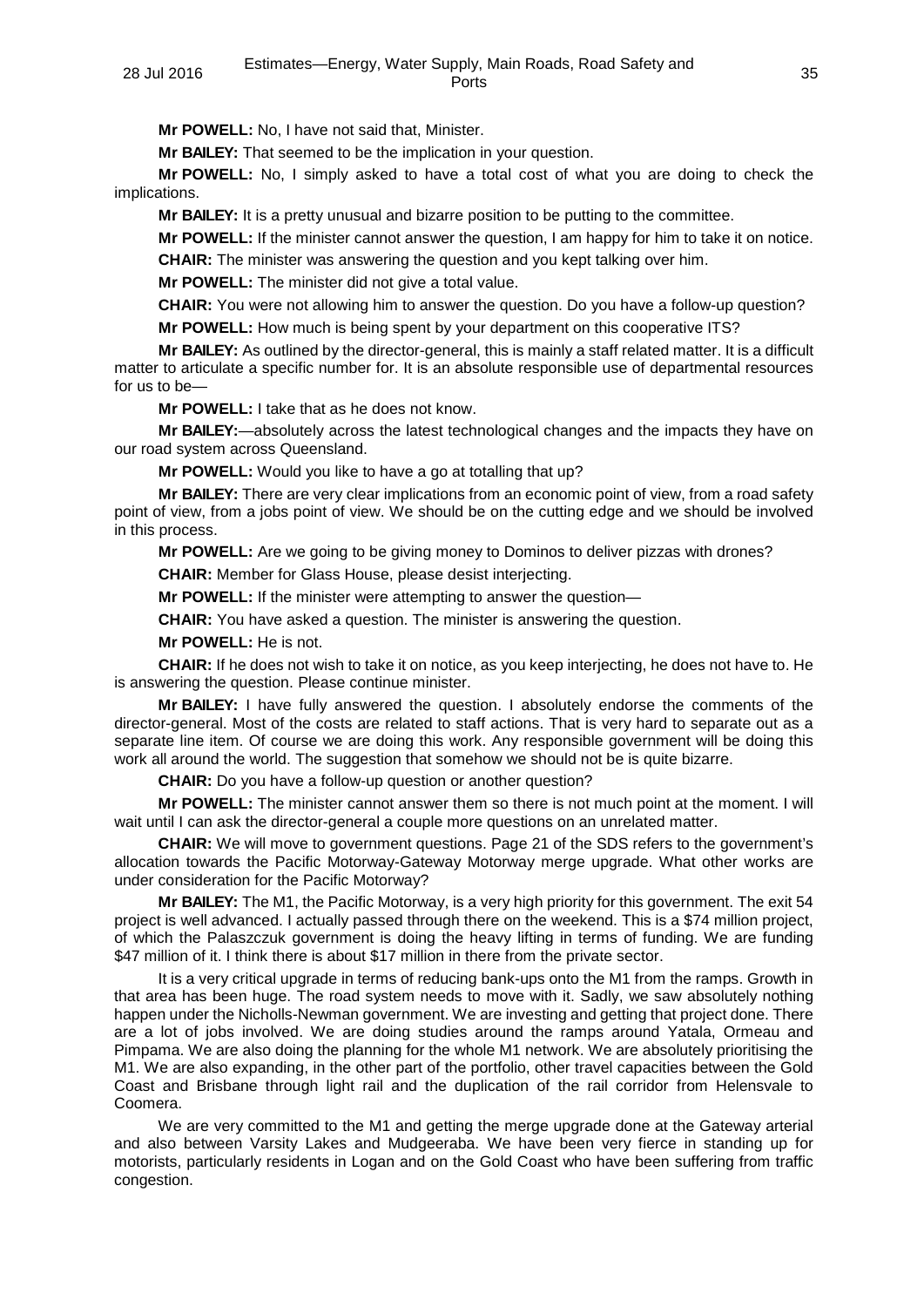I note the very strong contributions of the mayor of the Gold Coast and the mayor of Logan who have endorsed the state government's campaign for a fair funding deal for the M1 from the federal government. We have also received support from the RACQ and the CCIQ. The Queensland Trucking Association has also been involved.

We have written to the Prime Minister to ask for a delegation and a hearing so that we can get these two projects. What we see is the M1 just across the border in New South Wales is funded 80-20 under the National Land Transport Network rules and yet somehow when you come across the border to Queensland it only seems to deserve 50 per cent from the federal government. That is unfair and discriminatory against Queenslanders. I do not see why New South Wales should get a different funding formula when the clear federal government rules are 80 per cent funding on NTLN. They seem to want to short-change Queensland.

I think that is really unfortunate. All members of parliament, particularly state members of parliament from the Gold Coast, should be endorsing our campaign to get an 80 per cent fair funding deal from the federal government to get these two projects up and running. What we saw under the national partnership agreement that was signed in 2014 by the then federal government under Tony Abbott and the then state government under Tim Nicholls and Campbell Newman was not a single dollar for the M1—not a single dollar for an upgrade. That is the record there. That is shameful.

We have already seen investment from the Palaszczuk for exit 54 of the M1 and planning studies for the rail corridor. We have to get these two projects up and running as soon as possible. I look forward to going to Canberra with the delegation. It is a delegation from right across the political spectrum motorist groups like the RACQ, the Trucking Association, the business sector, the mayors of Logan and the Gold Coast. This is a broad coalition of people who want a fair deal and fair go for the M1. We look forward to continuing our advocacy with the federal government to get the fair funding deal that the same road gets just across the border in New South Wales.

**Mr WHITING:** Page 6 of the SDS refers to the Western Roads Upgrade Program. Can you advise the committee of what this program is delivering to the communities in Western Queensland?

**Mr BAILEY:** I thank the honourable member for the question and for his interest in regional Queensland, particularly the western part of our great state. I had the great privilege to travel through there after the budget. I travelled to Winton, Barcaldine, Longreach, Mount Isa and Charters Towers. The Western Roads Upgrade Program is a \$40 million investment in Western Queensland roads by the Palaszczuk government. We recognise the importance of a safe and reliable road network for people who live in Western Queensland.

The program is focused on road widening and sealing to both improve efficiency and safety and to reduce maintenance costs and, of course, to boost jobs out there. We brought this program in last year. This is the second year of it. It is not just to put infrastructure into Western Queensland—I note the endorsement of the Local Government Association for our investment in infrastructure—but also to help maintain jobs out there where incomes are really critical. Particularly with the drought, every income really matters. Just as importantly, it provides a sustainable pipeline of investment to support local jobs including those local government workforces in 12 Western Queensland local government areas. The councillors and the mayors that I talked with at the bush summit of local government absolutely love this program and were very supportive of it from right across the political spectrum.

Works on the 14 projects that make up the program are progressing well and will be completed by the end of June 2017. Some of the highlights of the package include \$13 million for key upgrades on the Diamantina Developmental Road from Charleville to Boulia; \$4 million for the Burke Developmental Road between Burke and Wills Junction and Normanton, being delivered by the Carpentaria Shire Council; and \$5 million for the Gulf Developmental Road between Croydon and Georgetown, being delivered by the Etheridge Shire Council and the Croydon Shire Council.

The other groups that are involved in the delivery of projects include Myuma, which is a fantastic Indigenous training organisation at Mount Isa that does fantastic work. I was very pleased to meet with them when I was in Mount Isa recently. We are seeing the McKinlay Shire Council, Richmond Shire Council, Cloncurry Shire Council, Boulia Shire Council, Diamantina Shire Council, Quilpie Shire Council, Murweh Shire Council, Bulloo Shire Council and Paroo Shire Council all benefit from this western roads package.

We are committed to Western Queensland roads. It is absolutely critical out there. We will see a lot of roads that have not been sealed being sealed and we will see safety on some of these roads that have been sealed improved through these projects. Importantly, it will support local jobs in Western Queensland at a time when after a number of years of drought it is very important that every income really matters in those communities.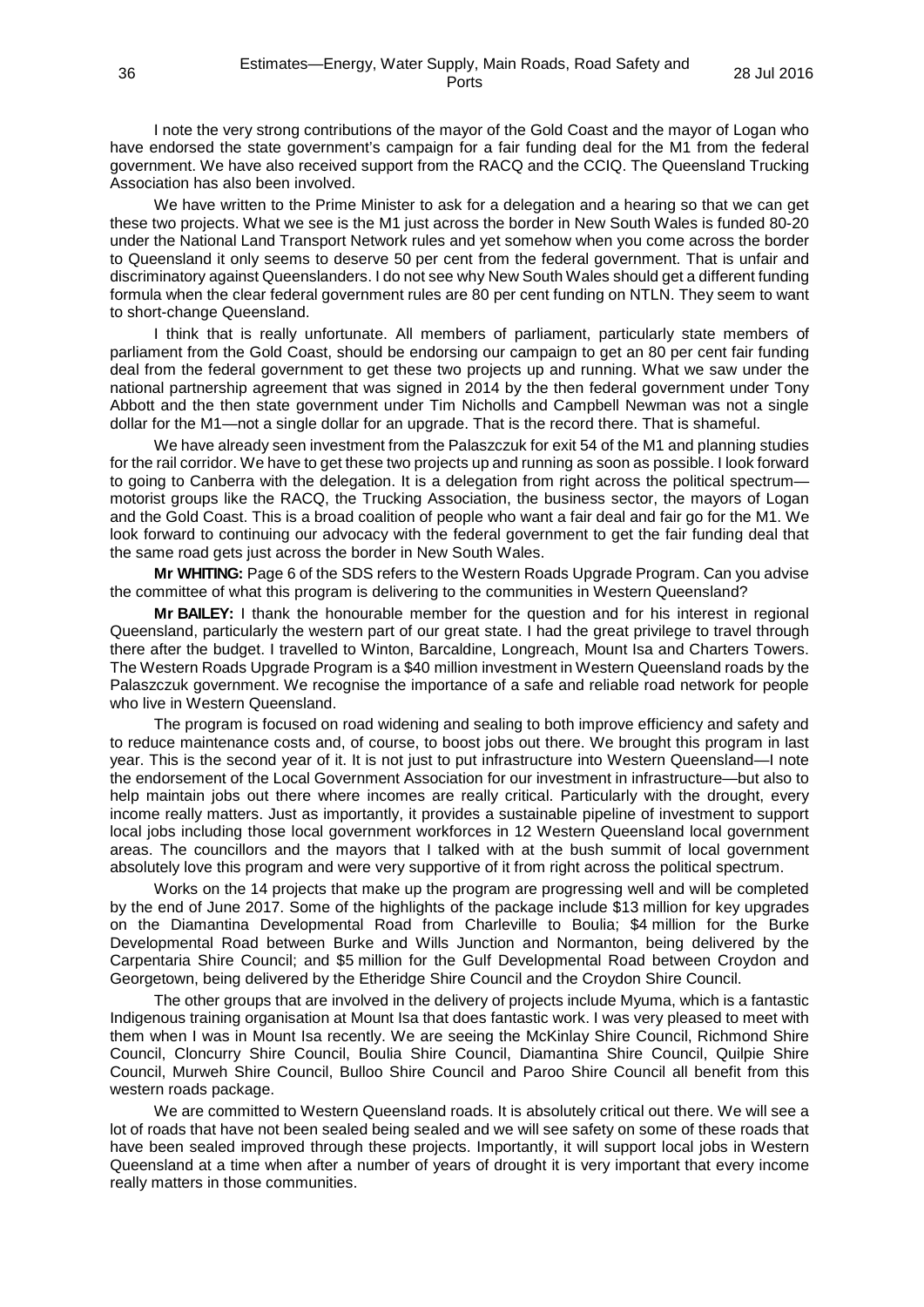**Mrs MILLER:** Minister, I would like to take you to the Centenary Highway where there is a shocking choke point at Springfield. You come along from Springfield Lakes and then you get to the interchange where you get on to the Logan Motorway to either head to Ipswich or to the Gold Coast. It goes from 100 kilometres an hour down to 80 kilometres an hour down to 60 kilometres an hour. There are literally hundreds of cars that are stacked up there of a morning and they cannot move. Quite frankly, they are sick of it and so am I. I was wondering what is being done in relation to the planning and the funding of that interchange upgrade and when it will be completed.

**Mr BAILEY:** I thank the member the question. I am aware that there are congestion issues around that area. This project, as I recall, was funded or announced by the previous Bligh Labor government and then cancelled by the Newman-Nicholls government. That is my recollection. Unfortunately, with the cuts by the Tim Nicholls-Campbell Newman government of \$600 million in roads over three years, we have seen a lot of work not done that should have been done. That has been regrettable. We also saw \$100 million spent by the Nicholls-Newman government preparing for Strong Choices and contestability when in actual fact that would have been money better spent on our roads on projects like this.

We are trying to deal with the congestion along this sector. You would be aware that the Ipswich Motorway upgrade stage 1 from Rocklea to Oxley Road roundabout has been funded now with the federal government. We are getting on with that. That is going to be good for the system. There will be more work to do after that. That is absolutely true. I am aware of this intersection. It is not currently funded in this year's budget. I am aware of the issue. As we move along, hopefully it is something that we will be able to come to in the future.

**Mrs MILLER:** What do I tell my constituents who complain every day to me about it? They are not interested necessarily that the previous government ripped the money out because they already know that. They just want it fixed. Are we looking at five years or 10 years?

**Mr BAILEY:** All I can comment on is the current budget, this current financial year. I am aware of the issue. I can ask our department to have a look at it and to do a current assessment and see whether there are some short-term wins that we might be able to get out there. I am happy to have a look at the problems specifically and get my director-general to go out with our department to have a look at the current situation and see whether there are some interim things we could possibly do. I am happy to do that and work with you on that. In terms of an extensive full solution, that is not something that is funded in this year's budget. I do appreciate you raising the issue with me. That is something I will consider as we progress. Hopefully, we will be able to find some funding for it in the future.

**Mrs MILLER:** Director-General, you would be most welcome in my area.

**Mr Scales:** Thank you. I would be happy to attend with you and have a look on site. Can I respond to one of the issues on notice from the member for Bundamba on tolling and the Brisbane City Council? They were not part of the agreement between Transurban and TMR, so they were not part of the agreement. Transurban, however, I can report are currently working on a range of improvements with Brisbane City Council. We have asked Transurban if we can release the agreement. At the moment they are see saying it is commercial. I will try to see what can be released, as we said.

**Mr PEGG:** I refer to page 9 of the SDS which refers to improving road safety by delivering initiatives in the Queensland Road Safety Strategy and action plan. Can you update the committee on the progress of that implementation?

**Mr BAILEY:** I thank the member for Stretton for the question and his interest in road safety in Queensland. Any member of parliament would be honoured to serve as a minister but, as Queensland's first ever road safety minister, I do acknowledge the particular responsibilities that come with such an important portfolio. Our road safety agenda is a challenging strategy which aims to save lives. The Queensland Road Safety Strategy introduces a vision of zero road deaths and serious injuries for Queensland which, supported by our action plan, is a genuine commitment to keep our community safe and to keep improving road safety outcomes every year. Because the true road toll is broader than fatalities alone, there is an enormous social, economic, community and personal toll out there. That can be true for someone who walks away from a crash with little more than a scratch. It has a long-term impact on many, many people.

We need an ambitious vision with interim targets to inspire and to motivate action. The strategy has the following targets: to reduce fatalities from the 2008-2010 average of 303 to 200 or fewer by 2020 and also, importantly, to reduce the hospitalised casualties from 6,670, which is the 2008-2010 average, to 4,669 or fewer by 2020. I think this is an understated part of road safety. The hospitalisations and trauma that occur from accidents are a huge cost in our community. The headliner of course in the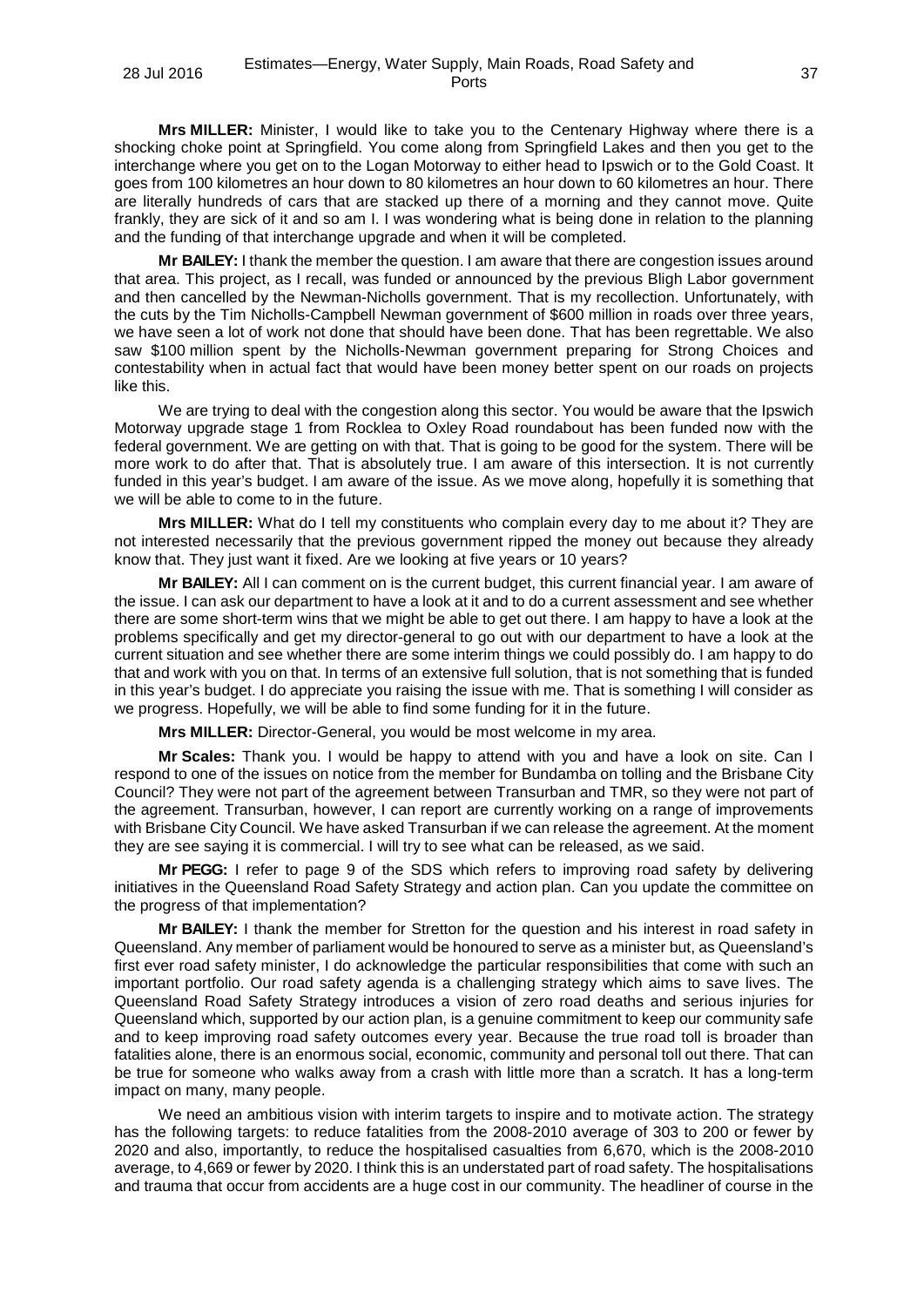media tends to be the fatalities for obvious reasons, and that is fair enough. What often does not get reported is the trauma and the hospitalisations. That is something we are keen to continue the conversation about because they have a big impact in the community as well.

We are also well on our way to delivering our current two-year action plan, investing \$500 million in 57 key initiatives. Highlights there include delivering 10 major road safety engagement campaigns and events including our youth road safety innovation challenge, which resulted in the 'Settle down stallion' road safety campaign. That is one the department and I are very proud of. At the roundtable last year—and I know Mrs Miller was there and made a very strong contribution—with stakeholders, after our horror April weekend, someone made the observation towards the end: where are the young people in the room? The answer was that there was not anyone under 35 in that room. We went away and looked at the issue of how do we engage young drivers, our biggest and most vulnerable cohort with the most fatalities? How do we engage with them in a way that they relate to? The Co-Lab Youth Innovation Challenge came out of that. We got young people from all over Queensland together to workshop how we get that message across. We wanted young people to help us engage with young people. This digital campaign, the 'Settle down stallion' campaign, has come out of that. It has been a very successful campaign online. It has gone a bit viral. It is a very strong campaign.

We have also had reforms to motorcycle licensing. We have also seen the introduction of new mobile phone offences for repeated mobile phone use while driving and the investment of over \$140 million in 2015-16 and another \$198 million in the current financial year to provide safe and protected roads, treating the most risky zones. With the help of our road safety partners—and I would like to thank all of the stakeholders who work with us closely and who have put a lot of time in to working with us—we will deliver another significant program of infrastructure, education and enforcement this coming year to continue to save lives on our roads here in Queensland.

**CHAIR:** We will now move to non-government questions. I call the member for Glass House.

**Mr POWELL:** Director-General, I refer you to page 21 of the QTRIP where it appears that there has not been an allocation in this financial year for black spot projects. Can you please confirm that?

**Mr Scales:** Black spot projects are funded by the federal government. There will be an allocation in the program somewhere. I cannot point to it at this point in time, but it is an ongoing federally funded project.

**Mr POWELL:** It is showing funding for 2017-18 and 2018-19 onwards but there does not appear to be an allocation for this year.

**Mr Scales:** If that is the case, it may be a function of timing.

**Mr POWELL:** Director-General, I then refer you to a line item titled 'Other construction' on page 128 of the Capital Statement which has been cut by over \$300 million. Can you explain what works are constructed out of this fund and, of those, what have been cut for the coming financial year?

**Mr Scales:** Can you give me a moment to find it?

**Mr POWELL:** Not a problem, Director-General.

**Mr Scales:** Where are you looking, member?

**Mr POWELL:** There is a line item titled 'Other construction'.

**Mr BAILEY:** About a third of the way down?

**Mr POWELL:** Yes. The comparison of the amount from the previous year to the coming year is \$300 million less. I am asking what sorts of projects would normally be built under 'Other construction' and therefore what is being cut?

**Mr Scales:** I will take that on notice. There has not necessarily been a cut because the capital program is subject to changes, mainly accounting changes. As an example, we made savings on the NDRRA budget which were returned. We made savings on various elements of the capital program which were then reallocated to go across to light rail 2. We did actually complete certain works in the previous financial year which when we put the budget together it was not known that we would complete them by that time. There are also issues with the Toowoomba Second Range Crossing and new generation rolling stock, which are obviously PPPs. The accounting treatment on that changed as well. There could be a technical accounting reason for it. With the chair's leave, I will get a response for you before the session is finished.

**CHAIR:** Minister, are you happy to take that on notice?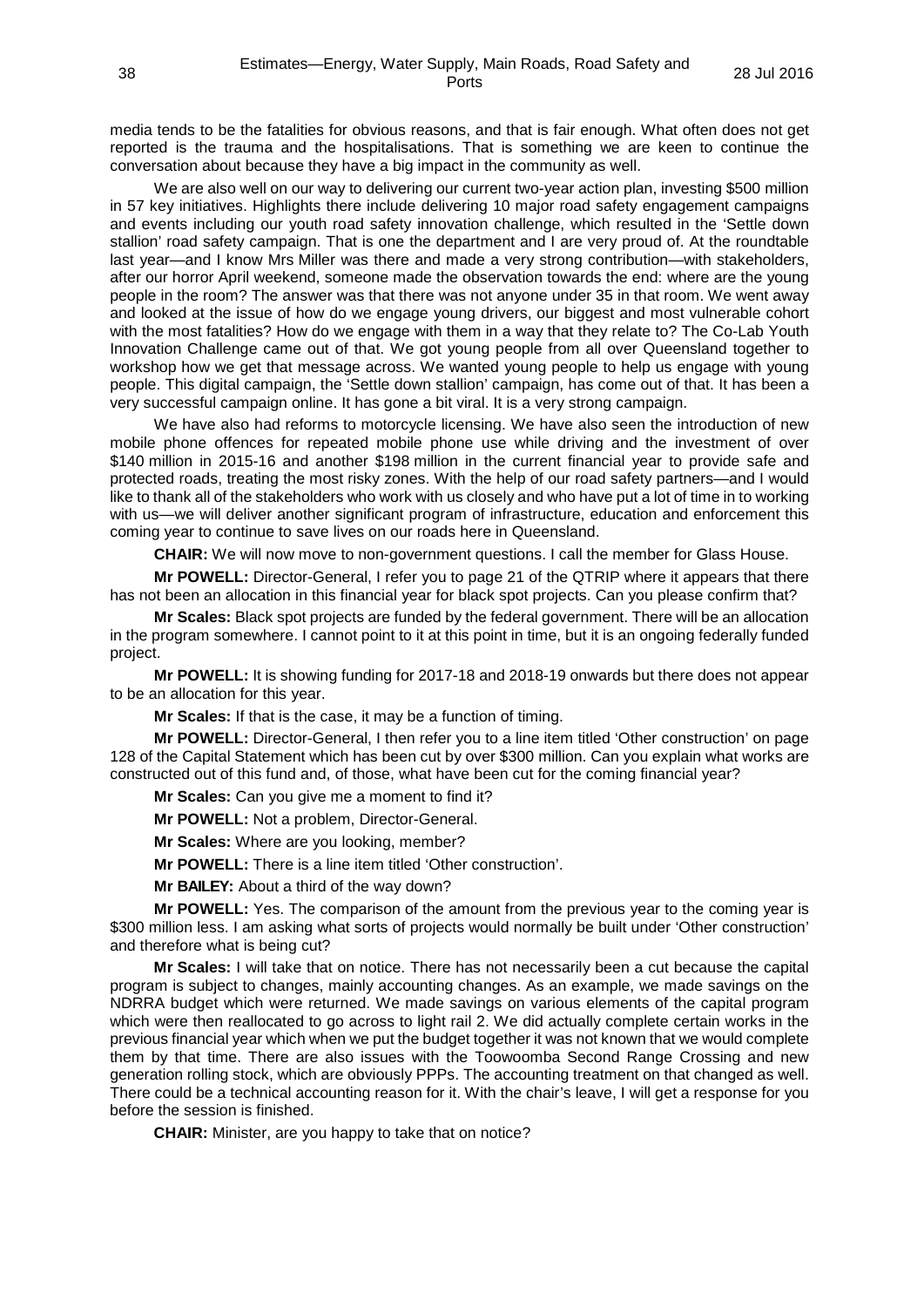**Mr BAILEY:** I am happy to take that on notice. In terms of the other matter on notice to do with the learner logbook, I have some information and I am happy to provide it to you. Would you like that now?

**CHAIR:** We could do that at the end of the session.

**Mr POWELL:** At the end of the session, if that is all right. I will just continue this line of questioning.

**Mr BAILEY:** Sure.

**Mr POWELL:** Director-General, I want to take you to the Logan Road-Kessels Road intersection on page 42 of this year's QTRIP, or page 31 of last year's. In last year's allocation there was \$400,000 for a planning study on the intersection. In this coming financial year, there is \$500,000 for a business case. Are they the same or is this additional money to again study the same intersection?

**Mr Scales:** Thank you for the question. What we tend to do is go through a multiphase process. We do a planning study first. As I said, the state planning program is \$67 million, with over 400 projects in it. Once those have gone through a planning stage, we then proceed to a business case if we have the budget, and the business case will firm up the planning stage. There is a further stage in the process if the project is over \$100 million. If it is over \$100 million, we might have already done the planning but the business case will then be conducted by Building Queensland.

**Mr POWELL:** The assumption is that this is an expensive project. It has had a planning study done. It is now having a business case done for a subsequent tender should it be determined to be a priority.

**Mr Scales:** Thank you for the question. It is not necessarily an expensive project; there is a staged process to it. First we look at government policy as to what we are required to do. The state planning program, which I referred to in the earlier QTRIP response I gave, is what we intend to do. Once it has gone through that gate, we will move into a business planning situation.

**Mr POWELL:** Minister, I refer you to the M1 upgrades that are listed on a number of pages of the Capital Statement including page 116. Minister, in a comment you made to the *Gold Coast Bulletin* on 19 July you said that you had not received any letters from the member for Coomera about the M1, and yet I have here correspondence from the member for Coomera to you on 7 July. Minister, do you make it a habit of misrepresenting other MPs to the media?

**CHAIR:** Order! There is an inference in that question. 'Do you make a habit' were your words?

**Mr POWELL:** Minister, do you misrepresent others MPs to the media in order to play dumb and shirk your responsibility to fix these problems?

**CHAIR:** Rephrase that question. That is really out of line.

**Mr POWELL:** Minister, would you like to rephrase your comments to the media on 19 July given that there is correspondence between the member for Coomera and you?

**Mr BAILEY:** I thank the member for his question. At the time I made that comment to the newspaper my understanding was that that was entirely accurate. I had not seen any letter from him. If the letter you are referring to is indeed dated 7 July—and I am happy to check the departmental records about when it might have been received and am happy to report back, but I do not in any way accept your characterisation of your comments. All comments I make to the media are based on what I understand to be the facts. That is always the way I operate. I am personally offended by the insinuation that I would do anything other than that. I will fight hard for M1 funding. I have been doing so and I will continue to do so, in the absence of that happening from your compadres on the Gold Coast

**Mr POWELL:** I am happy to table a copy of the correspondence from the member for Coomera for the minister's benefit to assist him in his—

**CHAIR:** Do you have copies for everyone?

**Mr POWELL:** Correct.

**Mr BAILEY:** I am happy to investigate the question raised by the member, but I make it very clear that to my knowledge at that point in time I had received no correspondence from the member for Coomera. I am happy to check departmental records, but it certainly had not hit my desk at that point. If he did indeed write on 7 July 2016, it has only taken him more than a year to write to me about it.

**CHAIR:** Do we have a copy for the minister as well?

**Mr POWELL:** There are 10 copies there.

**CHAIR:** There being no objection, leave is granted.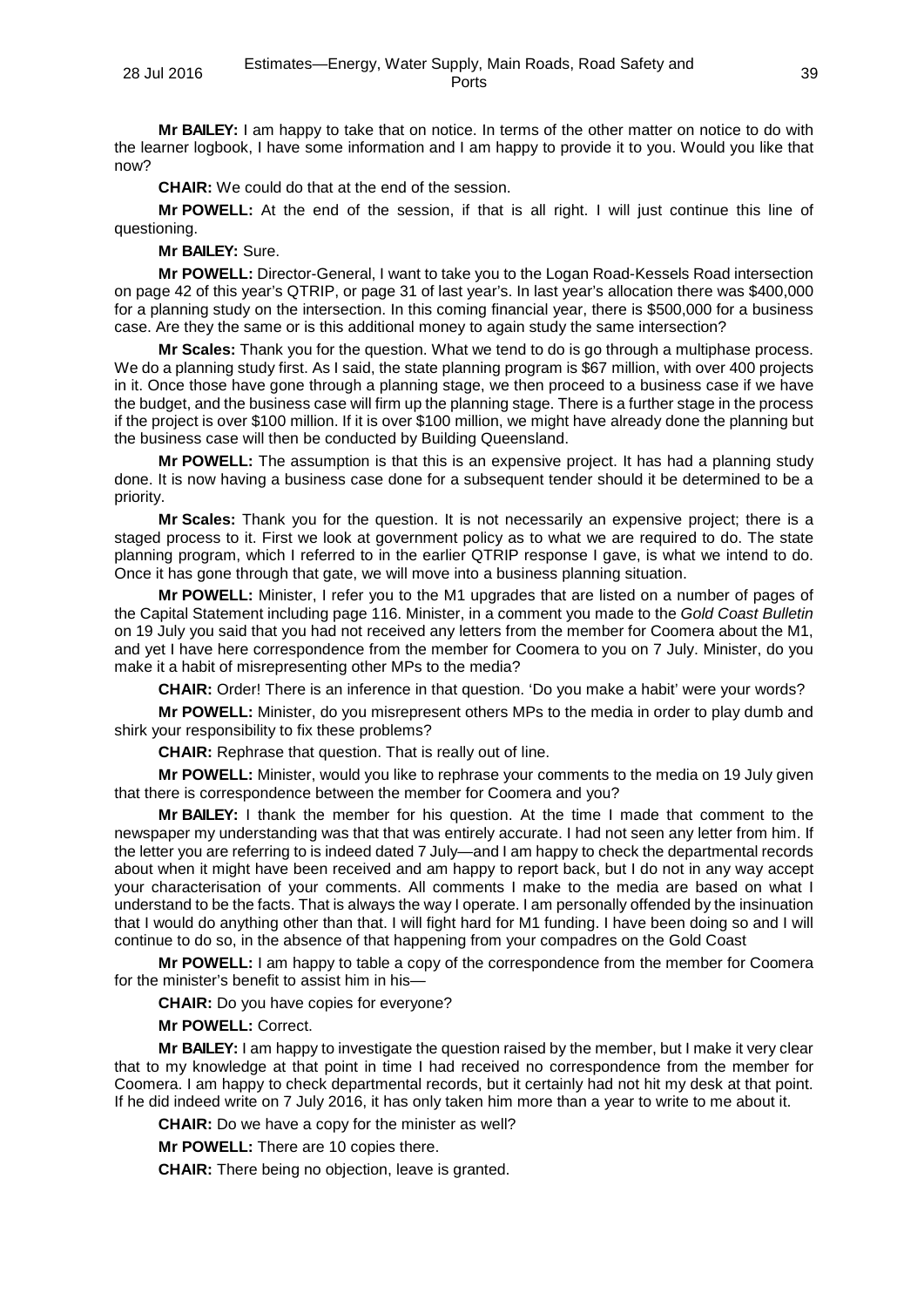**Mr McEACHAN:** My question is to the minister. I refer to the answer to question on notice No. 4 about the TIDS funding. Does the minister support Gordon-Palaszczuk government members claiming there are no plans and have never heard anything of the sort in relation to upgrading the intersection of Shore and Wellington streets in Cleveland in Redland city?

**Mr BAILEY:** Can you repeat that question for me?

**Mr McEACHAN:** Does the minister support Gordon-Palaszczuk government members claiming there are no plans and have never heard anything of the sort in relation to upgrading the intersection of Shore and Wellington streets in Cleveland in Redland city?

**CHAIR:** Is that a question relating to this budget?

**Mr McEACHAN:** Yes, it relates to—

**CHAIR:** Is there an SDS reference?

**Mr McEACHAN:** It was a question on notice for TIDS funding.

**CHAIR:** Minister, are you happy to answer that question?

**Mr BAILEY:** I am happy to take it on the notice. I am not aware of the specific comments that the member is referring to, but I am happy to take it on notice and come back to it.

**CHAIR:** I think it is a hypothetical question.

**Mr POWELL:** No, it is not.

**Mr McEACHAN:** It is specifically comments made by the member for Capalaba last week in the *Redland City Bulletin* of 20 July.

**Mr BAILEY:** I am happy to look into the matter, but I do understand that the member for Redlands and the member for Capalaba tend to have a creative conversation in the local media quite often so I am not surprised to hear that. I am happy to have a look at the matter. I am also happy to report to the committee that, despite the claims by the member for Redlands that we did not spend any money on roads in his area, we have spent \$17 million in Redlands this financial year in his electorate where we are investing in the Mount Cotton Road major realignments worth \$2.9 million and the Redland Bay Road widening at \$2.3 million. We are also investing in Mount Cotton Road in four different sections for widening and improvements of about \$8 million.

**CHAIR:** Minister, can I ask you to be relevant to the question?

**Mr BAILEY:** I hope that is of assistance to the member for Redlands.

**Mr COSTIGAN:** Minister, in relation to the Townsville eastern access rail corridor, the Commonwealth government has put \$150 million on the table for the project. As Minister for Ports, I am interested to hear or see where you have funding for a business case to deliver the project to stimulate the North Queensland economy. Where is the money for the business case in the papers?

**Mr BAILEY:** I thank the honourable member for his question. I draw his attention to my title: I am the Minister for Main Roads. Given that is a rail project, that comes under the Minister for Transport's responsibility. I would suggest that you ask that question of him in the next session. I do get a lot of letters sent to him that are my responsibilities, but I do give the hint that the titles of ministers tend to indicate their responsibilities.

**CHAIR:** Thank you, Minister. Do you have another question?

**Mr COSTIGAN:** I appreciate the response from the Minister for Ports. Director-General, would you like to add something to what the minister has just said?

**Mr Scales:** I thank the member for the question because I am the—

**CHAIR:** Director-General, we will have another session to answer questions specific to Transport, but if you have anything that is to do with this portfolio please feel free to add it.

**Mr COSTIGAN:** Minister, in relation to your portfolio of Main Roads, as I have said many times before and you should be acutely aware, the port of Mackay in many ways feeds the Bowen Basin. Where is there a line item in terms of funding for the Walkerston bypass on the Peak Downs Highway?

**Mr BAILEY:** I thank the honourable member for the question. I was very happy to be in Mackay this week where we are spending \$1.2 billion in funding on infrastructure and roadways in the Mackay-Whitsunday area. That includes, for instance, the Vines Creek Bridges which were not done under the Newman-Nicholls government. We are getting there. In terms of the Walkerston bypass, I noticed in the last federal election campaign—perhaps the longest federal campaign we have ever seen—we saw a 100 per cent commitment from federal Labor to do the Walkerston bypass—

**Mr COSTIGAN:** We also saw commitments from the coalition.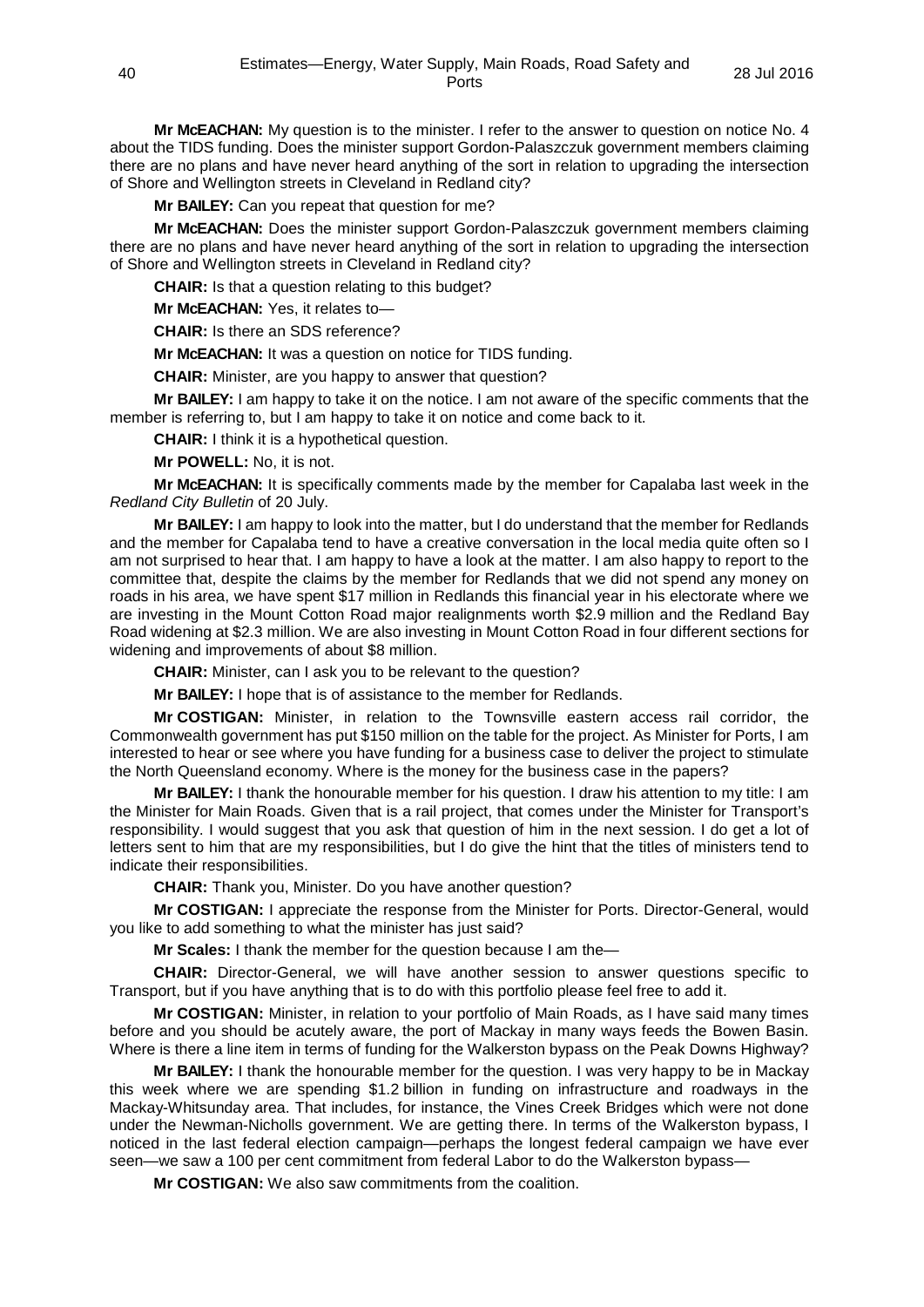**Mr BAILEY:** If you would let me answer the question—

**CHAIR:** Member for Whitsunday, stop interjecting and allow the minister to answer the question please.

**Mr BAILEY:** We saw a 100 per cent commitment from Bill Shorten and Labor to fund it from a federal point of view. We only saw a 50 per cent commitment from the federal coalition which was a long way short of federal Labor's offer. Now that the federal election is completed and we know who forms government, that is a matter for consideration into the future. I do note, member for Whitsunday, that the usual funding formula for roadways in Northern Australia under the Northern Australia Roads Program is an 80-20 formula. I would expect that if the federal LNP had any commitment to Northern Queensland they would fund the Walkerston bypass in exactly the same way that they fund the Northern Australia Roads Program, whether it is Flinders Highway, Landsborough Highway or a whole lot of different highways up there. Consistency is a very important issue in this regard. I think that is where this needs to go. The federal government should be stepping up to the plate and funding it just like they fund other roads in Northern Australia.

**Mr POWELL:** Minister, can you please detail—if you are looking for a reference, it is page 118 of Budget Paper No. 3—the selection process that has led to the appointment of a former high school principal and failed Labor state candidate as CEO of Gladstone Ports Corporation?

**CHAIR:** Can you rephrase that and leave the imputation out?

**Mr POWELL:** Minister, can you please detail the selection process that has led to the appointment of a former high school principal and a former Labor state candidate as CEO of Gladstone Ports Corporation?

**Mr BAILEY:** I thank the honourable member for his question. I am happy to outline for him the situation. On 25 November 2015 the Gladstone Ports Corporation sent invitations to eight Australian recruitment agencies to submit a proposal to assist in the recruitment of a CEO. Four agencies responded and were evaluated. Ferris Management Consultants was determined as the successful agency.

The HR committee conducted a full review of the CEO position description in mid-December 2015. On acceptance of the proposal, Ferris prepared the attached advertisement which was placed on seek.com.au on 21 December 2015 and in the print media—namely, the *Weekend Australian* and the Brisbane *Courier-Mail*—on Saturday, 16 January 2016. An applicant pool of 70 candidates was developed from responses to advertising and by way of direct contact with prospects.

Twelve candidates were identified as potential high-quality prospects following interviews and psychometric testing of these more prospective candidates by Ferris. Ferris is a recruitment agency independent of government. A short list of six high-calibre, well-qualified and experienced executives was agreed in consultation with the chairperson and director, Peter Corones AM. These shortlistees were interviewed on Thursday, 31 March 2016 and on Friday, 1 April 2016 by a panel comprising the chairperson of the Gladstone Ports Corporation, Mr Leo Zussino; the director of the Gladstone Ports Corporation, Peter Corones AM; another director of the Gladstone Ports Corporation, Peta Jamieson; the project's chief executive of the special projects unit, Department of State Development, David Edwards, whom I am sure you are familiar with; the chairperson of the Gladstone Coal Exporters Executive and chief executive of Jellinbah, Greg Chalmers; and the managing director and psychologist of Ferris Management Consultants, John Ferris. Tony Nunan, the managing director of QGC, was invited to join the panel, considering the importance of the LNG trade in Gladstone to the future commercial success of Gladstone Ports Corporation. Tony originally accepted the invitation to bring his experience and expertise. However, he was unable to join the panel on the arranged dates due to prior commitments.

At the conclusion of the interviews, the members of the panel conferred and ranked candidates. It was unanimously agreed that Peter O'Sullivan was the preferred candidate. Gladstone Ports Corporation wrote to shareholding ministers on 11 May 2016 to inform them of the selection process, preferred candidate and subsequent offer and to seek approval of the appointment. The response came back on 5 July 2016 from the shareholding ministers with written approval.

As you can see, that is a very rigorous process that was very broad and took in candidates from all over the country. It was independent from government. It had the key stakeholders involved, and I might add key stakeholders from right across the spectrum. It was a merit based appointment and I think it was a very strong appointment.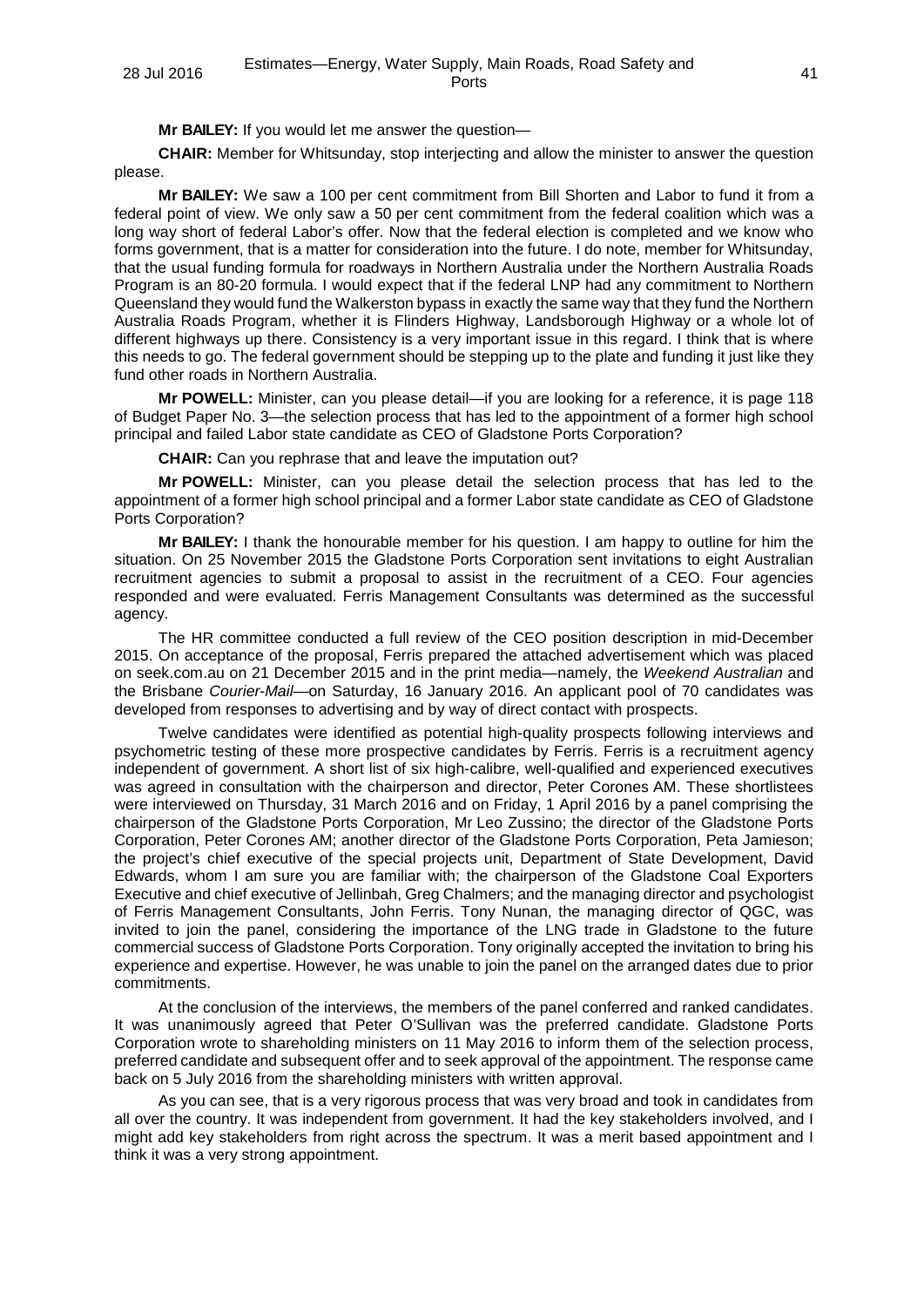**Mr POWELL:** I have a supplementary. Was being a Labor candidate a selection criteria given that there are clear conflicts of interest between Leo Zussino and Tony Nunan regarding their links to the Labor Party when making this selection?

**CHAIR:** The minister has answered the question. Your question was—

**Mr POWELL:** It is a supplementary.

**CHAIR:** He answered. I rule that out of order. That is irrelevant. He went through the selection process.

**Mr POWELL:** He did not mention the selection criteria.

**Mr BAILEY:** I am happy to answer it. The answer is clearly no. Does he really suggest that that was a part of the selection process? It is a cheap shot.

**Mr POWELL:** Did Mr Zussino excuse himself from the process?

**Mr BAILEY:** I had nothing to do with this process whatsoever.

**Mr POWELL:** I did not say you did. I asked you did Mr Zussino excuse himself from the process given his conflict of interest?

**Mr BAILEY:** As I outlined before, he was a member of the panel. Having been a previous political candidate does not disqualify somebody. You seem to be grinding an old political axe here, but it does not disqualify a qualified person from applying for a job. This is a merit based selection. If you look at the people on the panel, there were six people on the panel. For you to zero in on one person out of six—

**Mr POWELL:** I think I suggested three, Minister.

**Mr BAILEY:**—and to suggest that that was somehow manipulated I think is unfair and partial and is a cheap shot.

**CHAIR:** Thank you, Minister. Member for Glass House, does that end that line of questioning? **Mr POWELL:** Yes.

**CHAIR:** We will go to government questions. Minister, I refer to pages 30 and 31 of Budget Paper No. 3 and your response to question on notice No. 6. Can you please provide an update with respect to cruise ship berthing at the port of Cairns and the benefit for the local economy?

**Mr BAILEY:** I certainly can. I thank the member for the question and his interest in our ports, particularly his commitment to keeping our assets in public hands. I know that he is a passionate supporter of that and I work closely with him to achieve those ends.

The Palaszczuk government is committed to protecting the environment while building a strong and diverse economy, creating more jobs for Queenslanders. We recognise that the port of Cairns supports significant economic activity in North Queensland and have sought to provide certainty for future development of the port. Special consideration was provided for the Cairns Shipping Development Project in the Sustainable Ports Development Act 2015. Future development of the port must be consistent with our overall commitment to protect the Great Barrier Reef World Heritage area, as set out in the Reef 2050 Long-Term Sustainability Plan with capital dredge spoil to be beneficially re-used or disposed on land. That was a very clear commitment at the election. It is one we are absolutely keeping. We are absolutely committed to keeping our election promises and commitments.

The previous scope of the project involved 4.1 million cubic metres of dredge spoil at a cost of \$365 million. That just did not stack up environmentally or economically under the Campbell Newman-Tim Nicholls government. The revised scope of the project—which is around one million cubic metres of spoil and a cost of about \$120 million—represents a common-sense outcome. It is good for the environment and it makes economic sense. It shows that our framework for sustainable port development via the Sustainable Ports Development Act is working.

Ports North, as the proponent of the shipping development project, is progressing the revised environmental impact statement based on the recalibrated project scope. I take this opportunity to thank Ports North for their very good work in this regard; they are doing a terrific job. In the meantime, the fact that the Princess Cruises three Australian based ships have this year started docking at the Cairns Cruise Liner Terminal instead of anchoring at Yorkeys Knob is terrific news for Cairns and Cairns businesses, particularly in the CBD area. This breakthrough followed extensive simulation activities undertaken by Maritime Safety Queensland which demonstrated that the class of ships could safely pass through Cairns harbour without any dredging being undertaken. That is a fascinating piece of technology, I might add, which I have seen. It is very impressive and a credit to Transport and Main Roads to be on the cutting edge of technology and simulation. With 2,000 passengers arriving with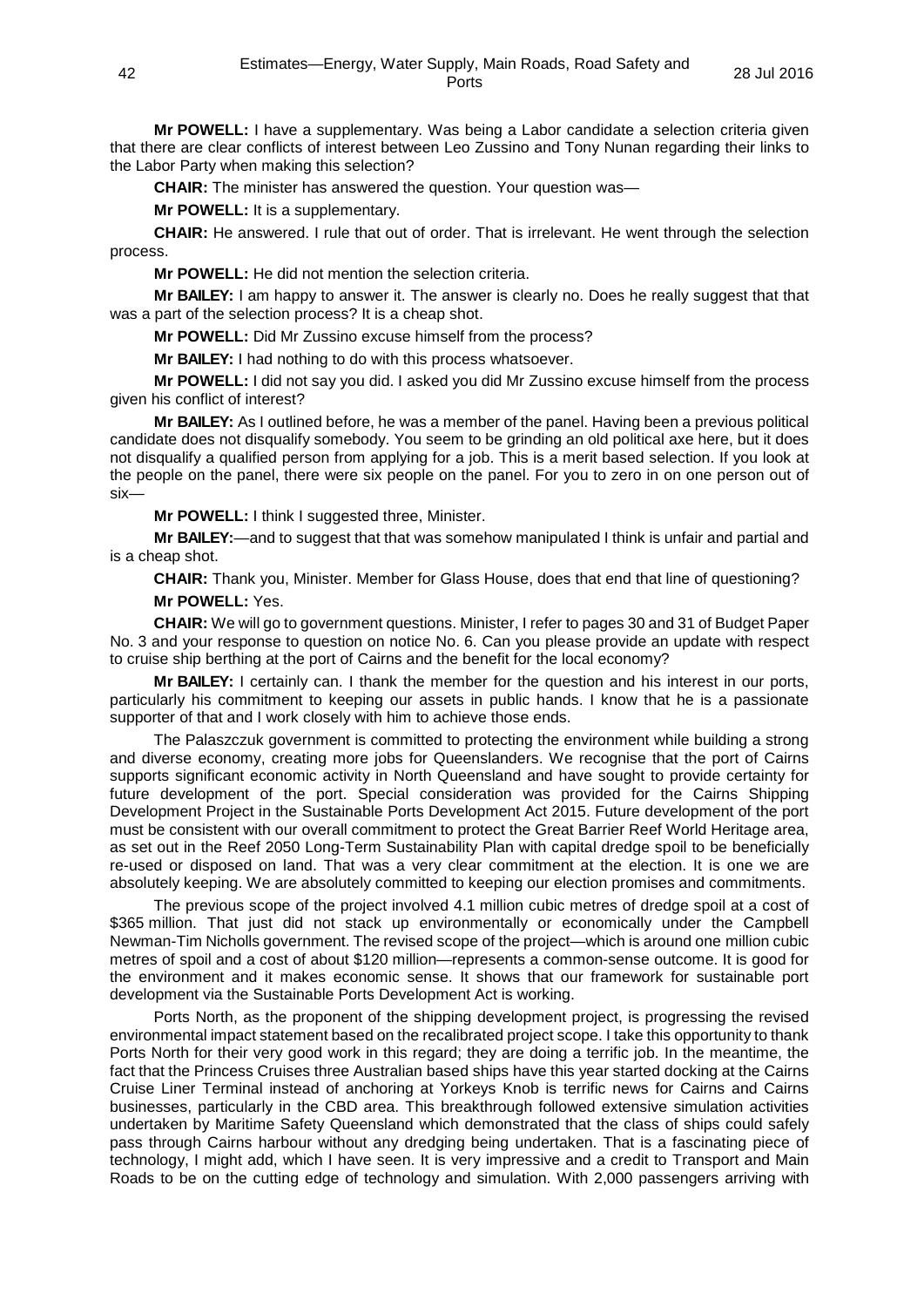each ship, this is a fantastic outcome for tourism, economic development and jobs in Cairns which are much needed. I will ask the CEO of Ports North if he would come to the table to elaborate a little further on these recent developments.

**Mr Boland:** The city of Cairns has experienced significant growth in cruise ships berthing in the port of Cairns. Ship visits in 2016 are up more than 70 per cent compared to previous years, with further growth in 2017 to a record 59 scheduled visits. This is more than double the historical ship numbers into Cairns. Ports North continues to work with stakeholders in attracting a larger share of cruise ships into the Cairns market. Ports North is not only seeking to maximise utilisation of the existing asset but also continuing to pursue the development of the port of Cairns with the Cairns Shipping Development Project that will target megaships up to 300 metres.

Focus in the project on capturing the strong growth in these mid to large megaships means significant reduction in capital dredging volume, as outlined by the minister, from about four million cubic metres down to one million cubic metres, while still delivering mega cruise ship growth for Cairns. An additional 59 cruise ships by 2026 will be achieved through this project based on the continuation of home porting and the development work that is proposed in the port of Brisbane with the Brisbane Cruise Terminal. The project will also deliver improvements for the port training vessels and improved access for Defence vessels.

While Ports North is still undertaking considerable work in our EIS investigation of the reduced project scope, we are expecting the cost will be significantly reduced to \$120 million, or about a third of the original cost. The next stage of the project will have a rigorous review of all the environmental issues, potential impacts and management options associated with land based disposal options in order for the final EIS report to be submitted for consideration by the Queensland Coordinator-General.

**Mrs MILLER:** This is a question for the director-general. When you are on your travels out in my electorate, I was wondering if you could have a look at the off-ramps of the Ipswich Motorway, particularly at Redbank. You barrel down the motorway at 100 kilometres an hour, or less obviously road safety issue—then you come down the off-ramp at Redbank and you hit a stop sign. Many people in my electorate, particularly in my suburb, are asking why we cannot have a 'turn left with care' or even a green left arrow there. I am wondering if you could look at that.

Secondly, when you come off the Ipswich Motorway at Gailes towards Goodna, the speed limit goes from 80 to 60 to 70 to 60. My constituents have asked for some consistency in relation to those speed limits because you are going up and down, up and down, in a very short distance and it is starting to confuse people, particularly our new citizens in the area.

**Mr Scales:** I thank the member for the question. As members of the committee know, I like to get out and about and on the ground. I would be delighted to join her in her constituency and look at these problems firsthand.

**CHAIR:** It sounds like a very busy day or few days.

**Mrs MILLER:** I think he will need to bring a backpack.

**Mr WHITING:** This question is to the minister. Page 9 of the SDS refers also to improving access and amenity for recreational boating in Queensland, which is important in my electorate. I have the Dohles Rocks recreational boat ramp there, plus there is one at Burpengary East. It is a very important issue in my area. Could the minister update the committee on the work we are doing in improving access and amenity for recreational boating in Queensland?

**Mr BAILEY:** I thank the honourable member for his question. As members would be aware, Queensland has some of the most stunning waterways in Australia. It is obviously of little surprise to hear that one in every 19 Queenslanders is a boatie. That might be a statewide average because it is actually higher in many areas. As you would expect, in some areas the demand for boating infrastructure is very high.

## **Mr Costigan** interjected.

**Mr BAILEY:** For example, in Townsville there are 23,381 registered vessels, which works out to be about one in 12. Gladstone has 47,544, or around one in 11. I will take the interjection from the member for Whitsunday, because Mackay has 9,428, or one in 10. As the popularity of boating and fishing continues to rise, it is important to provide facilities that will continue to meet this growing demand. That is why the Palaszczuk government has extended the Marine Infrastructure Fund, committing \$15 million a year for two years, commencing July 2016, for delivery of new and upgraded recreational boating facilities. We are also delivering previously committed boating infrastructure projects funded for construction through to June 2016.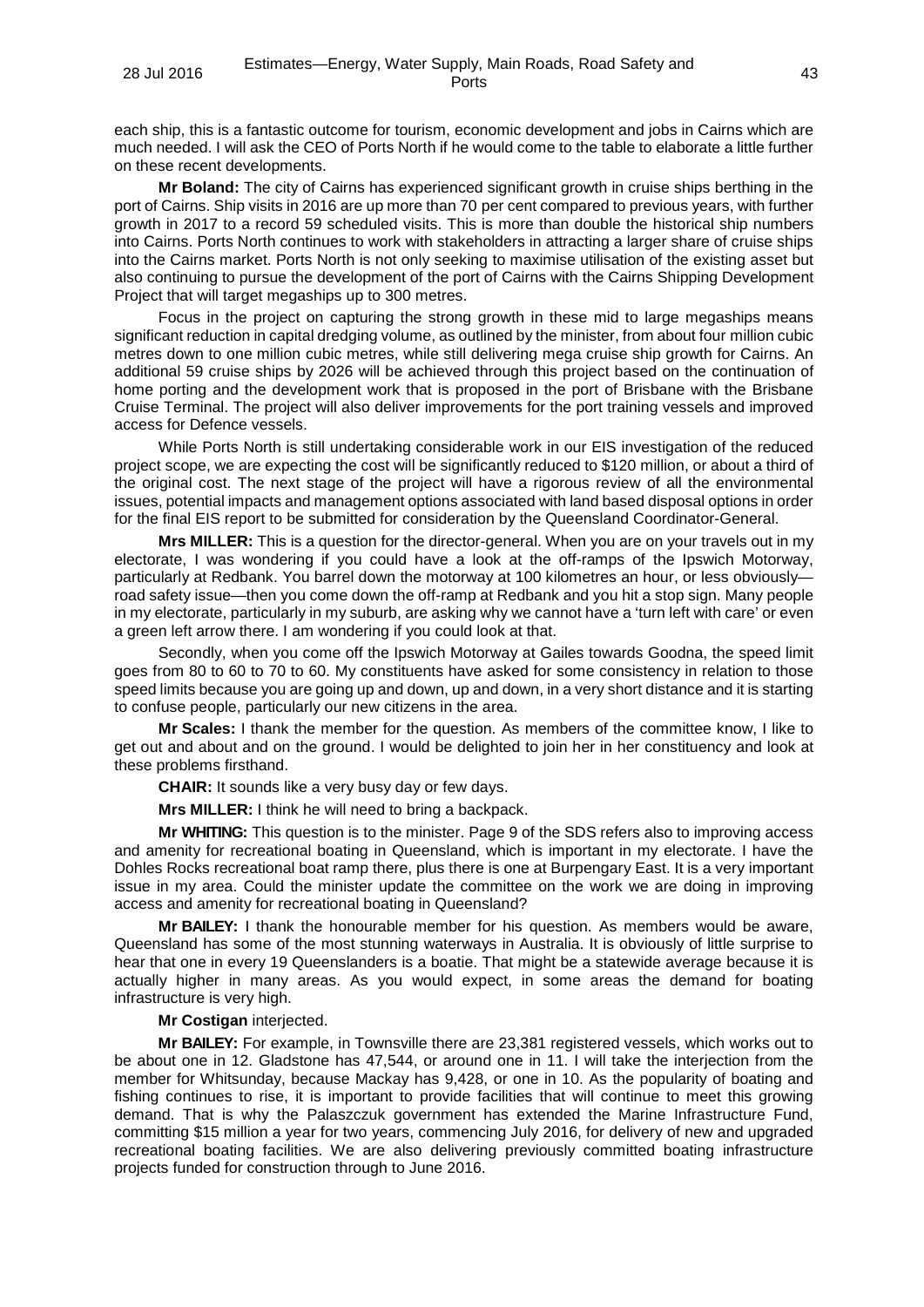Earlier this year, boaties were encouraged to have their say about recreational boating facilities as part of a statewide community engagement process. The online survey was an opportunity for boaties to provide feedback about future boating infrastructure projects that are needed in their local area. This was a chance for local communities to help us identify areas for new or upgraded facilities across the state. I am pleased to advise the committee that hundreds of people took advantage of that opportunity. In fact I can announce here today that well over 1,100 individual responses to that survey were received. No-one knows the area as well as local boaties do. That is why we gave them the opportunity to discuss their recreational boating needs. That feedback is now being assessed and we will use it to inform the building program that our \$30 million boost under the Palaszczuk government has given to the Marine Infrastructure Fund.

It has been great working with members right up and down the state on boating issues. I mention here the member for Barron River. The Treasurer and member for Mulgrave is very interested. I know all of our members in Townsville are very engaged in this space. I also mention the members for Mackay, Mirani and Keppel, Brittany Lauga. They are all very involved in terms of working with their boating communities for better marine infrastructure outcomes.

**Mr PEGG:** Minister, I refer to page 3 of the SDS which refers to a strategic priority to maintain liveable regions and active cities. Can you please provide the committee with an update on the progress of the Scenic Lookout Upgrade Program?

**Mr BAILEY:** I thank the member for Stretton. We are extremely lucky in Queensland to have such a diverse and beautiful range of landscape and scenery—whether it is in North Queensland out to the west. We are very blessed when it comes to lookouts and the landscape for people who are having road trips and road experiences when they travel.

Thanks to the Palaszczuk government's Scenic Lookout Upgrade Program, sightseers will continue to be able to stop and take it all in from safe and attractive locations across the state. In November 2015, the Palaszczuk government asked local councils to submit proposals to upgrade existing lookouts on their road network as part of the program. The fund was set up to encourage tourism and return tourism in Queensland, especially in regional areas, by improving safety, accessibility and amenity on our road network.

In April 2016 just over \$3.2 million was allocated to some 28 scenic lookout sites in 25 council areas that were approved to be improved as a result of this much needed funding boost. I have a map here which I would like to table which gives a very good indication of a fantastic statewide spread of our projects right across Queensland.

**CHAIR:** We just need to see that and seek leave.

**Mr BAILEY:** We are working very strongly with local governments there. A good example of this is that I visited the Kuranda Range road lookout with the member for Barron River early last year. It is hard to beat that spectacular view out over Far North Queensland but the pull-off area had not really had anything done to it for a long time.

**CHAIR:** Minister, can I stop you for a minute. Is leave granted to table that document? Leave is granted. Continue on, please, Minister.

**Mr BAILEY:** Sorry. It is an absolutely spectacular view, but it was an area that was functional but neglected. It was not a great tourism experience. It was a really good example of the notion that if we want tourists to keep coming back to our great state we have to give them fantastic quality experiences. I am very glad to see that the Kuranda Range road is a successful project. We want people to be going back to their countries from their trips to Queensland and talking up and being absolutely wowed by Queensland.

The funding focuses on existing formal scenic lookout facilities on both state controlled and local government road networks. It will contribute to a range of improvements, including new platforms and weather shelters as well as fencing upgrades and new information signs. Nominations for sites on local government controlled roads were managed under established Regional Roads and Transport Groups processes, as I outlined earlier—that cooperative process with local government is a very good process, using local knowledge and skill—and it required RRTG endorsement to progress. It was localised decision-making there for good outcomes. We are very happy to partner with local government to achieve them.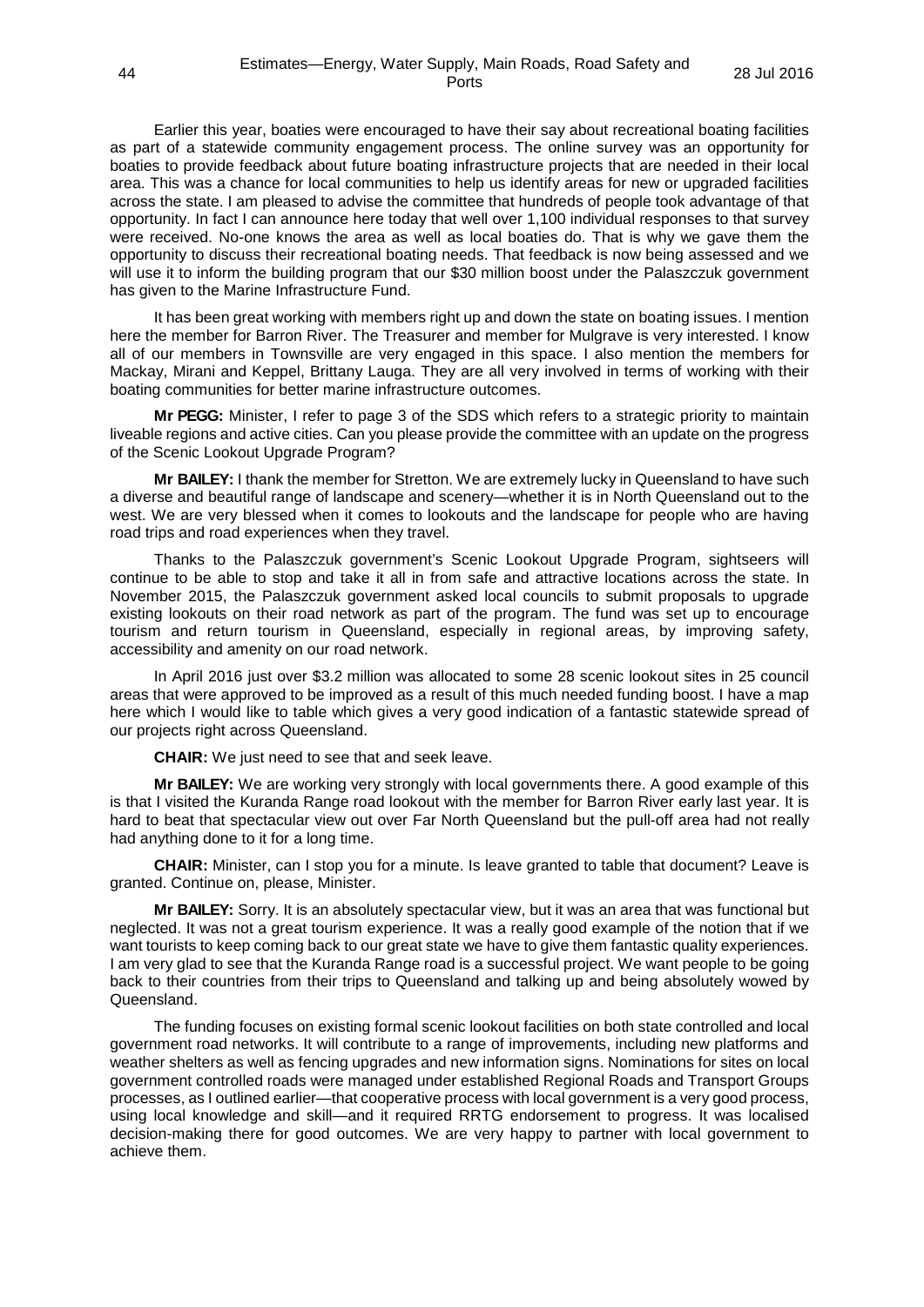Funding of sites on local government controlled roads is on a 50-50 state-local government basis, while upgrades on state roads receive 100 per cent state funding. Obviously, Queensland is one of the most beautiful places in the world. This funding will help us to make sure we have the infrastructure to show off the natural beauty that sets Queensland apart and give tourists a reason to talk up our state, leading to more tourists in the future to create more jobs for the future.

**CHAIR:** Recently the member for Murrumba and I were fortunate to turn the first sod of the Boundary Road-Bruce Highway interchange upgrade. Minister, could you provide an update on that project?

**Mr BAILEY:** I am very pleased to advise the committee that works to construct the new Boundary Road interchange with the Bruce Highway at Narangba started in May this year and are progressing well. The existing Boundary Road interchange was constructed almost 40 years ago and currently does experience congestion in peak motoring periods. With growing urban and industrial development in the surrounding areas, the interchange has been placed under increased traffic demands.

The upgrade incorporates a new six-lane bridge over the Bruce Highway, with dedicated improved-flow on-ramps and extended off-ramps to improve safety for motorists entering and exiting the highway. A fully dedicated shared pathway will be provided across the bridge to improve safety for cyclists and pedestrians. It is particularly pleasing to see how we integrate cycling infrastructure and infrastructure for vulnerable road users as part of major upgrades. It makes sense and it should happen always, in my view.

Following the award of the construction contract in March 2016, service relocations are continuing. The Department of Transport and Main Roads contractor is undertaking initial construction activities involving clearing at the site and constructing site access routes for construction vehicles and machinery. To ensure safety for both workers and motorists through the changed traffic conditions, the speed limit on the Bruce Highway has been reduced to 80 kilometres per hour through the project zone. Construction is scheduled to take approximately two years, with the new interchange anticipated to be completed by mid-2018, weather and construction conditions permitting.

This is another example of a very strong infrastructure outcome. It is a partnership between the Palaszczuk government and the Australian government. Again, it is funded on the appropriate 80-20 funding split. I again call on the Turnbull federal government to treat the M1 to the Gold Coast in the same way they treat the Bruce Highway so that Gold Coast residents can benefit in the same way as Sunshine Coast residents. I look forward to joining the delegation to Canberra to talk to the federal government about why the M1 should get a fair go, just like it gets a fair go just across the border—the same road—in New South Wales.

**Mr WHITING:** I thank the minister for being the first minister to secure state funding for Boundary Road and the Rothwell roundabout. I refer to page 21 of the SDS. Could you provide the committee with an update on that project?

**Mr BAILEY:** I absolutely pay tribute to the member's dogged pursuit of a solution at the Rothwell roundabout, soon to become an intersection. The short version of this, I guess, is that soon after I became the minister we saw the federal government withdraw funding altogether from the Rothwell roundabout. This was regrettable because, clearly, the increased traffic volume on to that intersection was going to be as a result of the Moreton Bay Rail Link. I made representations on behalf of the state government, the constituents of Murrumba and Redcliffe—I acknowledge the role of the member for Redcliffe in this regard—and many people in the Moreton Bay region, being a key intersection, that that was an unfair decision. We lobbied hard on it. The federal government came back with 50 per cent of the funding—they still pocketed half of it—and it was left to the Palaszczuk government to fill the breach to get this project going.

Because the Moreton Bay Rail Link is a key piece of infrastructure, this project should have been completed before the start of the rail line but, because of the inaction of the previous Tim Nicholls-Campbell Newman government, it was not. It is as simple as that. They did nothing about it. They dithered and did not get it done. We needed to get it done, to get it up and running as soon as possible. I pay tribute to the advocacy of the members for Murrumba and Redcliffe, who have been strong advocates for getting the infrastructure in as quickly as possible in order to limit the disjuncture of timing between the Moreton Bay Rail Link and this intersection upgrade. I add: the decision for the Moreton Bay Rail Link was made in 2010. It was no surprise to the Newman government. The decision was made two years before they were elected, yet they still could not get the funding for the Rothwell roundabout right.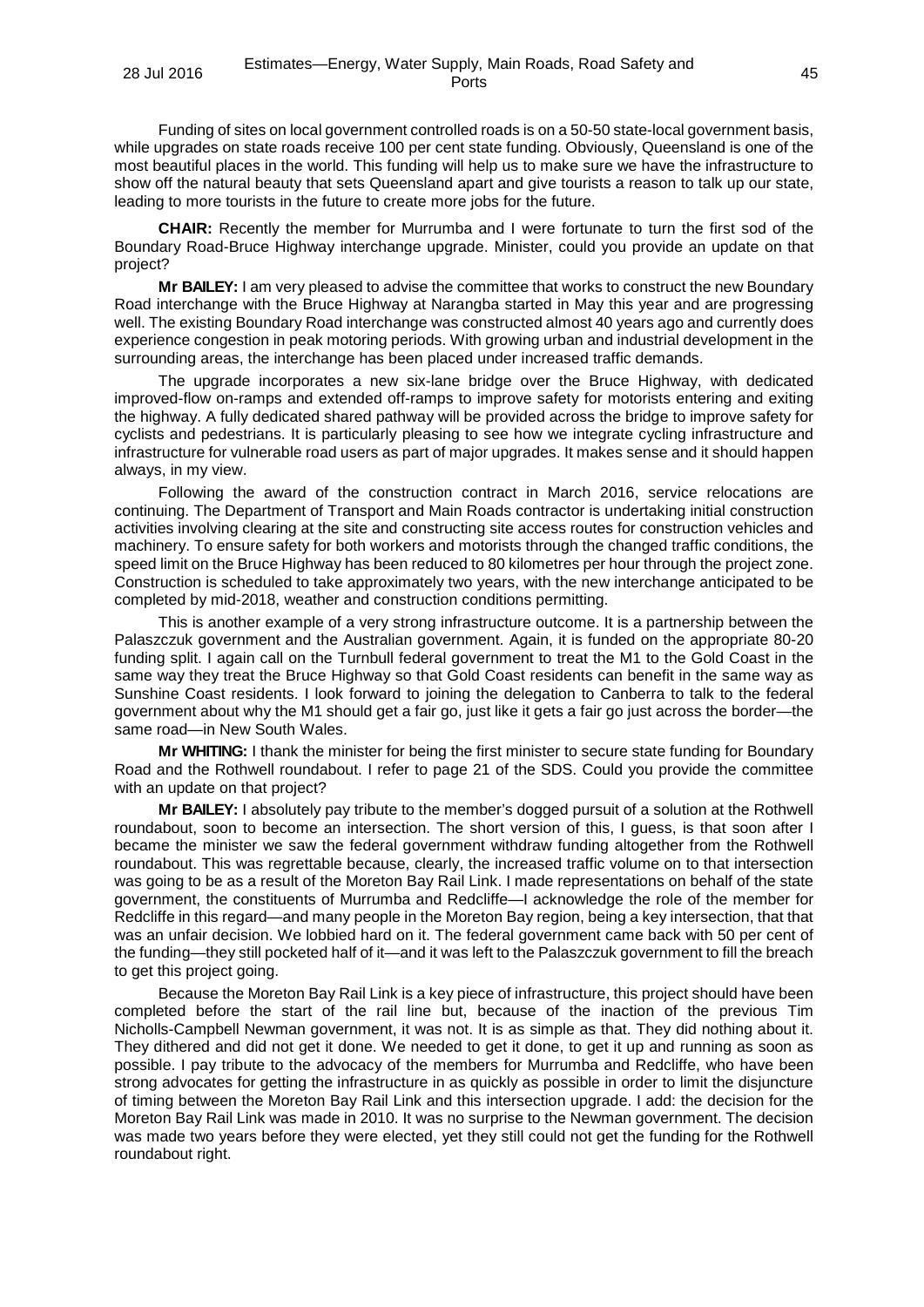The new signalised intersection will improve the flow of traffic by increasing the capacity and efficiency for motorists. Importantly, it will also allow safe access to the Rothwell station precinct once it is complete. The upgrade will bring many key benefits to local residents and those travelling through the wider region including increased safety for road users and local residents, designated lanes for cyclists—I am always very pleased to see that—and paths and signalised crossings for pedestrians.

The upgrade will cost around \$37.5 million and is only going ahead now because the Palaszczuk government stumped up the extra money. I also acknowledge the role of the Moreton Bay Regional Council, who have partnered by contributing \$3.2 million in a similar funding formula to that used for the Moreton Bay Rail Link. I thank Mayor Allan Sutherland for his contribution and his partnership. At no stage did he waver on that. We are very happy to work with them. I again thank the members involved for their strong advocacy on behalf of the community. This will be a great upgrade for residents of the Moreton Bay area.

**CHAIR:** We will now turn to non-government questions.

**Mr POWELL:** Can I please call forward the CEO of Gladstone Ports Corporation. Mr O'Sullivan, why has the delivery of pilotage services at your port deteriorated to the point where trade is being adversely affected and there are complaints from prominent port users?

**Mr O'Sullivan:** The port at the moment is undertaking a review of our full port services, including pilotage services in the port. That review has just commenced and has involved agents, port users, the pilots and MSQ. We anticipate that the first findings of that review will come out in approximately two weeks, at which stage we will be in a position to further understand the full impacts of pilotage in the port.

**Mr POWELL:** And the hope is that out of that review there will be some recommendations to improve it?

**Mr O'Sullivan:** The terms of reference for that review indicate that they should set forth some improvement strategies to not just improve pilotage in the port but also look at ways to improve port capacity.

**Mr POWELL:** Minister, can you please confirm that at at least one berth at Dalrymple-Hay Point ships are now being short-loaded?

**Mr BAILEY:** I would need to get some information and come back to the committee on that. I am not aware of the current situation, but I am happy to come back to the committee and report.

**Mr POWELL:** You will take that on notice?

**Mr BAILEY:** Yes, I will take it on notice.

**Mr POWELL:** If they are being short-loaded, could you please explain why?

**Mr BAILEY:** I am happy to find out. Obviously, with 20 ports across Queensland I am not aware of every situation minute by minute, but I am happy to take that on notice and come back to you.

**Mr POWELL:** Minister, my understanding is that Brisbane Marine Pilots have had a four-plus-four-year contract to provide pilotage services at the port of Brisbane which should conclude in 2017. Can you confirm that they have been given an extension to that contract, above and beyond their existing contract, through to 2020?

**Mr BAILEY:** I thank the honourable member for his question. Of course, he is referring to the Port of Brisbane, which is not part of the government owned portfolio. I would have to—

**Mr POWELL:** The Port of Brisbane is not, but the contract for pilot services at the Port of Brisbane is.

**Mr BAILEY:** I would have to take that on notice and report back to the committee.

**CHAIR:** Can I clarify the question to be taken on notice?

**Mr POWELL:** The question is: can the minister confirm that the Brisbane Marine Pilots contract, which was due to conclude in 2017, following a four-plus-four contract, has been extended through to 2020. Supplementary to that, if so, why was it not put to the market?

**Mr BAILEY:** I might ask the director-general to comment on that.

**Mr Scales:** My understanding is the same as the minister. That is, I think it is a matter for the port and the port is not under our jurisdiction.

**Mr POWELL:** Okay. Can you confirm that in preparing your answer to the question on notice? If that is accurate, I am happy to take that.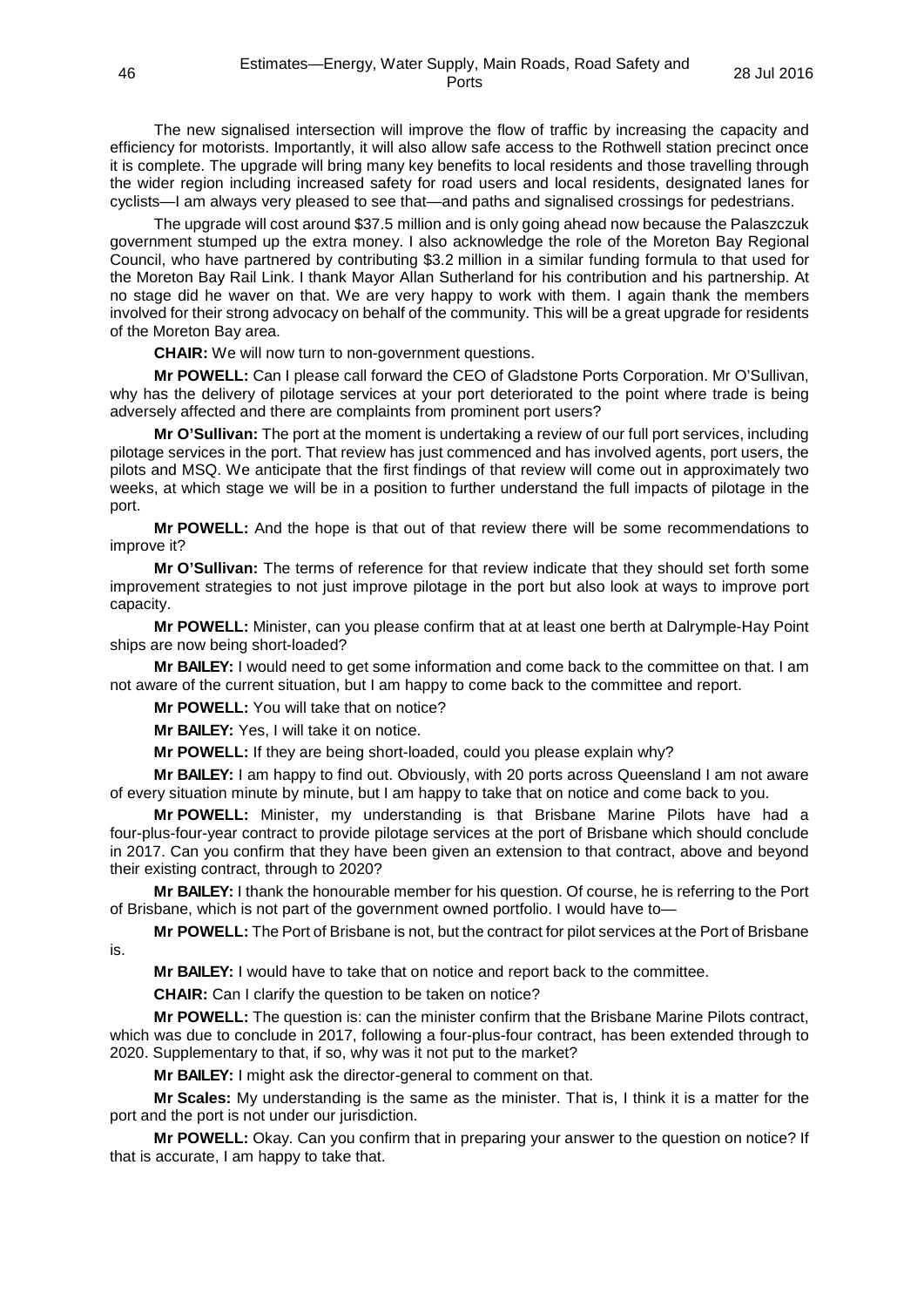**Mr Scales:** Okay. At this point, can I answer a couple of questions that were taken on notice. In relation to black spots, I am happy to report that for 2016-17 there is \$37.4 million in the budget. The reason it is not in QTRIP is that it is now actually at a district level. Instead of being a line item, we split it up to where it is in the districts.

Regarding the question about other construction on page 128 of the Capital Statement, overall the TMR capital statement has increased from \$2.693 billion in 2015-16—that is Budget Paper No. 3 to \$3.133 billion in 2016-17. That is an increase of \$438.8 million. Budget Paper No. 3 continues to highlight our key infrastructure projects, but in doing so the individual districts have been allocated that money. Instead of a line item saying 'other', it is actually down in the districts' budget. The districts' budget has increased by \$754.5 million. We do not actually hold it on that statewide level now; it is actually in the district itself. Similarly, the black spot is now at a district level.

**Mr POWELL:** Yet there are still allocations under those line items including for future and out years. Are you saying that the reason they are there for future years but not this year is that they have not been allocated to the district level yet?

**Mr Scales:** On this year's capital program I am saying that it is at a district level.

**Mr POWELL:** But for future years it is still at the statewide level.

**Mr Scales:** For future years, if there is a line item there it is something that will be allocated to the districts as we allocate priorities across the areas that we control.

**CHAIR:** Are there any other answers to questions taken on notice?

**Mr BAILEY:** On the matter that we took on notice in terms of the learner log book, there have been 8,000 downloads of the app. There have been 68 completed log books since the launch on 25 May 2016. Obviously, 100 hours takes a while to complete. Various vendors were consulted. Some showed little interest in providing this service. I can inform you that the RACQ was specifically approached to ascertain their interest in partnering with the development of the app as they already, as you outlined, have an existing app. RACQ advised that their app was old and needed significant investment for which they did not have a priority at that time. We are currently in discussions with RACQ to allow electronic lodgement with their app. The current app providers do not have the complete functionality that this app has with regard to electronic lodgement. In short, there are features on this app that are not available on the RACQ app. That is another reason we proceeded with it. It has been a good investment.

**Mr MOLHOEK:** There was a recommendation from the transport committee regarding speed cameras, in response to the Audit Office review. At some point could you provide an update on what action your office has taken in regard to the recommendation of the committee?

**Mr BAILEY:** I am happy to do that.

**Mr MOLHOEK:** Could you take that on notice?

**Mr BAILEY:** We are running out of time here. There have been a number of improvements as a result of that. I will come back to you with the detail.

**CHAIR:** I believe we could schedule that in to a future committee meeting.

**Mr BAILEY:** I am happy to do that, member for Southport.

**CHAIR:** The time allocated for the consideration of the proposed expenditure for the areas of responsibility administered by the Minister for Main Roads, Road Safety and Ports and Minister for Energy, Biofuels and Water Supply has expired.

**Mr BAILEY:** I would like to thank particularly all the staff and the public servants who have worked so hard. I thank the committee. I think the end of the estimates process is always welcome for a lot of people. It involves a lot of hard work and a lot of hours, including by my staff. I would like to thank everybody who has worked so hard for their efforts. It is a very important part of the democratic process, so I place that on the record and thank the committee.

**CHAIR:** Thank you, Minister. I remind you that the deadline for answers to questions taken on notice and clarifying material is 5 pm on Monday, 1 August 2016. On behalf of the committee I thank you, Minister, Director-General, officials and everyone else who has helped through this process. The committee will now adjourn and resume at 2 pm to examine the estimates for the Minister for Transport and the Commonwealth Games.

### **Proceedings suspended from 1.31 pm to 2.00 pm**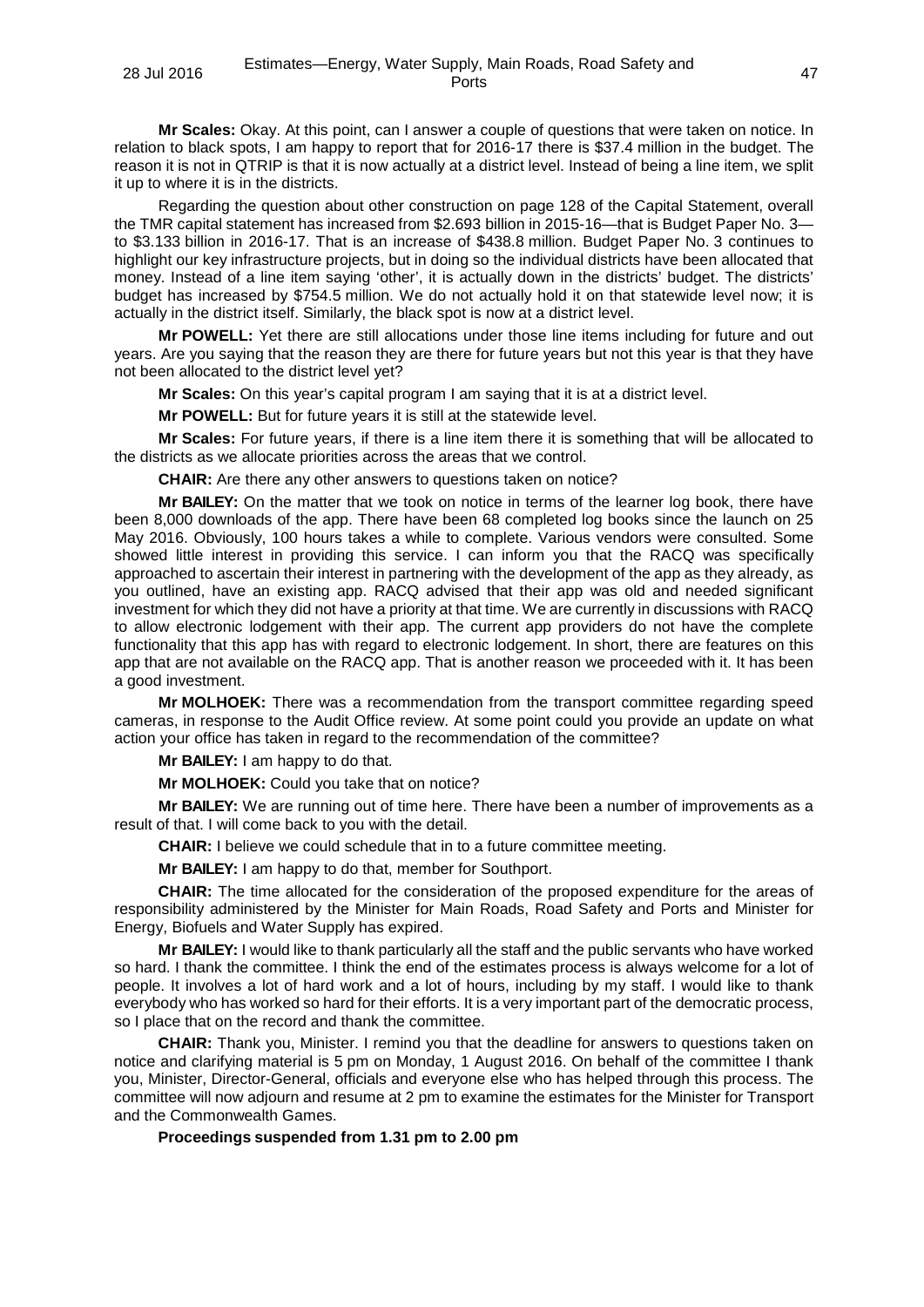# **ESTIMATES—TRANSPORTATION AND UTILITIES COMMITTEE—TRANSPORT AND COMMONWEALTH GAMES**

# **In Attendance**

Hon. SJ Hinchliffe, Minister for Transport and the Commonwealth Games Mr E Stein, Chief of Staff **Department of Transport and Main Roads** Mr N Scales, Director-General **Queensland Rail Transit Authority** Ms H Gluer, Chief Executive Officer **Department of Tourism, Major Events, Small Business and the Commonwealth Games** Ms M Houghton, Director-General **Gold Coast 2018 Commonwealth Games Corporation** Mr M Peters, Chief Executive Officer

**[CHAIR:](http://www.parliament.qld.gov.au/docs/find.aspx?id=0Mba20160728_140031)** I declare this hearing of the Transportation and Utilities Committee open. I acknowledge the traditional owners of the land on which this parliament stands. I am Shane King MP, the member for Kallangur and chair of this committee. Rob Molhoek MP, the member for Southport, is the deputy chair. The other committee members are: Jason Costigan MP, the member for Whitsunday; Matt McEachan MP, the member for Redlands; Duncan Pegg MP, the member for Stretton; and Chris Whiting MP, the member for Murrumba. The committee has also given leave for other members to participate in the hearing today. I welcome Andrew Powell MP, shadow minister for transport and main roads and the member for Glasshouse, and Jo-Ann Miller MP, the member for Bundamba.

\_\_\_\_\_\_\_\_\_\_\_\_\_\_\_

In relation to media coverage of the hearing, the committee has resolved to allow television film coverage and photography at all times during the hearing in accordance with the media broadcasting rules. The committee's hearing is being broadcast live via the Parliamentary Service website and to receivers throughout the parliamentary precinct. I ask that mobile phones or pagers be either switched off or to silent. I remind you that food and drink is not permitted in this chamber.

This afternoon the committee will examine the areas of responsibility of the Minister for Transport and the Commonwealth Games in the order outlined on the hearing program. The committee will now examine the proposed expenditure contained in the Appropriation Bill 2016 for the portfolio areas of the Minister for Transport and the Commonwealth Games. The committee will examine the minister's portfolio area of Transport from 2 pm to 4 pm and then examine the portfolio area of Commonwealth Games from 4.30 pm to 6 pm.

I remind those present today that these proceedings are similar to parliament and are subject to the standing rules and orders of the parliament. I also remind members of the public that under standing orders the public may be admitted to or excluded from the hearing at the discretion of the committee. It is important that questions and answers remain relevant and succinct. The same rules for questions that apply in the parliament apply here—I refer to standing orders 112 and 115—therefore, questions should be brief, relate to one issue and not contain lengthy or subjective preamble, argument or opinion. I intend to guide proceedings today so that relevant issues can be explored without imposing artificial time limits. To ensure there is adequate opportunity to address questions from government and non-government members of the committee, where necessary I will remind ministers, directors-general, CEOs and their advisers that their answer to a question should be finalised so that other issues can be examined.

On behalf of the committee I welcome the minister, officials and members of the public to the hearing. For the benefit of Hansard, if advisers are called to answer please state your name before speaking.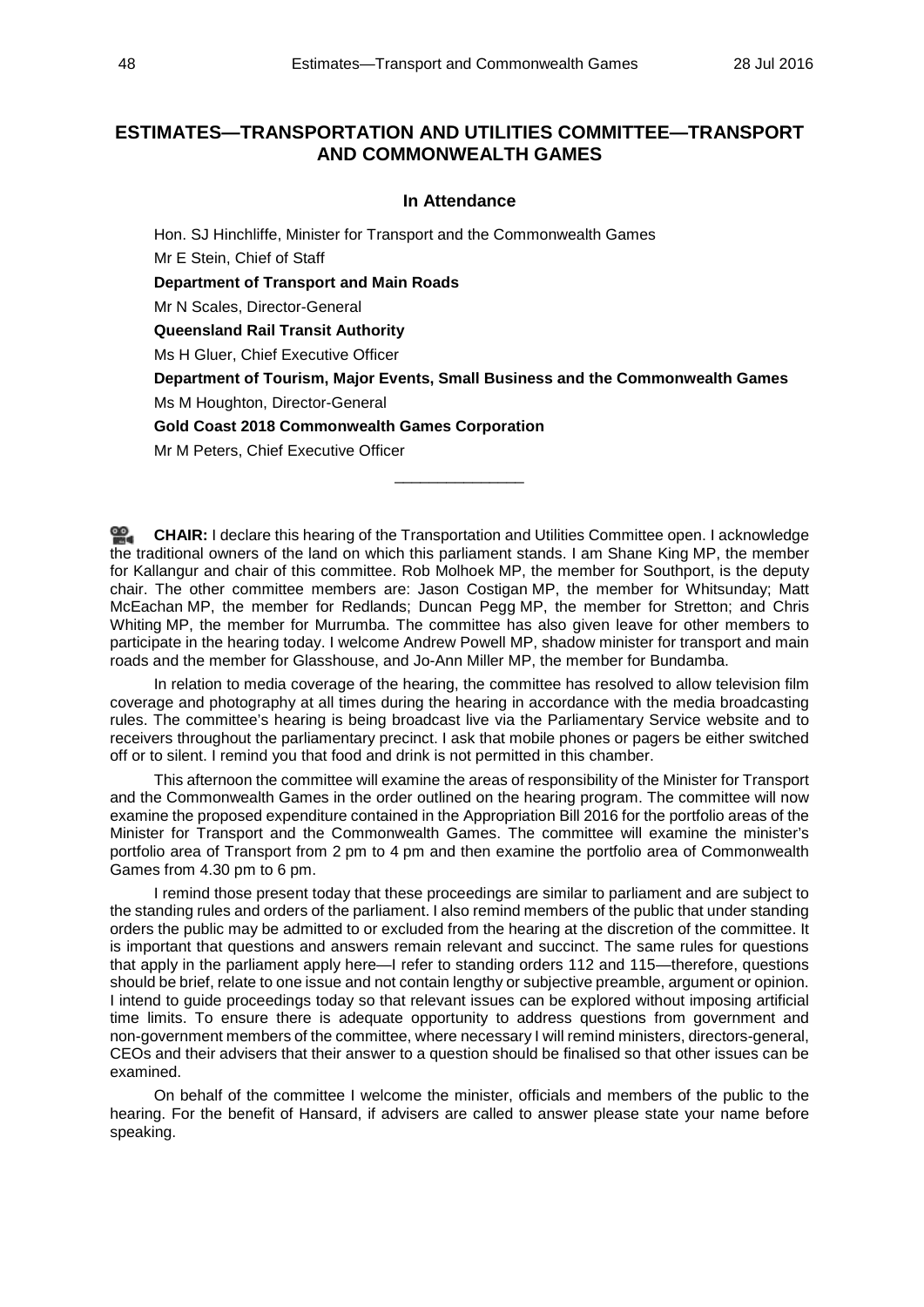Before I start, the committee has an issue which was discussed over our break. Some of our questions on notice answers were released to the public before they were supposed to be, and I will be writing to everyone who received those to ask where they came from.

I now declare the proposed expenditure for the areas of responsibility administered by the Minister for Transport and the Commonwealth Games open for examination. The question before the committee is—

#### That the proposed expenditure be agreed to.

Minister, would you care to make a brief opening statement? We as a committee have resolved that ministers may make an opening statement of up to five minutes over your portfolio areas.

**Mr HINCHLIFFE:** Thank you, Chair and committee members. I am pleased to bring to a close a positive two-week opportunity for the Palaszczuk government to explain its plans to Queensland. I am joined today by the directors-general of the departments and the CEOs of Queensland Rail and GOLDOC. I welcome questions from the committee and look forward to the chance to discuss the government's transport agenda and our preparations for the Gold Coast 2018 Commonwealth Games later today.

I am a big believer that transport policy is both an economic and a social policy area. Access to public transport infrastructure and services profoundly improves people's lives, providing mobility and delivering access to opportunities. The single largest delivery in my time as the Minister for Transport will be the rollout of the Palaszczuk government's Fairer Fares package. Fairer Fares means that 93 per cent of South-East Queensland public transport users will save money with cheaper fares. This relief package is the largest reform in a decade which will deliver real cost-of-living relief to many households.

It has also been a focus of mine to ensure that our transport network is built for the future. We know that we can plan for change because Labor has done it before. Labor has delivered stage 1 of the Gold Coast Light Rail and we are delivering stage 2 as well. We are delivering the duplication of the Gold Coast heavy rail line, which will significantly improve train capacity and reliability on that very important line. We are also delivering by progressing Cross River Rail. Cross River Rail is the Palaszczuk government's highest priority infrastructure project. Without Cross River Rail, by 2021 there will be no capacity to increase services during our busiest times and passengers will face overcrowding on platforms and trains.

Both of my portfolios are about how Queensland—and about how the south-east—sees itself not just now but also in 20 years time. For the Commonwealth Games we are on track to deliver a great event. We are on track, on time and on budget, and everyone from Borobi down is working tirelessly to see the Commonwealth Games be the best yet for Queensland to reap the benefits of the legacy. Getting transport policy right for the future of Queensland and ensuring a lasting benefit from the Commonwealth Games is my part in preparing for the economic future of Queensland. I look forward to questions from the members.

**CHAIR:** Thank you, Minister. I call the member for Glass House.

**Mr POWELL:** Thank you for your opening statements, Minister, but my first question is to your director-general. Director-General, can you please outline when the South-East Queensland rail network is expected to reach capacity—that is, when Cross River Rail is needed?

**Mr Scales:** I thank the member for Glass House for the question. The estimates that we have are in the Cross River Rail work that we have done. As the minister said in his opening statement, 2021 is when the network will reach capacity in the south-east corner, all other things being equal.

**Mr POWELL:** Director-General, can you please advise what patronage growth rate is assumed in that projection?

**Mr Scales:** In terms of just rail?

**Mr POWELL:** Yes.

**Mr Scales:** I do not have an exact percentage, but the exact percentage has been calculated based on the train paths that we have now and based on the signalling system that we have now. It means that we have no more train paths unless we do something by that point in time. I will give an exact figure through the chair, with the minister's leave, before we complete. Do you want a percentage figure, member for Glass House?

**Mr POWELL:** I might be able to answer it for you given some information, but let us keep going. Do you know what the current patronage growth rate is?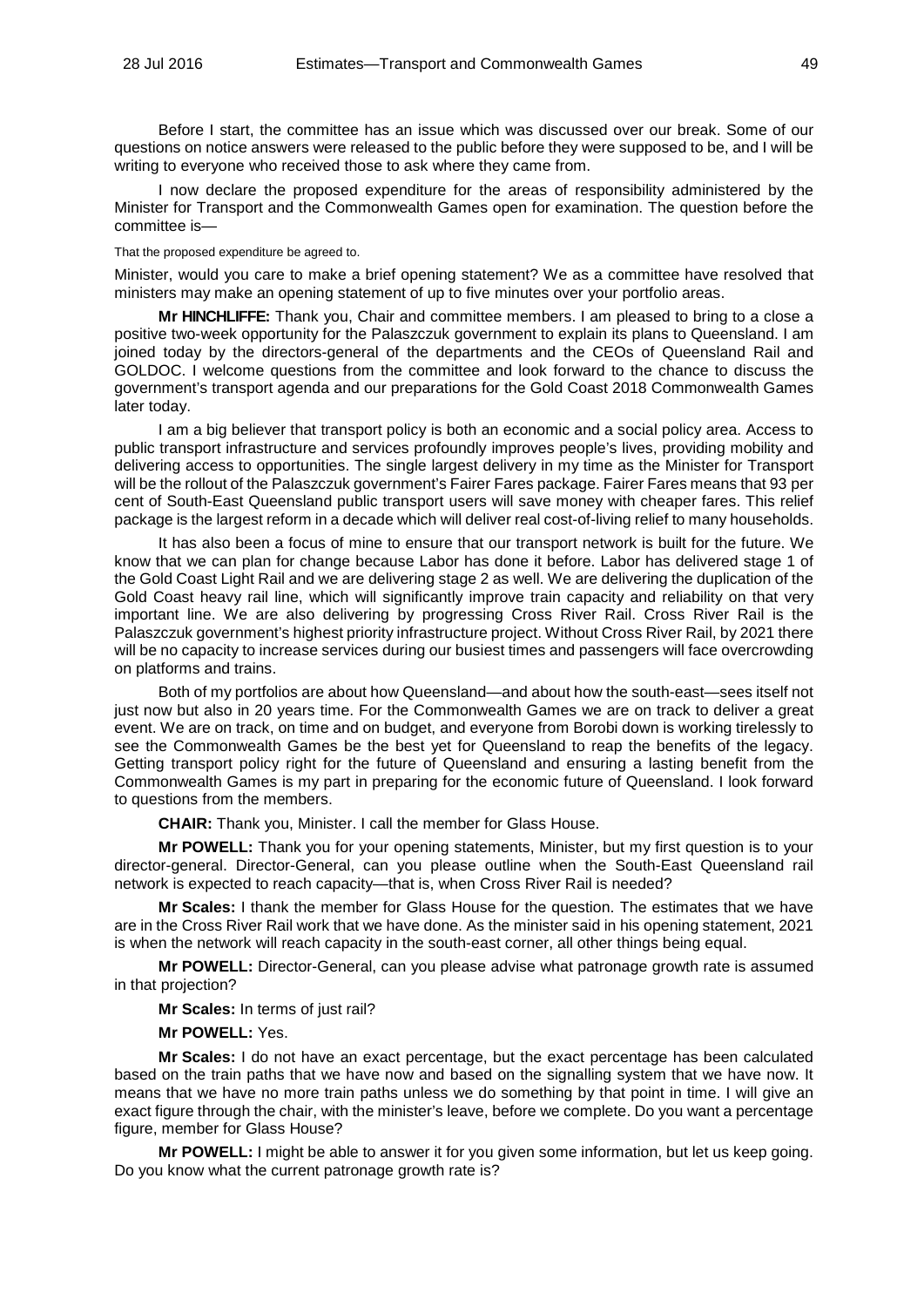**Mr Scales:** Yes. It is in the SDS, and year on year it is a small percentage.

**Mr POWELL:** Would it be fair to say that the estimate as per the SDS for 2015-16 was 2.21 per cent?

**Mr Scales:** There or thereabouts.

**Mr POWELL:** That is probably the largest growth increase we have seen in at least five or six years, a number of years being negative growth.

**Mr Scales:** There will be a number of economic reasons for that.

**Mr POWELL:** I seek leave to table a graph—and I have copies for everyone—that confirms what the director-general has indeed said—that is, capacity is expected to be reached at 2021.

**CHAIR:** Where is this graph from?

**Mr POWELL:** This graph is from a document produced and co-authored by the director-general himself.

**Mr Scales:** I cannot remember co-authoring this, Chair.

**Mr POWELL:** Suffice it to say, the graph confirms what the director-general said and what the minister said in his opening statement, that patronage leads to a requirement for Cross River Rail from 2021.

**CHAIR:** Leave is granted.

**Mr POWELL:** Director-General, you will note that, in the notes below, to achieve that 2021 deadline requires an assumed upper value of 4.9 per cent cumulative annual growth. Given that the estimate for the last financial year was 2.21 at best, that seems rather heroic. Can you confirm this?

**Mr Scales:** Those are the estimates that we put together at that time. They also do not include what we will be doing on the fares package, and they also do not include what is happening in the general economy now. When these projections were made the economy had a specific trajectory. Now we have a different trajectory, so there are many variables involved.

**Mr POWELL:** I want to confirm that the current projections still lead you to the conclusion, even with ECTS and a number of other aspects, that Cross River Rail is required by 2021.

**Mr Scales:** All other things being equal, Chair.

**Mr POWELL:** Can I confirm, Minister, that you are comfortable that when these were prepared it was requiring a nearly five per cent annual growth rate in public transport patronage to achieve that? Are you confident that that can be achieved and therefore Cross River Rail will be required in 2021?

**Mr HINCHLIFFE:** I thank the member for his question. You will see through the documents you are referring to that it does chart that as high growth. We need to be prepared for high growth results, particularly in the context that we want to see increased growth in patronage. That is very much what our Fairer Fares package is all about. While I appreciate that under the LNP patronage fell by some two million trips per year, that also occurred in a situation where fares went up by 10 per cent and there were cuts to bus services. We want to change that. We are taking the service in a different direction, and that is why we need to be prepared for significantly increased patronage loads as they come forward. Is the member for Glass House suggesting that we should not be prepared and we should not be aiming to deal with the challenges that increased patronage would deliver to our rail network by 2021?

**Mr POWELL:** I am not questioning the need to be prepared but, given that these decisions and the business case for Cross River Rail have been premised on very large high-end growth rates, and given that, as the minister rightly pointed out, from 2009 there was negative growth through until 2013-14 and the minister—

**CHAIR:** Can you ask your question?

**Mr POWELL:** The minister and I agree as to why, and that was the Annastacia Palaszczuk 15 per cent fare increases—

**CHAIR:** Do you have an actual question?

**Mr POWELL:** No. I am pleased to hear that both the director-general and the minister are standing by their high growth rates and I look forward to those being achieved.

**Mr Scales:** All I have here is page 49. I do not have a reference for this document.

**Mr POWELL:** I am happy to provide that to you, Director-General.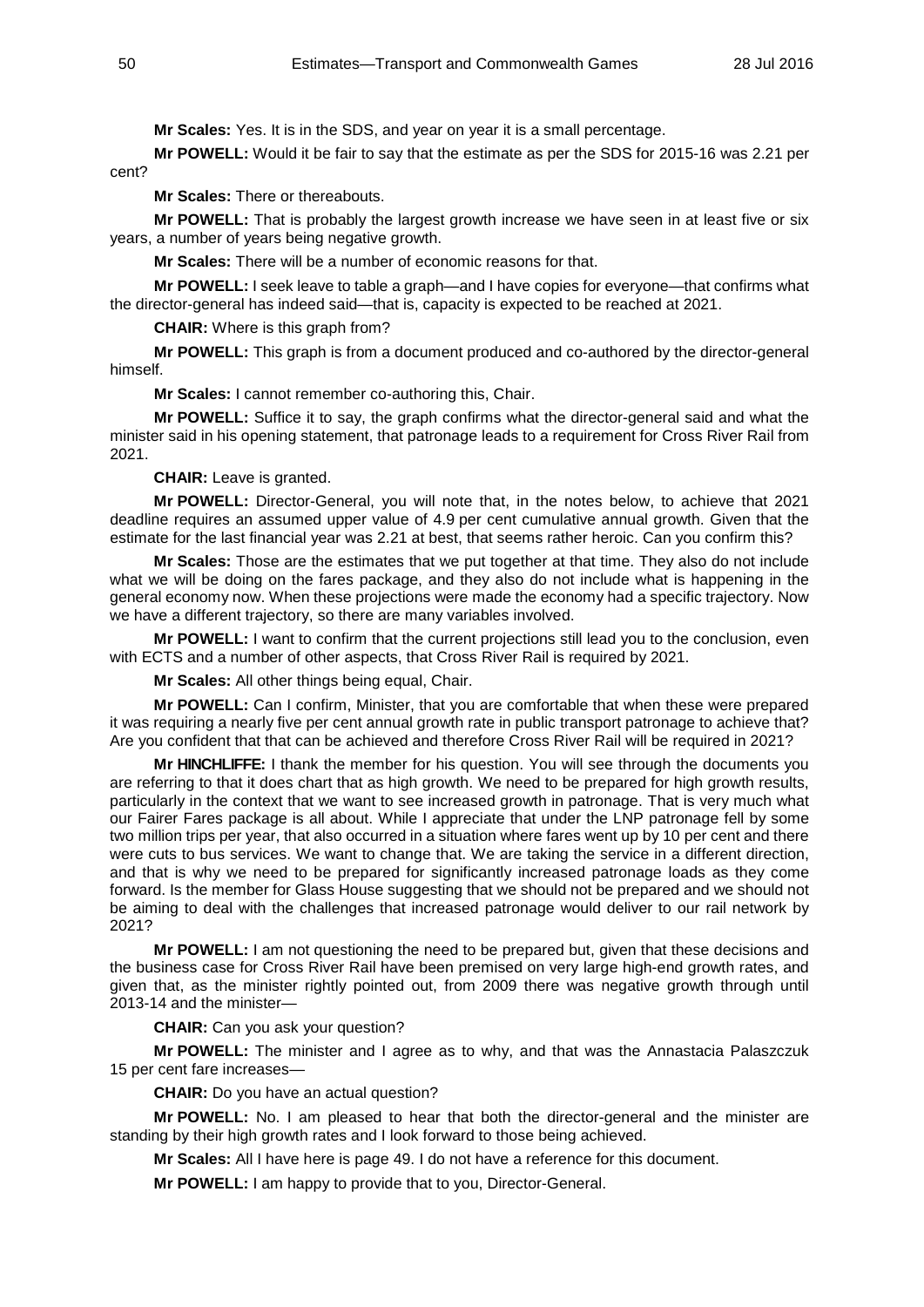**Mr HINCHLIFFE:** Is the member going to provide that now?

**Mr POWELL:** It is from an SEQ public transport infrastructure panel strategy review report.

**CHAIR:** Do you have the report number?

**Mr POWELL:** That is the title of it.

**Mr Scales:** What year was that produced, please?

**Mr POWELL:** 2013. Director-General, can you please advise which stations are currently suitable for nine-car trains?

**Mr Scales:** On the whole network?

**Mr POWELL:** On the South-East Queensland network.

**Mr Scales:** Of the 146 stations that we have, not all will be available for a nine-car set. I can give you a number, Chair, before the end of the meeting. I do not want to hazard a guess.

**Mr POWELL:** How many nine-car trains does Queensland Rail currently have?

**Mr Scales:** None, as far as I am aware.

**Mr POWELL:** How many are on order?

**Mr Scales:** We have 75 six-car sets on order; not nine-car sets.

**Mr POWELL:** What work needs to be done across the network at stations and the rolling stock to accommodate nine-car strains in the future?

**Mr Scales:** You are asking me to speculate. I am sorry, I cannot do that.

**Mr POWELL:** Minister, would you like to hazard a guess at what work will be required, according to the Cross River Rail business case, to achieve—

**Mr WHITING:** Point of order. Asking him to 'hazard a guess' is clearly in breach of the standing orders.

**Mr POWELL:** Minister, the Premier and Deputy Premier have failed to rule out a public transport levy to pay for Cross River Rail. Can you?

**Mr HINCHLIFFE:** I reiterate that all the projects that we see going forward in this space across the country will need to contemplate and understand the principles and alternatives in relation to value capture. In fact, a consequence of the Turnbull federal government requires all major project seeking infrastructure funding to assess value capture options as a condition for federal funding. This is set out in the Infrastructure Australia business case assessment framework published in January 2016, the Australian government's Principles for Innovative Financing published in March 2016, and the Smart Cities Plan of May 2016. In fact, section 2 of IA's business case assessment framework requires project proponents to demonstrate that user and beneficiary-pays options have been 'fully explored.' Clearly, that is another description of value sharing. It is clear that what we have done in relation to Fairer Fares demonstrates our position in relation to public transport fares. We want those to reduce. We are delivering a package that reduces public transport fares. While we are required and need to contemplate and look at the range of options and manners in which value capture needs to be contemplated in relation to major projects such as Cross River Rail, it is quite clear from our action, from our deeds, that something like the member just described would not be on our agenda. But we are obliged to look at and consider it as part of the business case in all value capture options.

**Mr POWELL:** Are you are ruling it out or not?

**Mr HINCHLIFFE:** My objective and my outcome is in relation to lowering fares, and that is what we are achieving with our Fairer Fares package that will come into place in January.

**Mr POWELL:** If you are not ruling it out, have you done modelling on the impact of a fare increase on your patronage growth figures?

**Mr HINCHLIFFE:** What we have done in relation to our Fairer Fares package is demonstrate our commitment to lowering fares and to increasing and driving an increase in patronage which brings with it significant benefits. Of course, we want the great challenge of the impact on the whole of our heavy rail network with the challenge of a single inner-city river crossing, and that hits us squarely in the face on the basis of the patronage and the slots that we have described in 2021. We want to significantly increase patronage in our public transport system, and that what is our Fairer Fares package is all about.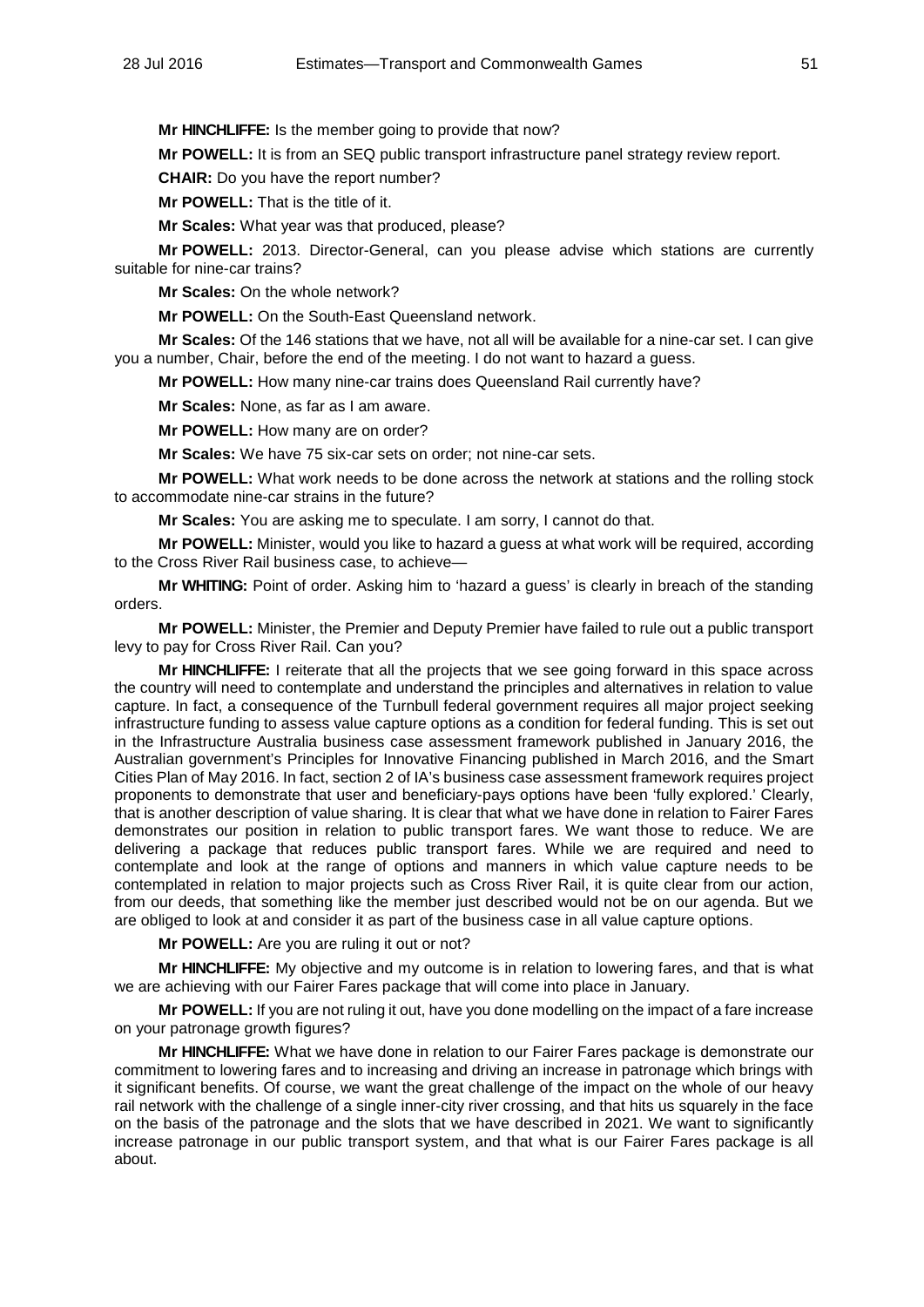**Mr POWELL:** Moving forward, are you quite comfortable in ruling out a public transport fare increase to fund Cross River Rail?

**Mr HINCHLIFFE:** Our project is about ensuring that we increase the patronage on our public transport network. We have identified that fares and affordability are a challenge in that space, and that is why we made the very big decision to introduce our Fairer Fares package which delivers a significantly better outcome for transport users now and into the longer term. I do not think that, in contemplating the range of different issues that the federal government requires us to contemplate in relation to value capture for major projects such as Cross River Rail, we would contemplate the use of some sort of extra levy or increase in fares to deliver that. That is why we focused on ensuring a situation where, for instance, commuters in your electorate, Mr Powell, will see some \$1,000 a year benefit as a result of the Fairer Fares policy.

**Mr POWELL:** I will take that as a 'No'. Can the director-general detail what work has been done on the impact Cross River Rail will have during construction on rail freight paths through Brisbane, particularly the Exhibition line?

**Mr Scales:** For the benefit of the committee, this is on a 2013 basis. The business case for Cross River Rail was obviously completed by Building Queensland. Therefore, this graph might not relate to where we are in terms of the business case produced by BQ. As far as the impacts on the freight is concerned, that work when modelled would have been done by BQ as well in the business case.

**Mr POWELL:** Questions were put early on in estimates to the Deputy Premier and her staff regarding this and we were referred to the Minister for Transport and his staff and now we have been referred back to the Deputy Premier and Building Queensland; is that correct?

**Mr Scales:** I am saying that the work was done by Building Queensland as part of the government's policy.

**Mr POWELL:** Can someone please decide who has done the work. It would certainly assist us in asking—

**CHAIR:** The director-general is answering the question you asked.

**Mr Scales:** Anything over \$100 million is referred to Building Queensland.

**Mr POWELL:** Clearly someone has misled the estimates hearing.

**CHAIR:** The director-general is not able to answer that question.

**Mr POWELL:** I not suggesting the director-general has, but the Deputy Premier when asked several questions along these lines-

**CHAIR:** You can surmise what you will out of it.

**Mr POWELL:** I think you have surmised, too, Chair.

**CHAIR:** I have not surmised anything.

**Mr POWELL:** We were directed to ask these questions of the Department of Transport and Main Roads and now that we are we are being redirected back to Building Queensland.

**CHAIR:** Do you have another question?

**Mr POWELL:** Thank you, I will leave it for now.

**CHAIR:** With reference to Budget Paper No. 5, SDS page 13, I will not ask for percentages but can you inform us of the patronage figures for the South-East Queensland public transport network?

**Mr HINCHLIFFE:** Public transport patronage in the TransLink network is expected to rise by an estimated 3.05 million trips in the 2016-17 financial year. An estimated total of 180.16 million trips in 2015-16 is expected to grow to 183.21 million trips in 2016-17. The government's Fairer Fares package commencing from the beginning of 2017 is estimated to deliver 2.18 million of those new trips, with more people getting on board public transport. Buses continue to carry the most passengers, with an estimated 114.43 million passenger trips in 2015-16, which is 63.5 per cent of the overall SEQ public transport patronage. This is expected to be 1.38 million below the target estimate due to the historic low fuel prices which have encouraged some customers back to their cars and also, notably, the success of the light rail on the Gold Coast which has seen more light rail trips and correspondingly fewer Gold Coast bus trips since it was budgeted. Queensland Rail city network trains carry about 28 per cent of SEQ passengers, with an estimated 51.23 million passenger trips taken in 2015-16, 0.13 million above the target patronage estimate.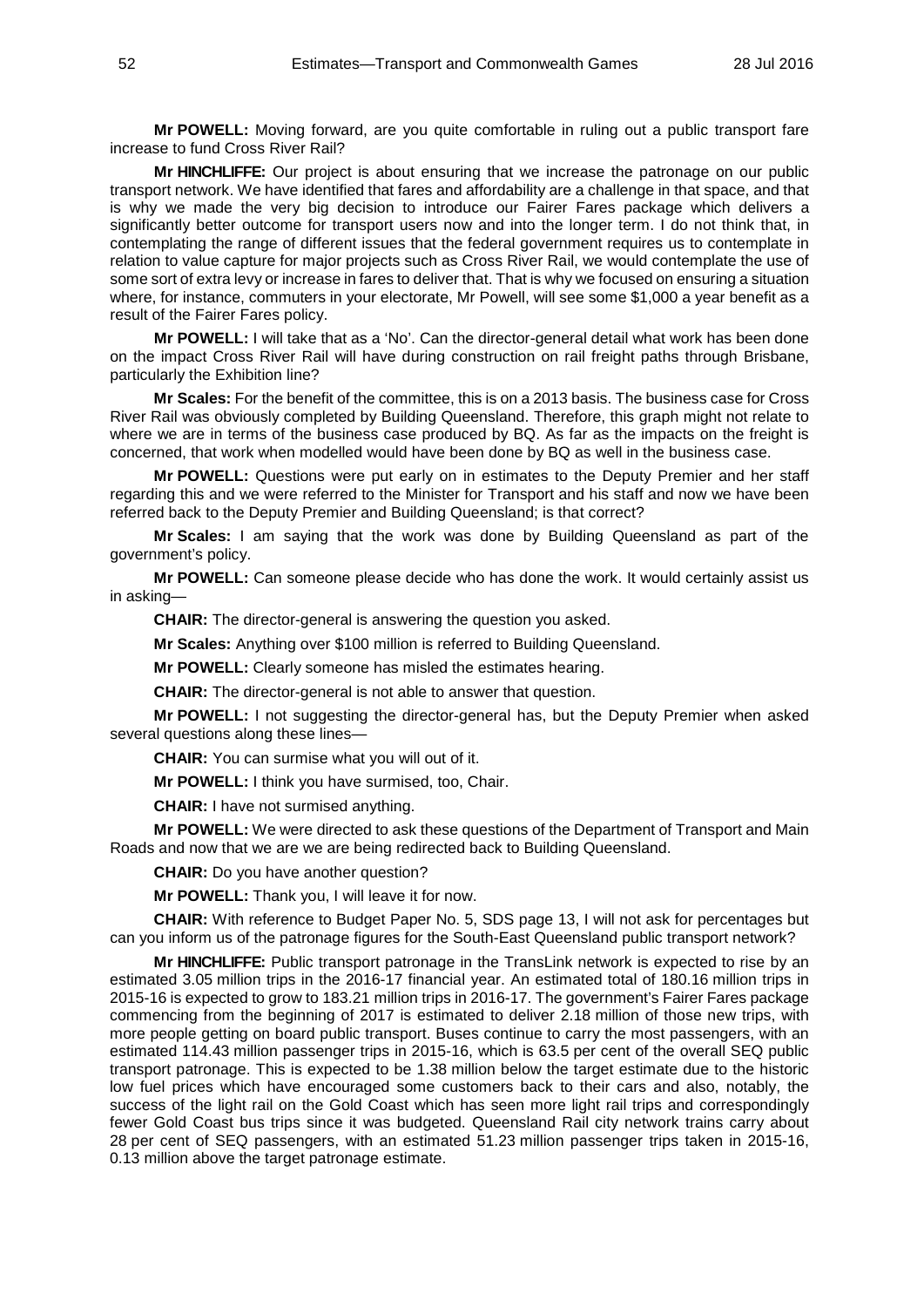A large number of customers continue to take advantage of the improved 15 Turn Up and Go off-peak train frequency on the Shorncliffe, Ferny Grove, Ipswich to Darra, Cleveland to Cannon Hill and Caboolture to Northgate lines. Customers can simply turn up and go on these lines knowing that the next train is never too far away. G-link trams on the Gold Coast are expected to make 7.56 million passenger trips in 2015-16. This is expected to be 0.75 million above the target estimate due to the 'G' operating for a full year as opposed to the 11 months of the previous year when it was opened on 22 July, 2014. Patronage on City Cat, City Ferry, Cross River Ferry and Southern Moreton Bay Island services are expected to be 6.93 million in 2015-16, which is 0.91 million above the target estimate. This rise is attributed to return to normal service following some of the timetable changes to avoid river wash during the Riverwalk construction and ferry terminal closures on the Brisbane River. The state government continues to deliver quality front-line public transport services which we want to see help grow patronage. Clearly, our commitment to Fairer Fares is a part of that story as well.

**Mr PEGG:** With reference to Budget Paper No. 4, what funding has been allocated to the Cross River Rail?

**Mr HINCHLIFFE:** On 14 June 2016, as part of the state budget, the Queensland government allocated \$50 million for 2016-17 under the State Infrastructure Fund to support establishment of the Cross River Rail Delivery Authority to progress activities including: environmental impact approvals; negotiate and secure a funding agreement for this project, including consideration of value-sharing opportunities; and prepare the project to take to market. Longer term, the delivery authority will lead the development, procurement and delivery of the project with a mandate to achieve wider economic and social outcomes.

Shortly, the Queensland government will commence a recruitment process to appoint a chief executive officer and introduce legislation to the Queensland parliament. Once the legislation is passed, the delivery authority would operate as an independent statutory body, supported by an independent expert board. Examples from around the world demonstrate delivery authorities support wider economic and social outcomes, enabling cooperation from multiple funding and delivery partners including the private sector.

This model provides opportunity for every level of government to have a seat at the table, drive collaboration, innovation and coordination to maximise Cross River Rail's transport, land use, economic and social benefits. The delivery authority's immediate priority would be to work with all levels of government to secure project funding. The business case indicates that the project is expected to have a capital cost of \$5.4 billion and that this investment will return \$1.21 for every dollar spent. On the basis of this strong economic return and the project's capacity to transform South-East Queensland, on 27 June 2016 as part of the allocation made to the State Infrastructure Fund in the state budget, the Queensland government made a further in-principle commitment of \$800 million to deliver Cross River Rail, subject to matching funding being delivered by the federal government. This brings the total funding commitment at the moment by the Queensland government to \$850 million.

**Mrs MILLER:** In relation to bus services, reform of bus services is well and truly overdue. In all bus regions including Ipswich and Brisbane, and certainly in my area, people are sick of buses being cancelled or not turning up on time. What is being done to sort out the poor service, particularly in the Ripley area, the waste, poor reliability and the inefficiency of the Brisbane and Ipswich bus services? I note that many of my constituents catch both. They catch buses in Ipswich, go to the train station, get off the train and then catch another lot of buses and it is absolutely shocking.

**Mr HINCHLIFFE:** Clearly, in the broader network of our public transport system, we need to make sure that all modes are as reliable as one another. We need to ensure that we manage the way in which all modes share the workload of our public transport system. In my advice in reply to a question asked earlier, I noted the significant load that buses carry in our network and our system. In the longer term, it is important that we design a system that manages that better than it is managed now. We need a system which manages and supports the high frequency services that we want to run on our heavy rail corridors—and I note that this does not apply in the member's part of the world but I say this for the benefit of the committee—and our busways. Those heavy, more frequent services need to be run on those and we need to ensure that our bus network complements and supports that more effectively and efficiently.

I appreciate that there are challenges that we continue to experience with the transition that we have been seeing since the creation of the TransLink network and the creation of integrated ticketing to a more seamless network where we deliver the sorts of services that people want to have right across our network and the way they are connected up. In relation to some of the performance issues and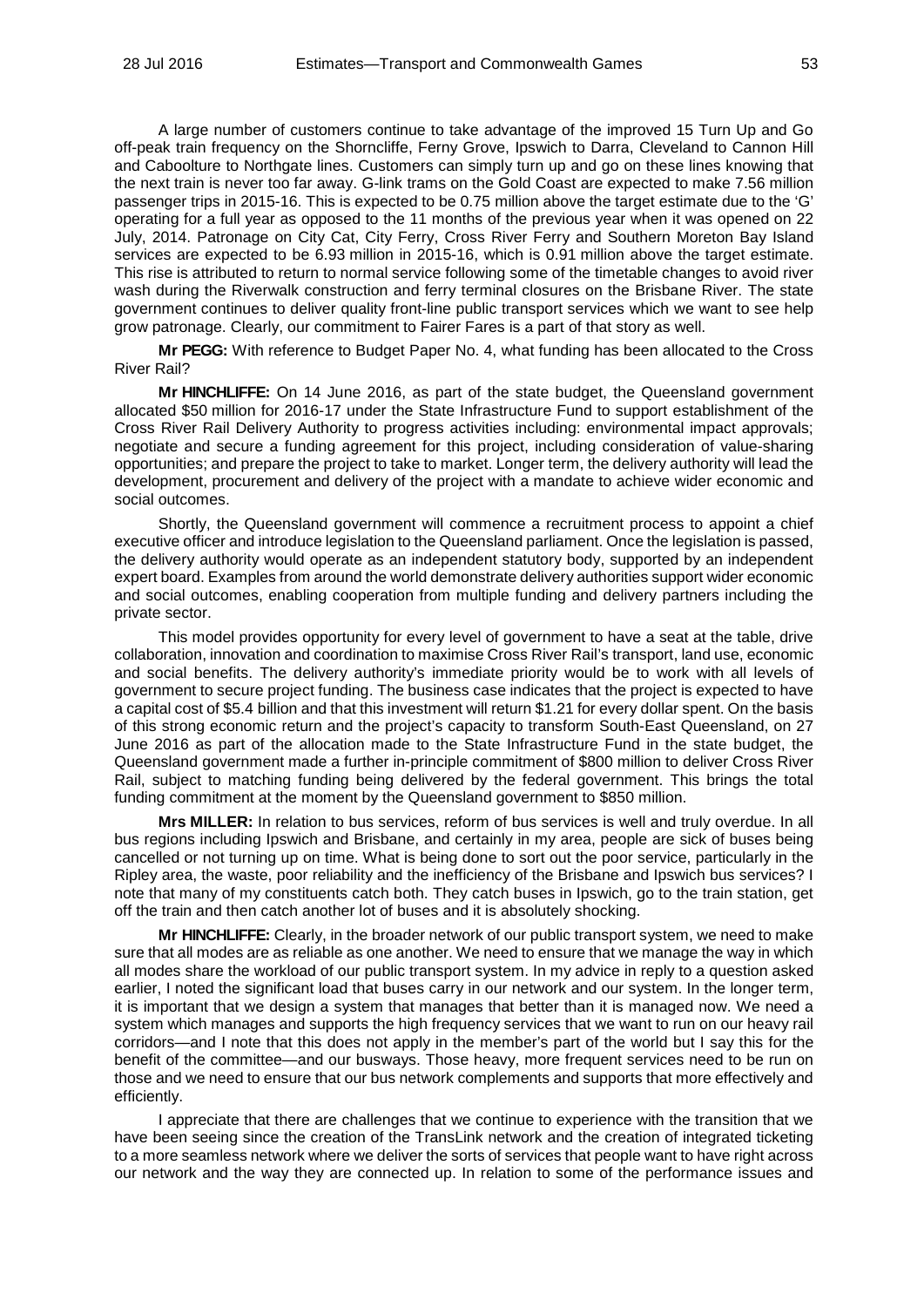questions in relation to the specific concerns that you are raising from the western corridor's point of view, I might turn to the director-general, who has very particular experience in this area not only here in South-East Queensland but also internationally.

**Mr Scales:** Thank you, Minister. One of the things we have managed to introduce is the TransLink app. There have been 500,000 downloads. Customers, your constituents in particular, would be able to see exactly when the next bus is arriving to within plus or minus 50 feet. That does help.

The second thing that I would say is that we experience congestion. The point that you make, member for Bundamba, about buses not turning up could be related to congestion. If it is reliability, though, through the minister and through the chair, I would like to take it off line. When we are looking at the road network in your area I can certainly take up the issue of the public transport services as well.

**Mrs MILLER:** Let us try to catch a bus, Director-General.

**Mr Scales:** Yes, we can do that, yes.

**Mr WHITING:** With reference to page 93 of Budget Paper No. 4, 'Budget measures', can the minister please inform the committee of the measures taken by the Queensland government to support primary producers?

**Mr HINCHLIFFE:** As the Minister for Transport I want to ensure that our transport networks deliver the best outcomes for the movement of people and goods in Queensland. It is very important that we do that through improving efficiency and enhancing competitiveness. It is important that our transport network is not just about South-East Queensland, as I was talking about earlier in this—

#### **Mr COSTIGAN:** Hear, hear!

**Mr HINCHLIFFE:** Thank you for your acknowledgement of that, Mr Costigan. None of us would want to see the way that we price heavy vehicles in Queensland disadvantage businesses in this state relative to other states. That is why the Palaszczuk government acted to ensure that Queensland primary producers and related businesses who occasionally move their own goods by road to port or to market were not hit with vehicle registration costs in excess of what their counterparts in New South Wales, Victoria and South Australia might be receiving. In retaining concessions for heavy vehicle registration, the government saved primary producers moving their livestock or other produce by truck to market as much as \$1,200 a year per truck, based on the truck that they might use.

The government understands that many rural properties are currently impacted by drought, which is why we acted to lower transport costs for primary producers who are doing it tough. The estimated cost to Queensland in providing a concession on the regulatory component is approximately \$4.9 million but, in supporting our primary producers, we are focused on supply chain efficiency, and freight on rail also plays a very important role in delivering goods to market both locally and internationally.

The \$32.4 million Toowoomba range clearance upgrade project will increase train vehicle clearances on the Toowoomba and Little Liverpool ranges. The project involves lowering tunnel floors through 11 tunnels, nine of which are heritage listed, and span a total of 1.5 kilometres in length. This project will support the regional freight of agricultural products and enable the transport of nine-foot, six-inch high-cube freight shipping containers—my apologies, Mr Chair, for the imperial speak, but that is the way they talk about shipping containers—that are increasingly used to export goods and allow them to move through those tunnels across the range. This change will mean that rail is a more attractive and a more viable option for those industries that wish to use large containers to get their goods to the Port of Brisbane for export.

The tender for the detailed design will be released shortly, with a subsequent tender for construction being released once the design is finalised. The works are anticipated to take about 18 months to complete from the release of the first tender. The project will be managed by Queensland Rail.

On a third matter that we are delivering for regional Queensland and primary producers, I was pleased to join with the Treasurer in announcing the Oakey beef project. It is a \$2.5 million upgrade of rail sidings on the western line and a reopening of part of an old branch line that will support the expansion of Oakey Beef Exports and will see as many as 4,300 jobs and deliver approximately \$1.3 billion—\$1.3 billion—in economic activity within the regions. The project will facilitate rail cattle movements from South-West Queensland to Oakey, which is critical to allow Oakey Beef Exports to undertake a multimillion dollar plant expansion, and it doubles output. After announcing this project, I asked Queensland Rail to start planning activities immediately and begin to work to upgrade the infrastructure within six months.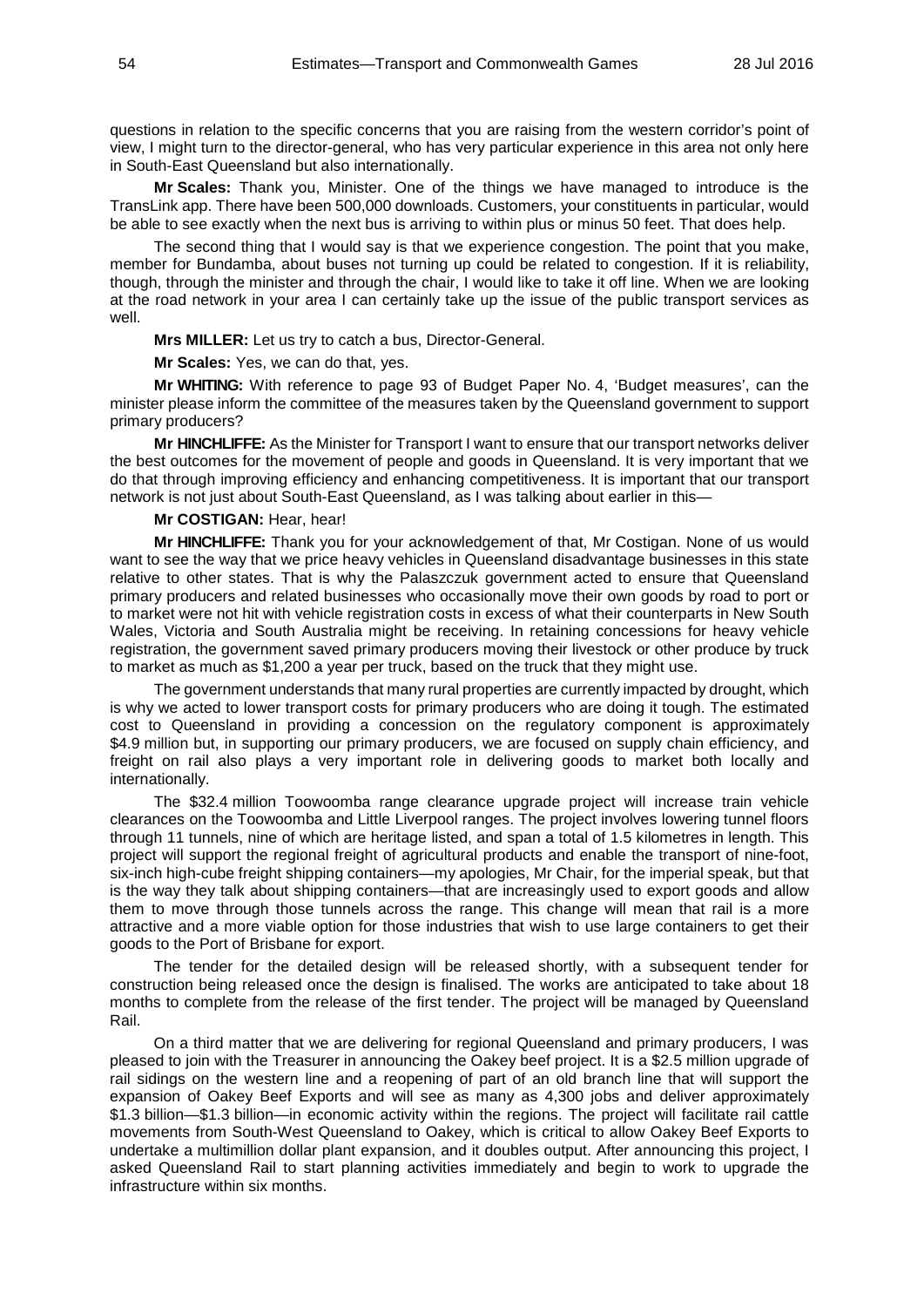Another important initiative in the rail freight space that will deliver benefits to Queensland's livestock and agricultural sector is the work being undertaken on the forward round of the livestock and regional freight transport services contract. The work being undertaken in this space by my department and with the support of the Australian Logistics Council and AgForce will deliver a more diverse rail freight market for Queensland's primary producers. Stakeholder consultation is complete, both with market entrants and with the industry advisory group set up to inform the process. Following discussions with stakeholders, the RFTSC is being renamed the Regional Rail Freight Transport Services Contract.

**Mr POWELL:** That sounds so much better.

**Mr HINCHLIFFE:** It is a slightly longer abbreviation. The Livestock Transport Services Contract is being renamed the Cattle Train Transport Services Contract to reflect the reality of it.

In addition to the name changes, the response period is now longer than initially proposed. The RFT will include an element of data in it. I look forward to further progress in this area of activity within the department in the year ahead.

**CHAIR:** Thank you, Minister. We will now return to non-government questions. I call the member for Glass House.

**Mr POWELL:** Thank you, Mr Chair. I draw the minister and the director-general to the reference to page 13 of the SDS and to the New Generation Rollingstock. Director-General, could you please confirm if changes to the fit-out of the New Generation Rollingstock trains have been made or are flagged to be made, since they have arrived for testing?

**Mr Scales:** I thank the member for Glass House for the question. Obviously, we have a \$4.1 billion project, with 75 new car sets being built in Savli in India. We have three vehicles here so far. The fourth one is on the water. It will be here in approximately two weeks. They are subject to a lot of static testing. Basically, we are making sure that, statically, without running them on the railway, the vehicles themselves will be fit for purpose. To my knowledge thus far, we have not made any modifications at all to either the structure or the operating systems on each train.

**Mr POWELL:** Director-General, have you met with the Rail, Tram and Bus Union and have they raised requests for modifications to the NGR?

**Mr Scales:** I thank the member for the question. During the normal course of things, there was a cab committee. I met the cab committee a number of times in the mock-up where they made various suggestions on things like blinds and the position of various kit within the cabin area itself, which is quite a normal process in my experience, and we made certain modifications to the cab itself. Yes, I have met the RTBU on a number of occasions.

**Mr POWELL:** That is in the cab itself—the car part of the train?

**Mr Scales:** There was also a mock-up of the train itself and we went through that as well, just to make sure that what we are presenting to the people of Queensland meets our requirements. There is a mock-up of the cab and there is also a mock-up of one of the train carriages.

**Mr POWELL:** Director-General, in 2014-15 and in 2015-16 the total cost of the NGR was quoted in QTRIP as being \$4.04 billion, but this year we are seeing it rise to \$4.118 billion. What can you attribute that increase to?

**Mr Scales:** It could be an accounting treatment. As I said in one of the earlier sessions, both the New Generation Rollingstock and the Toowoomba Second Range Crossing are being treated differently as far as the accounting treatment is concerned and how they are dealt with within QTRIP. It could be an accounting issue.

**Mr POWELL:** Could be?

**Mr Scales:** Could be.

**Mr POWELL:** Can I seek some clarification as to whether it is, please?

**Mr Scales:** Yes, you can. I will get back before the session has ended. It could be just an indexation issue but, largely, the figure that we caught is \$4.1 billion.

**CHAIR:** I am just asking the minister if he—

**Mr POWELL:** We are talking about \$100 million—

**Mr HINCHLIFFE:** My understanding is that it is an accounting treatment, but we will just double-check that and make sure that it is so we are clear about it.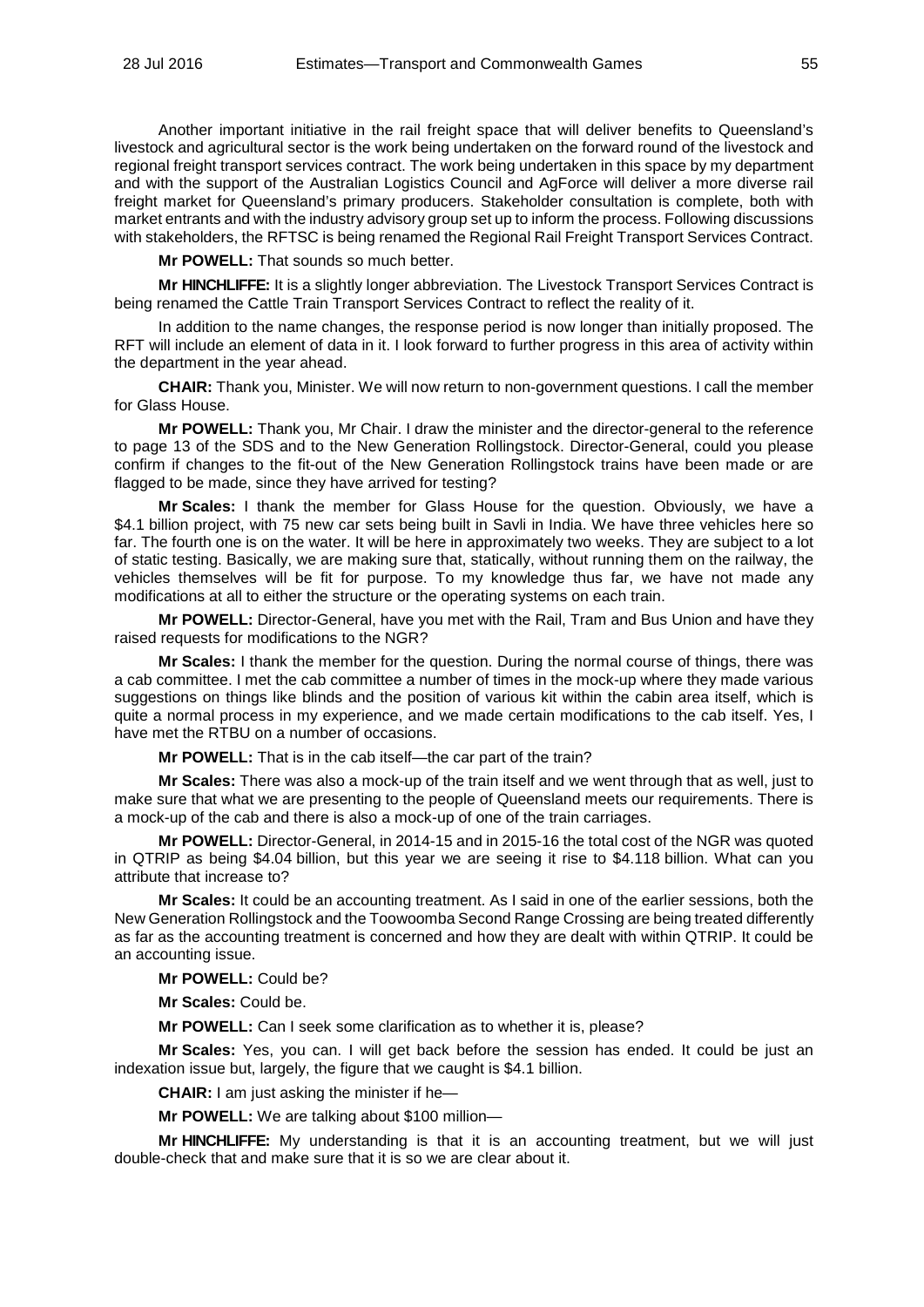**Mr POWELL:** Thank you. Staying on page 13 of the SDS but moving to the government's review of taxi, limousine and rideshare services in Queensland, I also note the media reports in April that the Premier wanted the review completed by July—in fact, brought forward by July. Is that still the case? When will that review be made public?

**Mr HINCHLIFFE:** Yes, it is the case. I understand that, as was requested and as was made clear to the review team, the final OPT review will be handed to the government by the end of July. As you will note from any reference to a calendar, that is Sunday. That meets with the Premier's directionthat the review be brought forward and completed by the end of July. I can assure you that I am intending to release the report following consideration by government.

**Mr POWELL:** Have you received a copy of the report to date?

**Mr HINCHLIFFE:** No.

**Mr POWELL:** Will there be consultation with key stakeholders before that review report is publicly released?

**Mr HINCHLIFFE:** As part of the government's consideration of the final report we will have consultation with key stakeholders.

**Mr POWELL:** Will the government be publishing its response to the report at the time the report is published?

**Mr HINCHLIFFE:** That is my intention. I want to have the government's response released at the same time as releasing the OPT final report.

**Mr POWELL:** So between today, Thursday, 28 July, and Sunday, 30 July, you will receive the report, prepare the government's response, consult with stakeholders and release it all at the same time?

**Mr HINCHLIFFE:** No, no.

**CHAIR:** That is more than one question.

**Mr POWELL:** No, it is just one question.

**CHAIR:** There seemed to be a few.

**Mr HINCHLIFFE:** For Mr Powell's benefit, I made it clear that the government would be receiving the final report. I did not say that the final report would be released—

**Mr POWELL:** I understood that. Thank you for the clarification.

**Mr HINCHLIFFE:**—by the end of July. The government will receive the final report and would then consider it and develop the government's response. Then it is only appropriate that the OPT final report—or the white paper, as the chair of the task force likes to refer to it—will be released at the same time as the government's response to the committee.

**Mr POWELL:** Just to clarify, the report when you receive it will not be released publicly. Can you therefore clarify when the report and the government's response will be released to the public?

**Mr HINCHLIFFE:** Once the government has finished finalising its position, which includes the opportunity for some engagement with key stakeholders.

**Mr POWELL:** Some indication of time frame, Minister?

**Mr HINCHLIFFE:** Very soon. It is something that we want to be doing in a prompt way. We know that there are significant expectations out there in the community. This is part of the reason the Premier expressed her desire to the OPT review for the matter to be brought forward and for the final review to come to government by the end of July. This still leaves us in the framework where the broader expectation had been about an outcome in the context of August this year. I think that works for us.

Let us be absolutely clear here. All that the former government could muster on this issue was a letter in 2014. That is all. The former government issued a cease-and-desist notice and then it did nothing else. The most that has happened from the opposition's point of view since then, since we have been in government, is that, when we were taking some action in relation to highlighting and reiterating the way in which the current law and future laws could be enforced, they were a party to an amendment that caused buses, charter buses and Comcars to become illegal for 24 hours. I think we need to be clear. We are acting thoughtfully and progressively on dealing with a very difficult situation. What we had seen from Mr Powell's predecessor, the current shadow Treasurer-

**Mr POWELL:** Minister, we are straying away from the question.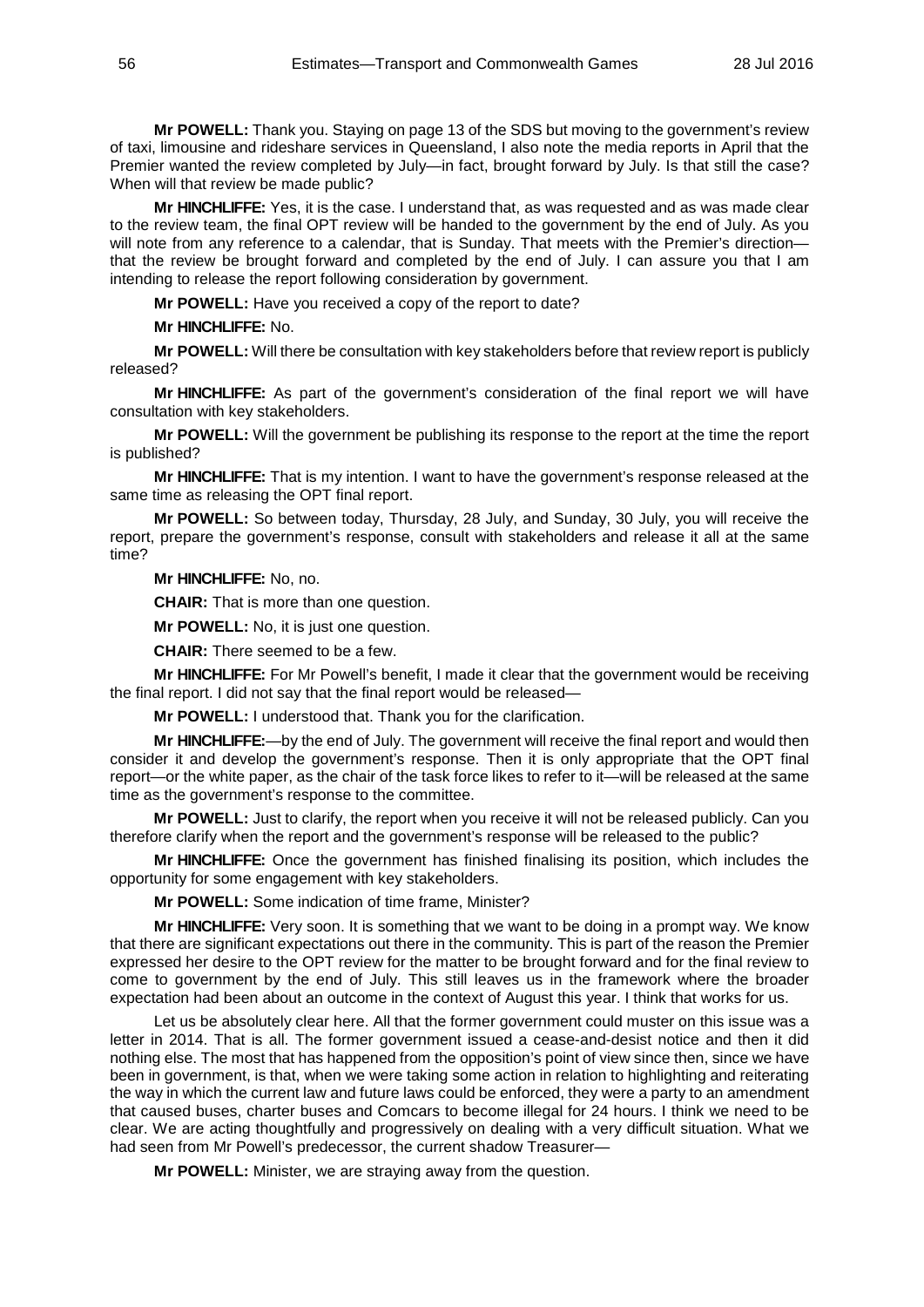**Mr HINCHLIFFE:**—but previously the minister for transport and the opposition spokesman for transport, was a cease-and-desist letter in 2014.

**CHAIR:** There is a lot of interest in this particular topic.

**Mr POWELL:** There is, but it is interest in the report, not in a history lesson.

**Mr HINCHLIFFE:** We all enjoy a bit of a history lesson from time to time, don't we?

**CHAIR:** I think the interest in this particular subject needs some fleshing out. We all have very strong opinions about this topic. Are you finished, Minister?

**Mr HINCHLIFFE:** I am.

**Mr POWELL:** Why was the effort made to bring it forward if you are not going to release it?

**Mr HINCHLIFFE:** This allows for the government to properly consider the report, to properly respond and engage with key stakeholders to deliver an outcome to the community. That is what is expected.

**Mr POWELL:** Could you not have done that had it been delivered when it was anticipated to be delivered?

**Mr HINCHLIFFE:** If the delivery time frame had remained in August for the final white paper, that would have meant there would have been the need for government consideration and decision-making that would go beyond that. Bringing it forward has brought forward the whole of the certainty that the community and that industry is looking for in relation to these matters.

**Mr POWELL:** But they shouldn't expect it before Sunday and probably not for a number of weeks or months yet.

**CHAIR:** I think the minister has answered the question. He said in due course, I believe.

**Mr POWELL:** Can I please request the CEO of Queensland Rail come forward. Referring to Budget Paper No. 3 page 122 and the Moreton Bay Rail Link, I refer to Queensland Audit Office Report No. 8: 2015-16, *Transport infrastructure projects*. In that report the Auditor-General makes no reference to concerns raised by Queensland Rail in regards to the MBRL signalling system. My question is whether to your knowledge Queensland Rail made its concerns with the signalling system known to the Auditor-General while he was undertaking his audit?

**Ms Gluer:** Thank you very much for the question. If I could just ask the chair for guidance on this because that actually relates to an independent review that the minister has requested and that review is currently being undertaken. I would appreciate some guidance in answering that from the chair if that is possible. I am more than happy to answer, I just want to check because of the independent review that is ongoing.

**CHAIR:** I do not want to influence the outcome potentially of the independent review. Do you have another way to ask that question?

**Mr POWELL:** I do take on board the CEO's comment that she is happy to answer this question. It is a question of, quite simply, if there were concerns why weren't they raised with the Auditor-General.

**CHAIR:** We do not know the terms of reference.

**Mr POWELL:** They are public, but again if there were concerns why weren't they raised with the Auditor-General? The Auditor-General was undertaking a very specific review of projects, including MBRL. If there were concerns why weren't they raised, or if they were raised why were they not subsequently reported on?

**CHAIR:** Can we leave that question for now, please?

**Mr POWELL:** Minister, what is the timing on that independent review then?

**Mr HINCHLIFFE:** I have been advised by the Department of the Premier and Cabinet that the audit report is undergoing some additional work and as such it will not be presented to me until next month. I can table a letter from the Department of the Premier and Cabinet about that for the information of the committee.

**Mr POWELL:** I would like to see it. I will leave that line of questioning and come back to it.

**CHAIR:** Leave is granted for the document to be tabled.

**Mr WHITING:** With reference to Budget Paper No. 5 in the SDS, page 21, can the minister please inform the committee of the investment in transport infrastructure in the Gold Coast region in preparation for the Gold Coast 2018 Commonwealth Games?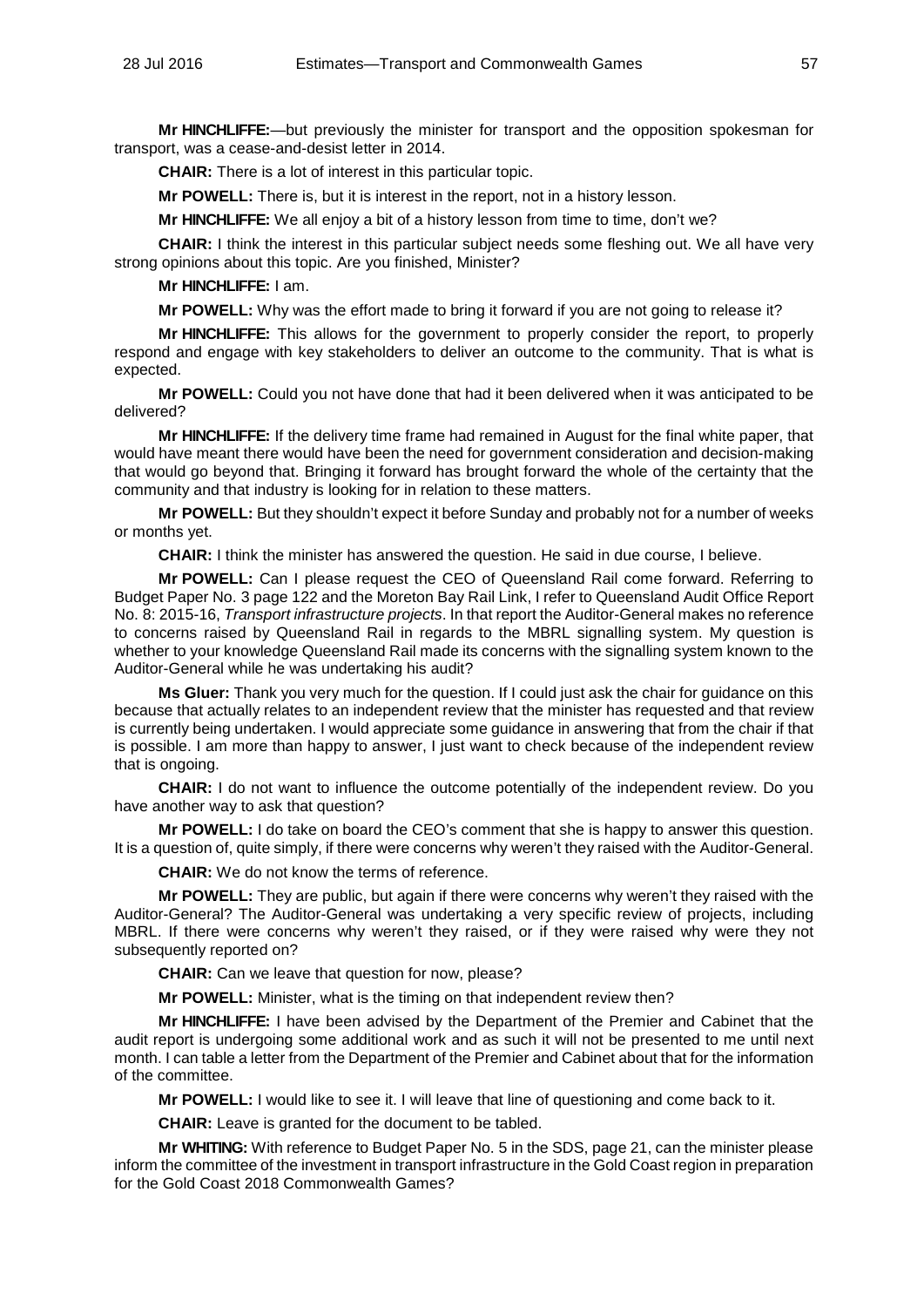**Mr HINCHLIFFE:** Through you, Chair, thank you to Mr Whiting for his question. It is indeed an exciting time to be on the Gold Coast. I am glad to say, both in my capacity as Minister for Transport and Minister for the Commonwealth Games, that I get down to the Gold Coast very frequently. Stage 2 of the Gold Coast Light Rail is a significant investment in public transport infrastructure ahead of the 2018 Commonwealth Games. I am pleased to say it is on track to be delivered on time for the Games. Early works by the successful contractor, CPB Contractors, commenced on 18 April 2016 and major construction is expected to commence in the second half of the year. GoldLinQ has committed to have stage 2 fully operational in early 2018, as I say, in time for the 2018 Commonwealth Games in April. This \$420 million project will generate some 1,000 jobs during construction, providing an immediate boost to the construction industry and long-term benefits to the tourism industry as well.

This government is focused on planning and delivering transport operations and infrastructure for the Commonwealth Games in partnership with the Gold Coast 2018 Games Corporation and the City of Gold Coast. The host city contract between the Commonwealth Games Federation and the state commits the government to delivering infrastructure and services identified in the Gold Coast 2018 candidate city file, which is more generally known as the bid book. This includes a package of transport system improvements that will provide a long-term legacy for the Gold Coast and South-East Queensland. The CGF—the Commonwealth Games Federation—has mandated planning phases and time frames for Games preparations. Preparations for the Commonwealth Games transport infrastructure is progressing with a \$160.7 million program of works to upgrade roads on the Gold Coast commencing in 2015-16. Projects included the \$38 million widening from four to six lanes between North Street and Vespa Crescent on the Southport-Burleigh Road; the \$30 million upgrading of the interchange at Smith Street and Olsen Street and improvements on Smith Street east of the Pacific Motorway; and the \$21 million widening from four to six lanes between Fremar Street and Rudd Street on the Southport-Burleigh Road.

**Mr PEGG:** Minister, with reference to Budget Paper No. 3, Capital Statement page 7, can you please inform the committee of investment being made in signalling technology to enhance the South-East Queensland Citytrain network?

**Mr HINCHLIFFE:** It is no secret that the Queensland government believes in the importance of innovation. As I recently said in the House, as Minister for Transport I am charged with revitalising and reforming our rail services and making public transport more accessible, which is why I was excited to announce recently that this year's budget included an investment of some \$634 million in our rail network via the installation of a new innovative train signalling system called the European Train Control System, or ETCS for short. This \$634 million investment in our rail infrastructure will be rolled out between Milton and Northgate stations across the network over the next eight years creating the opportunity for more than 250 jobs throughout the life of the project. As members would be aware, our public transport network capacity needs to grow and expand to ensure that it is able to safely meet the ever-increasing demand in the years and decades to come. I am advised that it is predicted that demand on our rail network will double by 2026 and triple by 2036 so steps need to be taken now to ensure that the system safely keeps up with this ever-growing need.

By virtue of the design of our network, particularly in the inner city, every train line on our network converges and runs through our four main inner city stations: Roma Street, Central, Bowen Hills and Fortitude Valley. Once commissioned, the new ETCS state-of-the-art technology will completely modernise the inner city network, boosting inner city rail capacity by an estimated 20 per cent, safely allowing trains to move more quickly through this bottleneck. This technology will allow Queensland Rail to run an extra eight trains—four in each direction—each hour and allow an additional 12,000 people to travel through our CBD each peak period.

I am advised that the implementation, which will be managed by Queensland Rail, will involve the installation of both trackside and onboard equipment. In addition to boosting capacity on the network, the new technology will enhance Queensland Rail's existing safety systems and will significantly reduce safety risks associated with signals passed at danger and overspeeding for trains that are fitted with the onboard equipment. This \$634 million investment in an ETCS between Milton and Northgate stations will complement the strong work already underway at Queensland Rail with the installation of the ETCS system on the north coast line between Caboolture and Gympie North. I am advised that Queensland Rail is currently in the tender process for these works and once completed it will be a valued asset on the popular north coast line. The implementation of the ETCS is just the first step in ensuring that our rail network is equipped to handle the increase in demand in the years and decades to come.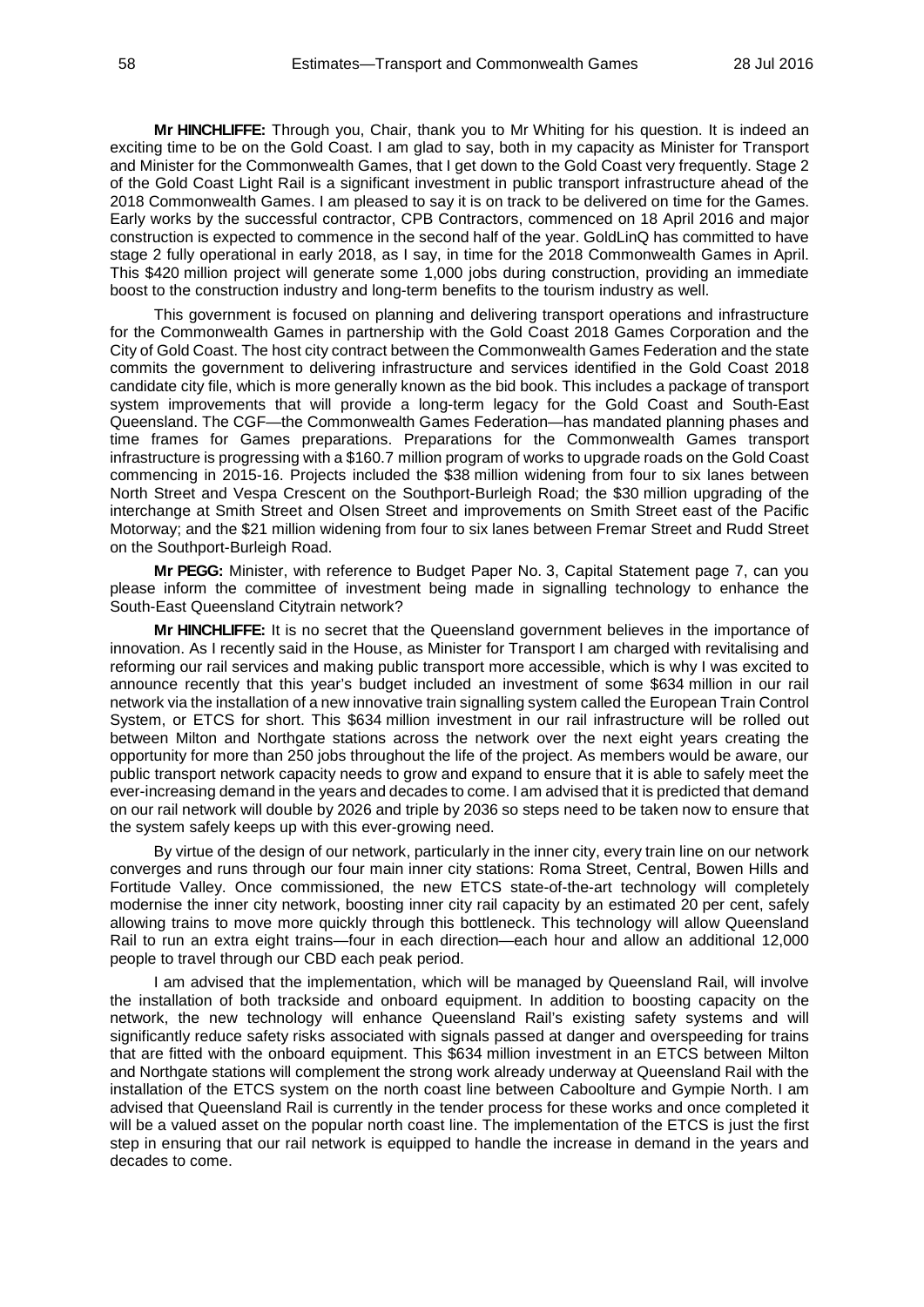However, more does need to be done. As my colleagues and I have previously indicated, Cross River Rail is Infrastructure Australia's, as well as Queensland's, No. 1 priority initiative for Queensland. Cross River Rail is clearly, as I say, the Queensland government's No. 1 priority. I, like many members, welcome the \$50 million investment that I highlighted earlier in the recent budget for Cross River Rail. That is a big part of dealing with this congestion and issues around how we manage that inner city congestion on our rail network as well. ETCS is a great starting point and a great initiative of the government.

**Mrs MILLER:** Minister, the last train to Ipswich from the Valley on a Saturday leaves at 12.58 am. Some people have to leave the live shows early to be able to catch a train and obviously they get very upset about it. The next train leaves at 5.30 am in the morning. They find it very difficult to catch a taxi. In fact, most taxidrivers do not want to bring them to Ipswich anyway. In relation to this, I am wondering whether there could be another train that leaves earlier on the Sunday morning to be able to bring quite a number of Ipswich people back, please.

The second issue is in relation to the Springfield train timetable. As you know, in my electorate we have many, many shiftworkers. They want to be able to catch an earlier train than what is currently available in the timetable. They are the two issues that really affect the people in my area.

**Mr HINCHLIFFE:** Through you, Chair, I want to thank Mrs Miller for the questions. Firstly in relation to those late trains, I have actually certainly asked, in the context of the changes that are happening in relation to licensing and the measures to address alcohol fuelled violence, TransLink to explore the range of ways in which we deal with our night services. The NightLink trains do operate on the Beenleigh, Caboolture and Ipswich lines departing from inner city stations at around 3.30 am and stopping at all stations but I can see how that maybe does not necessarily capture those people who you are raising concerns on behalf of and that is why it does make sense that I raise those issues.

#### **Mrs MILLER:** They want one around 2.30.

**Mr HINCHLIFFE:** I take the point. As I say, we will raise that in the context of those broader issues that I have raised with TransLink. In relation to the second question, which is a very different group of people that you are seeking services to cater for, I want to acknowledge how strongly the people on that western corridor area have embraced the Springfield line and congratulate you on the way that you have helped highlight and promote that great service and that great achievement by Labor to deliver that line to your community. As I say, I am so very, very pleased that people in the western corridor have embraced the new line.

I can assure you that you are not the only person hearing about this and you are not the only avenue through which those requests are being raised for earlier services. I have certainly heard this community feedback calling for an earlier train leaving Springfield station to the Brisbane CBD. Today, I can announce that a new early bird train for the Springfield line will be delivered.

#### **Mrs MILLER:** Good.

**Mr HINCHLIFFE:** A 5.09 am service will leave Springfield Central and stop at all stations, arriving at Central station at 5.50 am. It will be an additional service for the community. This earlier service will help cater for both shiftworkers and those starting a working day early in the city. I want to highlight that with our Fairer Fares package and the extension of the overnight off-peak time to 6 am—currently it is from 7 pm to 3 am—people catching that service will have a 20 per cent discount as it will be an off-peak fare. It is helping to address that broadening of the way in which the peak would work. That would deliver significant savings, over and above the tremendous savings that normal passengers on the Springfield line will benefit from as a result of the Fairer Fares package coming in in January 2017.

**CHAIR:** I will return to non-government questions.

**Mr POWELL:** Can I please seek a ruling from you, Mr Chair, as to why I appear to be unable to ask questions of the CEO of Queensland Rail regarding a report that has been tabled—indeed, a report that this committee has already considered and reported on itself—just because the government is undertaking a review. It is not a royal commission or any such thing, which prevents me from—

#### **CHAIR:** Which report is that?

**Mr POWELL:** Going back to the Auditor-General's report and the line of questioning that I posed previously, the suggestion was that because the government is doing an independent review that somehow prevents—

**CHAIR:** I thought your question regarded signalling?

**Mr POWELL:** Correct, as it pertains to the Auditor-General's report. I am at a loss—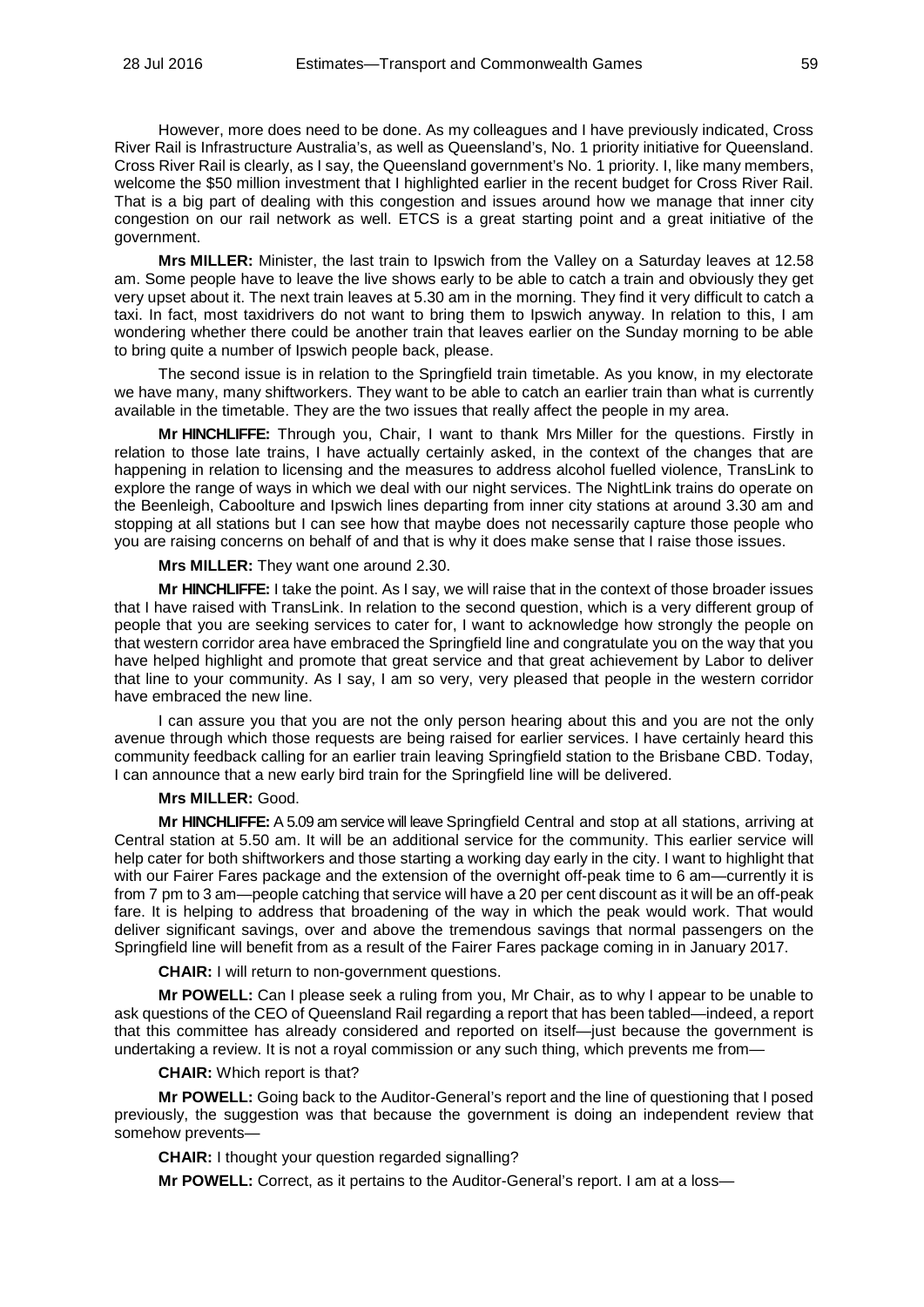**Mr HINCHLIFFE:** I misunderstood that when you said it. My apologies.

**Mr POWELL:** The question was: if there were concerns, why were they not raised with the Auditor-General? I am struggling to understand why those questions were ruled the way they were.

**CHAIR:** I will answer that, as chair. I thought you were asking a question to do with the current inquiry.

**Mr POWELL:** No.

**CHAIR:** If you are referring to that, feel free to call the CEO and ask some questions.

**Mr HINCHLIFFE:** Now it makes sense that the CEO said that she was comfortable with answering.

**Mr POWELL:** Again referring to Audit Office report No. 8 of 2015-16, *Transport infrastructure projects*, there is no reference in that report on the Moreton Bay Rail Link to concerns with signalling systems. I ask: to your knowledge, did Queensland Rail make its concerns with the signalling system known to the Auditor-General while he was undertaking his audit?

**Ms Gluer:** I am advised that the report the member for Glass House is referring to was finalised in October 2015 and tabled in parliament in December 2015. That is the report that you are talking about. At that stage, there were not signalling issues that Queensland Rail considered would give rise to delay in commissioning the project.

**Mr POWELL:** I refer to the fact that a Queensland Rail spokesperson made a comment to the media regarding concerns raised by Queensland Rail about the signalling product a number of times in 2014. Can you confirm whether concerns were raised, as part of incoming government briefs, with the Deputy Premier at the change of government or when Minister Hinchliffe came into his portfolio? There seems to be a discrepancy: you are saying that, because the report was finalised in October to December 2015, there were no concerns around the signalling system in that time, yet we have a QR spokesperson saying that concerns were raised throughout 2014. Can you please clarify?

**Ms Gluer:** In terms of advice to ministers, both present and past ministers in the Department of Transport, my understanding is that I cannot address issues I have raised with them in briefings without the consent of the minister involved. I would seek that consent in the first instance.

**Mr POWELL:** I am happy to leave aside the incoming government briefs and the briefs to the minister. You have just said that the reason they were not included in the Auditor-General's report that was finalised in 2015 was that there were not any concerns around the signalling on the Moreton Bay Rail Link, yet we have a QR spokesperson going to the media and saying that concerns were raised by Queensland Rail about the signalling product a number of times in 2014.

**Ms Gluer:** If I can look at the press statement, I would be most appreciative, if that is possible.

**Mr POWELL:** I do not have a copy of the press statement on me, but I am sure we could make it available.

**Ms Gluer:** If I could talk generally, Chair, I am happy to. As an example, it is quite normal in projects—and I am sitting here with the director-general and between the two of us we have a lot of experience in projects—for issues to come up that are addressed and you push on. You think you are going to have ways of dealing with them or ways of solving them or ways of managing the risk. With IT projects- and the signalling project is like an IT project—you have bugs. As those bugs come up, you address them. You may identify in the initial procurement, as an example, that there could be potential risks around a product, but you believe that through a whole range of issues you will be able to deal with those risks and those product bugs, for want of a better way of putting it. As time goes on, as bugs come up you fix them. If bugs come up that you do not anticipate, that can give rise to a separate level of concern.

**Mr POWELL:** To use your language, CEO, to the best of your knowledge they were only bugs and those bugs were addressed right up until the conclusion of 2015, and it was only this year that you were made aware of serious concerns with signalling?

**Ms Gluer:** I am being terribly careful to not step in to the independent review here. There were—

**Mr POWELL:** I do not understand why, because there is no standing order that prevents you from doing that.

**CHAIR:** I would not like to, in this public forum, potentially influence the outcome of an independent review.

**Mr POWELL:** I am not trying to influence the outcome of the review.

**CHAIR:** No, but by asking questions to do with the actual content of that review, so I ask you to be careful.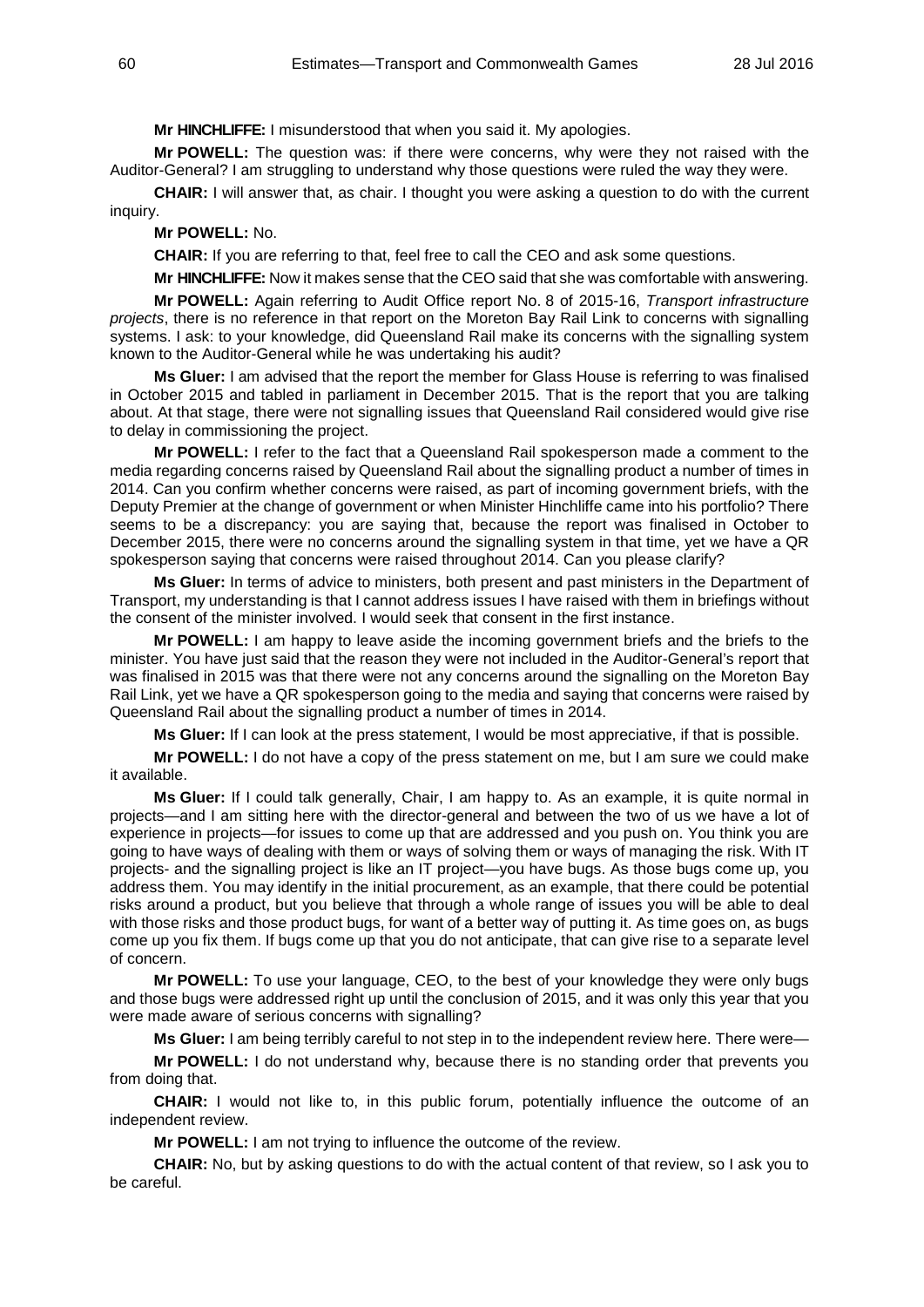**Mr POWELL:** Which standing order are you referring to?

**CHAIR:** No, I am not referring to a standing order. I am making a call as the chair of this committee. I am uncomfortable, in a public forum, with review that is going on. It is similar to any legal case.

**Mr POWELL:** It is not a royal commission.

**CHAIR:** It is not a royal commission; I agree with you.

**Mr POWELL:** There is no legal precedent for why I cannot ask these questions.

**CHAIR:** Can you give us copies of the media statement that you are talking about?

**Mr POWELL:** I will endeavour to make those available.

**CHAIR:** Then we can continue that line of questioning.

**Mr POWELL:** So I am not able to pursue that line of questioning—

**CHAIR:** You are able to pursue that line of questioning, but I will ask you not to ask a question if people are uncomfortable with answering because they may influence the outcome of a review—

**Mr POWELL:** I am sorry: this is estimates, Mr Chair.

**CHAIR:** Yes, it is.

**Mr POWELL:** We review the budget put down by the Queensland government.

**CHAIR:** We do. I am aware of why we are here, member for Glass House.

**Mr POWELL:** I am pleased, because I am struggling. Just because there is a level where people are uncomfortable does not mean the question cannot be answered.

**CHAIR:** If you ask your question?

**Mr POWELL:** I did. I am seeking an answer.

**CHAIR:** Can you ask your question again?

**Mr POWELL:** I am trying to understand. We have 2014 and we have 2015. I am being told the Auditor-General said it was all clear. You have basically confirmed that, CEO. The simple question was: did the issues relating to the Moreton Bay Rail Link signalling system only become of significant concern in 2016?

**Ms Gluer:** That is my understanding as well—sorry, from late 2015.

**Mr POWELL:** Post the Auditor-General's report?

**Ms Gluer:** Exactly, so the Auditor-General actually finalised his report in October. It was presented to parliament in December, but it was post October 2015 when Queensland Rail started to find more issues with the system. Then it was very much in early 2016, in particular late April running into May, when there were concerns coming up that we believe escalated the situation.

**Mr POWELL:** To be clear, CEO, can you please give me an understanding of when you were briefed on those concerns held by QR staff and when you relayed those to the minister?

**CHAIR:** Minister, you can object to the line—

**Mr HINCHLIFFE:** I am happy to run through the timeline, as far as it relates to advice that came to me.

**Mr POWELL:** That saves me asking the subsequent question, so go for your life, Minister.

**Mr HINCHLIFFE:** I thought we might be cutting to the chase here. Let us walk through this quite carefully, because I want to make sure that the committee understands what occurred. On the morning of 30 May 2016, I received a brief from Queensland Rail about outstanding issues with the signalling system for the jointly funded \$988 million Moreton Bay Rail Link project, the MBRL. That advice was shared with my local and federal government counterparts, the co-funding partners. I announced that morning my decision for the line not to be opened until the CEO of Queensland Rail deemed it fit for commissioning. Let us go through the key detail of the time line. That is the background.

As I said, on 30 May the consistent advice that the government received was that the project was on track to be delivered midyear. In fact, the advice, as recently as March, was that it would be likely opened in May. Further, my incoming minister brief in December last year clearly stated that the MBRL was 'on track to be delivered by mid 2016'. While the advice has been that the project was on track, I was concerned when the scheduled date for closures to undertake critical connection works and signal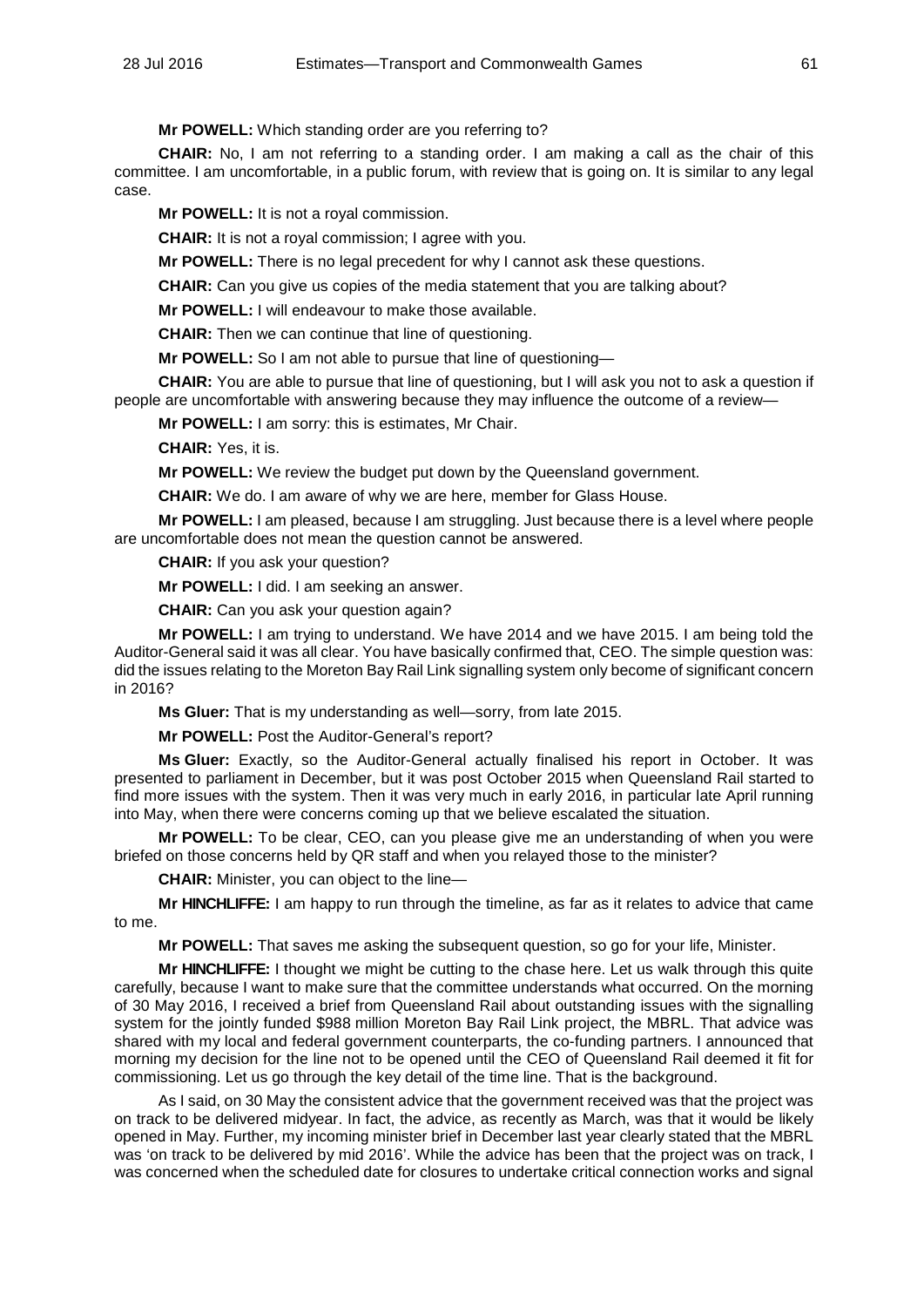testing for the MBRL was postponed. This, to me, was a red flag. That is why I sought separate advice, separate written briefs, from both the Department of Transport and Main Roads and Queensland Rail. That request was made on 9 May 2016. I received those initial briefs and requested a meeting with the DG and the CEO. That meeting occurred on 17 May 2016.

As a consequence of those initial briefs and the subsequent meeting, I instructed the department to provide Queensland Rail with all commercial and technical information requested, in order to allow me to provide a final assessment on the status of the project. That was the advice Queensland Rail provided me, after they got all of the relevant technical and commercial information. They provided it to me on 30 May 2016. That is why it was on that date that I made the call and made the decision that we had to postpone the potential opening and put the matter into the hands of those people or the operators of the rail network to make the final call as to when it would be safe and proper for the rail line to be opened safely and to do so fit for purpose.

**Mr POWELL:** Mr Chair, I have a copy, or a partial copy—we are having some problems with the printer—of the media report I was referring to. It is dated 6 June 2016. It is an ABC News article, in which it quotes a Queensland Rail statement as saying—

Queensland Rail's signalling engineers participated in the technical evaluation of the Moreton Bay Rail Link signalling system in April 2014 and rated Ansaldo's MAcroLok system lower than the alternatives due to it not being type approved and Queensland Rail's lack of confidence in the technology being able to be implemented within the time frame required for delivery of the project.

I acknowledge that that is part of the initial identification of which system you go with. The report goes on to say that QR said it raised concerns in 2014, before construction started. I think that is where all of the confusion has arisen. Certainly I appreciate, Minister, that your time frame makes it very clear that this is a late 2015-16 issue. What has not assisted in this whole debate and discussion, which has been very public, has been this reference to comments in 2014. I provide that for you. I am happy to provide you with the rest of it when we can get it printed.

**CHAIR:** Do you want to table it?

**Mr POWELL:** Chair, you requested it. It is your call whether or not you want to table it.

**CHAIR:** No-one wants the rail link opened more than I do, I assure you. It runs right through my electorate.

**Mr POWELL:** I have concluded that line of questioning.

**CHAIR:** We will have copies made for everyone. We will move to government questions.

**Mr PEGG:** With reference to Budget Paper No. 3, the Capital Statement, page 115, can the minister please inform the committee of investment being made in rail rolling stock?

**Mr HINCHLIFFE:** We have made some reference already today to the state government's investment of some \$417.9 million towards the delivery of 75 new six-car sets over the next five years and the construction of a new maintenance centre at Wulkuraka and the services pertaining to that over a 32-year period, totalling some \$4.156 billion. The New Generation Rollingstock is being constructed by the Qtectic consortium led by Bombardier.

As the safety of our commuting public and transport workers is a No. 1 priority for my department and our government, every aspect of the NGR, the New Generation Rollingstock, will undergo extensive testing to make sure they meet Queensland Rail's operational and safety standards. Following this comprehensive testing, the first NGR is expected to enter the South-East Queensland passenger rail network in late 2016.

As the new trains begin to roll out across the network there will be a boost in the overall size of the SEQ rail fleet by 30 per cent. Commuters will notice the new and improved features, including wi-fi, better seats with more leg room, wider aisles, an accessible toilet with a baby change table and internal and external CCTV cameras to enhance safety and security for passengers and staff.

Commuters have been considered in the train's design and train drivers have been consulted through the design process, resulting in a more spacious cab and ergonomically designed consoles. I am proud to say that the government is delivering such advanced new trains. It is great that we will be seeing commuters able to use them in the coming months.

The new generation rolling stock project will support about 500 full-time jobs in South-East Queensland, including 131 positions for the management, design and commissioning of the trains, 215 positions for the construction of the Wulkuraka maintenance centre west of Ipswich and 150 ongoing full-time jobs at the Wulkuraka maintenance centre. There will be up to 1,500 indirect jobs supporting the project.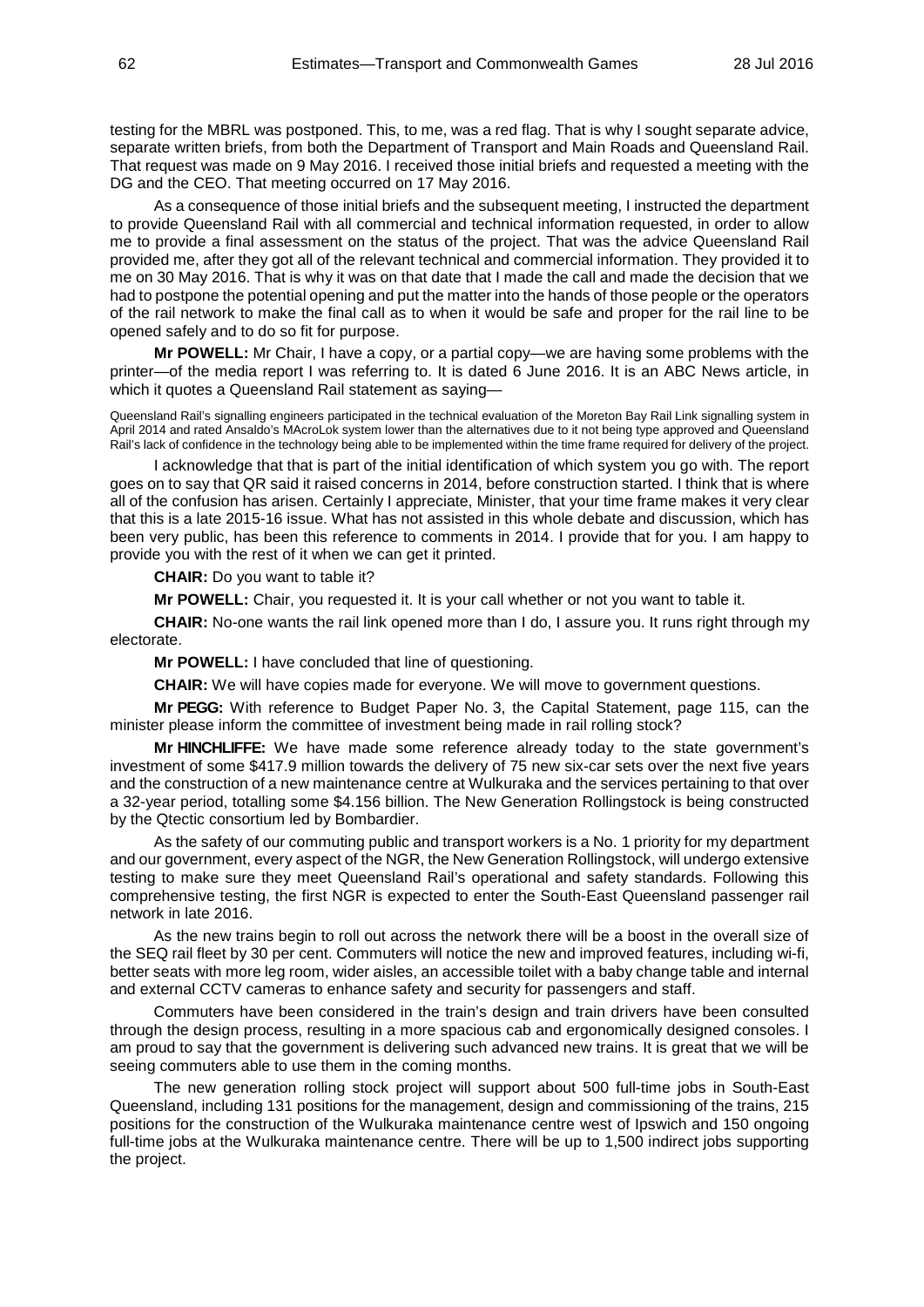The project began under the previous government when we were in opposition. Labor raised a number of concerns around the project at the time. The member for Indooroopilly could have maximised the benefits for Queensland jobs by requiring the trains to be manufactured in Queensland, but he allowed the project to go ahead with jobs going to India instead. While that cannot be changed, it is important to remember that the Labor government's preference is always to put Queensland first and well before any other state or country.

I am pleased that we are seeing the benefit and the input of this new rolling stock to our network, but I think it would have been nice to have seen it happen a different way. That is the way it is happening. It is good to see that it is being managed and delivering great outcomes for the employees at Wulkuraka.

**Mr WHITING:** With reference to Budget Paper No. 3, Capital Statement, at page 115, can the minister please inform the committee of the jobs created by the capital investment in transport infrastructure and services throughout Queensland?

**Mr HINCHLIFFE:** On top of talking about those jobs created in relation to new generation rolling stock, I reiterate that providing jobs and skills is clearly a high priority for the Palaszczuk government. I can assure you that it is my No. 1 focus as transport and Commonwealth Games minister. This is a government that believes in the dignity of work and creating jobs instead of slashing them, like we saw with other experiences in recent times.

Last year Queensland Rail employed 24 new apprentices and trainees in trades, including electrical, mechanical, carriage building, painting, black smithing and carpentry. The new Rail Training Centre of Excellence is a pivotal part of its training program. Some 300 Queensland Rail employees will take part in a range of training activities every year at that facility. This will also allow for TAFE students to have unique access to rail based training, which will open up further career possibilities for people studying a relevant trade.

The centre will enable SkillsTech to introduce a number of new rail specific fields to its curriculum, including rail transmission and distribution and transport and logistics. It was great to be able to visit the Rail Training Centre of Excellence adjacent to the Acacia Ridge SkillsTech with the training minister, Yvette D'Ath, earlier this year.

It will also support existing trade training requirements, such as those in electrotechnology, engineering, metal work and fabrication. These skills are essential to ensuring that our next generation of tradies are equipped with the skills that they need, particularly to support our transport industries.

As I have made mention, 150 jobs are being delivered as a result of the new generation rolling stock project in Ipswich. As I said earlier too, a thousand constructions jobs are being created in relation to Gold Coast Light Rail stage 2. Importantly, there are 200 jobs being created as part of the \$163 million Coomera to Helensvale duplication project.

I am pleased to advise that the \$40 million regional rail network infrastructure upgrade, improving tunnels and bridges, will support a number of jobs in our regions as will the \$100 million north coast line capacity upgrade. These are just a few of the highlights that show how the Palaszczuk government's investment in transport and infrastructure in Queensland is helping to create jobs.

It is also important to note that in South-East Queensland the proposed Carindale station and busway approaches and the East Busway Coorparoo to Capalaba project were removed from QTRIP by the previous government. They are missed opportunities. I am keen to look at how to respond to the opportunities for developing our network and supporting jobs through the process.

**Mrs MILLER:** I have a question in relation to bridge strikes. I understand that from 1 April this year there have been about 18 bridge strikes affecting the South-East Queensland rail network. Apart from the very serious safety concerns for the drivers of these trucks, it also disrupts public transport rail as well as buses—and car travel. I want to know what is being done to educate these heavy vehicle drivers and also drivers who hire trucks—in other words, those who are trying to save money and hire furniture removal trucks? They really do not understand the height of the trucks and that is why they are getting into trouble. What are you doing to assist in relation to these matters?

**Mr HINCHLIFFE:** Safety is the No. 1 priority that we have right across our transport network. Obviously those bridge strike incidents cause a great risk to safety, first and foremost. That is the most worrying thing about them. As you say, they also result in very costly damage and frustrating delays for road and rail users. They can be very dangerous. We want to try to prevent these incidents as much as possible.

I am advised that during 2015-16 there were some 38 bridge strikes on the South-East Queensland rail network. Bridge strike incidents commonly involve people who have a larger load than usual or, as you say, are rental truck drivers who are not experienced with over-height vehicles. That is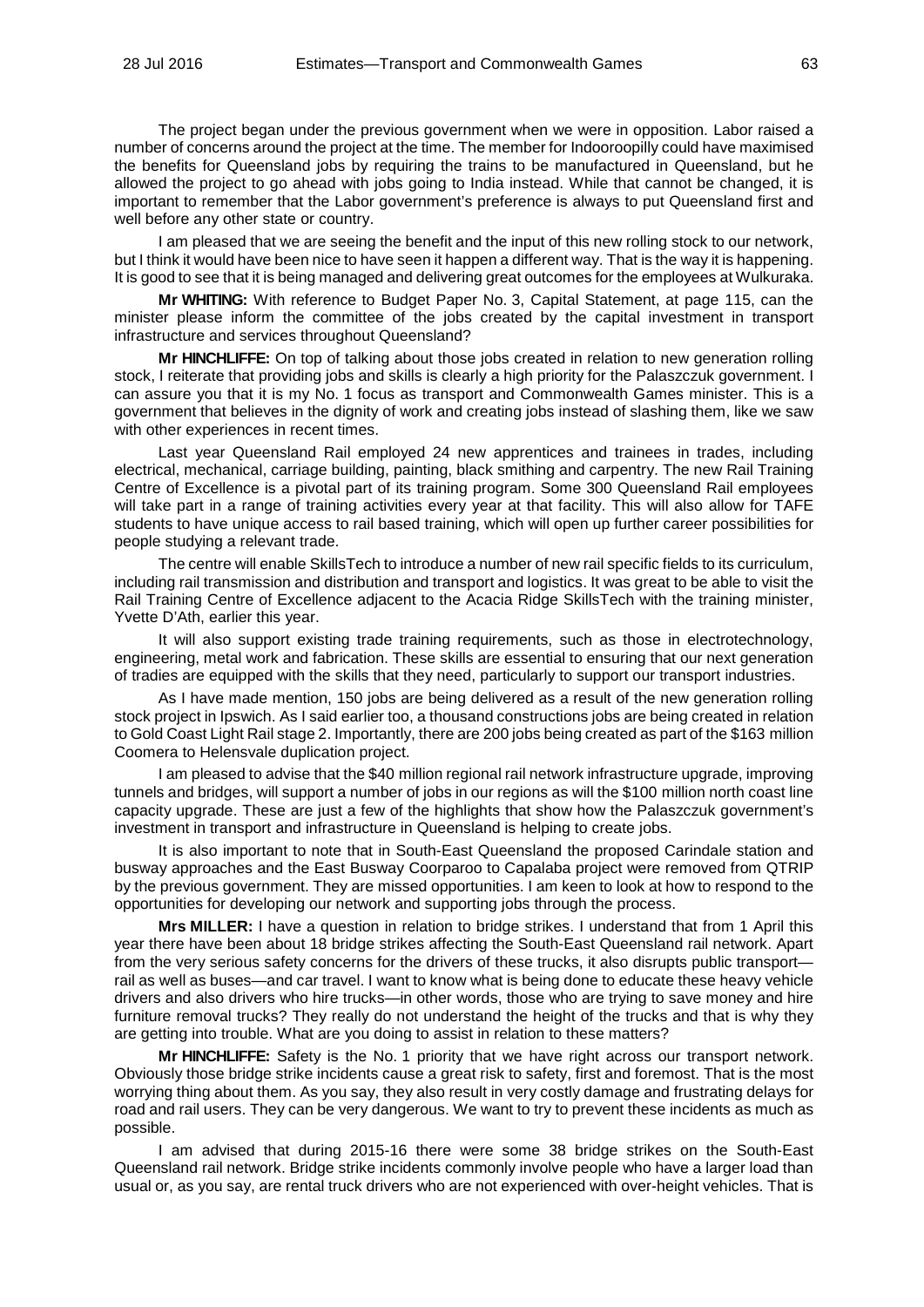the recurring theme. It is a very significant issue that is dealt with by Queensland Rail in particular ways. I will make mention of those before asking the director-general to respond more generally from a road safety and road network point of view.

Queensland Rail is committed to reducing the likelihood and impact of the bridge strikes through engineering solutions and also working with police on enforcement. Queensland Rail is installing protection beams at a number of rail bridges across the South-East Queensland network where they are recording a high rate of strikes. Those protection beams are designed to stop over-height vehicles before they reach the rail bridge, eliminating the potential for a bridge strike. That improves road safety for a whole range of users across the network.

Since August 2015 protection beams have been installed at Allwood Street Indooroopilly, Price Street Nambour and Woombye Road Woombye. Works to install protection beams at Muriel Avenue Moorooka will commence in the coming months. I understand there are protection beams being designed for Bertha Street Goodna—

**Mrs MILLER:** Thank heavens.

**Mr HINCHLIFFE:** Pine Street Wynnum and Alma Street Dakabin. We have seen that one together, Mr King.

**CHAIR:** It is dangerous.

**Mr HINCHLIFFE:** They are being designed for Countess Street Brisbane and Oxley Road Oxley. I will ask the director-general to add some comments from a more general road network perspective.

**Mr Scales:** All the approaches to anything on a state controlled road are signed to say that there is a low bridge and signed a long way back. The driver should have adequate and sufficient warning before they get there. I have seen stickers in cabs in various cabs I have been in. They have yellow stickers to tell people the height of the vehicle. They are in certain four-wheel drives. I have seen them in larger vehicles above 4.5 tonnes.

It depends largely on the driver. It is anecdotal—I do not have any facts for this—but the issue is that drivers are either off route or new to the area. We do as much as we can on the signing. As the minister said, we have protection beams. I have seen hoops on roads with steel tubes so if the driver hits that they will at least hear a noise before they get to the bridge. We do everything we can, but we are always looking for new ways to improve safety on our roads.

**Mrs MILLER:** I do not mind if you take it on notice, would you be able to give me a time line for when the Bertha Street construction is going to start?

**Mr HINCHLIFFE:** Definitely. My advice is that it is being planned and designed, but we will get back to the committee and you personally about the time frame.

**CHAIR:** You have covered this a little, but can you further inform us on the changes to public transport fares in the 2016-17 financial year?

**Mr HINCHLIFFE:** As you say, I have, in passing in relation to other matters, made reference to the Queensland government's Fairer Fares package, but I am keen to go through some of the detail. It is a very important part of the budget which I am sure the committee will want to reflect on in detail in its report to the parliament.

The Queensland government's Fairer Fares package will benefit more than 93 per cent of public transport users and provide real cost-of-living relief for people across South-East Queensland from January 2017. Our Fairer Fares for South-East Queensland package unveiled last month represents the largest improvement to public transport fares in a decade, since the rollout of go card and integrated ticketing. This government said it would act on reducing fares, and we are doing exactly that.

The key fare reforms to be introduced in January 2017 are: cheaper fares across all travel zones; 23 travel zones cut to eight; 20 per cent off-peak discount being extended from 3 am to 6 am; children aged between five and 14 with a child go card travelling free at weekends; the one, two and free incentive for seniors and pensioners staying; and the nine and free incentive replaced with eight and 50 per cent. Concession fares for Queensland jobseekers and asylum seekers will also be implemented from 2017, pending discussions with the relevant federal agencies.

We will also form a Public Transport Fares Advisory Panel to give independent advice on future fares, products and ticketing. Overall, fares across the South-East Queensland network will be cut by an average of 18 per cent. This means many public transport users will save several hundred dollars a year—some even more. For example, a Gold Coast customer who is travelling from the Southport tram station to the Coolangatta surf club-if they were doing that regularly, like a commuter throughout a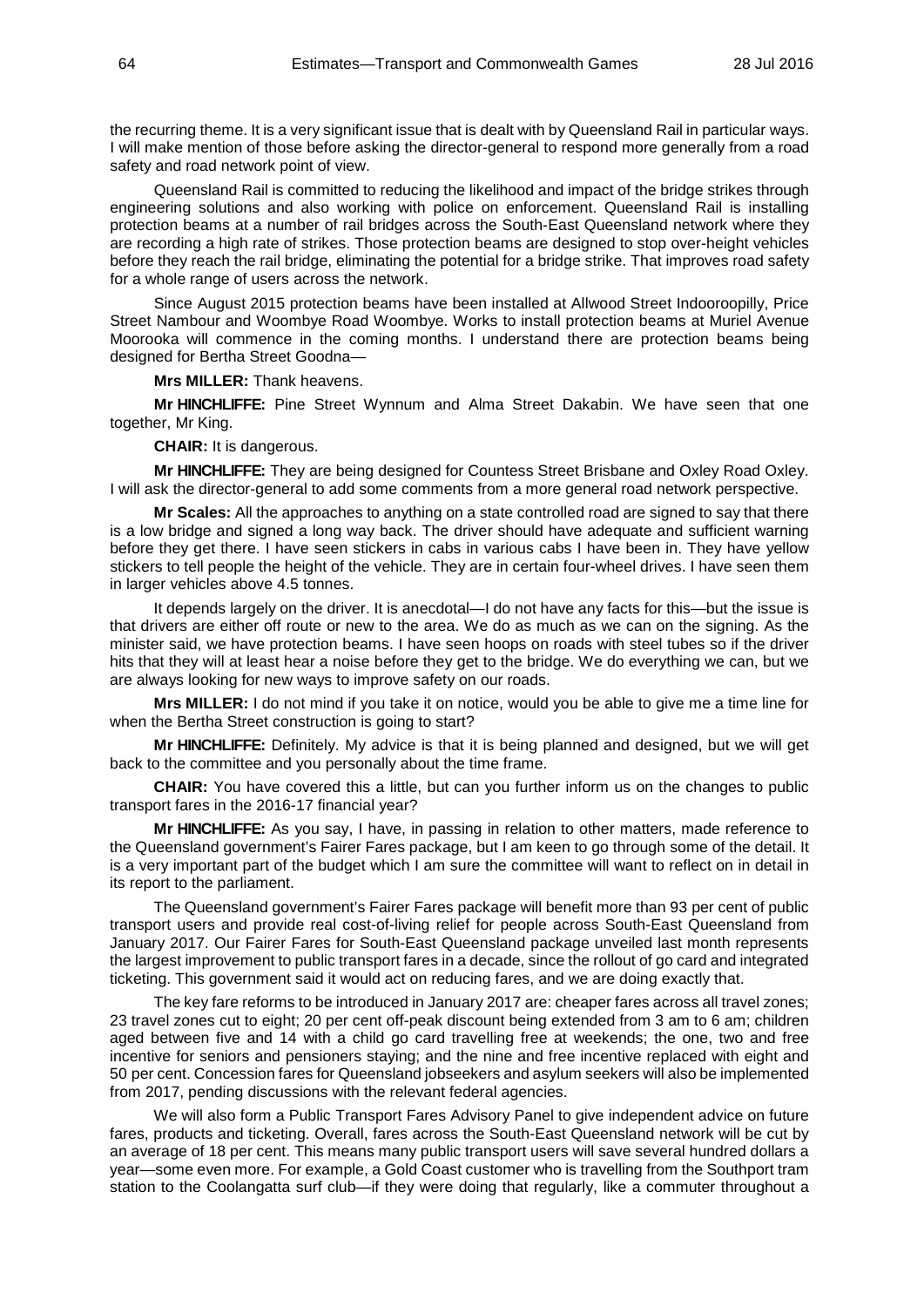year—could save up to \$1,205.28 a year because it is now two-zone journey, down from a six-zone journey. Having fewer zones means larger zones and up to 40 kilometres in some outer zones. This means customers will pay less for local travel within their regions, as well as for longer trips. This is in addition to the fares freeze in 2015 and 2016.

Since the government's Fairer Fares package was announced in June, the community feedback has been overwhelmingly positive. There have been some 27,000 visits to the Fairer Fares web pages on the TransLink website and 37,000 uses of the new fare calculator, and 3,200 customers have also provided direct feedback, which is being considered as part of the final report to government. These fare reforms are great news for all Queenslanders and particularly those in the south-east. They will ease cost-of-living pressures while growing public transport patronage and reducing traffic congestion. It is also important that we acknowledge that fares in regional Queensland will be frozen for the next 18 months as part of the Fairer Fares package.

**CHAIR:** I call the member for Redlands.

**Mr McEACHAN:** My question relates to Fairer Fares. I am wondering if you could outline why residents of the Southern Moreton Bay Islands jumped to zone 5 when their mainland counterparts, fellow Redlanders, are all in zone 3?

**Mr HINCHLIFFE:** I thank Mr McEachan for his question. As I have just highlighted, the Fairer Fares package delivers benefits to 93 per cent of public transport users in South-East Queensland. It is a real benefit and a boon to those users. Let us run through the impacts on the Southern Moreton Bay Islands of the way in which our public transport system works and the fare structure operates at the moment.

Under the current public transport fare zone structure, Southern Moreton Bay Islands is located in zone 12. Under the new proposed structure, it will be in zone 5. This will bring down the adult peak period go card fare for those travelling to the CBD, for instance, from \$10.75 to \$10.32, a saving of some 43 cents per journey. For a Southern Moreton Bay Islands resident travelling to work in the CBD every day, this represents an annual saving of more than \$185. The impact of the package for the Southern Moreton Bay Islands was fully considered as part of the comprehensive and independent review, and that was deemed to be the fair and appropriate outcome.

Equally, it is important to understand the impact on local journeys. Local journeys are a big part of what happens in the Southern Moreton Bay Islands. Not in my current role but in former roles I have visited the Southern Moreton Bay Islands and met with a lot of residents there and heard their cries and requests to be included in the TransLink network, and it is great to see it part of the TransLink network now. For local journeys, Southern Moreton Bay Islands residents will also enjoy significant savings. For example, a trip from the Russell Island post office to the Redland Bay ferry terminal will be about 73 cents cheaper under the Fairer Fares package, based on an adult go card peak fare. If they are doing that on a regular basis, which a lot of people are, that will be an annual saving of some \$315.36.

Given the island commute can mean early starts, the other element of the Fairer Fares package, as I was alluding to earlier in answer to Mrs Miller, which is the extension of off-peak to 6 am, will mean three of the early inbound ferries departing the islands will now be classified as off-peak travel, providing a new saving of a further 20 per cent off their fares. Southern Moreton Bay Islands residents will no doubt benefit from that as a significant element.

Let us be clear: the Queensland government spent approximately \$6.3 million in subsidy for the provision of Southern Moreton Bay Islands ferry services in 2015-16. With approximately 1.2 million passengers using the ferry service per annum, I think this is a really good demonstration of the way in which the state has been making sure that there is affordable accessibility to the mainland. We are making those fares cheaper.

**Mr McEACHAN:** There is no doubt that that is the case, but that was not really the essence of my question. My question goes to the discrepancy between mainland Redlands as being in zone 3 and islanders being in zone 5. For context—and I appreciate that you have been over there—you will know that the Southern Moreton Bay Islands has been identified as an area of persistent disadvantage in Australia. In conjunction with that, more than any other community in Queensland they are reliant on public transport. Apart from the barge or swimming, you do not really have that many options. Treating Southern Moreton Bay Islands Redlanders the same as mainland Redlanders would make an enormous difference to their bottom line in terms of money in their back pocket. I would urge you to consider in the process of the review why there is that discrepancy between mainland Redlanders and island Redlanders.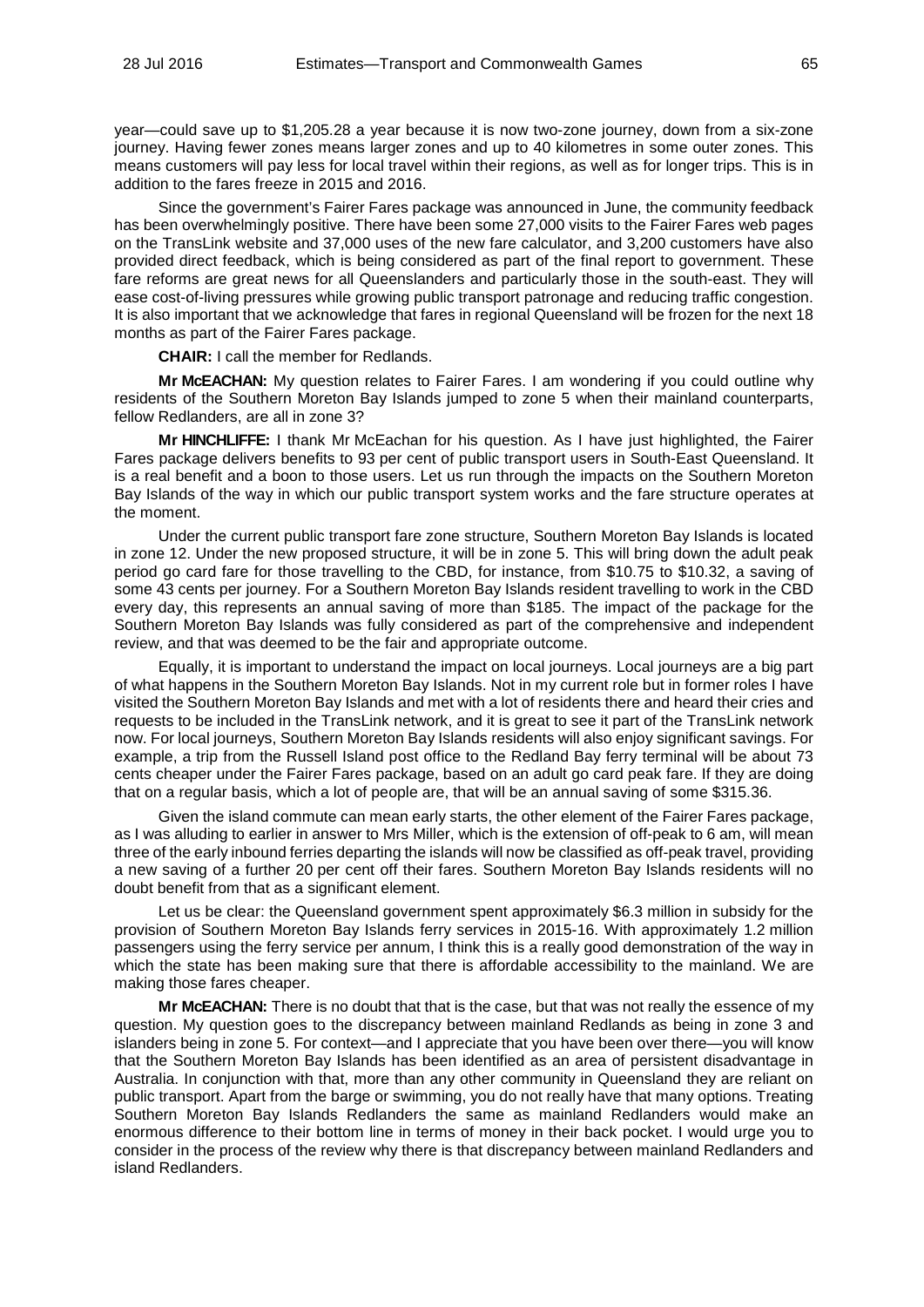**Mr HINCHLIFFE:** I thank Mr McEachan for his question. I want to note a couple of further issues to put the whole of this into context. Let me preface that by reiterating that we are taking on board the range of feedback, and that includes your representations to me that have occurred before today. Obviously these matters will also be on record, and I invite the committee to make whatever reflections it needs to make. We will take those on board in terms of the final review and determinations of the final nature of the Fairer Fares package.

There are a number of things we have had to balance in this. Let me go through some of the issues that impact on that and relate to the Southern Moreton Bay Islands. Firstly, let us be clear that it was a recommendation of the independent task force that the Southern Moreton Bay Islands be put into a new zone 5. Secondly—and I note Mr McEachan's protestations on behalf of the residents of the Southern Moreton Bay Islands about the historic and enduring disadvantage that is experienced by people in relation to the Southern Moreton Bay Islands—one of the reasons we took the further decision, the sometimes difficult decision, to extend concessions to people who are jobseekers was in relation to addressing the disadvantage that is experienced by a number of people who need to have access to our public transport system in order to try to overcome disadvantage. There is a significant benefit there to a number of people in the Southern Moreton Bay Islands as a consequence of that measure.

The final point I note is that all inter-island trips that are part of the network are free. They are free trips. There is a significant advantage and experience that is subsidised already by the rest of our network and all Queenslanders that is extended to Southern Moreton Bay Islands residents at the moment. That needs to be taken into account in terms of how you balance the decisions that are made. Having said all of those things, let me reiterate that, as we will be taking on board all of the feedback from those 3,000-odd passengers and others who have made comments and given feedback in relation to the proposed Fairer Fares package and where the boundary lines fall, I will take the representations made by Mr McEachan on behalf of his constituents into account.

**Mr McEACHAN:** Thank you, Minister.

**Mr POWELL:** Continuing along with the Fairer Fares package, the minister in his previous answer to a government member referred to the fact that 93 per cent of passengers were better off. Can the minister outline some of the situations where the seven per cent are worse off?

**Mr HINCHLIFFE:** Let us break down the seven per cent. There are four per cent for whom there is no change. There are four per cent for whom it makes no difference, so 93 per cent are better off and four per cent will see no change. Therefore, we are talking about three per cent for whom there is some negativity. That negativity generally comes down to the issue of the move away from—and this was one of the clear recommendations from the task force—the mode of '9 and free', nine trips and then free travel, to 'eight and 50 per cent'.

For the vast majority of people who are commuters who are travelling to and from work and in the current system are achieving their nine trips on a Friday morning and then travelling for free on Friday afternoon, there is no difference when compared to the vast majority of those same people in the future system under the Fairer Fares package achieving their eight trips on Thursday evening and then travelling at 50 per cent for their Friday commute. Equally, taking into account that a significant number of those people might get extra benefits through the extension of the off-peak time—those sorts of things—that is why the majority of those people end up in the 93 per cent.

The three per cent are generally those people who have been utilising the '9 and free' quite extensively. Let us be clear: some of the data and observation that informed the task force and evidence that was brought before the task force was that there was a small group—and obviously you are talking about a group within three per cent of all current users—who were actively, let's say, taking the most benefit from the system.

**Mr POWELL:** Taking advantage of the system.

**Mr HINCHLIFFE:** Taking advantage of the system.

**Mr POWELL:** Making the most of it.

**Mr HINCHLIFFE:** Indeed. Whether those travel patterns would continue under the new Fairer Fares package of 'eight and 50 per cent' is another thing. On the straight-out matter, that is where the three per cent lies.

**Mr POWELL:** Minister, can you confirm the anticipated cost of this package?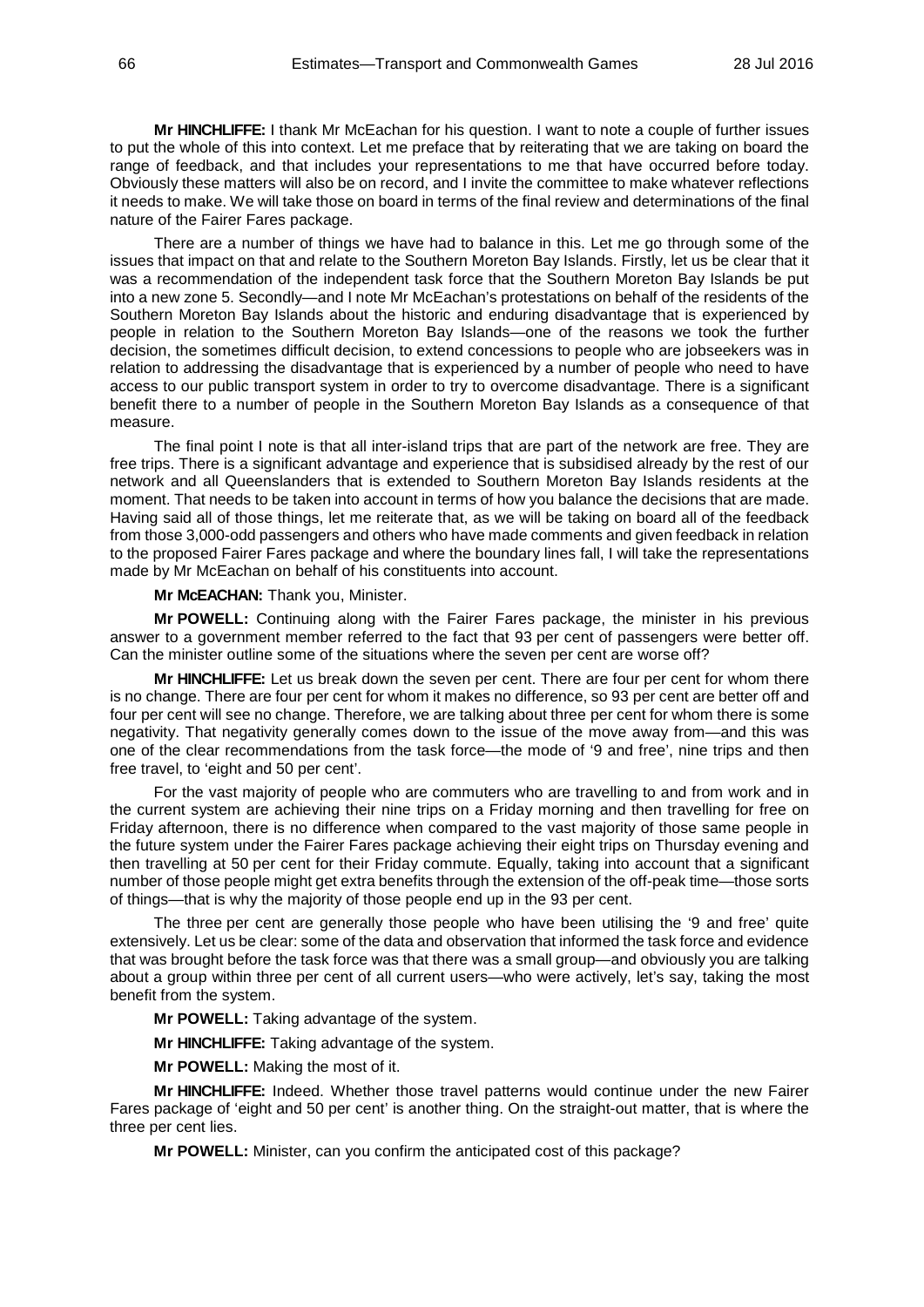**Mr HINCHLIFFE:** Yes. The anticipated result of the change to not only the reduction in the number of zones and the reduction in fares but also the extension of the—

**Mr POWELL:** The 'eight and 50'.

**Mr HINCHLIFFE:**—all of those different factors but also the extension of the concession to jobseekers and asylum seekers is projected forgone revenue of \$229.9 million per annum.

**Mr POWELL:** Per annum.

**Mr HINCHLIFFE:** Sorry, over four years.

**Mr POWELL:** \$230 million over four years.

**Mr HINCHLIFFE:** Over four years—sorry, over the forward estimates.

**Mr POWELL:** I acknowledge that that is revenue forgone.

**Mr HINCHLIFFE:** That is revenue forgone. I want to make the point for the committee's sake that that is revenue forgone based upon a very, very conservative patronage increase.

**Mr POWELL:** Of what per cent, Minister?

**Mr HINCHLIFFE:** It is an elasticity rate of 0.175. That is quite conservative. I am happy for the director-general to expound on that further. We are generally very keen and up-beat about the difference that this Fairer Fares package will make to patronage numbers, as I was alluding to earlier. Affordability has been year in, year out identified as being one of the key barriers for people becoming and continuing as patrons in our public transport system. I would be happy to hear the director-general comment on that further.

**Mr POWELL:** Before he does, is Treasury compensating your department for that foregone revenue?

**Mr HINCHLIFFE:** Part of the package was that we committed to find the savings to deliver for this, and that is part of the agency's confidence around what we can do to see a higher uptake of patronage, but we also have confidence around the identifiable savings that can—

**Mr POWELL:** Perhaps as the director-general expands upon that he might also expand upon the savings that he has identified to fund it.

**Mr Scales:** Thank you for the question. The elasticity of 0.175 is incredibly low. On current patronage figures, it is only allowing for two million additional trips a year which we think is incredibly conservative. On the savings that we have identified moving forward, we have a system called Trails, which is our licensing system on which we were going to spend a lot of money to upgrade. The existing system is very clunky, but it is very safe if it keeps on going. We have pushed Trails back to beyond the forward estimates. We will not be modifying our offices in Rockhampton. My staff will have to put up with what they have. There is a Mackay customer service centre that we were going to completely rebuild. That goes back beyond the forward estimates as well.

We have talked a lot today about new generation rolling stock. The new generation rolling stock appears with maintenance attached to it. In the forward estimates we have maintenance budgeted for all trains, so there is a saving there. Similarly, we have depreciation on the new generation rolling stock. It is catered for with the existing fleet. NGR obviously has a different depreciation profile, member for Glasshouse, because it is brand-new kit. Those alone will help towards the projected revenue forgone.

Again, these are estimates. What we have tried to do is make sure that we are not disadvantaging anybody across Queensland with those projects I have identified. We are also making sure that we use an incredibly small elasticity figure. As the minister has outlined, 93 per cent of people are better off. Four per cent are no better and no worse off, and the three per cent beyond that have perhaps taken advantage of nine and three.

**Mr POWER:** The short version is that if patronage growth exceeds your elasticity figure your staff in Mackay and Rockhampton get their upgrades. If it doesn't, they do not?

# **Mr Scales:** Correct.

**Mr COSTIGAN:** Minister, earlier in your remarks you touched on public transport in Queensland being not just in the south-east corner. You are bringing TransLink to the city that I represent, Mackay. How much is it going to cost?

**Mr HINCHLIFFE:** In terms of the specifics of the budget and how much the delivery of the TransLink system and network to the Mackay region will cost, I refer that to the director-general.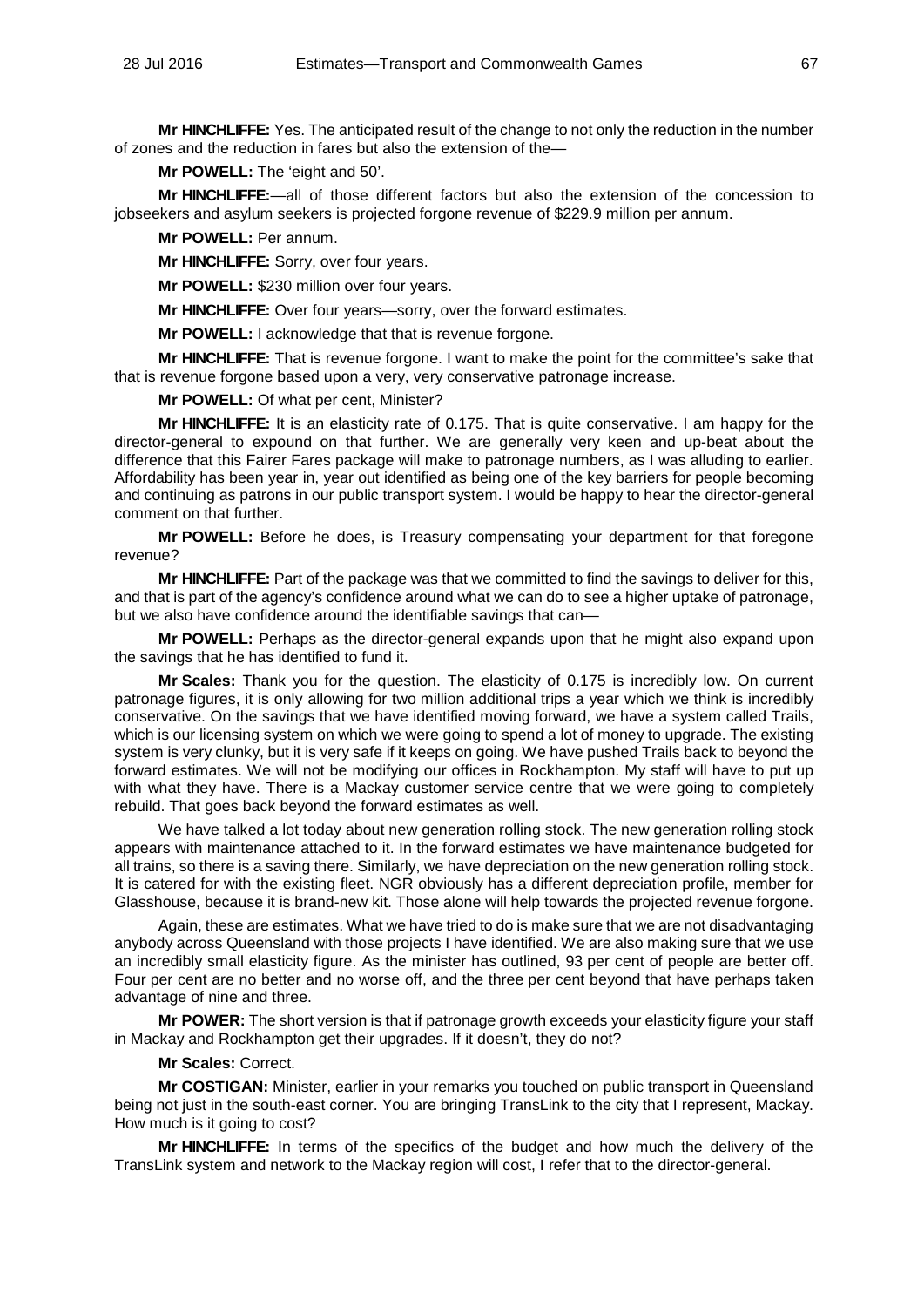**Mr Scales:** On the costing side, a lot of it will be branding. The QConnect brand will disappear, in effect, and you will have a TransLink brand. I alert the chair and the committee to the fact that we have something called new generation ticketing. As we change out of the smart card system that is in the south-east corner, we want to extend it to other places in the state. We are trying to use the TransLink brand in your area but also in Mackay and other areas. Effectively, it is more about extending the brand beyond the south-east corner.

We also have a draft regional investment strategy that we are moving on with. We are also working with local areas to make sure we have local plans. We are looking at route alignments, the brand, as I have said, and community consultation. All of those things will be taken up within our existing budgets, but the objective of the exercise is to get a better service not just in the south-east corner but elsewhere as well.

**Mr COSTIGAN:** Minister, I have a question regarding an area of interest to me, and that is the Townsville eastern access rail corridor. As you would be well aware, the Commonwealth has pledged \$150 million for this project. Where is your money for a business case relating to this project?

**Mr HINCHLIFFE:** The situation in relation to the business case for the Townsville eastern access corridor is that we have offered to co-fund the development of the business case with the Commonwealth government. We are awaiting their formal response, but let me say to you that I had a conversation with the reaffirmed federal transport minister, Darren Chester, on Tuesday and he was very positive about their commitment to meet us halfway on the business case. That would be in the order of \$3 million from each government to fund the development of the business case. He was very positive about that, but to be clear I have not had formal confirmation from the Australian government yet that that has been committed to. Clearly, that is a small amount out of the rather large amount that the Australian government committed to in the lead-up to the federal election. Equally, it is important to note that even the large amount that they committed to does not go close to a project that we think would cost upwards of around \$600 million, but we need to have a business case to understand that.

**Mr COSTIGAN:** Minister, you may well say that, but that is the big picture project.

**CHAIR:** Minister, have you finished answering the question?

**Mr HINCHLIFFE:** Yes, I have.

**Mr COSTIGAN:** Minister, with due respect, that figure you are quoting that has been bandied around would pay for the start of the project and a lot more. I think the people who are advocates of the project want to see a start made and I think that is an inflated figure, with due respect.

**Mr HINCHLIFFE:** I will be in Townsville this weekend—

**Mr COSTIGAN:** Won't we all?

**Mr HINCHLIFFE:** I am not going to the races or the football, but I will be in Townsville this weekend. I am confident that the people of Townsville will have some very good news from the Queensland government about reiterating our commitment to funding the business case. I am very confident that we will have a matching agreement from the Commonwealth.

**Mr PEGG:** Minister, I refer to page 14 of the SDS relating to Traveltrain services. Can you please outline the government's commitment to regional rail services in Queensland?

**Mr HINCHLIFFE:** The Palaszczuk government is fully committed to our regional travel and tourism rail services. We provide high-quality services right across this state, and I am not ashamed that we invest heavily in our regional areas. Our regional services—the *Spirit of Queensland*, the *Spirit of the Outback*, the Rockhampton tilt train, the Bundaberg tilt train, *The Westlander*, *The Inlander* and *The Gulflander* are vital to our public transport and tourism network. Running services in regional areas costs money. That is the reality, but public transport is a public good. It benefits not only the people who use it but also the wider community through connecting people to each other and places that they need to be to enjoy a high quality of life. This government is not going to apologise for its dedication to ensuring Queenslanders have a high quality of life.

If you want to run services that benefit the elderly, the vulnerable and other low socio-economic groups of people, it comes at a price. Early on in my time in this portfolio I had the pleasure of travelling to Gladstone on the tilt train. In my carriage there was a woman travelling for medical reasons after receiving treatment in Brisbane. It is this type of travel, in addition to the vital tourism services, that makes our regional rail network so important. When we want to boost regional tourism, you need to have regional tourist products and a great example is running high-quality services like regional heavy rail.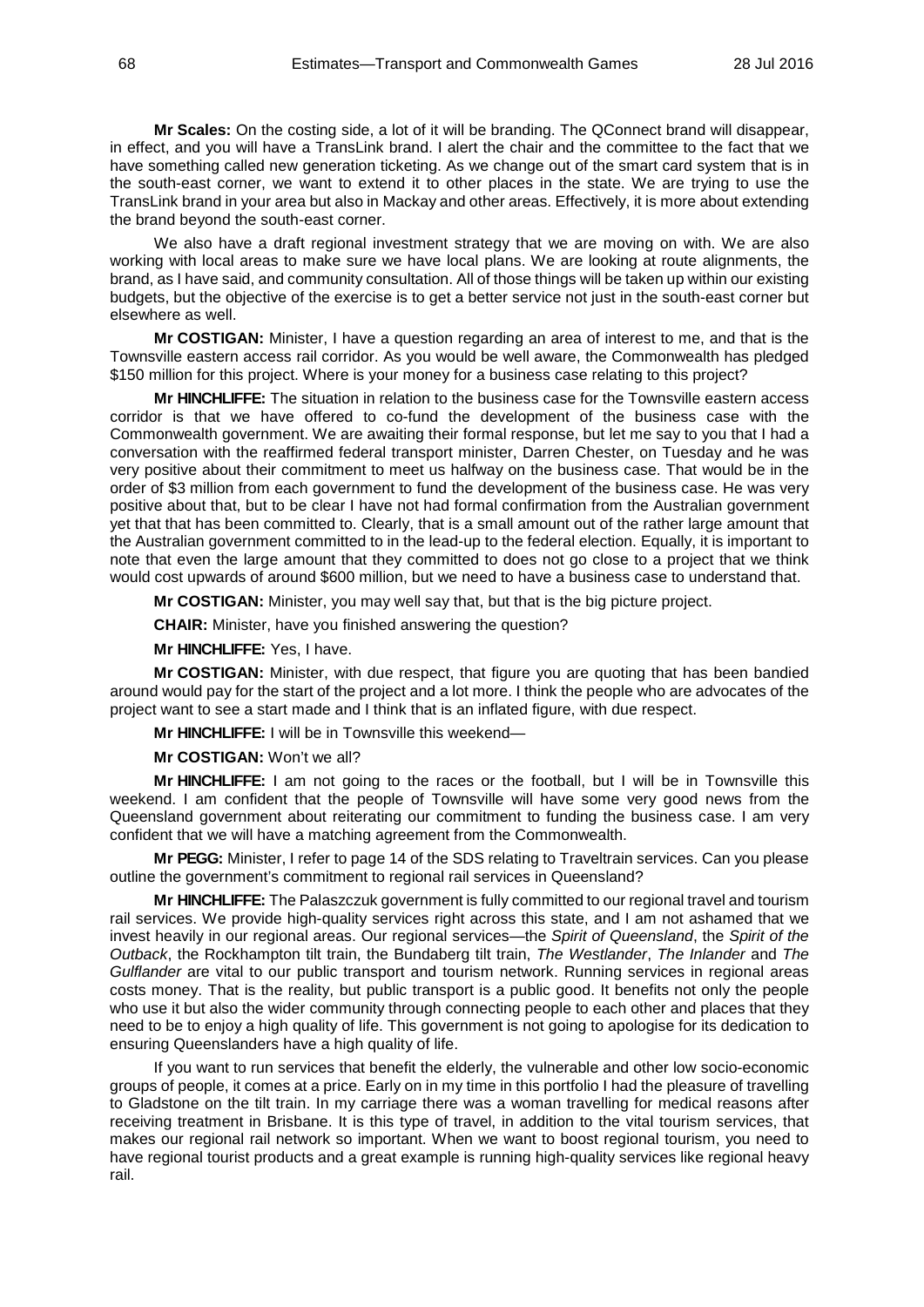Government is about making choices. This government stands up for all people from all over Queensland. The committee might be aware that questions on notice were answered by me yesterday detailing the level of subsidy per passenger on those regional services. What it showed is that, with lower patronage and fixed costs from QR, the level of subsidy per head goes up. I was pleased to demonstrate that simple maths to the LNP. Frankly, I was surprised to see that as a non-government question because if the answer or response from the LNP is the level of subsidy per passenger is too high that leads you to only one place: yet again the LNP want to cut regional services. I want to improve them. I want to get more tourists and more passengers on to them.

I have told the chair of Queensland Rail that it is a priority of mine, and QR has engaged with Deloitte's to make these services better. The nature of the question on notice should send shivers down the spine of regional and rural MPs, rural and regional towns and rural and regional people. Frankly, hasn't Tim Nicholls done enough to rub it into the National Party's nose that he won? Does he now want to embark upon a strategy of undermining government investment in rural and regional rail services? Today I have written to every mayor and every tourism provider along these routes to reassure them that the Palaszczuk government's commitments are to retain and improve these services over our time in government. Now the challenge is for the LNP to do the same: to make the same commitment. Anything short is code for a secret plan to cut regional rail services across Queensland in Bundaberg, Longreach, Gladstone, Rockhampton and Cairns.

Chair, there are a couple of points on questions that we have flagged, and I think the director-general has some updates to provide some extra information.

**Mr Scales:** Member for Glass House, you asked about those stations on the network that would take nine-car sets. The answer is Nambour, Caboolture, Gympie and Ipswich. In anticipation of the next question, the Cross River Rail stations at Boggo Road, Woolloongabba, Albert Street, Roma Street and Exhibition stations will also be designed as nine-car platforms. We have no plans at all for nine-car sets at this point in time.

On the rail freight impacts of Cross River Rail, the rail connection through Normanby is an important part of the rail freight network, particularly north coast line freight services. Design of Cross River Rail includes the delivery of an additional third track to support freight services through the section. The project will also allow additional rail connections through main yard to connect to the north coast line. No detailed modelling has taken place thus far, but the design and construction phase of Cross River Rail will provide the opportunity for the private sector to get involved and innovate to make sure we do not affect the operational network.

Finally, with the time available I have been unable to identify the budget difference on new generation rolling stock that the member outlined. If I could take that on notice, that would be fantastic.

**Mrs MILLER:** I have a question in relation to railway station car parking. Those that go along the Ipswich line are finding it even more difficult to park, particularly around Springfield Central and the Springfield train station. What they want is an extension of the railway line to Redbank Plains. Can you comment on any plans to extend the railway line through to Redbank Plains where I understand there are plans for around about 1,000 car parks?

**Mr HINCHLIFFE:** In relation to the Redbank Plains railway extension, the time frame for construction and commissioning of this rail infrastructure and this corridor is currently not known. It is not planned. It will be prioritised in alignment with the other infrastructure priorities across the state. That very much lends itself and responds to the demand and the growth in that western corridor. I know you know very well how dramatic that is, and I appreciate that as well. The Queensland State Infrastructure Plan identified Redbank Plains rail extension as a future opportunity. The corridor has been acquired. We have the whole corridor right through from Springfield out to Redbank Plains and back up to link into Ipswich. That corridor has been acquired—

**Mrs MILLER:** Yes, I know. We understand that there is not the population to go through to Ripley, but if we could get it through to Redbank Plains we would all be happy.

**Mr HINCHLIFFE:** I take that on board as part of the ongoing planning we need to do. It is better to deliver those broader opportunities and access to the heavy rail rather than building more and more acres of park 'n' ride. It is better to get the rail to the people who need it.

While I am responding to the question from Mrs Miller, I want to come back to Bertha Street, Goodna. The design will be finalised in October 2016. The tenders will go out in January. Construction will commence in the first quarter of 2017, with an anticipated completion in mid-2017.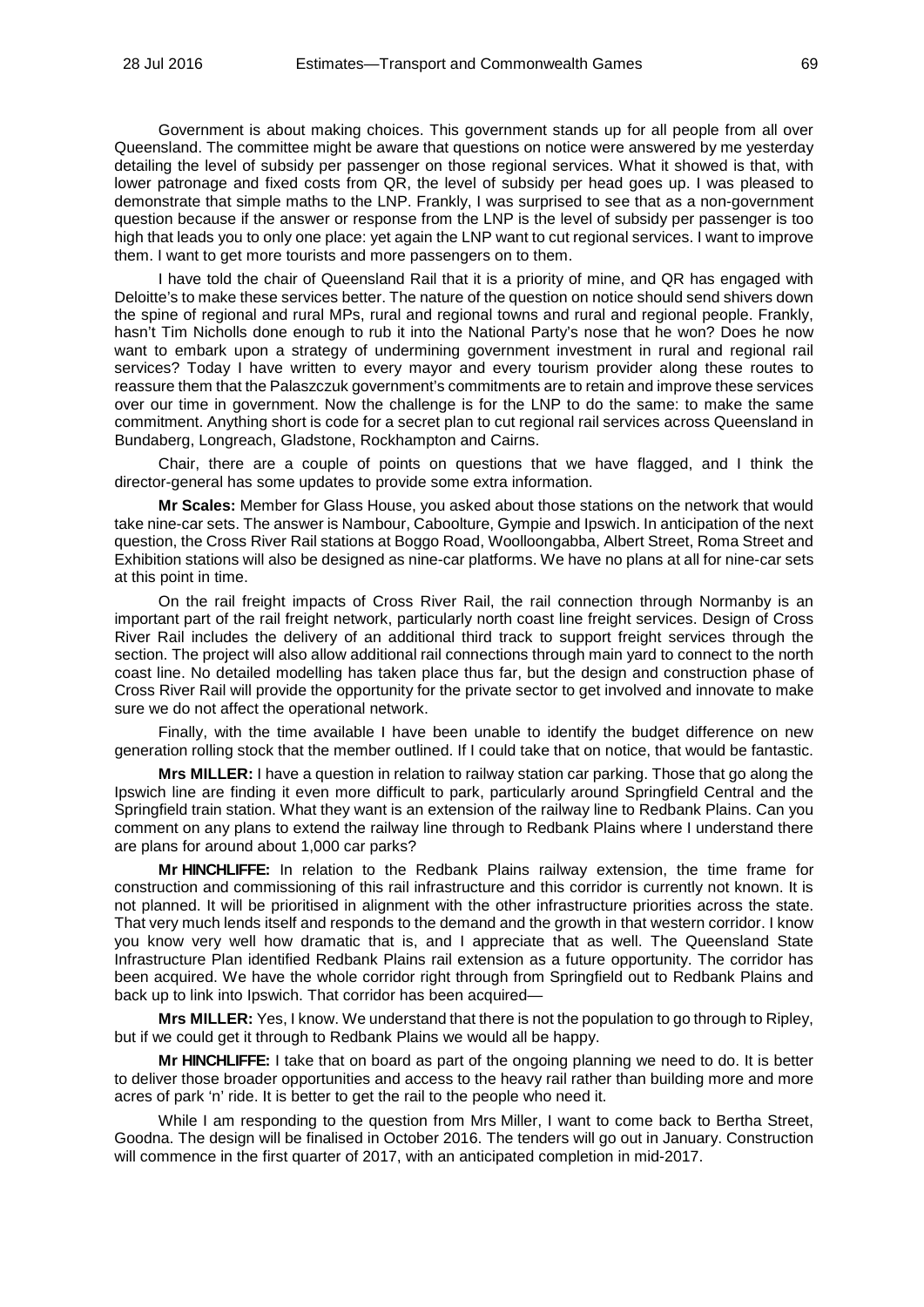**CHAIR:** Time has now expired. The committee will now take a break. The hearing will resume at 4.30 pm to examine the estimates for the minister's portfolio area of the Commonwealth Games. I thank everyone for attending.

**Mr HINCHLIFFE:** Before we completely conclude at this point and come back again, I want to thank all of the Department of Transport and Main Roads and Queensland Rail staff for their time and energy in preparing for today's hearing. I really appreciate all that they have done. My thanks particularly go to Neil Scales, Mike Stapleton, Miles Vass, Matt Longland, Ray Van Kuyk, Chris Mead, Don Bletchly and all of their teams. My thanks go to Helen Gluer and the entire Queensland Rail team. I also thank my office.

I want to particularly place on record my thanks and longstanding appreciation for the over 10,000 train, rail, bus, tram and ferry staff who make our entire public transport system deliver each and every day to the travelling public in Queensland. I also want to thank the 945 staff in our customer service centres around the state. I join with Minister Bailey in thanking the 1,112 road construction and maintenance crews, the 31 road safety officers and the 1,895 school crossing staff employed by the Department of Transport and Main Roads across the state. Their dedication is something that we appreciate and it needs to be expressed each and every day. I thank the committee for their attention.

**CHAIR:** Thank you, Minister. I thank everyone else for attending.

### **Proceedings suspended from 4.01 pm to 4.30 pm**

<u>ഇ.</u> **[CHAIR:](http://www.parliament.qld.gov.au/docs/find.aspx?id=0Mba20160728_163010)** Welcome back, Minister and officials. The committee will now examine the estimates for the minister's portfolio area of the Commonwealth Games. I would like to welcome John-Paul Langbroek MP, shadow minister for the Commonwealth Games and member for Surfers Paradise. I call the member for Surfers Paradise.

**Mr LANGBROEK:** I welcome officials and people from GOLDOC. I thank the committee for letting me be here today to ask questions. My first line of questioning is to the director-general and relates to page 14 of the SDS and staffing where it refers to the 101 staff in tourism and events development. Can the director-general advise the committee how many FTEs are in the Office of the Commonwealth Games?

**Ms Houghton:** The number that you see in the Service Delivery Statements is a combination of our tourism divisions and the Commonwealth Games divisions within the department. Currently, there are 61 FTEs in the Commonwealth Games division.

**Mr LANGBROEK:** My next question is to do with the same topic and I have a series of questions to do with page 14 of the SDS. Can you advise whether there has been any diminution of tourism and events development staff—in other words, prior to the 2015-16 budget, where there are 61 out of 101? Has there been a diminution of tourism and events development staff because of the build-up of Commonwealth Games staff?

## **Ms Houghton:** No.

**Mr LANGBROEK:** Could you advise how many FTEs are based in Brisbane and how many have a permanent allocation on the Gold Coast?

**Ms Houghton:** One hundred per cent of the staff that are in the Commonwealth Games division are based in Brisbane.

**Mr LANGBROEK:** All 61?

**Ms Houghton:** All 61 at this stage.

**Mr LANGBROEK:** I wonder if you could advise the committee, then, given that we have had a number of successive governments of both colours talking about regionalisation, why they could not be on the Gold Coast and drive up the M1 instead of driving down the M1?

**Ms Houghton:** The Commonwealth Games is obviously a huge logistical exercise. It is the second largest event in Australia. It is a \$2 billion investment and there are multiple partners with multiple roles involved in delivering the Commonwealth Games. As I am sure you know, the host city is the Gold Coast but there are also some events that are occurring in Cairns, Townsville and Brisbane. There are different roles that are played by all of the many different partners—there is TMR with the transport, there is GOLDOC obviously with the delivery of the games, there is Queensland Health assuring the health side of everything is covered off, there is the Queensland police and the list goes on. The role of my department is to effectively be the conductor of that orchestra and provide that portfolio framework management component. To do that, we need to be able to access many different partners and players, and it suits to be based in Brisbane.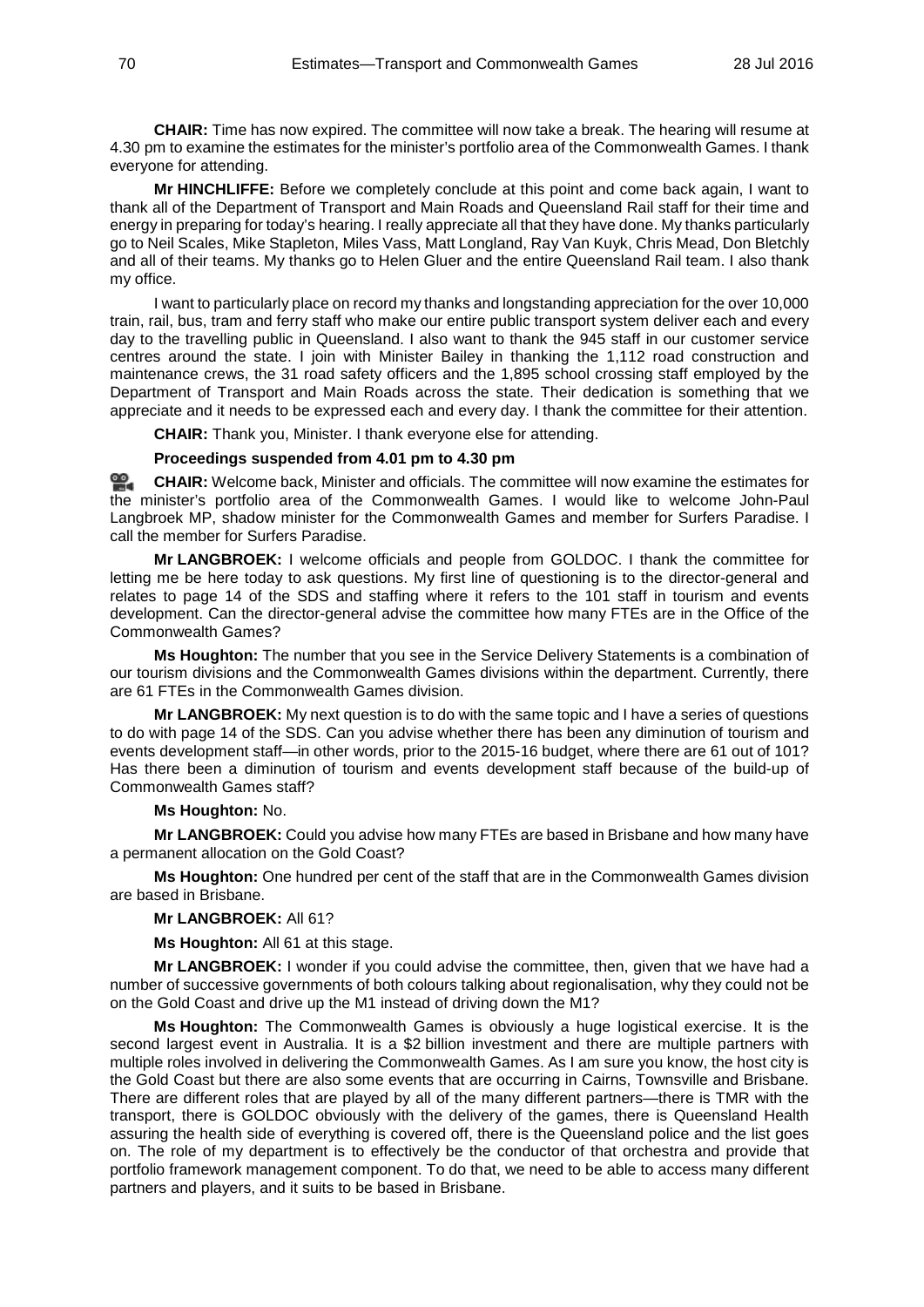**Mr LANGBROEK:** Okay. Could you advise the committee what performance KPIs the Office of the Commonwealth Games has and how they differ from those of the organising corporation?

**Ms Houghton:** Our roles are quite different to the organising committee in GOLDOC. We have four key focus areas as the functionality of our division of the Commonwealth Games. We provide the overall portfolio assurance across a number of different players, and I mentioned some of those previously. We are responsible for delivering the state side of the protocol. We are responsible for delivering the arts and culture program. We are responsible, very importantly, for ensuring the legacy outcomes across the state out of the state's investment. The organising committee is more focused on the event delivery. We work in collaboration, but the state's major focus is probably ensuring the legacy outcomes before and after the games continue.

**Mr LANGBROEK:** Thank you. Director-General, can you advise the committee how these 61 positions have been funded? Was it an allocation that was there from Treasury specifically that has built up as these positions have now been appointed?

**Ms Houghton:** It is a combination of secondments from some other departments where the costs have stayed with those departments—so effectively it is an in-kind contribution of the staffing member and an allocation that was within the overall funding envelope for the games.

**Mr LANGBROEK:** So an overall funding envelope for the games in entirety, a portion of which was always going to be going to tourism and events development to put on extra staff who were going to be Commonwealth Games bureaucrats?

**Ms Houghton:** There was funding allocated to the games to pay for some of the staff. It is a huge logistical exercise. Four years ago, when people put the bid book together, the components that created the allocations of funding into different categories within that bid book were bound to change and shift. Some of those have shifted to fund some of the staff—not all of the staff—in the Office of the Commonwealth Games.

**Mr LANGBROEK:** We do not have a shadow bureaucracy watching over the bureaucracy of the Commonwealth Games organising committee? No? Is that a wrong interpretation for me to make? I can understand what you have said about their different roles, but I just think there could potentially be an interpretation that we have 61 bureaucrats in Brisbane shadowing the GOLDOC bureaucracy as well. I wonder if you could enlighten the committee about that.

**Ms Houghton:** I am quite confident that that does not occur. We cannot lose sight of the fact that it is a \$2 billion investment. It is a huge logistical exercise. It is the second biggest sporting event in the world. There is an assurance role to play in not only making sure that we coordinate all of the different players within the orchestra but also making sure that the lasting social, economic and environmental benefits associated with the games that create the legacy outcomes accrue from that investment to the state.

**Mr LANGBROEK:** When the Office of the Commonwealth Games comes to Ashmore, do they rent office space or do they just co-locate with GOLDOC?

**Ms Houghton:** We share GOLDOC's location and offices.

**Mr LANGBROEK:** Could you advise what the operating budget is for the Office of the Commonwealth Games for 2015-16, its actual spend and the estimated budget for 2016-17?

**Ms Houghton:** The current budget for 2016-17 is \$185.7 million. I need to get my hands on the statistics for 2015-16 and the actual spend because it is combined with tourism when we report it in our figures. Could I come back before the end of the session with that information?

**CHAIR:** Yes, if that is okay with the minister.

## **Mr HINCHLIFFE:** Yes.

**Mr LANGBROEK:** Thanks very much, Director-General. I move to page 27 and the service area objective 'to plan, organise and deliver the Gold Coast 2018 Commonwealth Games'. Minister, when is the Carrara Sports and Leisure Centre scheduled for completion?

**Mr HINCHLIFFE:** The Carrara Sports and Leisure Centre—just like all of the competition venues—is scheduled for completion 12 months ahead of the 2018 Commonwealth Games, so that means April 2017. I expect that we will see it completed and delivered earlier than that, but that is the time frame which we have provided for all of the competition venues to be completed by.

**Mr LANGBROEK:** Chair, I seek leave to table an RTI which comes from DTESB which is the incoming brief for the chair.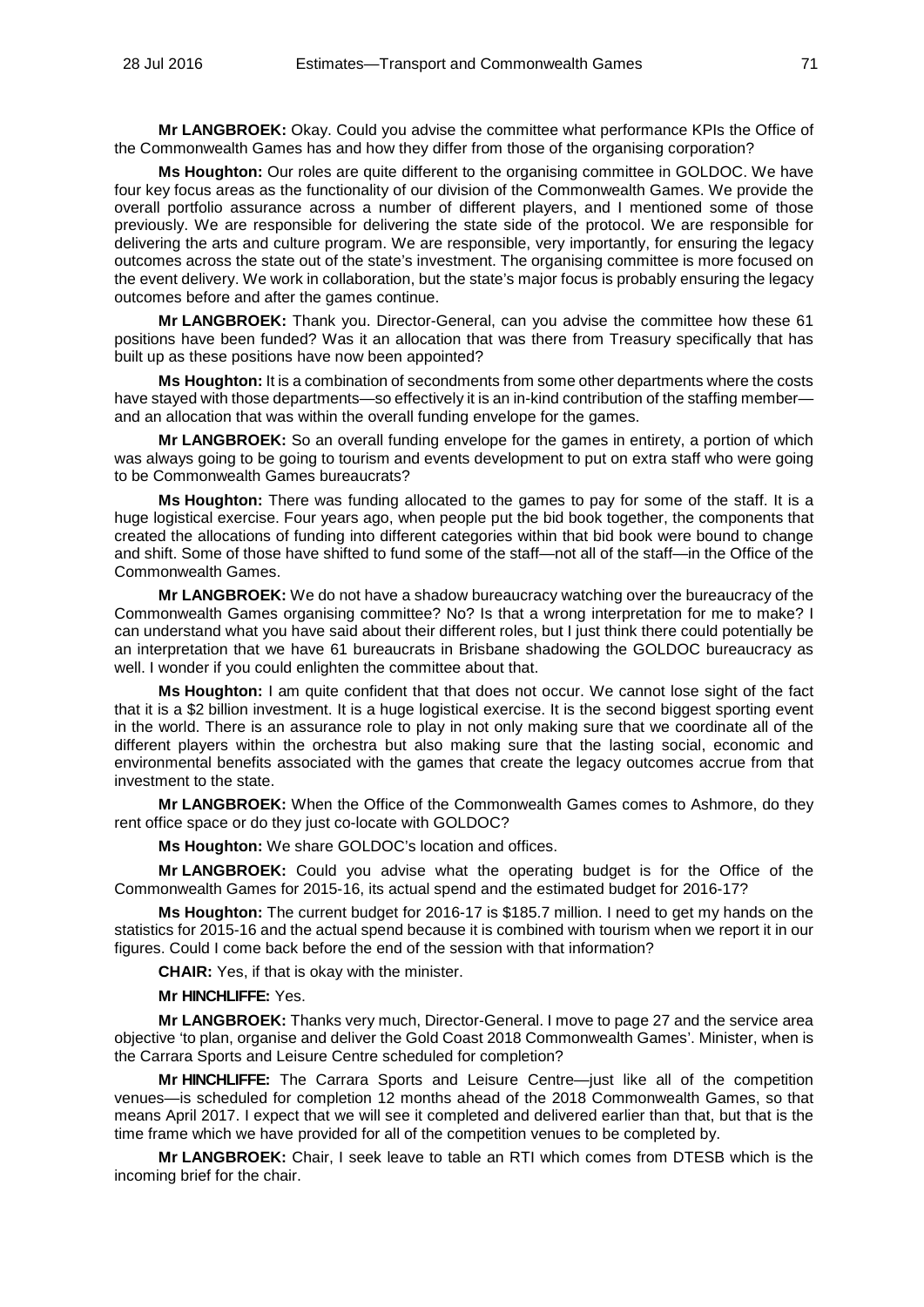**CHAIR:** Is leave granted to table that? Leave is granted.

**Mr LANGBROEK:** Thanks very much. Minister, this is the incoming brief which I understand is for the former premier and now chair of GOLDOC, Peter Beattie. It says that the Carrara Sports and Leisure Centre is scheduled for completion in late 2016. I just wonder why there is a variance between late 2016—and I understood it was going to be October—and the answer you have just given us.

**Mr HINCHLIFFE:** There has always been a level of contingency built into the delivery of all of the venues for whatever range of reasons. That is why, as I said, the absolute expectation was that competition venues would be in place and delivered 12 months ahead of the 2018 games, and that makes it April 2017. Of course we will see individual venues delivered earlier than that as they are completed. As soon as they are completed, we want to make them available to the community. There have been, at various times, expectations about that and revisions of expectations about those completion dates.

For instance, I had the opportunity to visit the Coomera Indoor Sports Centre today. It is very, very close to its completion. In fact, it is just the finishing works that are going on there at the moment. We expect that to be officially opened in the next week. It is booked and going to be used by the community from the very first day of it being officially opened, with a Queensland schools volleyball tournament being held in that fantastic eight-court facility. That is an example of where as soon as facilities are completed they are made available to the community. The clear expectation that the government has had and the way in which we have worked with in particular the Department of State Development—and they have done fantastic work in overseeing the projects to deliver these terrific new venues—is that all of these venues would be completed and available 12 months ahead of the 2018 games.

**Mr LANGBROEK:** Given that this brief, which was completed just before the new chair became the chair, said that it was going to be late 2016, do you have any more up-to-date information about the Carrara precinct itself? I know that you said it was meant to be done by April next year. I am concerned, especially given the industrial issues we have had there—and I am going to turn to those. I would welcome any information you can give the committee about why late 2016 has now become early 2017. It would seem to be due to that industrial action.

**Mr HINCHLIFFE:** I am not privy to information that would suggest that about the sports and leisure centre itself. There still is some opportunity for it to be completed late 2016. My requirement—and the requirement that the government has had of these projects—is that they be completed 12 months ahead of the 2018 games. That is what I have been focused on as being the deadline. The earlier the delivery the better, and I am hopeful that we would see the Carrara Sports and Leisure Centre completed and available to the community as early as possible.

**Mr LANGBROEK:** In that case, am I allowed to ask questions direct to the CEO?

**Mr HINCHLIFFE:** You are, just as long as they are relevant to the CEO of GOLDOC and their operations and their role.

**Mr LANGBROEK:** I want to check whether the CEO is aware of any changed time frame for delivery of the Carrara sports precinct. Minister, is that appropriate?

**Mr HINCHLIFFE:** That is not part of GOLDOC's brief to deliver. They are not delivering the games venues.

**Mr LANGBROEK:** That is fine, then. In that case, let me come back to you, Minister. If the original contract to deliver the Carrara sports precinct was due to be delivered by late 2016 in its contractual form, could you advise the committee whether, if it goes beyond that, there are going to be penalties paid by the subcontractor? What are the arrangements there?

**Mr HINCHLIFFE:** It is a fixed-term contract between the Department of State Development and the head contractor. There will be no costs to the state of Queensland as a result of any overrun. Let me make it clear that whether it is delivered in December or very early in January, it will still be available 15 months ahead of the 2018 Commonwealth Games.

**Mr LANGBROEK:** I am confident that we are not going to see what we are seeing in relation to the Olympic Games at the moment. I am just trying to clarify. I have a brief here for the incoming chair of GOLDOC that says pretty clearly that these were going to be done in 2016 and you have already confirmed that that is not necessarily what is happening at Carrara. I am just trying to work out that in relation to the industrial issues that we have seen for which the state said they had no responsibility and, therefore, were not part of the court case. Are there going to be any potential ramifications for the delivery of the precinct? I am happy for you to expand if you have some other information.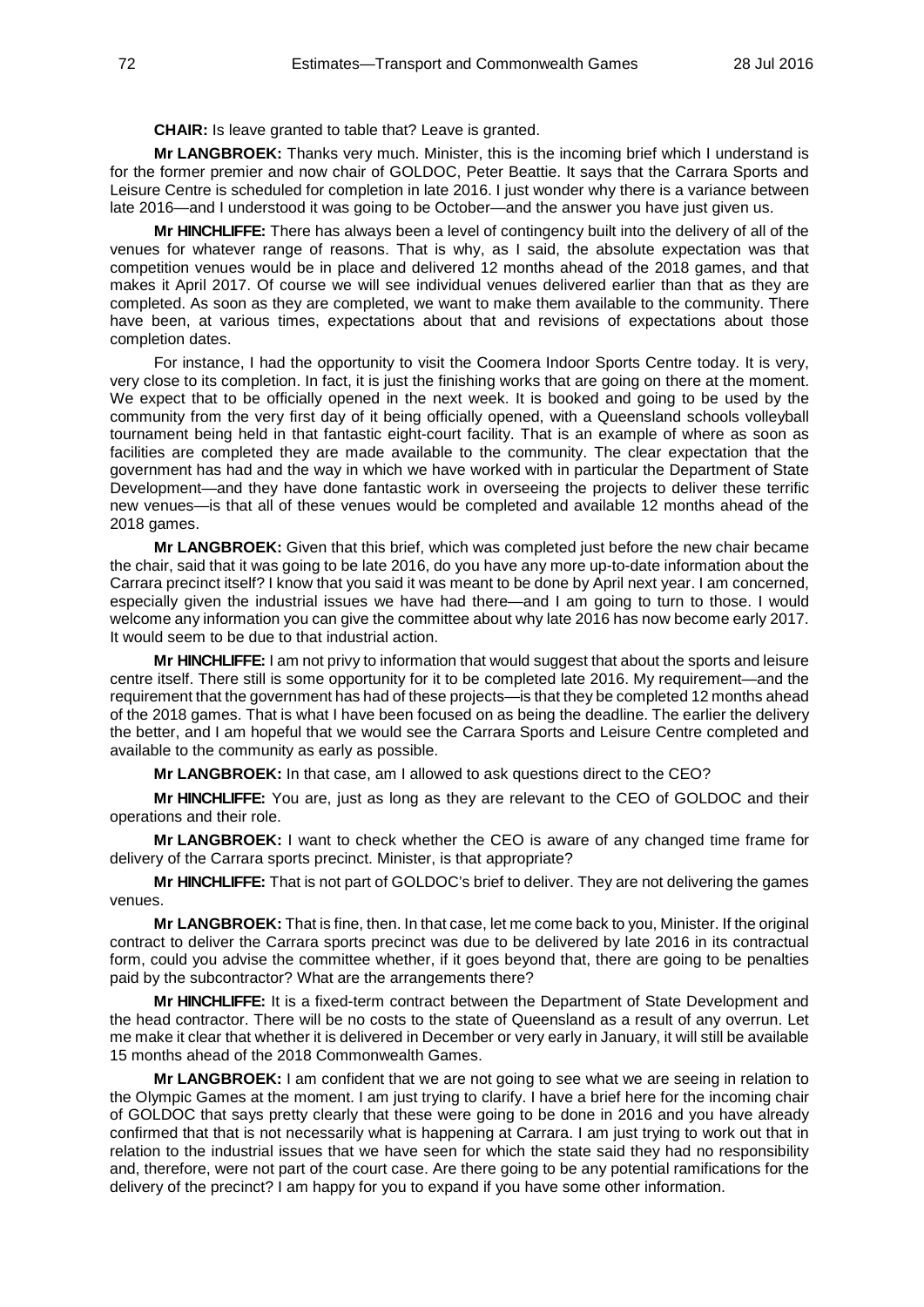**Mr HINCHLIFFE:** I understand that the CFMEU is still in enterprise bargaining agreement negotiations with Hansen Yuncken, who are the managing contractors for the whole of the Carrara Sports Precinct Project. These negotiations are not impacting works at other games venues; I want to highlight that. The Carrara Sports and Leisure Centre is the only games venue which has reported any work hours lost due to industrial action, though other factors, such as Hansen Yuncken's own program slippage, procurement and supply delays, and bad weather, have also contributed. This matter is being managed through the appropriate processes by the managing contractor under the supervision of the major projects office within the Department of State Development. The managing contractor has also advised that they are now working at full capacity on the site and the project team continues to work closely with the contractor and regularly monitor the construction progress. The project is currently still targeted for completion in late 2016. I reiterate that it remains on track to be delivered, as required, more than 12 months ahead of the games.

These are and always have been federal industrial relations issues. The worksite is covered by the federal Fair Work Act and all the matters for industrial relations inspections are a matter for the federal bodies, which is why I was pleased—and I noted at the time that I was pleased—when Fair Work Building and Construction took action under its powers as I would indeed be calling for.

**Mr LANGBROEK:** Thanks, Minister. I think a lot of Queenslanders were really concerned about these industrial actions that have been carried out. I am concerned that your predecessor in this role as minister had meetings with the CFMEU and I am perplexed as to why you could not, even though you say it is a federal jurisdiction—

**Mr WHITING:** Is there a question?

**Mr LANGBROEK:** Yes, the question is: why would you not call the CFMEU and discuss with them the issues that were happening on this worksite?

**Mr HINCHLIFFE:** These are matters between the industrial organisation and the head contractor. It was not my role to be getting engaged and involved in those negotiations or involved in something that is squarely a matter that is between the company, the industrial organisation and, ultimately, the Fair Work Commission. It would not be appropriate for me to be getting engaged and involved in those matters.

**Mr LANGBROEK:** In that case, Minister, can I refer you to the incoming brief again? It says here that the managing contract has the requirement to notify the department of any industrial activity on site immediately. Why do they need to do that if the department cannot do anything about it, anyway?

**Mr HINCHLIFFE:** That is more around just being aware of any delays and issues that might impact upon delivery. Obviously we want to have line of sight and understanding about any challenges that there might be, and clearly industrial action would fall into that category. It only makes sense to me that the commissioner of the project, the Department of State Development, wants to be kept informed around any issues that might impact upon delivery.

**Mr LANGBROEK:** Finally, you mentioned that at Coomera there are already bookings for the site that is obviously due to be completed. From what you are telling us, there cannot be any bookings for the Carrara precinct because we are not quite sure when it is going to be finished. Even if teams wanted to come in December or January, we do not have bookings at the moment because they cannot be used because we are not quite sure when it is going to be ready?

**Mr HINCHLIFFE:** The project at Carrara, particularly in relation to the Carrara Sports and Leisure Centre, as is the case in Coomera, will be a piece of infrastructure that will be passed into the hands of the City of the Gold Coast. The City of the Gold Coast has had, as I understand, some enquiries and discussions around potential uses of all of these venues as soon as they become available. That is ultimately going to be a matter for them, but they are fully apprised of and are part of that process with regard to any issues about delays being advised to the Department of State Development. It allows for the Department of State Development to further engage with the City of the Gold Coast as ultimately the manager of those facilities once they are completed.

**Mr LANGBROEK:** But no-one could make a booking at the moment for late 2016 because we are not sure when they are going to be finished?

**Mr HINCHLIFFE:** As you would appreciate, no-one would be planning to make a booking for late 2016 at the moment because the advice would be that it is not clear about whether or not that will be the completion date. Indeed, even on the basis of this incoming brief that you note here, it talks about late 2016, so it would be the same sort of environment.

**Mr LANGBROEK:** Thanks very much, Minister.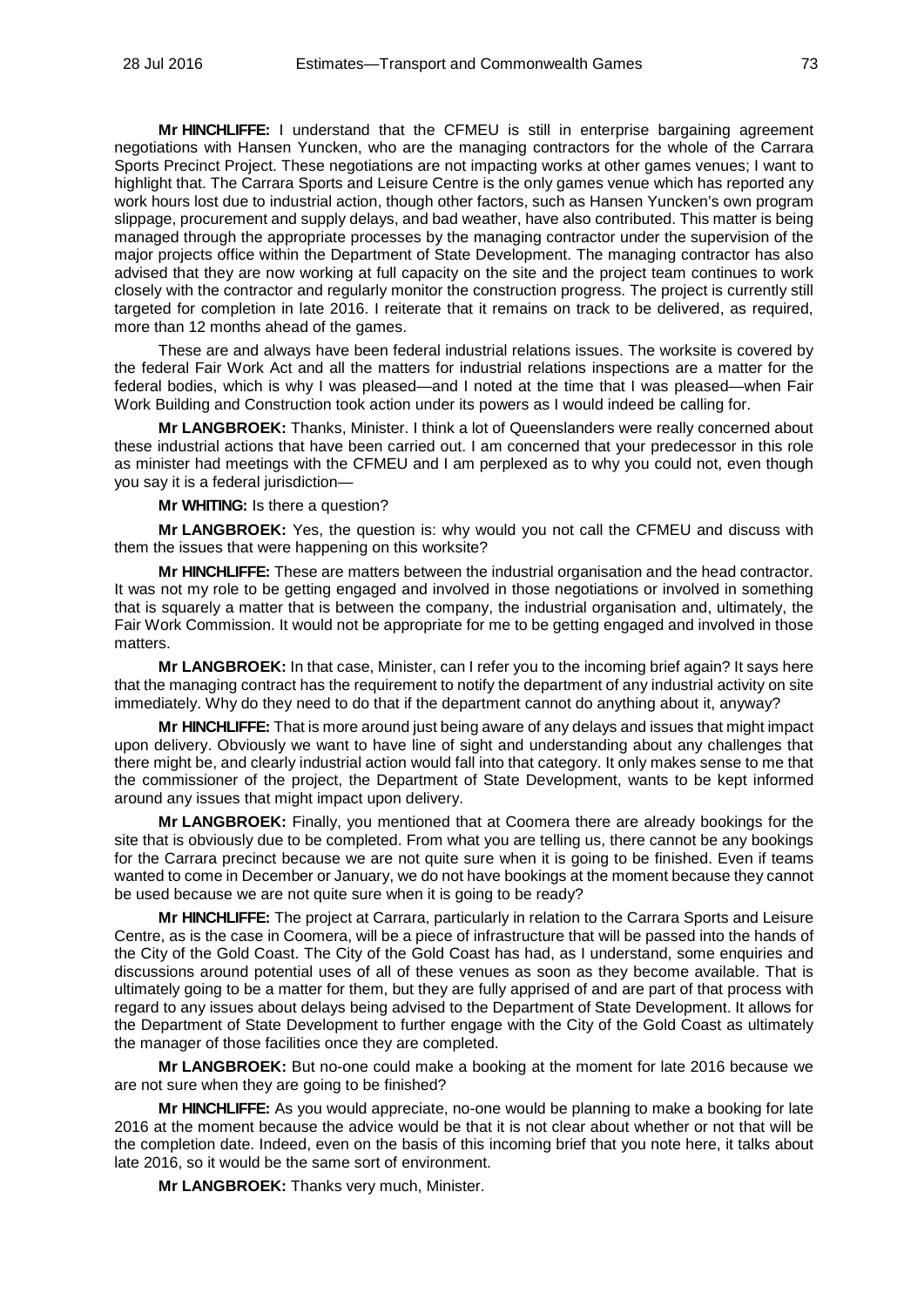**CHAIR:** We will move now to government questions. Minister, with reference to page 26 of the Department of Tourism, Major Events, Small Business and the Commonwealth Games Service Delivery Statements and the December 2015 Commonwealth Games Federation Coordination Commission update, I note the commission recently reviewed games progress—in May 2016. Could you please update the committee on the findings of this latest review and outline any improvements made since the previous review in December 2015?

**Mr HINCHLIFFE:** The latest six-monthly review of preparations was delivered as part of the fifth Commonwealth Games Federation Coordination Commission, or the CoCom as it is known, meeting held from 16 to 20 May on the Gold Coast. I had great pleasure in meeting with the chair of CoCom, Bruce Robertson, and the CEO of the CGF, the Commonwealth Games Federation, Dave Grevemberg during CoCom Week. Along with the Australian Commonwealth Games Association, they were also able to attend the announcements of the appointment of the new Gold Coast 2018 Commonwealth Games Corporation Chair, the Hon. Peter Beattie AC, and the announcement of the beach volleyball location. This latest CoCom update provided a strong endorsement of Queensland's planning and preparation for the Commonwealth Games and it showed the CGF is confident that planning for the games remains on track and within budget. This report card from the CGF, along with a range of key decisions that the Palaszczuk government has taken recently, clearly show that we are indeed games ready. It is a vote of confidence in the planning underway and it is clear that CoCom members were impressed with the progress we have achieved in the six months since their previous visit in December last year across a broad spectrum of games preparation.

In the press release following the review, Mr Robertson issued a strong endorsement of our progress and preparations including that solid progress had been made since their last meeting. He said—

I am confident that the people and partners here on the Gold Coast and in Queensland and Australia will deliver a memorable Games.

### Further, he said—

We've seen solid progress since our last visit and can start to feel the tangible excitement as part of the countdown to the Games. We've confirmed the largest-ever parasport programme in Commonwealth Games history, the addition of Beach Volleyball to the sports programme and enjoyed the Two Years to Go celebrations.

That was a quote from the CoCom press release. CoCom focused its review on progress in integrated planning in a number of areas key to the success of the games such as legacy, security and transport. The May 2016 report notes that venue development remains on time, on budget and of a high standard. I think that is a particular thing to note as well in the context of other reports and commentary going on around the world at the moment—'of a high standard'. It is also noted that the number of sponsors secured two years out from the games is ahead of previous games and that GOLDOC is on track to hit its commercial revenue target. The CGF again congratulated GOLDOC, the Office of the Commonwealth Games and games partners on commitments to obtain sustainability certification and to develop a Reconciliation Action Plan, or a RAP, for the games. We are the first Commonwealth Games ever to have a RAP and it will be the first such plan for a major event in Australia. It is a very exciting initiative and a terrific legacy item.

CoCom noted that they are huge fans of the games mascot Borobi and are confident that he will be a wonderful success in demonstrating the potential and power of the games to inspire children, communities and the Commonwealth athletes and teams while promoting Australia and our fantastic natural and Indigenous heritage to the world. With the building blocks in place, CoCom reinforced that it is the right time to embrace athletes and communities within Australia and around the Commonwealth and inspire them to be part of the journey to the 2018 games. I am looking forward to receiving further feedback from the CoCom review process so that we can ensure planning for the games remains on track. CoCom reports are confidential and are not publicly released. However, I will table for the benefit of the committee the CGF media release from May 2016 for the benefit of the committee. I seek leave to table that item.

## **CHAIR:** Is leave granted? Leave is granted.

**Mr PEGG:** The Regional Action Plan also refers to some of the legacy benefits the games will deliver, and page 3 of the SDS departmental overview also refers to the Embracing 2018 legacy program. Can the minister outline some of the broader economic and employment impacts for Queensland from this event?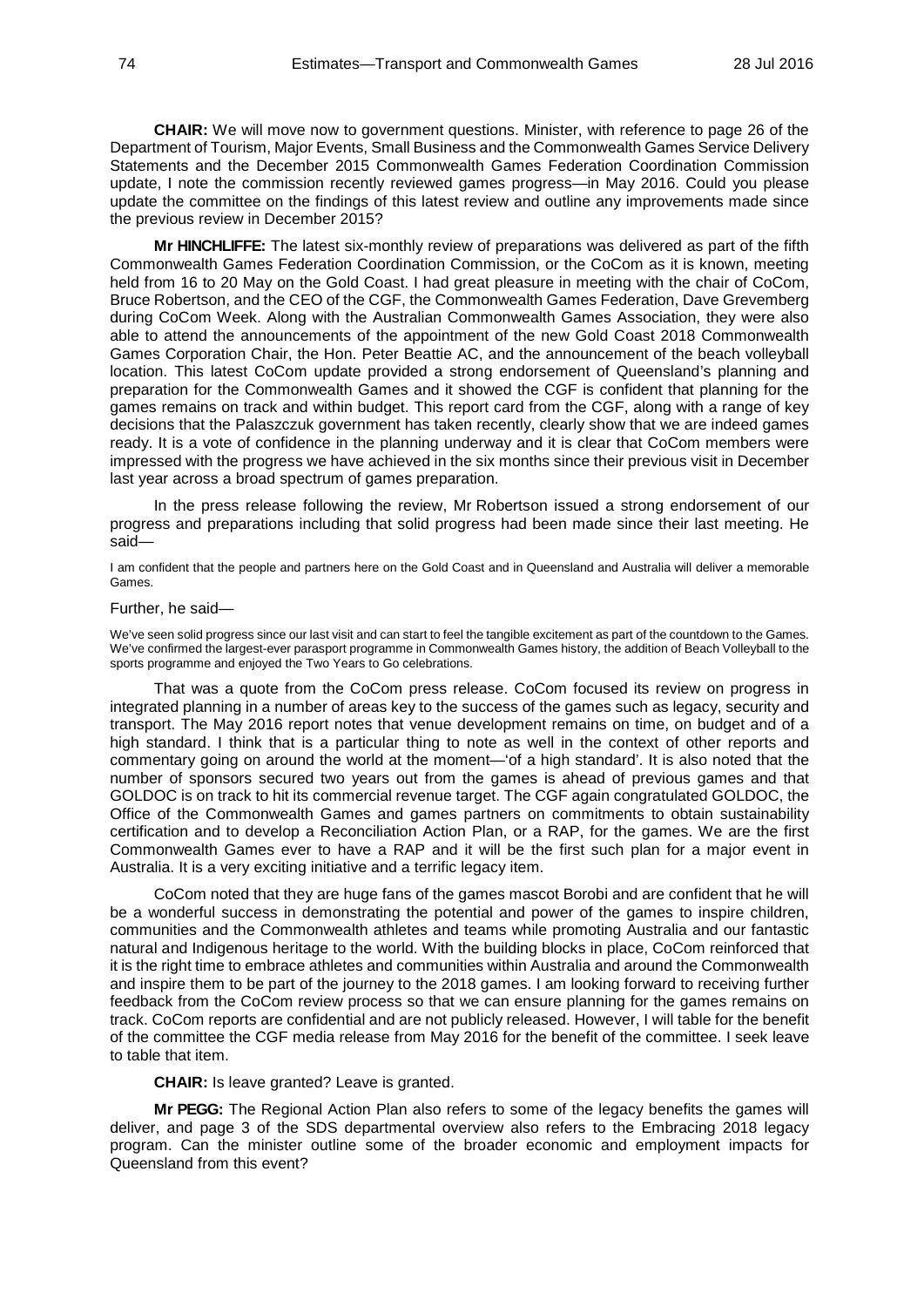**Mr HINCHLIFFE:** Complementing the Gold Coast Regional Action Plan in the budget, the Palaszczuk government is working with games partners to maximise the economic and social benefits to the state from hosting the games. The Palaszczuk government is committed to ensuring the games are the biggest and best ever and leave a lasting legacy for Queensland and the Gold Coast. With an estimated global television audience of 1.5 billion people, the games will put the spotlight on the Gold Coast and showcase Queensland to the world. This will be the biggest event in Australia in more than a decade, injecting more than \$2 billion into the state's economy and supporting up to 30,000 jobs.

As I outlined earlier, indirect spending on the games is expected to contribute much more including investment in projects that I made reference to in our earlier session such as the Gold Coast light rail extension, \$420 million; Coomera to Helensvale heavy rail duplication, \$163 million; and the Gold Coast road upgrade, a package of some \$160 million. These will provide further tangible benefits for local residents into the future.

The games will have been a catalyst for well over \$1 billion worth of investment in infrastructure on the Gold Coast with a range of council and private sector projects being accelerated to be in time for the games. For example, the construction of sound stage 9 at Village Roadshow's Oxenford studios helped secure the filming of Marvel Studios' *Thor: Ragnarök,* a win-win for the games and the state. This venue will host the squash competition during the games but will also provide a lasting legacy for the Queensland film industry. As we know, every dollar invested in screen production in Queensland generates an impressive \$15 direct return to the Queensland economy.

The games will include the largest integrated sports program in Commonwealth Games history with some 18 sports and seven parasports being contested, including, as I mentioned earlier, beach volleyball for the first time. This will help attract the world's best athletes and increase the international spotlight on Queensland and the Gold Coast. There are opportunities to boost the Gold Coast and Queensland economy and for local businesses and jobs through raising awareness and facilitating access to business and procurement opportunities. This will help businesses, including Indigenous businesses, to be games ready, so they are competitive for contracts to supply goods and services to the games and other major projects; build infrastructure for the games which stimulates the construction industry and generates significant demand for local supplies and workers, which I saw firsthand at Coomera today with the 28 different Gold Coast firms subcontracted into that project; and market Queensland and strengthen the Gold Coast as a premier tourist and major event destination, including building a better customer service culture.

The Gold Coast can enhance its reputation locally, nationally and internationally by demonstrating innovative leadership in education and creative industries through the development of the Gold Coast Health and Knowledge Precinct, which is a key part of one of the legacies of the games. Our world-class venues are already attracting large-scale events such as the 2017 Badminton World Federation Sudirman Cup, the 2018 ITU World Triathlon Grand Final and World Championships and the 2020 World Bowls Championships.

When it comes to procurement, local businesses have been the biggest beneficiaries, with more than 90 per cent of all construction contracts being awarded to firms from the Gold Coast or South-East Queensland. We will also showcase sustainability by optimising public transport and ensuring leading environmental design and practices for event and infrastructure management.

We recently launched a new recruitment campaign to fill an extra 1,000 jobs working on the games. With less than two years to go there are still lots of opportunities for Queenslanders and Gold Coasters across a wide range of roles. Queensland can maximise the opportunities for the games through grassroots sports programs, regional engagement through a network of statewide working groups and pre-games training opportunities—which I would like to talk about later, if I can—and engaging 15,000 people in the volunteer program. There will be lots of ways to get involved in the games and share in the benefit of this genuinely once-in-a-generation event. Ultimately, the government is committed to ensuring that these games are delivered for the benefit of all Queenslanders.

**Mr WHITING:** Minister, you mentioned in passing about the majority of contracts going to South-East Queensland companies. With reference to page 3 of the SDS, departmental overview, can you please advise how the Commonwealth Games are providing opportunities for local businesses and employment in Queensland?

**Mr HINCHLIFFE:** I thank Mr Whiting for the question. The Gold Coast 2018 Commonwealth Games will be the biggest event in Australia for more than a decade, supporting up to 30,000 jobs and injecting more than \$2 billion into Queensland's economy, with indirect spending expected to contribute much more. The construction and upgrade of 18 world-class games competition venues will provide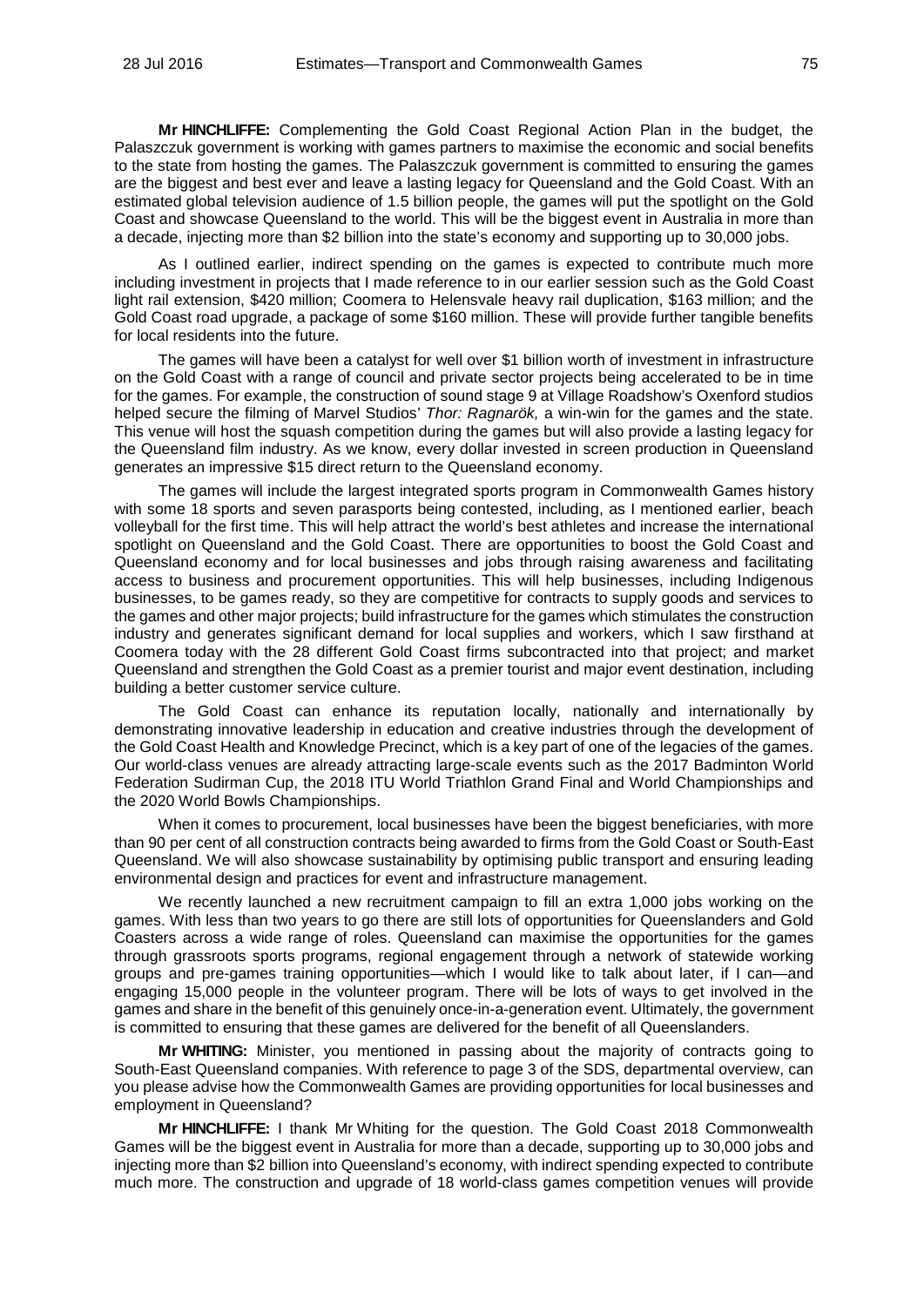significant economic benefits for Queenslanders through local procurement and employment opportunities. This \$320 million investment in sporting and community infrastructure will generate more than 1,000 full-time-equivalent jobs during the design and construction phase, and thousands more workers will benefit along the broader supply chain supporting these projects.

The Palaszczuk government and GOLDOC are strongly committed to local participation in the procurement process. For all major government infrastructure projects, including games venue projects, the Queensland Charter for Local Content provides the policy framework for local participation. The charter's objective is to maximise local content by providing capable local industry with full, fair and reasonable access to government procurement opportunities. The opportunity to work on world-class infrastructure projects will make it possible for many suppliers to upskill and gain valuable experience that will build local business capabilities for the future, and we are already seeing that as part of the games venues. All of these projects are also being delivered in conjunction with the Industry Capability Network, with a view to maximising local content and supply opportunities. This has meant that local businesses have been the biggest beneficiaries. In fact, as I have mentioned, more than 90 per cent of games construction contracts have been awarded to Queensland businesses. These projects are also delivering local jobs, with more than 6,700 men and women having so far played a role in the construction of games venues and the games village.

As of 1 July there were more than 1,000 workers employed across all of the venue and village sites. A business and industry portal provides a one-stop shop for businesses looking for games opportunities—I encourage anyone you know to have a look at that—allowing suppliers to easily search the forward procurement schedule for relevant opportunities. It also details upcoming information sessions, workshops and training to help Queensland businesses build their capacity. As part of my colleague Minister Enoch's Advancing Small Business Queensland Strategy, we are also looking at some enhancements to the portal and future resources to help businesses be 'games ready' when it comes time to winning procurement opportunities. So far businesses have shown that they are keen to get involved, with more than 3,190 firms having registered expressions of interest in games work packages as of 1 July. When it comes to GOLDOC contracts, about 88 per cent have been awarded to companies with a presence on the Gold Coast or in Queensland, which is great news for local businesses.

Amidst all of the numbers, there are lots of great individual stories of success in local businesses winning games work, creating jobs and providing fantastic training opportunities as well. Beenleigh Steel Fabrications hired an extra 12 staff to carry out work for the velodrome project here in Brisbane. Earlier this year I was delighted to announce that Helensvale firm Alder Constructions won the contract to upgrade the Gold Coast Hockey Centre, which is a project that supports 40 local jobs. Last month we saw the completion of the \$4 million Broadbeach Bowls Club upgrade, with more than 28 local companies working on stage 1 of that project and more than 250 workers playing a part in the construction. Robina based company Condev Construction secured work on the bowls club and other projects, while Yatala based Lifestyle Australia has won the contract to manufacture uniforms for the games.

While major construction contracts have now been let, there are some 180 contracts still to be awarded over the next 18 months in a few areas like catering, cleaning and security services, to name a few. There are lots of opportunities for Queensland businesses—and particularly Gold Coast businesses—to get involved and share in the benefits of this huge and terrific opportunity.

**Mr PEGG:** Minister, with reference to the SDS departmental overview on page 3, could you please advise of any efforts to spread the benefits of the Commonwealth Games beyond the Gold Coast and what benefits the Commonwealth Games will bring to the Brisbane and Logan regions?

**Mr HINCHLIFFE:** I thank Mr Pegg for the question. As the first Commonwealth Games to be held in a regional Australian city, the Gold Coast 2018 games are a unique opportunity for the Gold Coast, but we want to make sure there is an opportunity to spread that benefit across the rest of the state. Clearly, showcasing the strength and diversity of Queensland regions, including other event cities Townsville and Cairns—and we will call Brisbane a region for the moment—to the world is a big part of the event. As I have mentioned, it is the largest event being hosted in Australia this decade. It is also, very significantly, the largest event to be held in Queensland for 30 years. I am committed to working with our regions to realise opportunities in the lead-up to, during and after the games.

There will be opportunities across a wide range of program areas, including the games Arts and Culture Program, the Queen's Baton Relay, pre-event training, the global education program for schools—and of course there will be some spinoff benefits in tourism, trade and investment as well.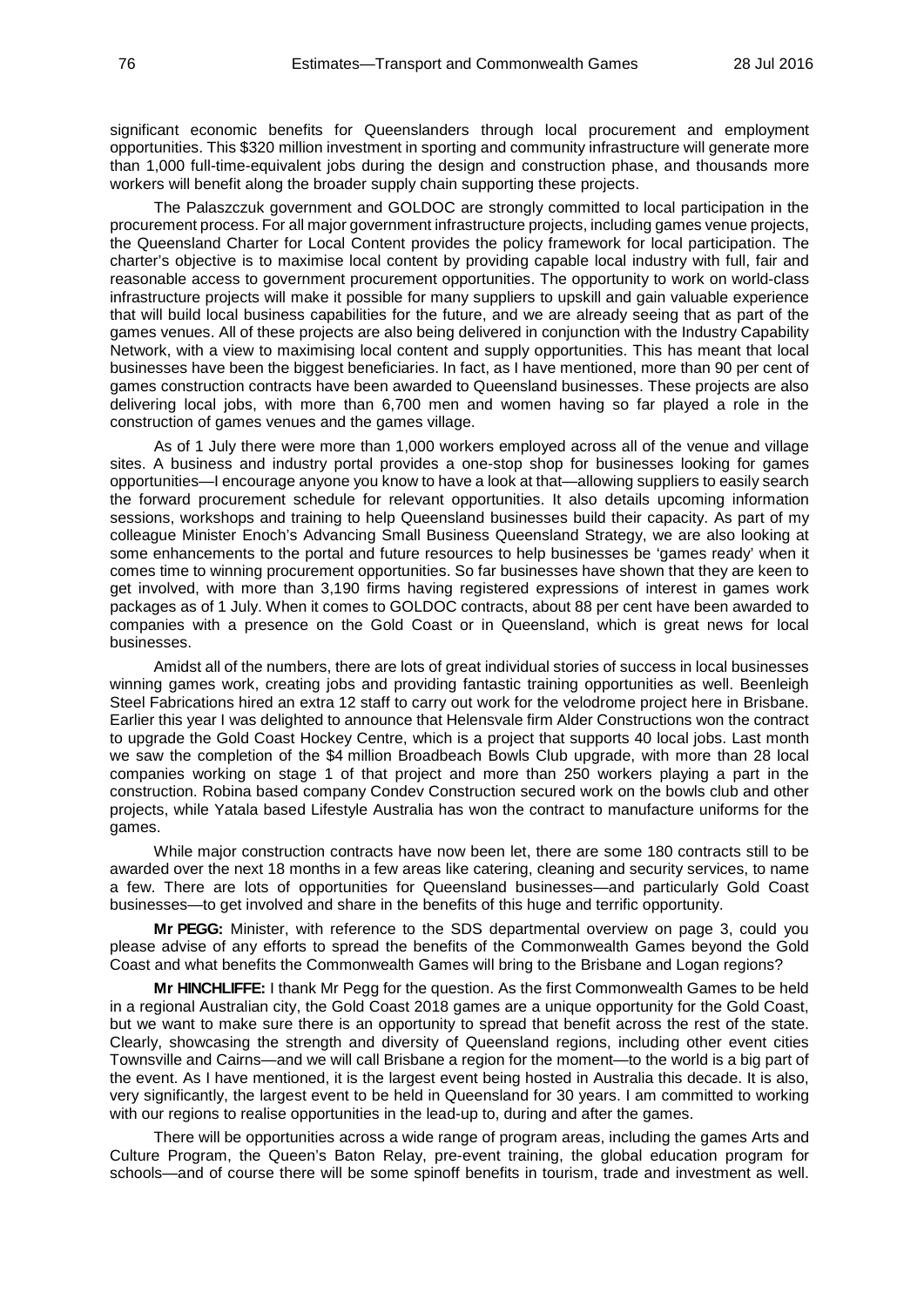While the Gold Coast will host the majority of games competitions, track, cycling and shooting will be contested in Brisbane and the preliminary rounds of men's and women's basketball matches will be held in Townsville and Cairns. As part of this, the government has allocated \$1 million for regional venue upgrades, including the Townsville entertainment centre and the Cairns entertainment centre. In addition, planning is currently being undertaken for the Arts and Culture Program, which will include activities in event cities designed to engage students around the games experience.

With less than two years to go until the Commonwealth Games, I am determined to work with all Queensland communities to ensure we do spread those benefits across the state. To maximise those opportunities, a range of statewide working groups have been established throughout Queensland to identify region-specific initiatives and activities to ensure long-term legacy benefits from the games. The local expertise and enthusiasm provided by embracing 2018 statewide working groups is integral to achieving positive outcomes. That is why the Office of the Commonwealth Games will be working with the Department of State Development over the coming months to assist working groups to identify opportunities and projects in their regions. As part of the games Arts and Culture Program we will work closely with Brisbane, Townsville and Cairns to ensure that visitors to those event cities will experience the very best of local culture, food and lifestyle at games time.

You asked specifically about games benefits to the Logan region. There is an interesting insight into how we are seeing the games be a catalyst for a range of activities. You might be interested to know that Queensland Rugby Union is using Rugby and the games to promote community cohesion and pride and help Pacific Islander communities in the Logan area lead more healthy and active lifestyles. The Pacific Islander Community Engagement Project is a games legacy project that builds on the success of existing QRU programs with Indigenous communities. As Rugby Sevens is part of the games program, the program represents an opportunity to engage this Rugby mad community—as I know Mr Pegg is very aware—and improve the sustainability of local sport at grassroots levels. Teams from across the city have competed in a number of Logan Rugby Sevens tournaments held at the Logan Rugby Club, and these have been attended by Reds players who have since gone on to be Wallabies: Ben Tapuai and Samu Kerevi. The next tournament will be held in August, coinciding with the Queensland government's multicultural month.

The program has also rolled out practical activities like school attendance programs, Pasifika youth forums and personal development and training courses under the Queensland government's Skilling Queenslanders for Work program. They have all proved to be very successful. It is a terrific example of the way in which these legacy programs can reach into places that you would not have expected. I want to recognise that the member for Logan, who could not join the committee today because of his illness, was particularly interested in how this program is reaching into those communities in the Logan area, so I want to acknowledge his interest in this matter.

**CHAIR:** We will now return to non-government questions.

**Mr MOLHOEK:** Minister, thank you for your interest and your frequent visits to the Gold Coast in terms of the games. I think the last time I asked you a question was about the involvement of Paul Broughton and Roy Miller at a very public forum in the early days. Minister, my question is with regard to the arrangements at the Gold Coast Hockey Centre. My concern is that there were early commitments made by my predecessor, the previous member for Southport, and ongoing representations made to the Labrador Hockey Club about there being no disadvantage through the new facility. In an earlier question to your office I think the response was that it was a matter for council.

Minister, is it possible that you or CEO Mark Peters could undertake some role of advocacy with council to ensure the interests of Labrador hockey are not diminished? This club has great legacy. They have run a lot of junior development over probably 30 or 40 years at very little cost to what is probably one of the struggling areas of the Gold Coast in terms of the socio-economic profile, and I am very concerned that a lot of kids are going to miss out. My appeal to you is that you would advocate through council and through GOLDOC to make sure they are not disadvantaged.

**Mr HINCHLIFFE:** I thank Mr Molhoek for the question. I know of his ongoing interest in the club. I want to get it clear up-front that this is not an area that I want to burden Mr Peters with, because his role and GOLDOC's role is about delivering the games and games activities. For the benefit of the committee, let me talk through the background of the issues around the hockey venue to put this into context, and then I will answer your question.

The upgrade of the Gold Coast Hockey Centre which is being undertaken for the games includes the upgrading and expansion of shared amenities that will not only benefit the sport of hockey on the Gold Coast but also help attract major competitions and international training camps long after the games are over. I am very aware that the Labrador Hockey Club launched an online petition in May this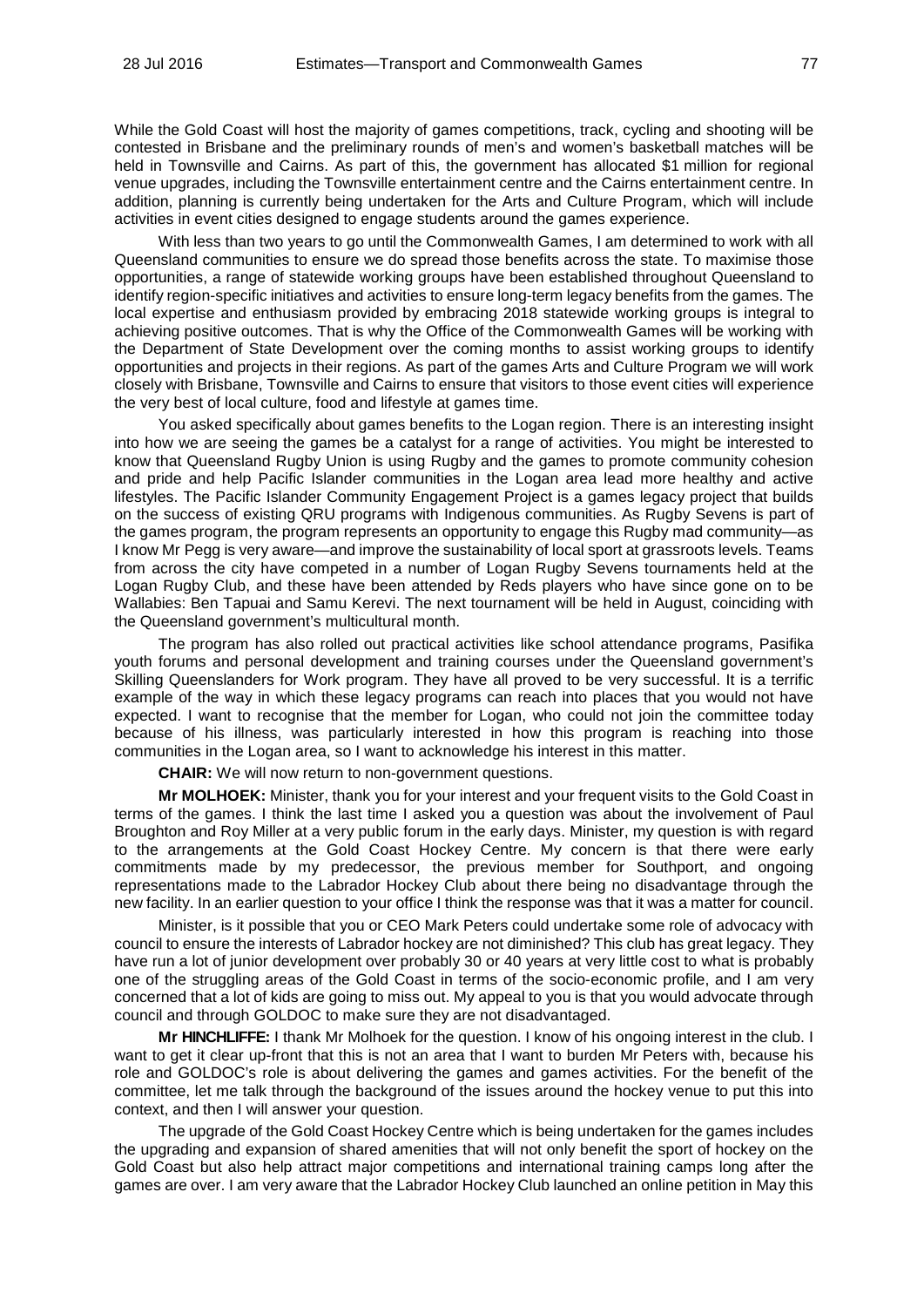year raising concerns about its future operation. Games partners negotiated extensively with the two groups that lease the facility—the Labrador Hockey Club and the Gold Coast Hockey Association—in planning the significant upgrades that are required for international competition. The Gold Coast Hockey Management Group, which includes representation from the Gold Coast Hockey Association, the Labrador Hockey Club and Hockey Queensland, has been established to provide a management framework that ensures a sustainable facility for both organisations to share and, very importantly, to foster the sport of hockey on the Gold Coast.

Ultimately, as owner of the facility, the City of the Gold Coast is continuing to work with all of those partners—the Gold Coast Hockey Association, the Labrador Hockey Club and Hockey Queensland—about future tenure arrangements at the Gold Coast Hockey Centre. I am happy to express and pass on to Mayor Tom Tate and indeed the team at the City of the Gold Coast the concerns that have been raised here around ensuring that those arrangements are landed upon in a way that meets the needs of the broader hockey community on the coast.

By that, I make clear that I mean not only the elite opportunities but also the club and grassroots opportunities that groups such as Labrador Hockey Club clearly are a key part of. It was great to see, in the opportunities I had to visit the Gold Coast Hockey Centre, local products from the Labrador Hockey Club go through the ranks and have that opportunity to be prospective Australian team members of either the men's or the women's team at the 2018 Games. To think that they might have a chance in effect to compete on their home field is a great opportunity. I do not want to see the challenge of local sport diminish through local sport politics and lose that connectivity to this terrific facility in terms of the future of hockey on the coast. Speaking as someone who has served on the board of my local basketball association and who has been a delegate to Basketball Queensland conferences and so forth, there are all sorts of issues among a local club, association, a state body and the national bodies that must be challenged and juggled. I can assure you that all of the Games partners including the City of the Gold Coast are being honest brokers in this in terms of how this operates and goes forward.

**Mr MOLHOEK:** I appreciate those comments. The challenge is that this hockey club has a grassroots history and a heartbeat that they have cobbled together through volunteer resources and amazing community support in terms of an artificial surface that they have lost and a training field of their own. The risk is that it is going to make hockey in the future unaffordable for kids. I just leave it with that comment. Their concern is that the changes will put it out of the price range of a lot of young kids.

**Mr HINCHLIFFE:** I appreciate the concern. The reality is that on that site there will be two fantastic international standard artificial pitches. There also will be a grass pitch that will serve the needs, literally, of grassroots hockey as well. That is a great opportunity for that club to access those facilities and the other redeveloped facilities that are part of the centre. Let me assure you that those needs and the history of the Labrador Hockey Club is not lost and not out of the eyes of the games partners, including the City of the Gold Coast.

**Mr COSTIGAN:** In relation to the basketball program for North Queensland, what is the construction timetable for the refurbishment of the two venues in Cairns and Townsville?

**Ms Houghton:** The basketball events in Cairns and Townsville do not include any planned permanent upgrade. It is all overlay that will happen at the two sites where the basketball events are played for that five-day period.

**Mr COSTIGAN:** What is the cost of that overlay?

**Ms Houghton:** The overlay budget for venues is not being administered by the state: it is being administered by the organising committee, GOLDOC.

**Mr Peters:** Presently, we are in discussions with Cairns and Townsville about the overlay work required. It is not just about the overlay for the field of play: it is also about overlay around the two venues to do with a number of functions, from movement of different people in and out of the venues to anti-doping to catering, et cetera. There have been good discussions with both city councils around city operations, because some of the temporary overlay goes into transport and security as well. They are part of the ongoing discussions to ensure we get the most cost-effective way of running a Games in the basketball competition in those two venues.

**Mr LANGBROEK:** I return now to page 27 of the SDS and the services objective to plan, organise and deliver the Gold Coast 2018 Commonwealth Games. In terms of the minister's answer about contracts and about 90 per cent of them being awarded to Queensland companies, can the minister provide from a Queensland perspective—and you also mentioned the Gold Coast company the percentage of money that they are getting as opposed to the percentage of contracts?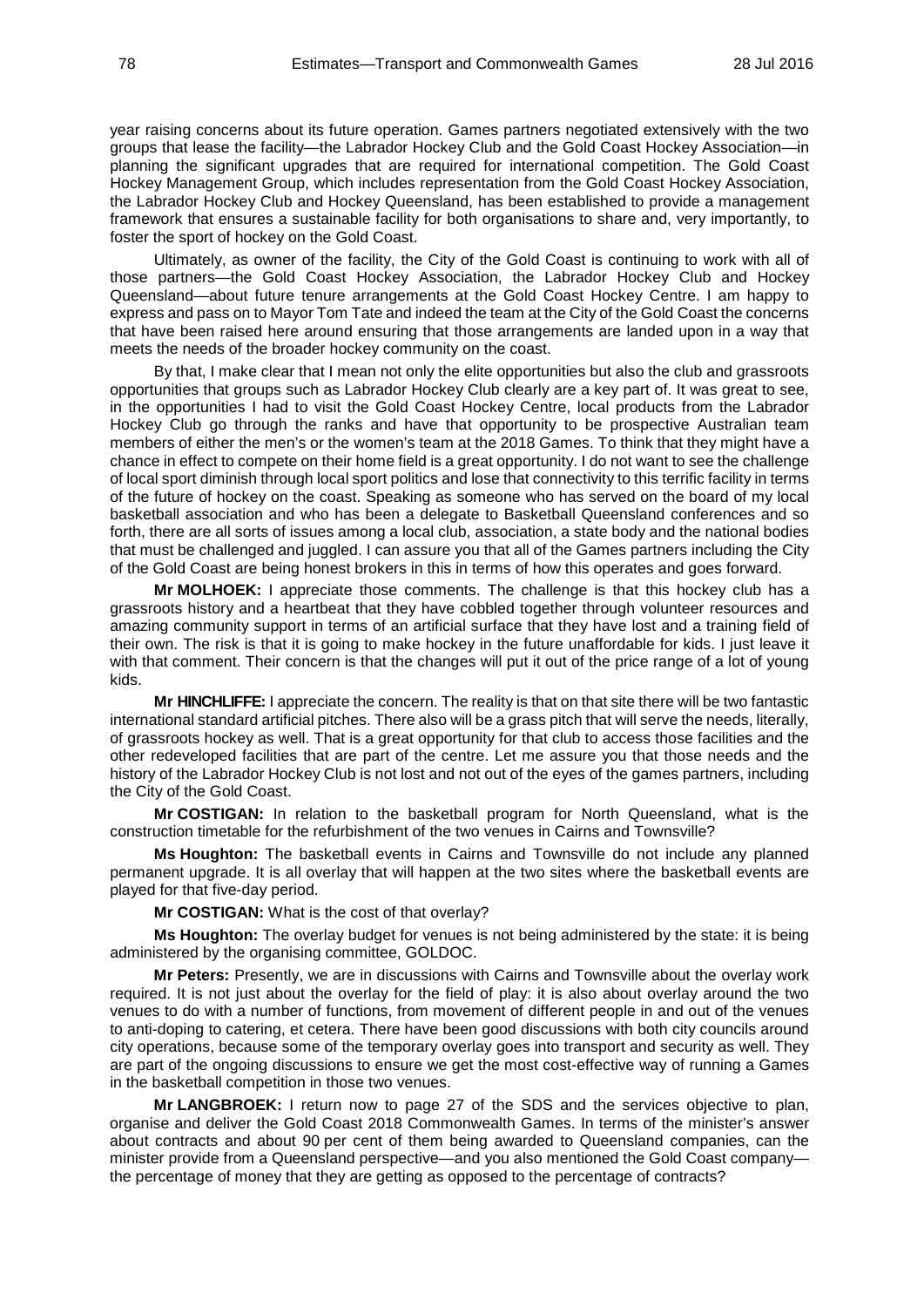**Mr HINCHLIFFE:** I am sure we will be able to by the end of the session.

**Mr LANGBROEK:** Thank you. I refer to revenue targets and to page 29 of the SDS, the income statement. How much revenue has been generated to date as part of the Games revenue?

**Mr HINCHLIFFE:** In its latest review of games progress, the Commonwealth Games Federation said that the Gold Coast Games are ahead of previous Commonwealth Games in terms of financial preparation. Sponsorship revenue cannot be disclosed as these figures are commercial-in-confidence, but in terms of the number of sponsors and contracted revenue we are ahead of Glasgow 2014 and Melbourne 2006 at the same point in the sponsorship program. Of course, we face some significant sponsor competition at the moment from the Rio Olympic Games but, when it is over, sponsors will look for the next big opportunity and this will be the biggest event in Australia this decade. That is one reason why we changed the leadership of GOLDOC, namely, for GOLDOC chair Peter Beattie to be in a very effective position to garner, attract and pursue corporate sponsorship for the games.

**Mr LANGBROEK:** Are you able to give a combined total for revenue without singling out or separating sponsorship?

**Mr HINCHLIFFE:** In effect that is a question for GOLDOC, so I will direct that to Mr Peters if that is okay?

**Mr Peters:** At this stage in terms of broadcast and sponsorship revenues, which are the key revenues—and later on ticketing and licensing once those programs are put in place—we have achieved 42 per cent of our revenue target.

**Mr LANGBROEK:** You just mentioned that our targets for 30 June 2016 are ahead of other Games; that the target revenue goal for 2016-17 should be easier to meet once events such as the Rio Olympics are over and that a new chair is an important part of this?

**Mr HINCHLIFFE:** Absolutely.

**Mr LANGBROEK:** Who is ultimately response for revenue generation between now and the start of the Games? Is it a GOLDOC responsibility?

**Mr HINCHLIFFE:** Among the different groups of partners that are part of delivering these games for the community and for the state, that is the primarily GOLDOC's role.

**Mr LANGBROEK:** I refer to resources for drug testing by WADA. It has been a significant issue most recently at the Olympic level, but what about any potential improvements or anticipated enhancements for our Commonwealth Games?

**Mr Peters:** We have nearly finalised discussions with the Australian Sports Drug Agency, the principal body responsible for anti-doping testing in Australia. It also is the key group that works with the World Anti-Doping Authority. Two initiatives will come from that: the movement at the moment in testing of athletes is on intelligence testing and testing more athletes leading into a games. In the last budget the federal government announced a \$1.5 million commitment over two years to test not only Australian athletes but also international athletes in countries that will participate in our games on the basis that it is better to be in front of the game rather than finding out about athletes once they arrive. For a number of months now we have held discussions with ASADA on the basis that they will be the outsourced organisation that delivers our anti-doping program during the games. That has been a really positive discussion and relationship and we hope to have that finalised in the next couple of months.

**Mr LANGBROEK:** My next question concerns security measures. In light of recent international incidents, what contingencies are in place in terms of additional threats to the games, acknowledging the sensitive nature of such a query?

**Mr Peters:** When we put the bid together, considerations around security were at a medium alert. We now are at high, which in the terminology is 'probable'. Early on in the organising committee's existence we engaged a head of security and a number of people to support that person. Importantly, we have established a security and safety executive committee that has the Queensland Police on it as a key player in this. The Australian Federal Police and all of the national agencies are a key part of the discussions and the intelligence from around the world. In the worrying times we live in, we have the most expert people we can draw together to receive intelligence and best practice from overseas, and we continue to plan in that arena as there are three levels of security. The Australian government has border protection responsibilities, the Queensland Police has responsibilities around and outside of venues, and our responsibility is inside venues. This requires a number of private security people to be put in place and trained. It is a very set but not easy model, given the various information around. In these difficult times we are confident that we have the best people looking at what we need to do around the games to ensure safety and security is in place.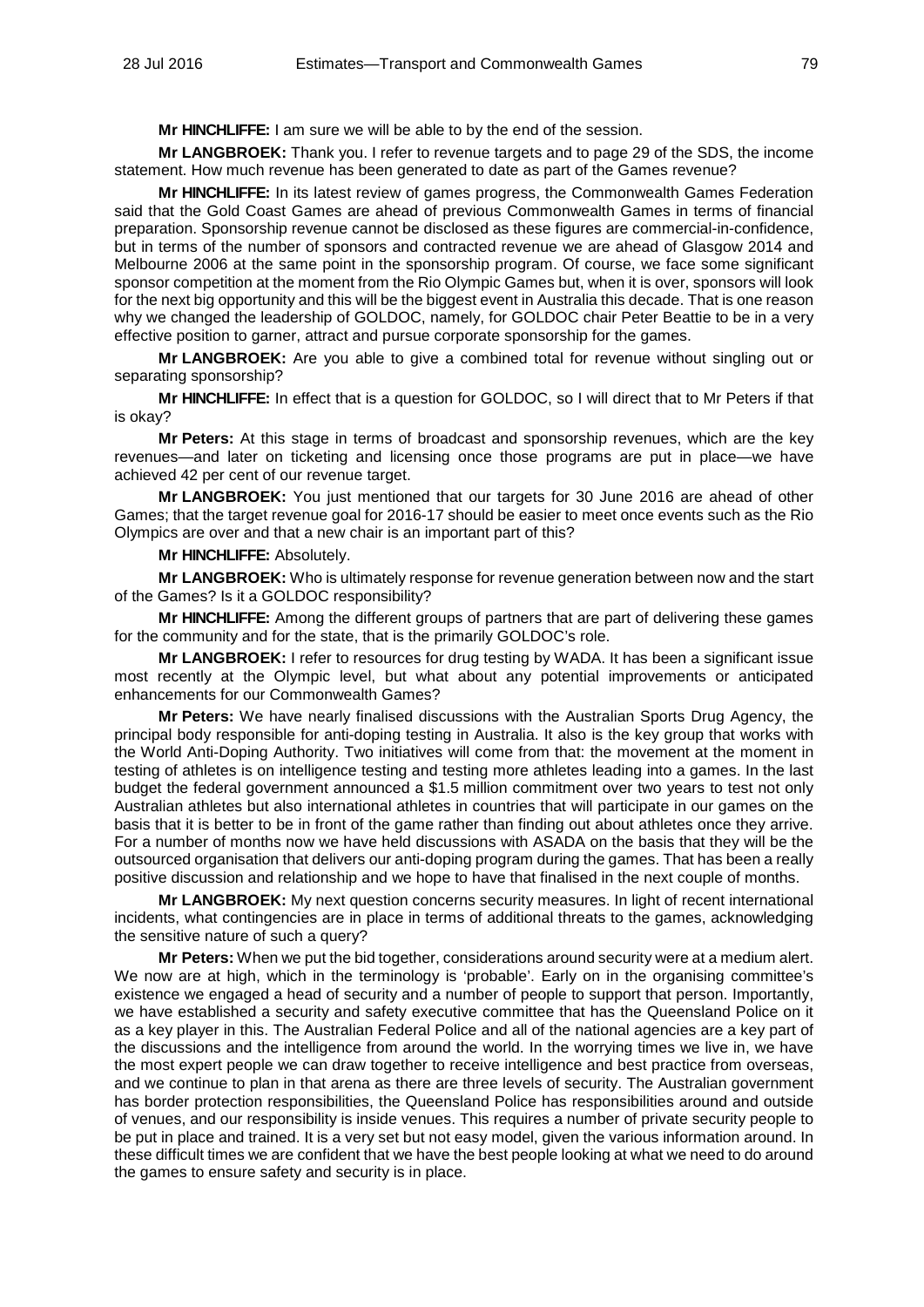**Mr LANGBROEK:** I turn to the issue of beach volleyball and to the 18 sports to be played. In 2011, beach volleyball was included as an eligible sport for the Commonwealth Games but did not make the original final cut-off of included sports. What triggered the late addition?

**Mr Peters:** At the time we put in the bid book, beach volleyball was not on the international body's eligible list. Obviously for the Gold Coast it is a quintessential sport. We worked with the international body at that stage for their application to be put in, but on the day that we won the bid they were admitted as a sport. Since then, a number of representations were made to various governments and to the international body to go beyond the maximum 18 sports. At that stage, it required a constitutional change from the international body. In the first instance, it was rejected as an opportunity. There were issues around what it would cost to put it in, but the main one was that the international body would have to change its rules.

In recent times, we have had the international body write to us saying that they would like us to consider two things. One was the inclusion of beach volleyball and also the inclusion of 3 on 3 basketball. The government has been heavily involved in those discussions with the president of the international federation. The minister led those discussions to the point of the CGF saying that they do not have to go to a full vote of their members. They could, under a constitutional clause, include beach volleyball if Queensland and the Queensland government supported the sport being in. Those discussions reached the point of us looking at the budget implications of that and how we could fund the additional costs. Once we were able to convince the government that that was a viable option within our existing budgets as they stand at the moment, those negotiations were finalised and the minister had the final discussions with the president of the Commonwealth Games Federation and beach volleyball was admitted as a sport, which I think is good news for all of us and, particularly, the Gold Coast.

**Mr LANGBROEK:** We welcome it. It is more about finding out the information. You said that there would have to be a rule change internationally, which obviously was carried out. It is in the Durban 2022 games, as I understand it.

## **Mr Peters:** Yes.

**Mr LANGBROEK:** Could you expand a bit more on what the rule change had to be for it to be given consideration by the CGF?

**Mr Peters:** When we bid for the games it was not an eligible sport. You have 10 compulsory sports and then you have a number of other sports that you can add into your program, to a maximum of 17 sports. We were not able to include beach volleyball and we had included our 17 sports in the bid book.

## **Mr LANGBROEK:** Yes.

**Mr Peters:** The international federation needed to consider going above what their constitution allowed in terms of the number of sports. Initially they thought that would need a full vote of all of their members at a general assembly but, when they reviewed their legal opportunities around the constitution, that allowed them to, as an executive, respond to the minister and the government and say, 'We can add it in and we are prepared to do that.' When Durban bid, because beach volleyball was made an eligible sport the day we won the bid, they were able to put it in, so they put it in.

**Mr HINCHLIFFE:** They had it in and did not have another sport.

**Mr LANGBROEK:** Yes, I see. You mentioned the extra costs. I wonder if you could advise the committee about what the extra cost will be to the original plan budget—the extra costs of the facility, security, any of the costs associated with this 18th sport—and whether there is an issue about local sand at the venue as well.

**Mr Peters:** Perhaps I could deal with the last one. The international body is very particular about the sand quality. We are, as is the City of Gold Coast, very confident that the sand will be appropriate, but they have had instances, on beautiful-looking beaches, where they have had to bring the sand in. We need to go through the formality of testing the quality of the sand.

**Mr LANGBROEK:** How do you do that?

**Mr Peters:** I have not had that explanation, but I am sure there are experts in sand quality. Certainly, the City of Gold Coast has done this in some other events. We are confident that we will have a positive outcome.

**Mr HINCHLIFFE:** My understanding—

**Mr LANGBROEK:** A sieve?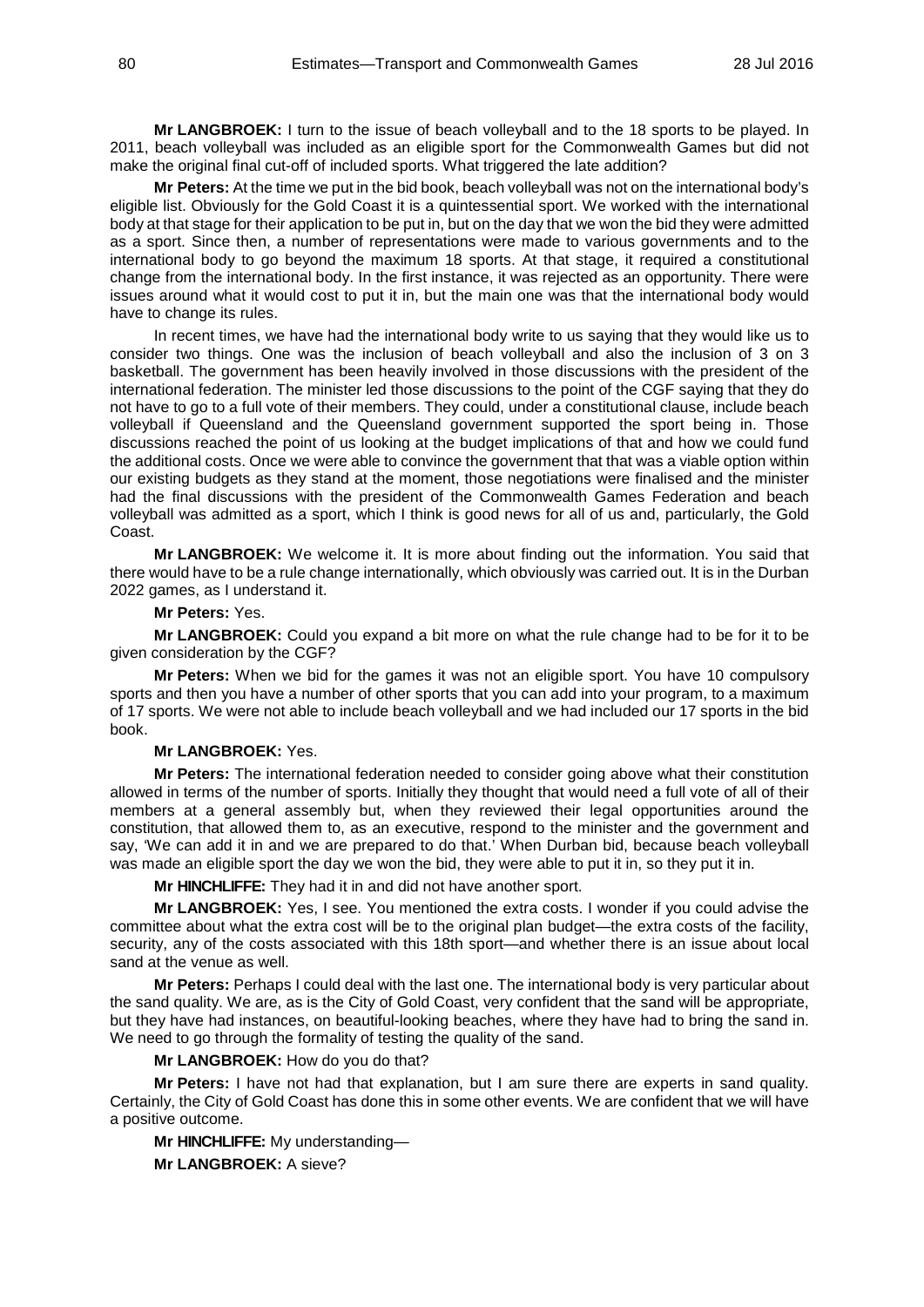**Mr HINCHLIFFE:** On talking to the International Volleyball Federation representatives they have special sieves that measure the nature of the sand.

**Mr COSTIGAN:** Minister, go to Whitehaven and check it out.

**Mr HINCHLIFFE:** We will not be needing to truck any down from the Whitsundays.

**Mr MOLHOEK:** As a former chair of finance for the Gold Coast council, I can assure you that the beaches get sieved every day. Ten years ago they were spending \$12 million a year sieving the beaches. I do not think we have too much to worry about.

**Mr LANGBROEK:** Sorry, we have interrupted you—a moment of levity in the last session of estimates.

**CHAIR:** And I have allowed it because it is a very interesting topic.

**Mr MOLHOEK:** Sand sieving.

**Mr Peters:** The overall cost of adding beach volleyball to the games is just over \$19 million. We expect to receive revenue back through sales of seats et cetera, which will leave us at this stage with a cost of around \$9 million—\$9.5 million or \$9.2 million. We are, as we say, value engineering now to look at how we fit the venue in. We are planning a 5,000-seat capacity at the moment. It may well be more economic for us to run a 4,000-seat-capacity stadium.

In terms of the main costs that you asked for, some of the costs are technology, because we need to be able to broadcast pictures live around the world. There is just over a \$2 million cost of getting the appropriate facilities in to run live broadcasts out of that site. In terms of transport, as you would be aware, we will need to provide opportunities for people to move particularly from the north and central Gold Coast down to Coolangatta. The addition of shuttle buses et cetera has a cost associated of about \$1.5 million. We will need to bring extra staff on to run a venue. Those costs, in terms of paid staff, volunteers that need outfitting et cetera, are in the order of around \$1.8 million. Security costs sit at just under \$1 million at the moment. Our security people are working very hard. One of the questions in their present plan is to have the practice courts up on hard stand. There may be an opportunity to put those practice courts on the beach, which will save overlay costs, but we will then have security costs of how you guard against water entry et cetera. That is a lot of the work that we are going through at the moment. Then we come into overlay—all the temporary tents, fencing et cetera, to move athletes and spectators safely—and the catering that needs to be put in place to a site that is just an open site at the moment. They are the key parts of, I would say, the cost of putting the volleyball together.

**CHAIR:** We will now move to the member for Stretton.

**Mr PEGG:** My question is to minister. The Gold Coast regional action plan in the budget refers to a range of broader government measures and projects designed to support the Commonwealth Games. Can you update the committee on these initiatives?

**Mr HINCHLIFFE:** The Gold Coast region continues to attract growing numbers of international visitors, while the economy is also continuing to diversify in the lead-up to hosting the 2018 Commonwealth Games. We know that we have more work to do to support the games and foster ongoing growth in the region and ensure that the provision of essential economic infrastructure and services continues to meet the demands of the Gold Coast's rapidly growing population.

This is why the Palaszczuk government is funding infrastructure improvements in this year's budget which are estimated to support some 3,000 jobs in the region. As part of this, the 2016-17 budget delivers an additional \$62.9 million to widen and improve major Gold Coast roads in preparation for the games at a cost of some \$160.7 million, as I mentioned to the committee earlier.

The budget also allocates \$104.4 million in 2016-17, out of a \$163.2 million total spend, to duplicate the Gold Coast line from Coomera to Helensvale station. The \$420 million stage 2 of the Gold Coast Light Rail project will extend the network to Helensvale and make that connection to the heavy rail station, creating a seamless single transfer journey between Brisbane and the Gold Coast.

The Gold Coast Light Rail extension will help ease road congestion and deliver new capacity for the transport network to cater for the population growth on the Gold Coast as well as games-time movements. It will also improve regional connectivity by integrating public transport options and providing customers with easy transfer between light rail, heavy rail and bus. In fact, we think it is probably one of the only places in the world where there is a single, seamless connection between rail, bus and light rail.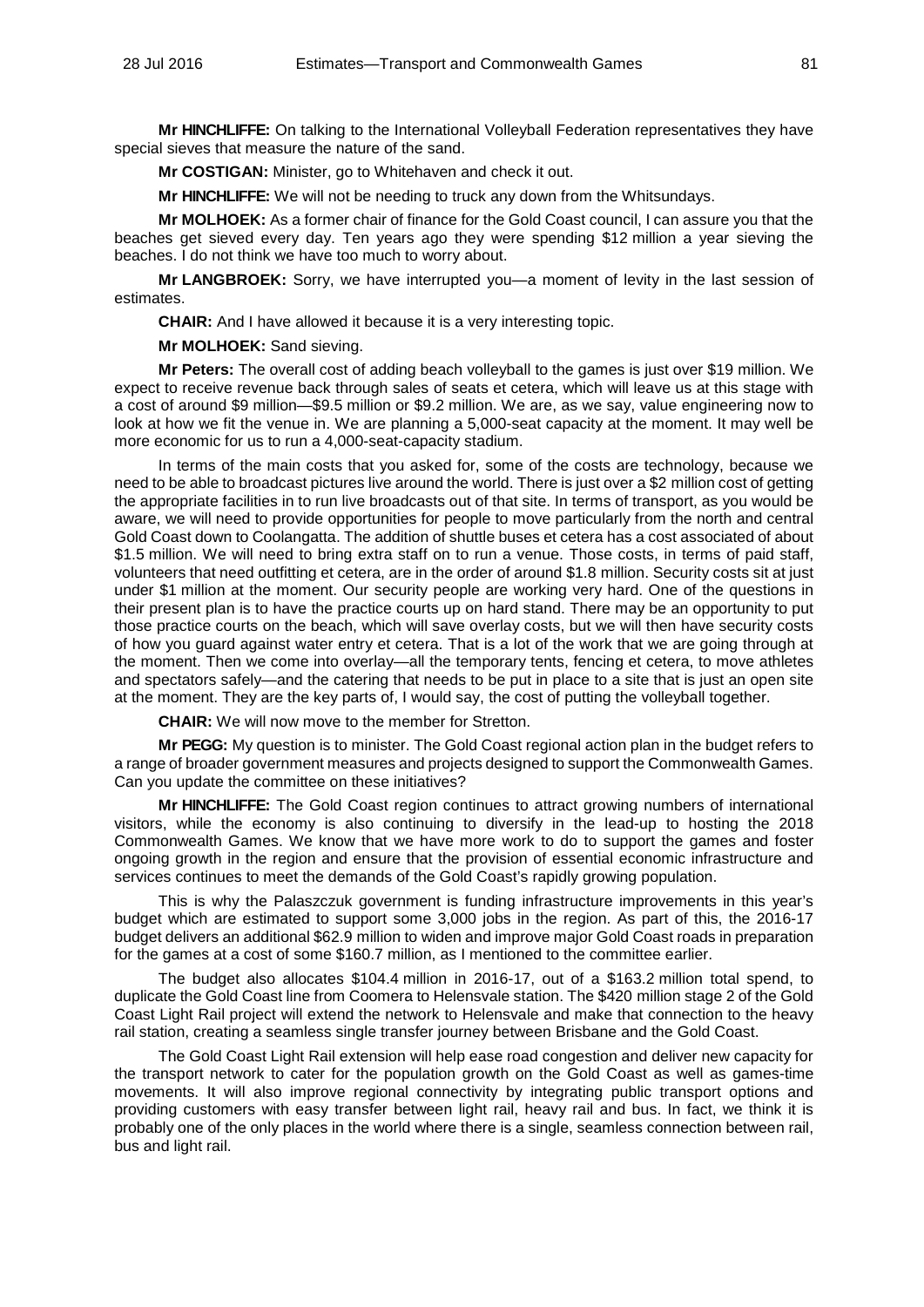Major construction activity is expected to commence in the second half of 2016 and is expected to be fully operational by April 2018. The project will drive employment and local industry participation over the coming months and years, providing a lasting legacy for Gold Coast residents.

You can see that the Palaszczuk government is committed to delivering for the coast. It is also why we saw things like the community cabinet being held there in May, which no doubt the member for Southport was pleased to attend. It is a great opportunity for lasting benefits and a lasting legacy to be delivered for the coast.

**CHAIR:** Budget Paper No. 3 refers to capital purchases and grants. I know that earlier we discussed the games venues, in particular Carrara. I understand that there are others that may be finished. I was wondering if you could give us an update on the progress of the venues in general.

**Mr HINCHLIFFE:** I can do a bit of a run around the venues for you. Funding for games venues is administered by the Department of Tourism, Major Events, Small Business and the Commonwealth Games and split between capital grants of some \$262.1 million and equity funding for property, plant and equipment of some \$65 million. As the Capital Statement notes, in the 2016-17 budget, total capital purchases for TESB in 2016-17 are \$11.7 million, with \$83.3 million in capital grants. In addition, the Games Village, or the Parklands development, is a \$550 million project, with a state contribution of some \$264 million. It is administered by the Department of Infrastructure, Local Government and Planning. In this year's budget, \$59.4 million is allocated to DILGP for the Games Village. Again, I can assure the committee that the delivery of the games venue is on track for completion well ahead of the games.

Overall, the 2018 Commonwealth Games is expected to provide an economic boost, as I have mentioned a couple of times, for Queensland of more than \$2 billion. I have also mentioned that we are committed to delivering that \$320 million Commonwealth Games infrastructure budget for games venues and facilities. I am pleased to report that all competition venues are scheduled to be completed 12 months to 18 months ahead of the games.

The Queensland government has an excellent program management team within the Department of State Development. I take this opportunity to thank them for the great work they have been doing in partnership with TESB, which is working closely with experienced contractors to deliver these major projects.

As part of the Capital Works Program, the games will be hosted across 18 world-class competition venues located on the Gold Coast and at Brisbane, Cairns and Townsville. In preparation for the games, the government will deliver three new venues and one multipurpose venue as well as undertake major upgrades to a further seven venues to provide a legacy of world-class sporting and community facilities for South-East Queensland.

Already, an upgrade of the \$41.4 million Gold Coast Aquatic Centre has been completed. Work is progressing on the \$103.1 million Carrara Sports and Leisure Centre, which we discussed earlier; the \$39.9 million Coomera Indoor Sports Centre, which I was at today; and the \$59.6 million Queensland State Velodrome, being near completion in Chandler. Construction is progressing well at the Games Village at Parklands, with the full site scheduled for completion in late 2017. This project alone will inject an estimated \$550 million into the local economy over five years and create up to 1,500 full-time-equivalent jobs during design and construction.

Also, in May I opened the 4,000-square-metre super sound stage at Village Roadshow in Oxenford which, as I mentioned earlier, will host squash events during the games. This \$15.5 million sound stage will bring many tourism and economic benefits to the state, including those I mentioned earlier around *Thor*. Also in May, the Premier and I announced, as we have discussed, that Coolangatta has been chosen to host the beach volleyball competition—the first beach volleyball competition in Commonwealth Games history. We have heard already about the temporary stadium that will be built at Queen Elizabeth Park overlooking the beach, which will really maximise the opportunity to ensure the view of the city skyline and Coolangatta's surf being centre stage alongside the high-energy beach volleyball competition when it kicks off.

**CHAIR:** Very exciting. Thank you, Minister.

**Mr WHITING:** Thank you, Mr Chair. With reference to the departmental overview on page 3 of the SDS, can the minister update the committee on the games volunteer program?

**Mr HINCHLIFFE:** The Palaszczuk government is committed to delivering a great and very memorable games. This will require the energy, enthusiasm and friendliness of some 15,000 volunteers to help deliver a great event. Community and sporting groups will have much to contribute. It is hoped that many volunteers will be found among their ranks across the state.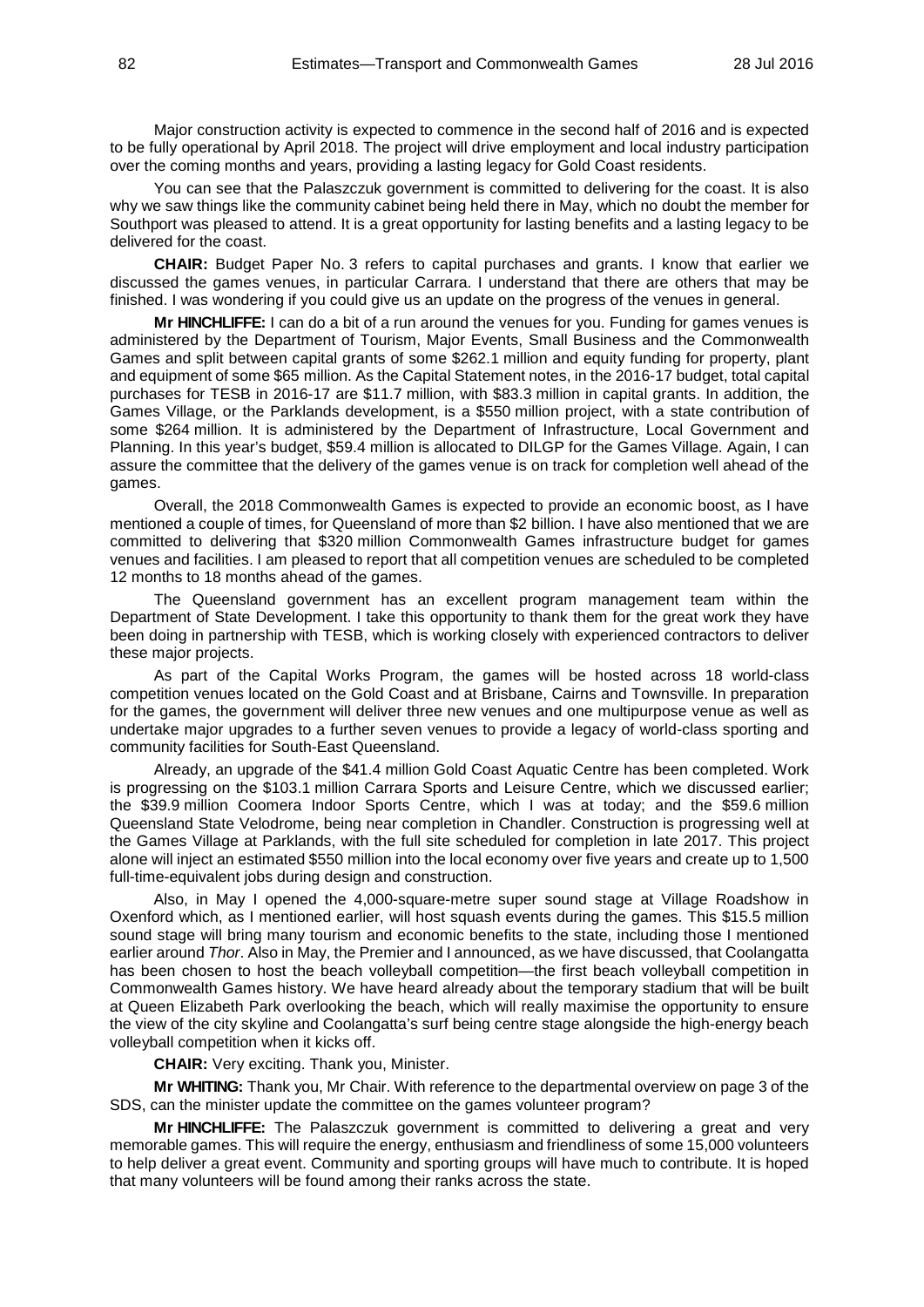There may be opportunities in relation to the training and resourcing of volunteers required for competition sports, including for sporting events and activities pre and post games. In addition, the games offer the opportunities for sporting associations to build capacity, providing valuable and elitelevel match experience for officials and significant benefits for their sport into the future.

While the games volunteers program is currently under development, individuals and organisations can register their interest and be kept up to date with all relevant information. That is available through GOLDOC's website at www.gc2018.com. I encourage all members of the committee who are intending to volunteer to register there. The volunteer recruitment program will begin in February 2017. Because this is such a significant and massive event, there will be a wide range of roles and skills that will be required. We will be looking for a wide variety of backgrounds, ages and cultures to contribute. But most importantly, we want those volunteers to be great ambassadors for the Gold Coast, Queensland and Australia. They will be the friendly faces that will help make the visitor experience and holiday memorable for so many people so that they then not only enjoy the games time but want to return and talk about how great it was on the Gold Coast in 2018 to all their friends, family and associates into the future.

Outside the Gold Coast we have cycling and shooting being staged in Brisbane and, as we have mentioned, basketball in Cairns and Townsville creating opportunities for volunteers not just on the Gold Coast but across the state. I get asked a lot what are the different sorts of roles volunteers will play. They will range from drivers through to medical staff through to meeters and greeters out in the approaches to venues and people to help way finding and directing people.

Finally, I want to make note for the committee's advice, and I know this was mentioned to one of the other estimates committees by my colleague the Minister for Training and Skills when she outlined it in her estimates hearing last week, that to ensure that all recruits are truly games ready TAFE Queensland has signed on as the official games training partner. As part of the arrangement, TAFE Queensland will deliver practical training to thousands of volunteers and support the delivery of this massive event. This will provide 15,000 games volunteers with not only the best outcome for delivering a great Games and a great Games experience but also with transferable skills and future opportunities to gain accreditation and employability. In fact, also the ability to contribute as volunteers to other future events on the Gold Coast and other parts of Queensland into the future.

**Mr PEGG:** With reference to the SDS Departmental Overview page 3, and linkages with the tourism events side of the DTESB portfolio, can the minister advise of any efforts to encourage athletes to train in Queensland ahead of the games and to attract other sporting events before and after the Games?

**Mr HINCHLIFFE:** As I mentioned before, as the first Commonwealth Games to be held in a regional Australian city, the Gold Coast 2018 Commonwealth Games provides a great opportunity to showcase our regions. One of the best ways to achieve this is to encourage Australian and Commonwealth Games athletes and teams to train here in Queensland before the Commonwealth Games. To that end, the government is working with games partners and regions to promote pre-event training opportunities across Queensland and help match interested international teams to suitable elite facilities around the state. One of the things we do enjoy right across the state is very high-quality facilities across a range of parts of the state. We want to try to do that to maximise the benefits to the whole of Queensland.

The Office of Commonwealth Games has been working with regions across Queensland to identify suitable training facilities to host potential training camps. They are listed on the Embracing 2018 website. I encourage you to go and have a look at that. We are also working closely with national sporting bodies on potential camps in Queensland. So far I am delighted that Wales and the Isle of Man have committed to pre-training camps on the Sunshine Coast. We anticipate that following the Rio Olympics countries will start to focus more on the Commonwealth Games and start making pre-event training decisions. Just for members of the committee's interest, while this is different in Australia, in the vast majority of countries games associations are also the Olympic committees for those countries. Getting beyond the Rio Games will be a key milestone in a lot of their minds. They will then start to think about how they will be preparing for 2018. It is an important stage in the very near future that we engage further with those associations. We are not just waiting for that. Several countries and teams have already visited Queensland to look at potential pre-games training venues. I am very confident that we will have a number of announcements to make in this space over the coming months.

Beach volleyball information has recently been included in an update of the *Train, Play and Stay*  electronic flipbook, which is an information resource encouraging Commonwealth nations and teams to train in Queensland prior to the Commonwealth Games. I took several copies of this with me on my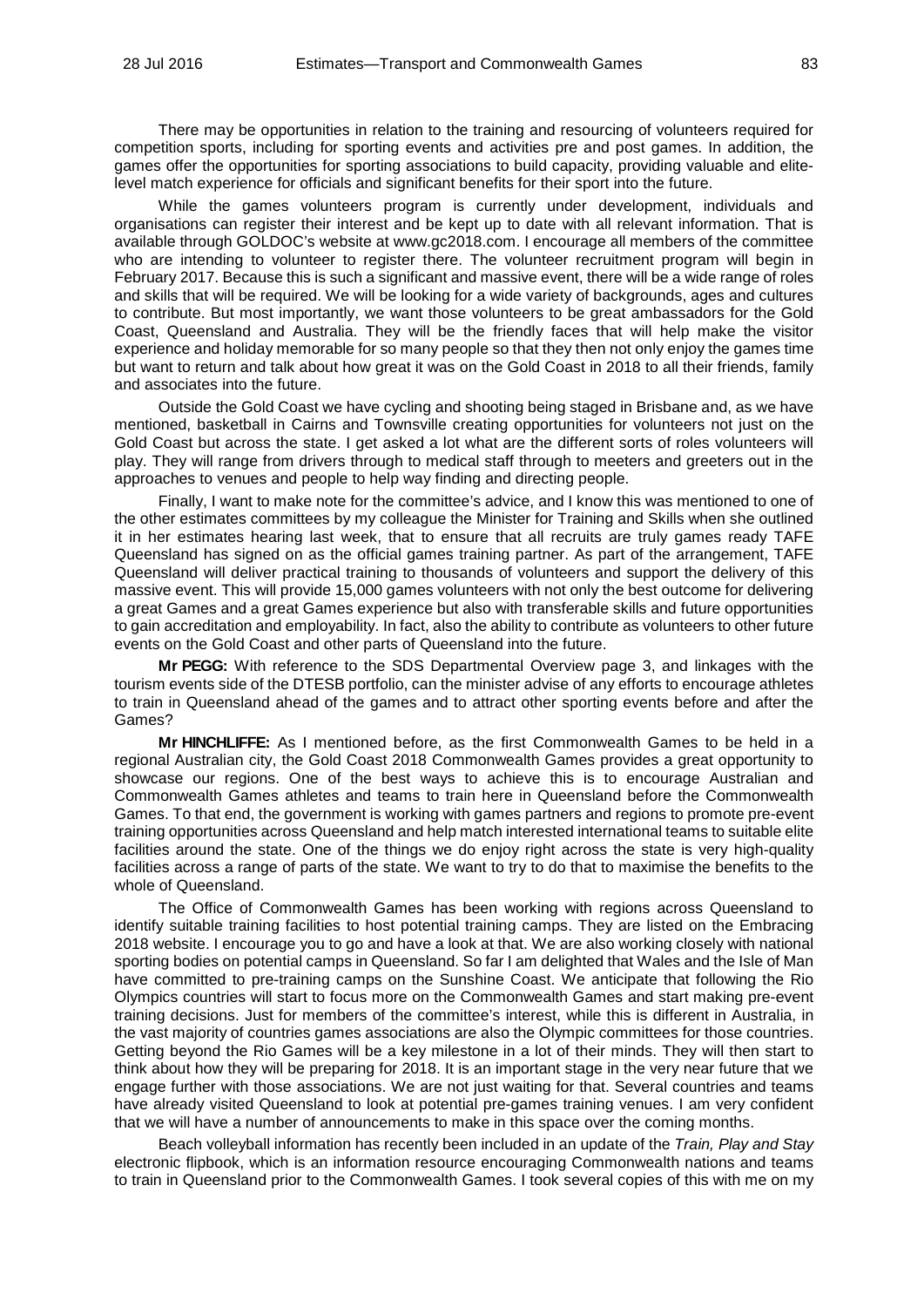recent ministerial visit to the UK where I had the opportunity to meet with the Commonwealth Games Associations and senior sports officials to promote pre-games training opportunities in Queensland. I seek leave through you, Chair, to table a copy. I must apologise. I only have one copy of the booklet, although it is available electronically as well for the benefit of members.

**CHAIR:** Leave is granted.

**Mr HINCHLIFFE:** This resource will be distributed to Commonwealth Games associations across the 71 nations and territories and throughout the Commonwealth and, with the assistance also of the Australian Department of Foreign Affairs and Trade, following the Rio Olympics. The Palaszczuk government is determined to maximise the benefits for Queensland from hosting the Commonwealth Games. Attracting international teams to Queensland for training before the event will provide an additional boost to local economies and highlight those great facilities and tourism destinations that we have across this great state.

On top of this, the venues program is generating economic stimulus across a range of areas, but with competition venues on track to be delivered 12 months ahead of time, that means those venues themselves can play a part in allowing teams who might want to come to Queensland for pre-games training opportunities to get access to the venues themselves.

This world-class infrastructure is already seeing Queensland secure a number of major sporting events both in the lead-up to and after the games. We have already hosted the 2016 World Junior Championships of lawn bowls at the Broadbeach Bowls Club, the 2014 Pan Pacific Championships and the 2015 FINA Diving Grand Prix at the Gold Coast Aquatic Centre. We have locked into the pipeline, looking forward as I mentioned earlier, the 2017 Badminton World Federation Sudirman Cup, the 2017 Commonwealth Weightlifting Championships at Carrara Sports and Leisure Centre, the 2018 ITU World Triathlon Series Grand Final and World Championships on the Gold Coast and the 2017-18 Subaru Cycling Elite and Under 19 Track National Championships at the velodrome that is under construction in Brisbane, just to name a few. We are looking to build on that and other tremendous events that are happening in the near future, including the World Rugby League Cup being hosted in part here in Queensland.

**CHAIR:** I will throw over to the member for Surfers Paradise, being mindful we might give the minister a few minutes to answer any questions on notice.

**Mr HINCHLIFFE:** There are a couple of outstanding things if you want me to deal with them first.

**CHAIR:** Yes.

**Mr HINCHLIFFE:** There was something that the director-general was going to deal with in terms of the budget.

**Ms Houghton:** To come back to the budget in answer to the member's question, the budget for the Office of Commonwealth Games in 2015-16 was \$171 million and then the actual spend was \$135 million.

**Mr HINCHLIFFE:** The other matter that Mr Langbroek was asking about earlier was to specify out the dollar values of contracts that had been awarded to companies from different parts of the state and locally. I am advised to date that of the \$458 million in construction contracts, which includes games venues and the games village, that have been awarded, of these \$209 million have gone to Gold Coast contractors and \$203 million to South-East Queensland businesses. That was as of 1 June 2016.

**Mr LANGBROEK:** Thanks, Minister. Can I ask the director-general, when we look at the Controlled Income Statement at page 16 of the SDS, you have just given us the anticipated budget for 2016-17 \$185 million. Is there any KPI for revenue? There is none in the income statement.

**Ms Houghton:** Not for the department. Do you mind if I take the opportunity to give a point of clarification to the member for Whitsunday on his question around those venues?

## **Mr LANGBROEK:** Sure.

**Ms Houghton:** There is not expected to be any permanent works. However, the government does have a budget of a million dollars in case we end up in a position where we do need permanent works for the two venues in Cairns and Townsville that are hosting the basketball.

**Mr HINCHLIFFE:** To be clear, along the way, although that is not from that level of budget, there were works done particularly at the Cairns Entertainment Centre in terms of the new roof which has provided a benefit and will ensure that it remains being a top quality venue for the delivery of the Games as a Games venue.

**Mr COSTIGAN:** Thank you, Minister.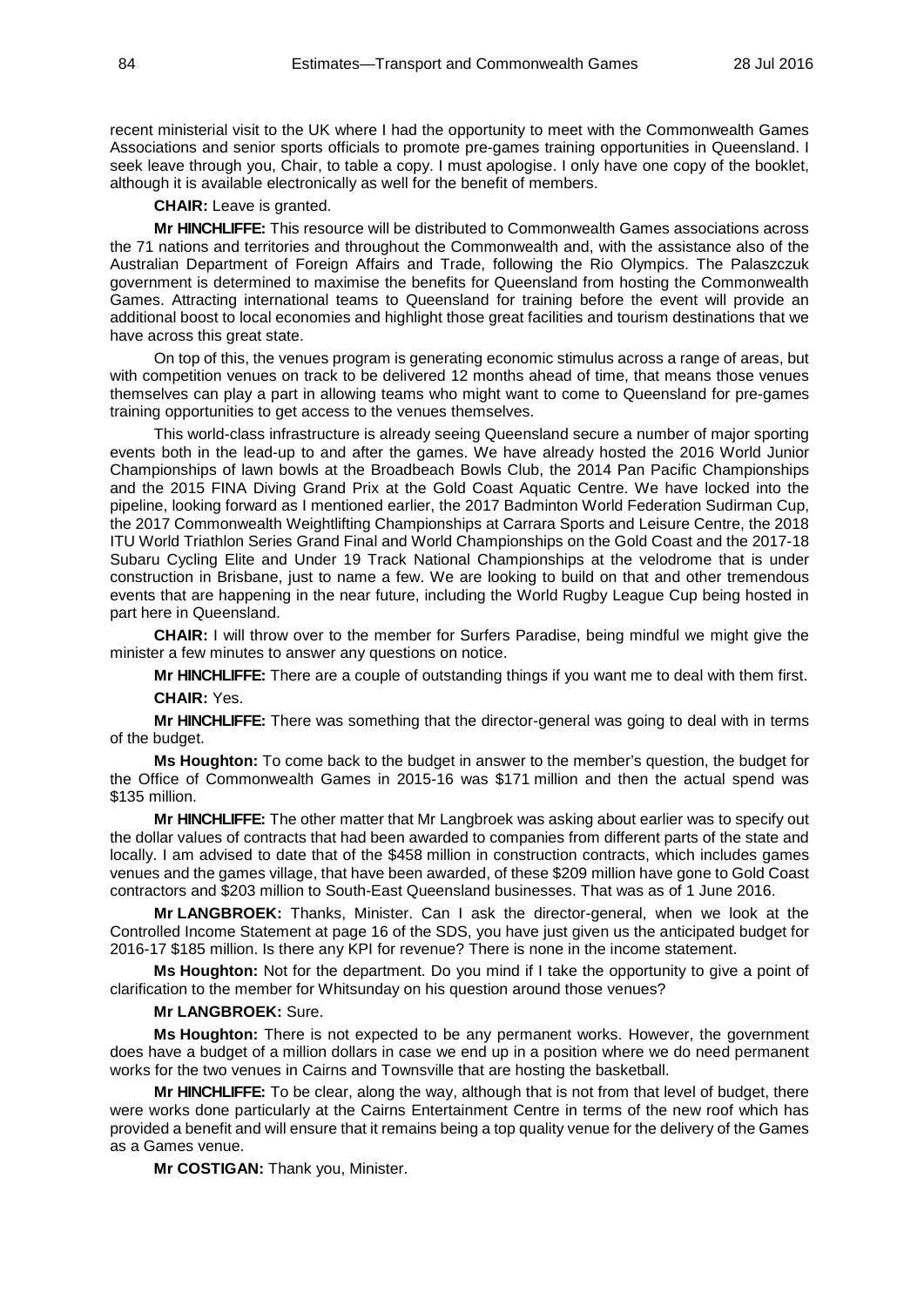**Mr LANGBROEK:** Can I also ask the director-general about the proportion of the budget—from the Controlled Income Statement again—which is \$231 million for 2016-17, the proportion which is \$180 million for the 61 staff leaving 40 staff with the rest of it. If you look at page 16 of the Controlled Income Statement you have just advised us that the Office of Commonwealth Games is \$185 million and I am just wondering about that proportion of the total income which is \$231 million. That is also for small business services.

**Ms Houghton:** And for tourism.

**Mr LANGBROEK:** Thanks very much. Finally, can the CEO of GOLDOC advise how many countries of the Commonwealth family of 71 do we anticipate will be playing beach volleyball? Is there any advice from their federation?

**Mr Peters:** At the moment the international federation are working through what the qualifications will be. One of the difficulties around a Commonwealth Games is where in an Olympics you will have the British team compete, so Wales, Scotland, Northern Ireland, England will actually combine into one team, so the normal way that championships and qualifications are conducted for an Olympic Games and world championships is you have one team. For a Commonwealth Games, of course, all of those individual countries compete in their own right. At the moment the international federation is looking at how they set a qualification system up because we need to break that British isles up into different competitions.

At the moment we are looking at a set number of teams. There will be qualifications then around the world and the idea is that each of the regions are actually represented in the Games. That is a discussion we started two months ago with the international federation and they are working through how they put that worldwide qualification system together.

**Mr LANGBROEK:** Normally of the Commonwealth countries would you expect 12 to 15 countries?

**Mr Peters:** When we did the first proposal we were looking at 16 women's teams and 16 men's teams to be part of the competition.

**Mr MOLHOEK:** Any plans to put a roof on the Gold Coast Aquatic Centre for the Games?

**Mr HINCHLIFFE:** The short answer is no. The longer answer is that it is the City of Gold Coast's asset and what they want to do in the longer term is up to them. In cooperation with the City of Gold Coast the plan had always been for that facility to be a pool in the park. It is an open-air venue in a spectacular location. It is a spectacular opportunity to tell and sell the story of the Gold Coast to the world. When you are enjoying the Australian team competing at the Rio Games they will be doing that in an open-air pool. The divers will be doing that in an open-air pool. It is not a new thing at international and indeed Olympic and Commonwealth Games events for pools to be in an open-air location. This is the basis on which we agreed to upgrade those facilities with the City of Gold Coast to deliver a pool in a park which is a beautiful contribution to the local community. Whenever I am down at the coast, and I am sure you have the same experience, whenever you go past that facility you see it packed full of people. It is always being utilised. It would not be the same experience, I think, if it had a great big tin roof over the top.

**CHAIR:** The time allocated for consideration of the proposed expenditure for this area of responsibility administered by the Minister for Transport and the Commonwealth Games has expired. Minister, any final words?

**Mr HINCHLIFFE:** Thank you. If I can thank you, Chair, and thank the committee for their time and their questions this afternoon and evening. I again thank the opposition for their longstanding bipartisan approach to the Games. I know that they understand the importance of parking the politics on these sorts of things and delivering for the Gold Coast and making sure that it and the whole of Queensland shines for the world at this significant event.

I also want to place on record my thanks to the department and to GOLDOC staff for their time and energy in preparing for today's hearing. My thanks particularly to Megan Houghton and Damien Walker from the department. Thanks to Mark Peters and the entire GOLDOC staff, including Borobi who no doubt helped where he could. Thanks also to my office. In particular, Chair, in closing this very final hearing of the two weeks of estimates, I want to very clearly thank every single one of the close to 350 staff who are working tirelessly to deliver the Commonwealth Games in 2018. They are amongst the most dedicated and professional and determined bunch of people and they will be the ones who, with more who join them over time, deliver a great Games for Queensland. We will be with them every step of the way. I know the whole committee would join me in thanking them.